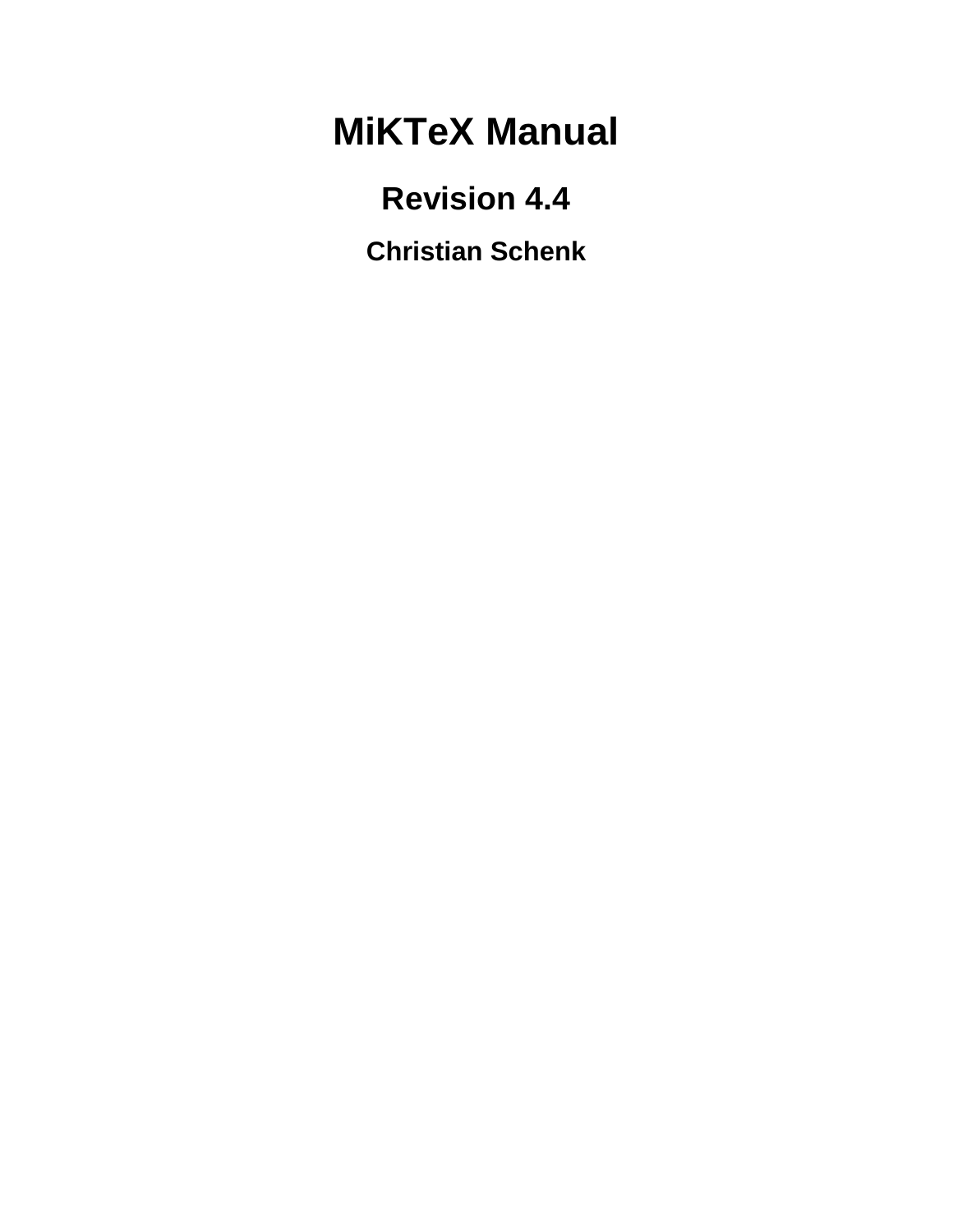#### **MiKTeX Manual: Revision 4.4**

Christian Schenk Copyright © 2022 Christian Schenk

Permission is granted to make and distribute verbatim copies of this manual provided the copyright notice and this permission notice are preserved on all copies.

Permission is granted to copy and distribute modified versions of this manual under the conditions for verbatim copying, provided that the entire resulting derived work is distributed under the terms of a permission notice identical to this one.

Permission is granted to copy and distribute translations of this manual into another language, under the above conditions for modified versions, except that this permission notice may be stated in a translation approved by the Free Software Foundation.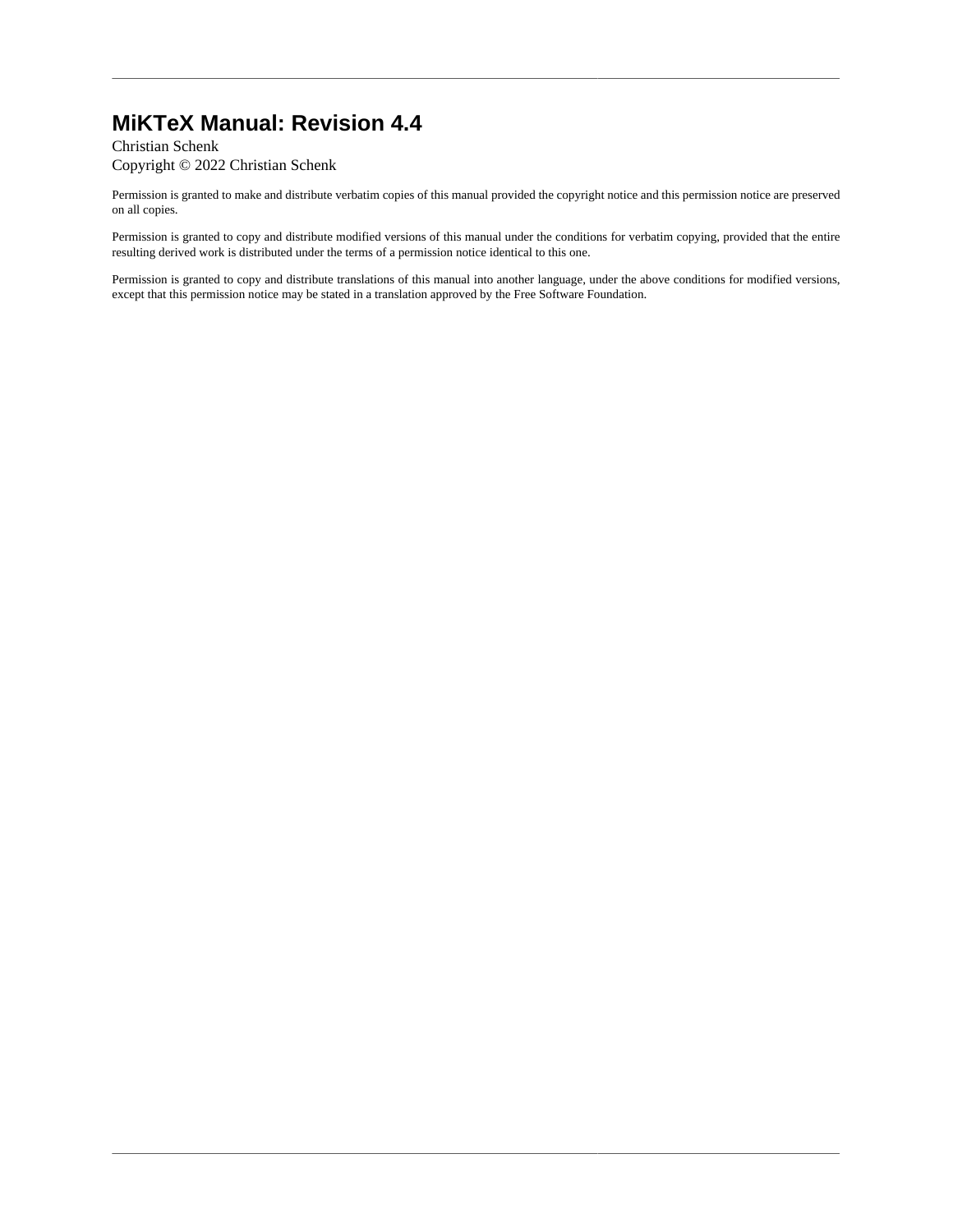### **Table of Contents**

| 20 |      |  |  |
|----|------|--|--|
|    | -26  |  |  |
|    | 28   |  |  |
|    |      |  |  |
|    | 32   |  |  |
|    |      |  |  |
|    | - 34 |  |  |
|    |      |  |  |
|    |      |  |  |
|    | - 36 |  |  |
|    |      |  |  |
|    |      |  |  |
|    |      |  |  |
|    | 43   |  |  |
|    | 47   |  |  |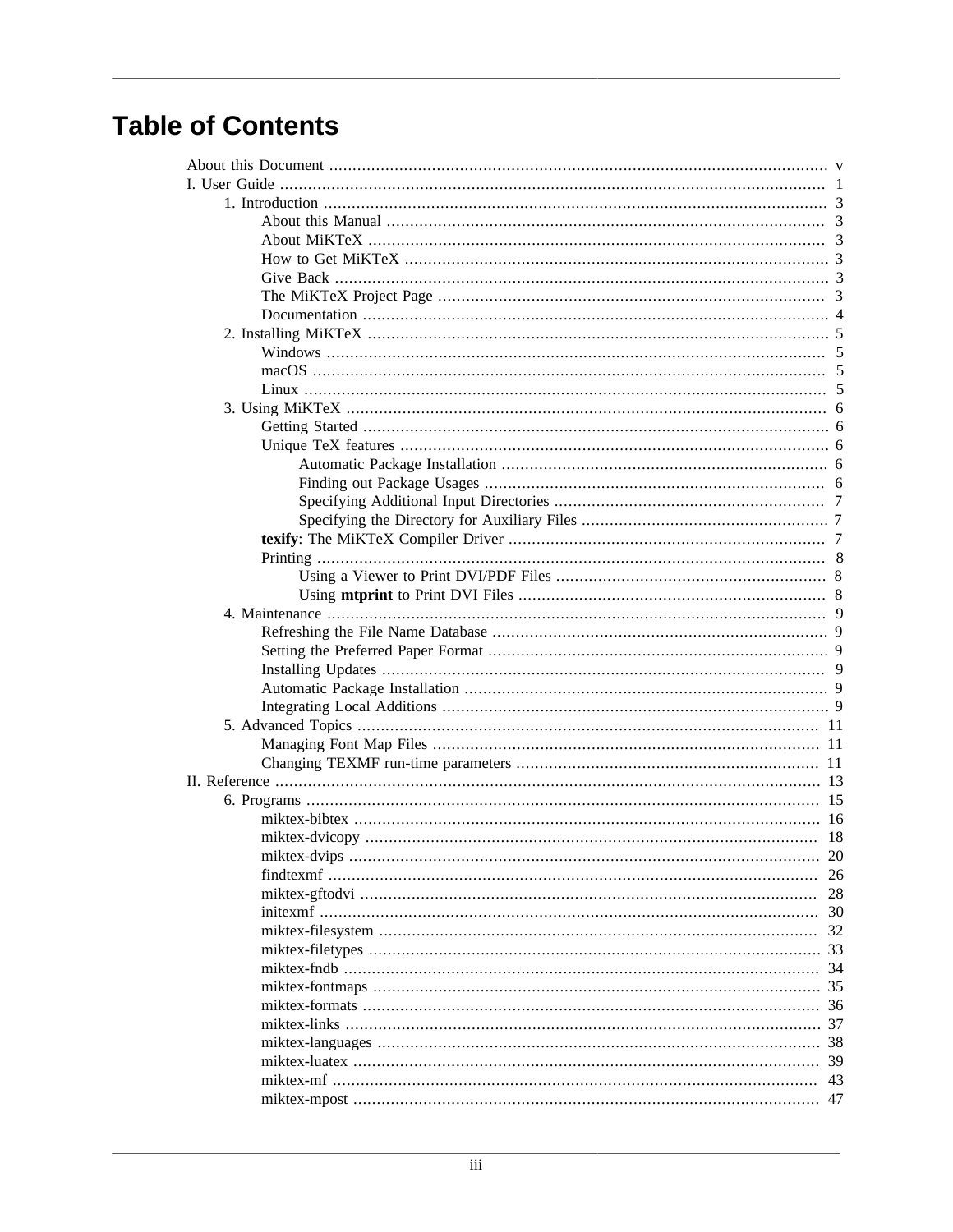| 108 |  |
|-----|--|
|     |  |
|     |  |
|     |  |
| 128 |  |
|     |  |
|     |  |
| 129 |  |
|     |  |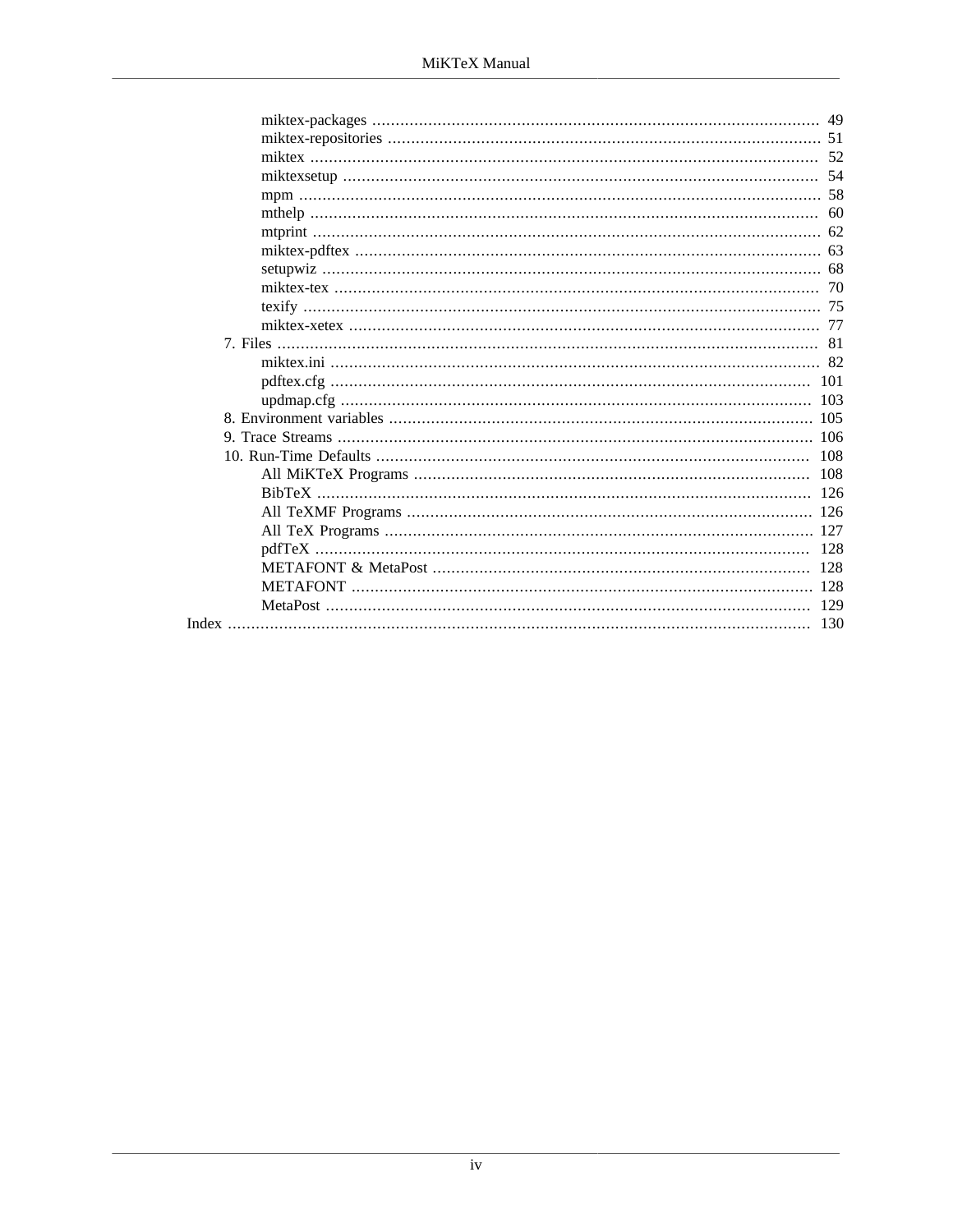# <span id="page-4-0"></span>**About this Document**

This is version 4.4 of the MiKTeX manual. It corresponds to MiKTeX 22.3 as of March 14, 2022.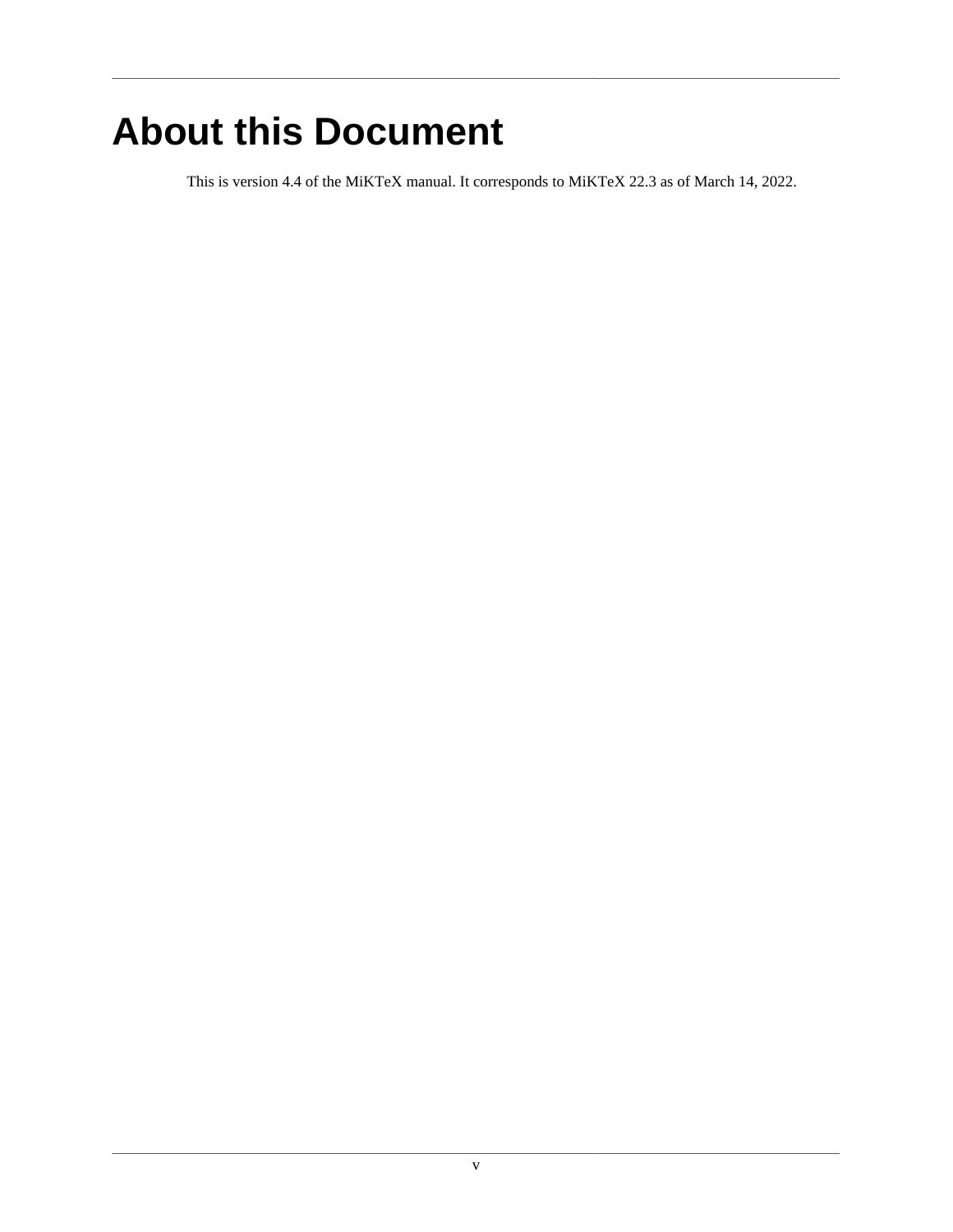# <span id="page-5-0"></span>**Part I. User Guide**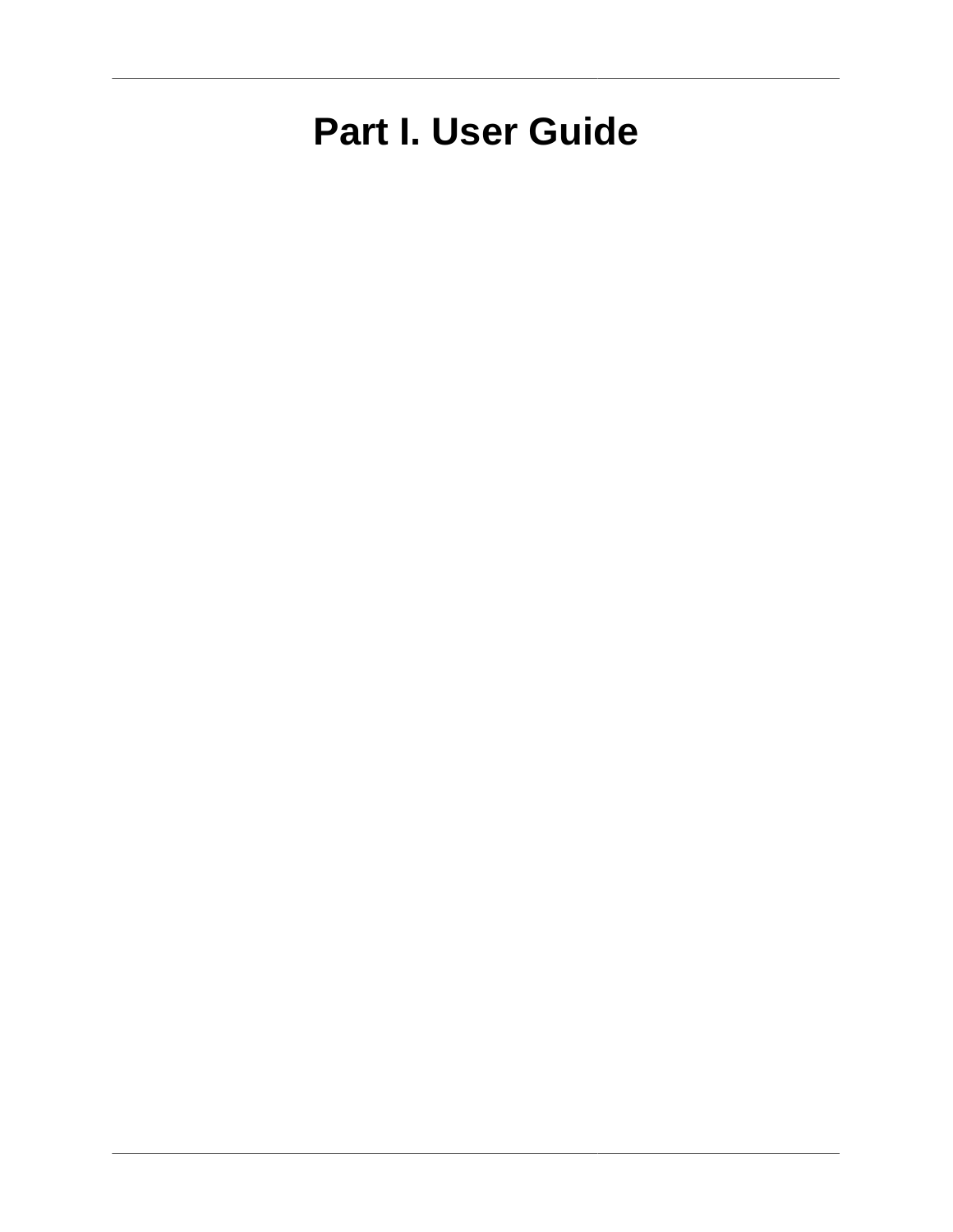### **Table of Contents**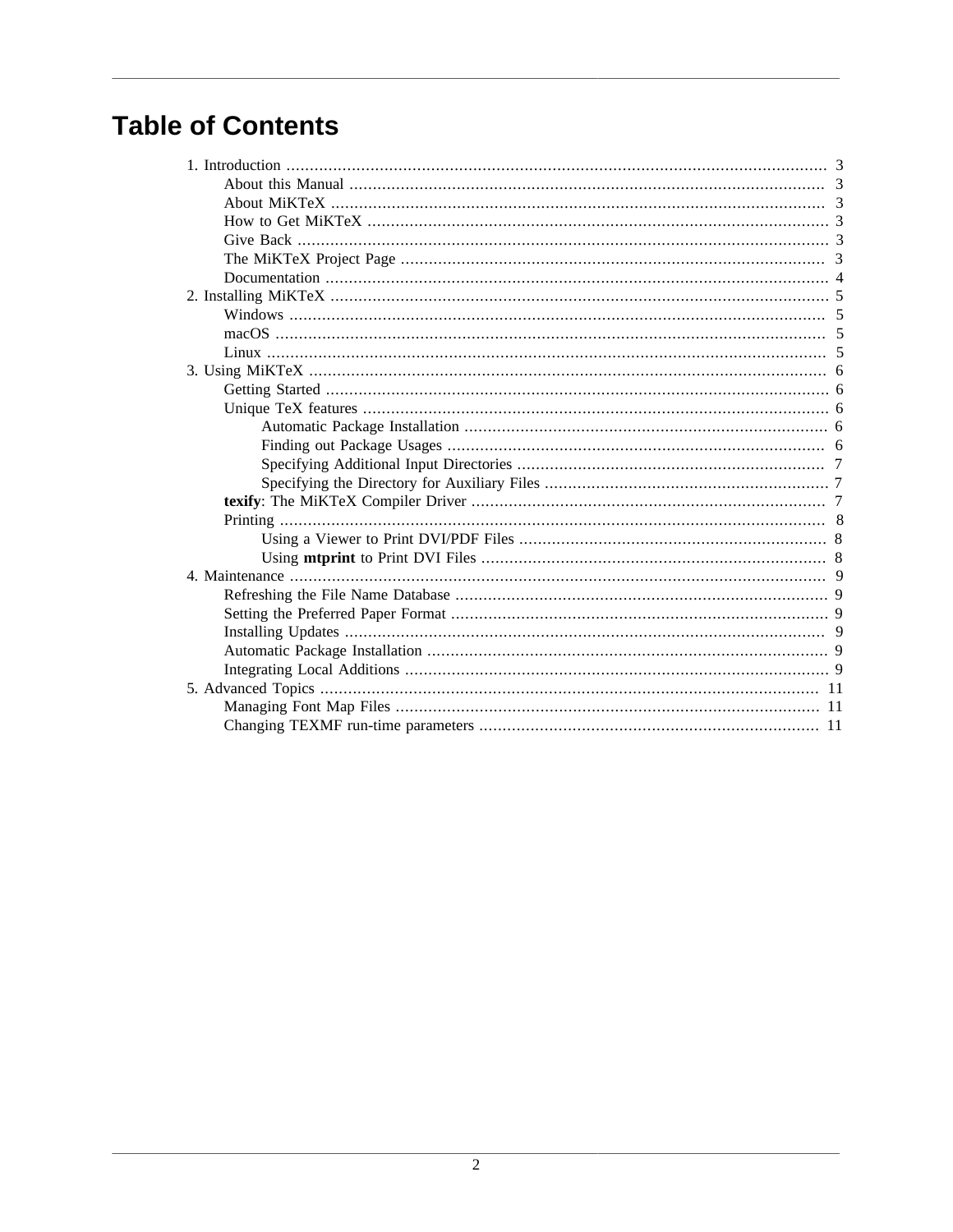# <span id="page-7-0"></span>**Chapter 1. Introduction**

### <span id="page-7-1"></span>**About this Manual**

This manual is about MiKTeX, a modern implementation of TeX & Friends.

If you are not yet familiar with using TeX (LaTeX), then please consider reading one of the tutorials available on the Internet.

### <span id="page-7-2"></span>**About MiKTeX**

TeX is a typesetting system invented by D. E. Knuth. MiKTeX (pronounced *mik-tech*) is an implementation of TeX and related programs.

MiKTeX is available for Windows, macOS and selected Linux distributions. Its main features include:

- Easy to install
- Integrated package management: MiKTeX's integrated package manager installs missing components from the Internet, if required. This allows users to keep the TeX installation as minimal as possible ("Just enough TeX").
- Complete: the MiKTeX distribution contains almost all packages that are freely redistributable.
- Always up-to-date: the MiKTeX package repository is updated regularly and MiKTeX provides tools to easily install package updates.
- Open source

### <span id="page-7-3"></span>**How to Get MiKTeX**

The MiKTeX installer for Windows and macOS can be downloaded from the [MiKTeX download page](https://miktex.org/download) [\[https://miktex.org/download\]](https://miktex.org/download).

For selected Linux distributions, you can install MiKTeX via the system package manager frontend. The [MiKTeX download page](https://miktex.org/download) [<https://miktex.org/download>] has relevant information available.

### <span id="page-7-4"></span>**Give Back**

If you enjoy MiKTeX and want to support the project, then please become a known MiKTeX user by giving back something. It encourages me to continue, and is the perfect way to say thank you!

Visit [the MiKTeX Give Back page](https://miktex.org/giveback) [[https://miktex.org/giveback\]](https://miktex.org/giveback), for more information.

### <span id="page-7-5"></span>**The MiKTeX Project Page**

The [MiKTeX Project Page](https://miktex.org/) [<https://miktex.org/>] is the address to turn to for MiKTeX related news  $\&$ information.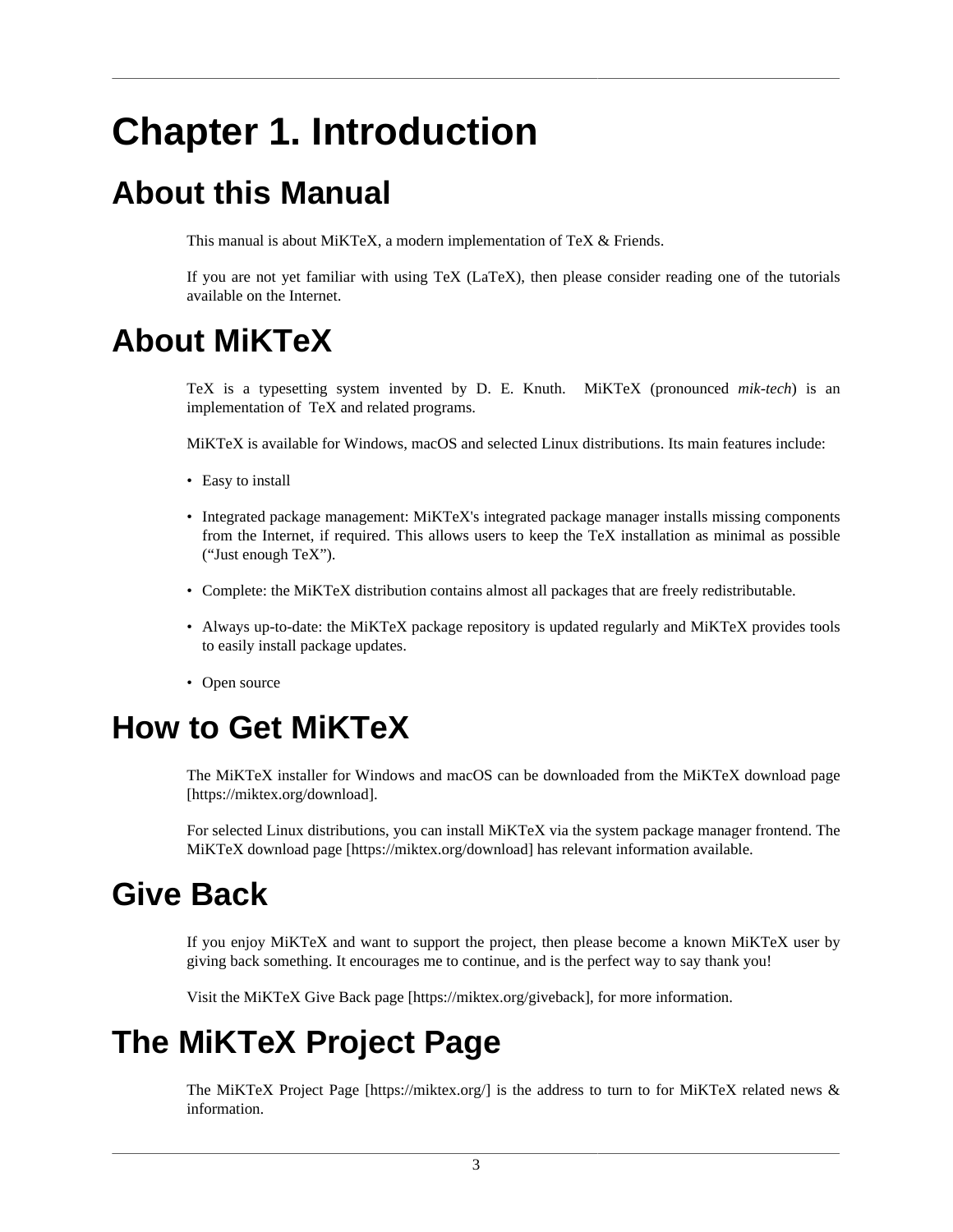### <span id="page-8-0"></span>**Documentation**

Use the **mthelp** utility to quickly access general TeX related documentation. For example, run **mthelp memoir** to view documentation of the memoir package.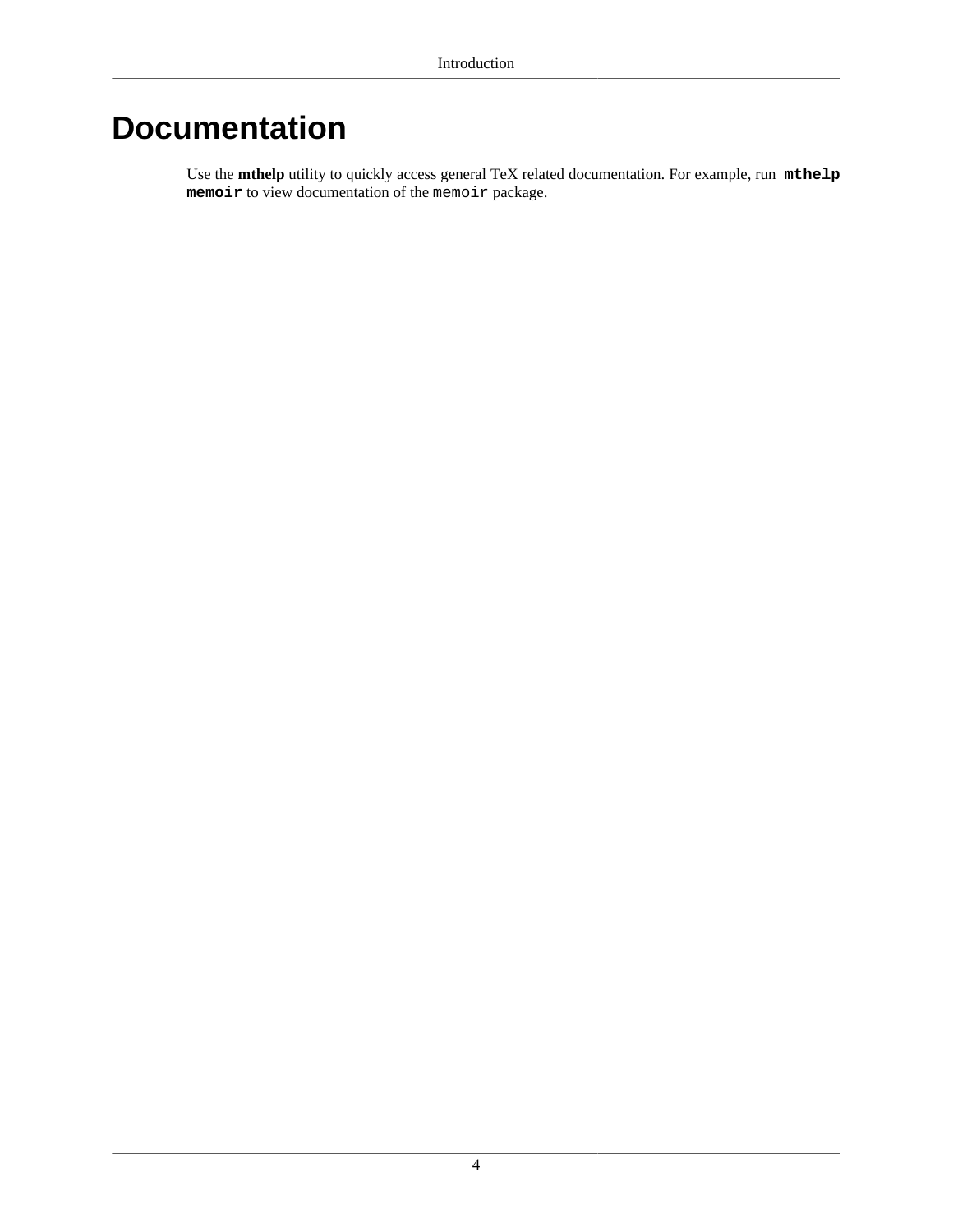# <span id="page-9-0"></span>**Chapter 2. Installing MiKTeX**

### <span id="page-9-1"></span>**Windows**

You use the Basic MiKTeX Installer to install MiKTeX on your Windows computer Please read the [installation tutorial](https://miktex.org/howto/install-miktex) [<https://miktex.org/howto/install-miktex>], for step-by-step guidance.

The installer is available on the [download page \[https://miktex.org/download](https://miktex.org/download)].

### <span id="page-9-2"></span>**macOS**

MiKTeX for macOS is distributed as a disk image  $($ . dmg) file. To set up MiKTeX, download and open the disk image. Then drag the MiKTeX icon onto the Applications folder. Please read the [installation tutorial](https://miktex.org/howto/install-miktex-mac) [\[https://miktex.org/howto/install-miktex-mac\]](https://miktex.org/howto/install-miktex-mac), for step-by-step guidance.

The disk image is available on the [download page](https://miktex.org/download) [<https://miktex.org/download>].

### <span id="page-9-3"></span>**Linux**

MiKTeX is available for selected Linux distributions.

Installing MiKTeX on Linux involves these steps:

- 1. Register the GPG key with which MiKTeX installation packages and metadata is signed.
- 2. Register the installation source which contains the MiKTeX installation package. The installation source depends on the Linux distribution version.
- 3. Use the package management system to install MiKTeX.

Please read the [installation tutorial](https://miktex.org/howto/install-miktex-unx) [<https://miktex.org/howto/install-miktex-unx>], for step-by-step guidance.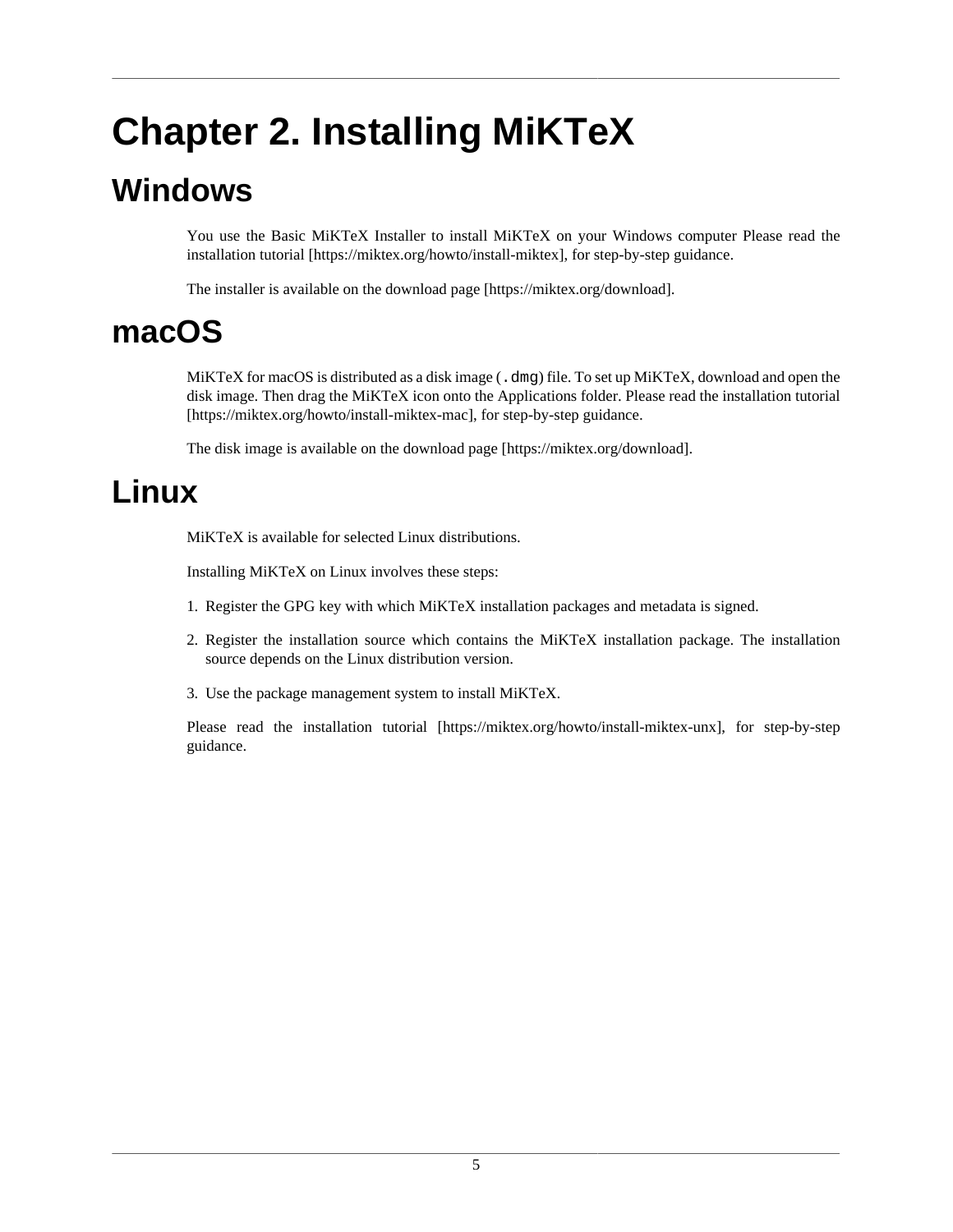# <span id="page-10-0"></span>**Chapter 3. Using MiKTeX**

### <span id="page-10-1"></span>**Getting Started**

If you have never used TeX before, then it is recommendable to work through one of the TeX/LaTeX tutorials. A good starting point is the TeX FAQ: <https://texfaq.org/>.

MiKTeX doesn't differ very much from any other TeX system you might have used before. Typesetting with MiKTeX involves these steps:

- 1. Start TeXworks (a sophisticated TeX frontend) and edit your LaTeX document.
- 2. Press **Ctrl**+**T** to create a typeset view of your document.

### <span id="page-10-2"></span>**Unique TeX features**

This section describes features that are unique to MiKTeX's TeX implementation.

#### <span id="page-10-3"></span>**Automatic Package Installation**

MiKTeX can be configured in such a way that missing packages are automatically installed (see [the](#page-13-4) [section called "Automatic Package Installation"\)](#page-13-4).

It is possible to override the global configuration setting with these command line options:

--disable-installer Missing packages will not be installed.

--enable-installer Missing packages will be installed.

#### <span id="page-10-4"></span>**Finding out Package Usages**

The command line option --record-package-usages can be used to find out which packages are used in a job.

For example, you would say

latex -record-package-usages=packages.txt test

to create the file packages.txt, which contains the names of the packages used by test.tex.

If test.tex looks like this:

```
\documentclass{scrartcl}
\begin{document}
Hello, world!
\end{document}
```
Then the resulting packages.txt would contain these lines:

```
cm
koma-script
ltxbase
```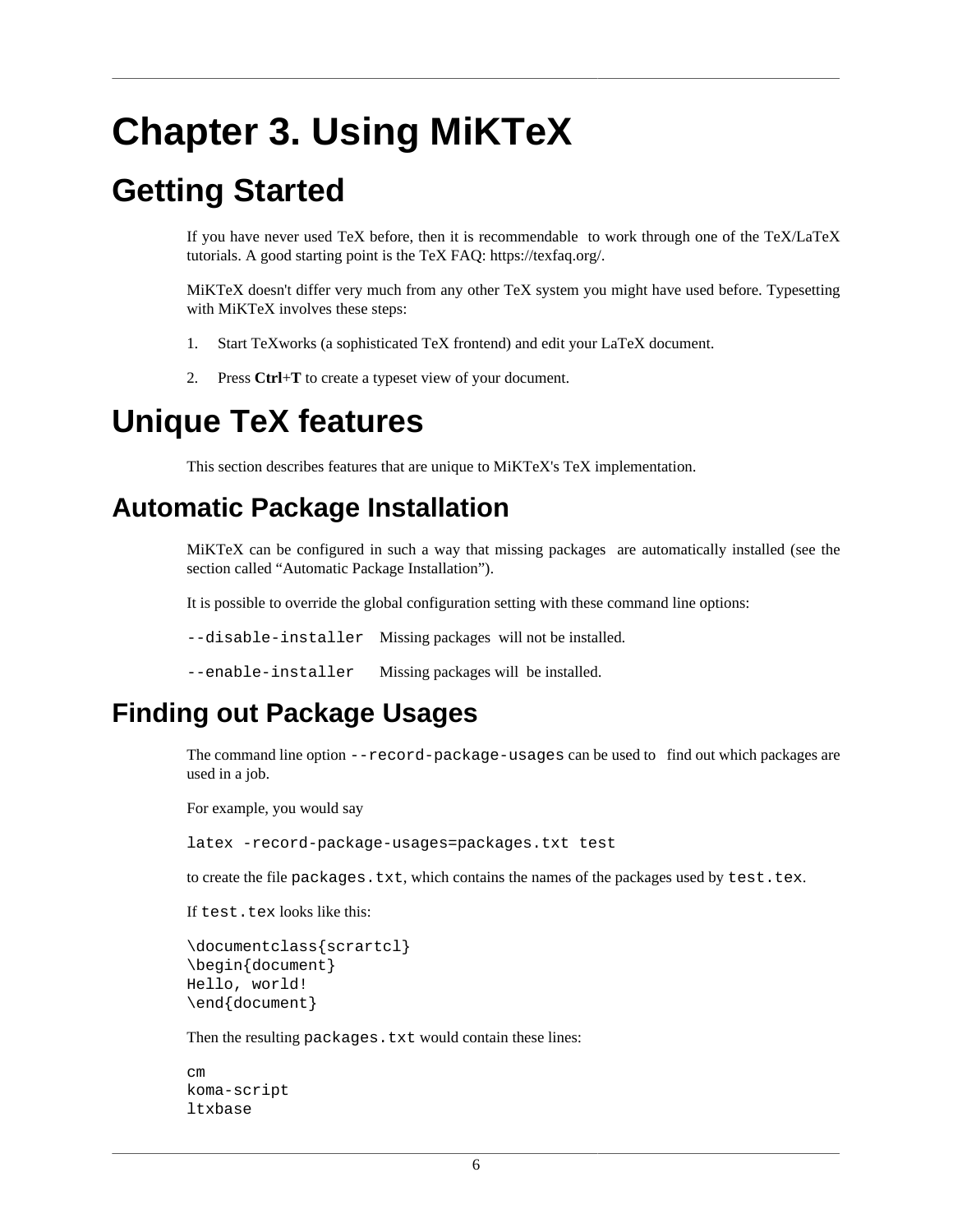The package list can be handed over to the package manager (see [mpm\(1\)](#page-62-0)), e.g.

mpm --update-some=packages.txt

would ensure that you have the latest versions installed.

#### <span id="page-11-0"></span>**Specifying Additional Input Directories**

The command-line option  $-\text{include}$ -directory=dir causes the program to include dir into the list of input directories.

For example:

latex --include-directory="C:\My Styles" foo.tex

This prepends  $C:\My \, \, \text{Styles}$  to the input search path, i.e.,  $C:\My \, \, \text{Styles}$  will be searched first, when TeX tries to find an input file.

#### <span id="page-11-1"></span>**Specifying the Directory for Auxiliary Files**

The option  $-\alpha x$ -directory=dir causes TeX to create auxiliary files in another directory. For example:

```
> mkdir C:\texoutput
> mkdir C:\tobedeleted
> latex -output-directory=C:\texoutput -aux-directory=C:\tobedeleted foo.tex
...
>
```
This ensures that 1) foo.dvi will be created in  $C:\text{lexoutput}$  and 2) all other files (foo.log, ...) will be created in  $C:\b{bolde}$  cheedeleted.

### <span id="page-11-2"></span>**texify: The MiKTeX Compiler Driver**

**texify** is a command-line utility that simplifies the creation of DVI (PDF) documents: **texify** automatically runs LaTeX (pdfLaTeX), MakeIndex and BibTeX as many times as necessary to produce a DVI (PDF) file with sorted indices and all cross-references resolved.

To run **texify** on an input file foo.tex, do this:

texify foo.tex

As shown in the example above, the input file names to **texify** must include any extension (.tex, .ltx, …).

There are several command line options you can use to control **texify** (see [texify\(1\)](#page-79-0)). Here are some examples:

texify --clean foo.tex

All auxiliary files will be removed, i.e., only the output foo.dvi file will be left in the current folder.

texify --tex-option=--src foo.tex

Passes the option --src to the TeX compiler.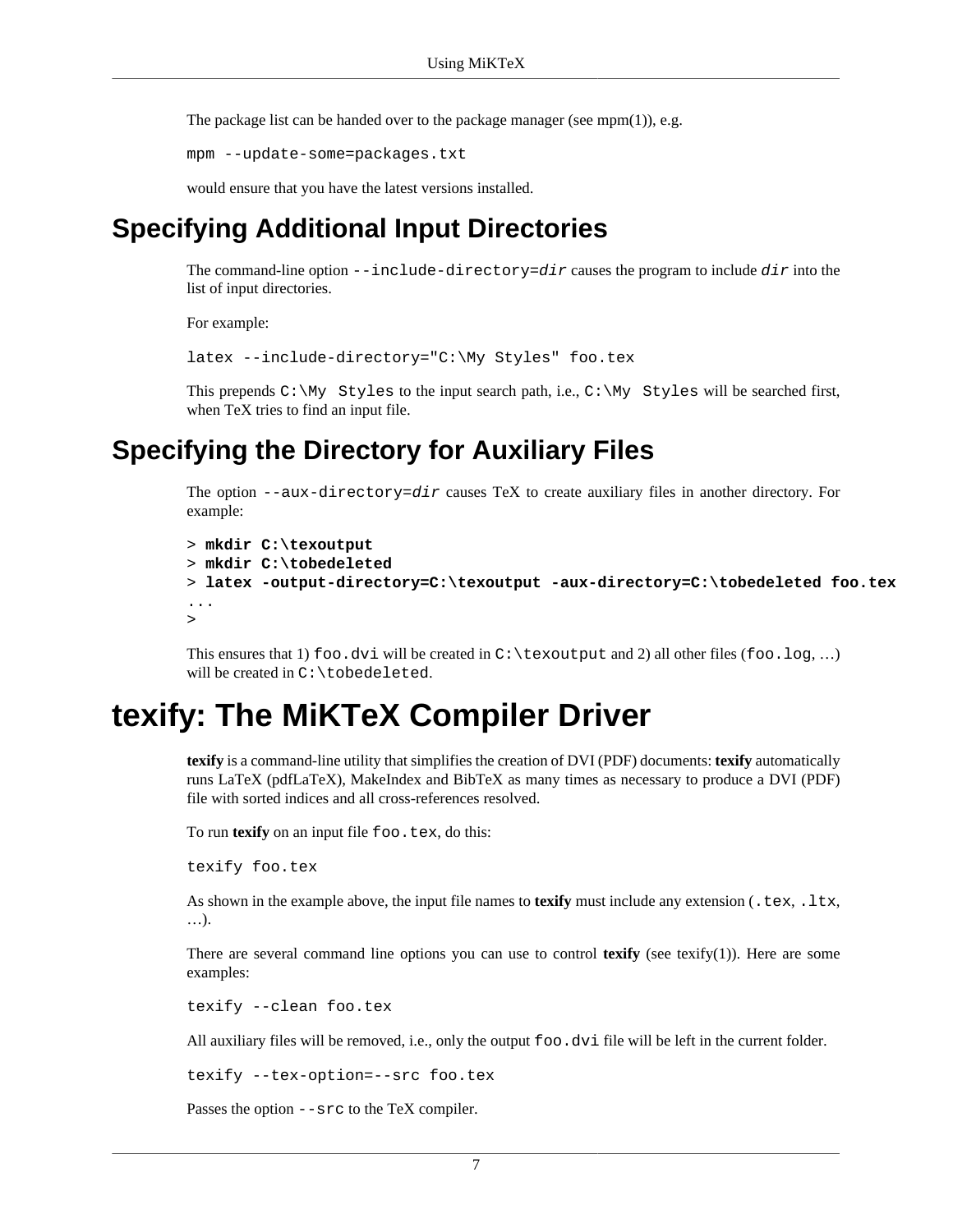texify --run-viewer foo.tex

Opens the output file foo.dvi (unless there are compile erros).

texify --tex-option=--src --viewer-option="-1 -s\"200 foo.tex\"" --run-viewer foo.

Compiles foo.tex with source file information (--src) and then initiates forward DVI search to open foo.dvi at the source special location "200 foo.tex". The previewer option -1 re-uses an existing previewer window.

See the Yap manual, for a complete list of previewer options.

### <span id="page-12-0"></span>**Printing**

#### <span id="page-12-1"></span>**Using a Viewer to Print DVI/PDF Files**

TeX output files  $(*.du/*.pdf)$  can be printed from within the viewer.

#### <span id="page-12-2"></span>**Using mtprint to Print DVI Files**

DVI files can also be printed with the help of the command-line utility **mtprint** (MiKTeX Print Utility).

For example, run **mtprint paper** to send the DVI file paper.dvi to the default Windows printer.

See [mtprint\(1\)](#page-66-0), for more information about **mtprint**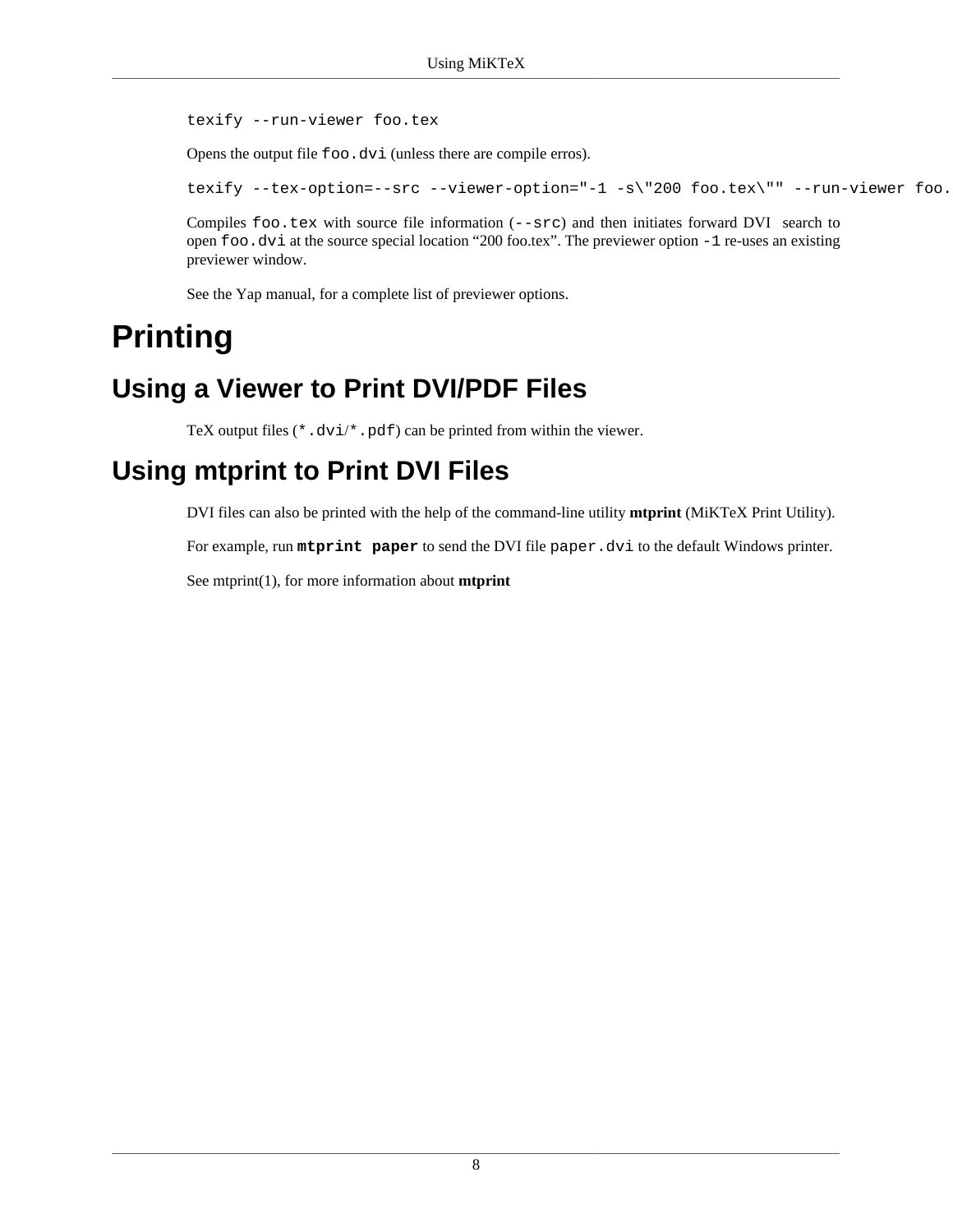## <span id="page-13-0"></span>**Chapter 4. Maintenance**

### <span id="page-13-1"></span>**Refreshing the File Name Database**

To speed up file search, MiKTeX makes use of a list of known file names. This list is called the *file name database* (FNDB).

It is necessary that you refresh the file name database whenever you manually install TeX/LaTeX-related files in a user-managed TEXMF directory.

You can update the file name database with the help of [MiKTeX Console \[https://miktex.org/howto/](https://miktex.org/howto/miktex-console) [miktex-console\]](https://miktex.org/howto/miktex-console). If you prefer the command-line, you can use One MiKTeX Utility (see [miktex\(1\)](#page-56-0)).

### <span id="page-13-2"></span>**Setting the Preferred Paper Format**

You can set the preferred paper format with the help of [MiKTeX Console \[https://miktex.org/howto/](https://miktex.org/howto/miktex-console) [miktex-console\]](https://miktex.org/howto/miktex-console).

### <span id="page-13-3"></span>**Installing Updates**

You can use MiKTeX Console to install the latest MiKTeX updates.

To start MiKTeX Console, search and click the MiKTeX Console icon in the application launcher. Please read [the MiKTeX Console tutorial](https://miktex.org/howto/miktex-console) [<https://miktex.org/howto/miktex-console>], for a step-by-step guide.

### <span id="page-13-4"></span>**Automatic Package Installation**

MiKTeX has the ability to automatically install missing packages.

MiKTeX asks your permission before installing a package.

Click Install to start the installation of the package. Click Cancel, to cancel the installation. If you do not want to see this dialog in the future, clear the mark from the check box Always show this dialog before installing packages. Your decision will be remembered.

### <span id="page-13-5"></span>**Integrating Local Additions**

If you have files that you want to integrate into the MiKTeX setup, you have several options:

#### **Use the command-line option --includedirectory=dir**

For example:

latex --include-directory=C:\path\to\my\style\files thesis.tex

See [the section called "Specifying Additional Input Directories",](#page-11-0) for more information.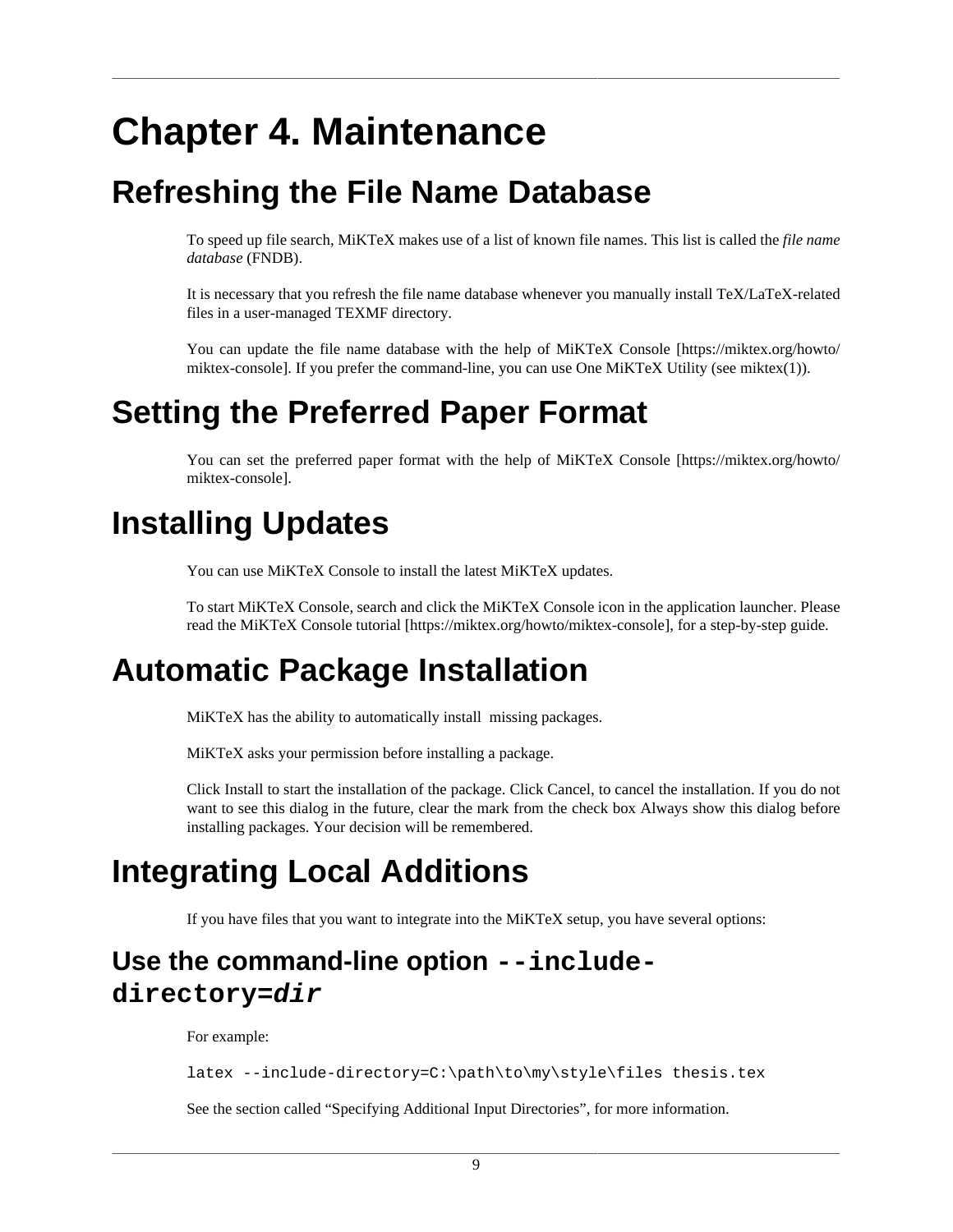#### **Set environment variables**

For example:

```
set TEXINPUTS=C:\path\to\my\style\files
latex thesis.tex
```
See Chapter 8, *[Environment variables](#page-109-0)*, to learn more about MiKTeX environment variables.

#### **Register a user-managed TEXMF root directory**

Register the root of the directory tree which contains your files. The directory tree must conform to the TDS standard, i.e., you must imitate the directory tree in the MiKTeX installation directory (usually C: \Program Files\MiKTeX 2.9).

#### **Tip**

This is the recommended method. You can register TEXMF root directories with the help of [MiKTeX Console](https://miktex.org/howto/miktex-console) [<https://miktex.org/howto/miktex-console>].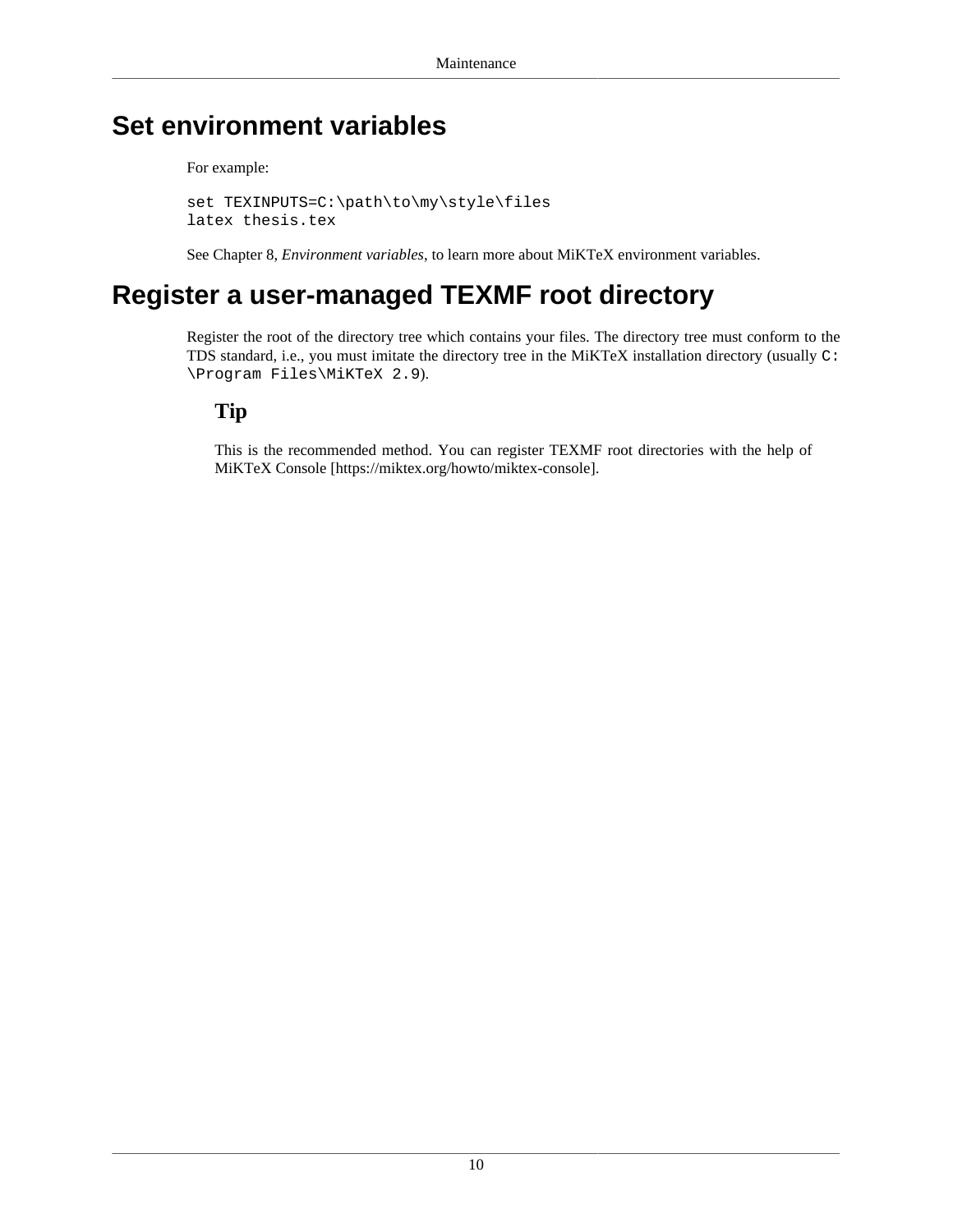# <span id="page-15-0"></span>**Chapter 5. Advanced Topics**

### <span id="page-15-1"></span>**Managing Font Map Files**

Information about outline fonts is stored in a file by the name of psfonts.map. This file is normally created automatically. It can be manually created by running **miktex fontmaps configure** (see  $miktext(1)$ ).

psfonts.map depends on the file updmap.cfg. This configuration file contains declarative instructions (see updmap.cfg $(5)$ ), which will be used to build psfonts.map.

#### **Caution**

The contents of psfonts.map should never be edited directly. Your modifications get lost when you install new packages.

For example, follow these steps if you want to add an entry for the font map file xyz.map:

```
1. Run initexmf --edit-config-file updmap.
```
2. Insert the following line at the end of the file:

Map xyz.map

- 3. Save the file and close the editor.
- 4. Run **miktex fontmaps configure** to rebuild the font map files.

### <span id="page-15-2"></span>**Changing TEXMF run-time parameters**

You can control a number of run-time parameters (in particular, array sizes) on the command-line or in a configuration file.

Some of the more interesting paramaters:

| main_memory                                                                                      | Total words of memory available, for TeX, METAFONT, and MetaPost.           |
|--------------------------------------------------------------------------------------------------|-----------------------------------------------------------------------------|
| extra mem bot                                                                                    | Extra space for large TeX data structures: boxes, glue, breakpoints, et al. |
| font mem size                                                                                    | Words of font info available for TeX.                                       |
| See Chapter 10, <i>Run-Time Defaults</i> , for a complete list of the TEXMF run-time parameters. |                                                                             |

Here is a typical example of a configuration file:

```
main_memory=2000000
extra_mem_bot=2000000
font mem size=2000000
```
The name of the configuration file is that of the engine (e.g., **miktex-pdftex**) or format (e.g, **miktexpdflatex**). You use the --edit-config-file option of **initexmf** to edit the configuration file, e.g.:

#### > **initexmf --edit-config-file=pdflatex**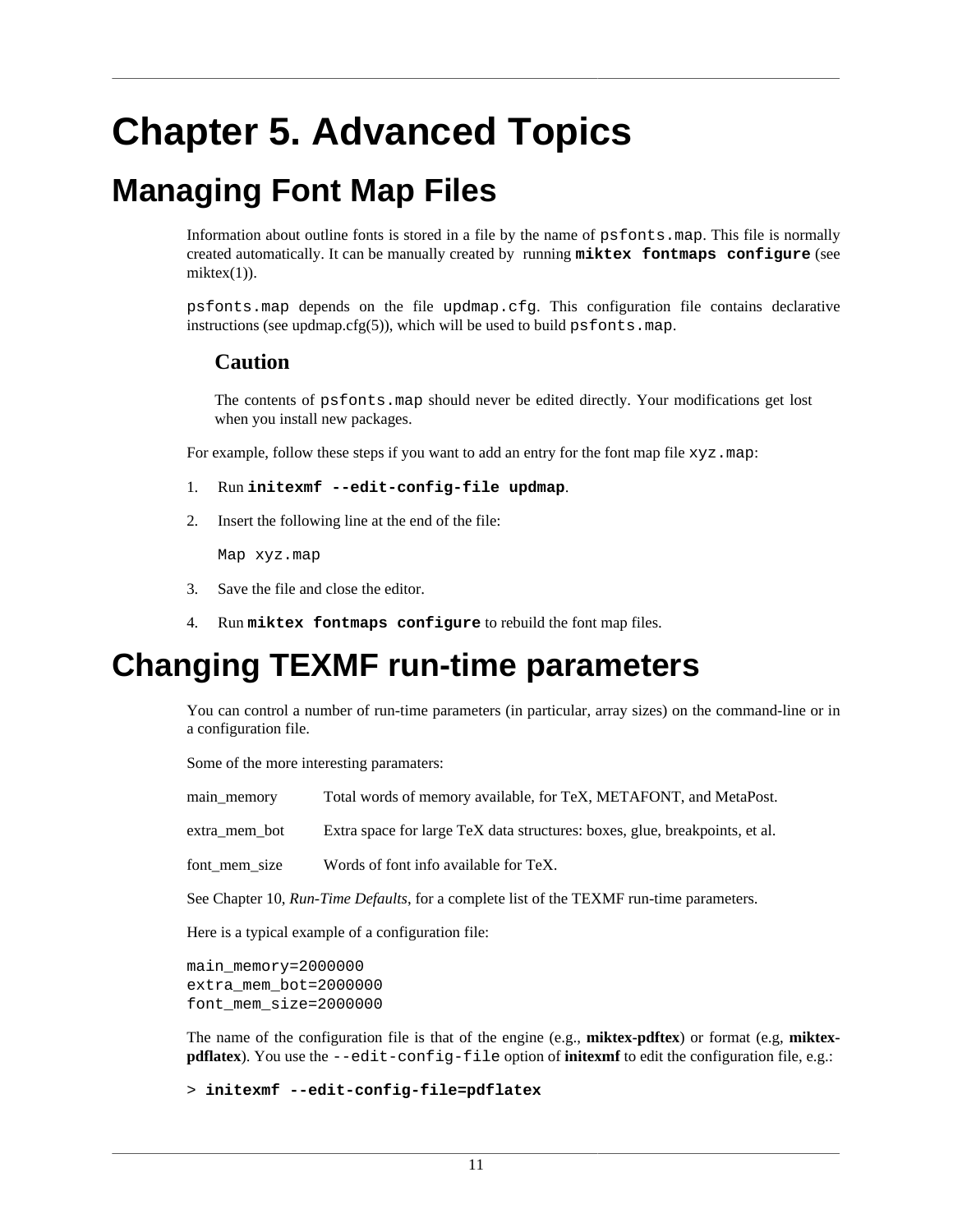>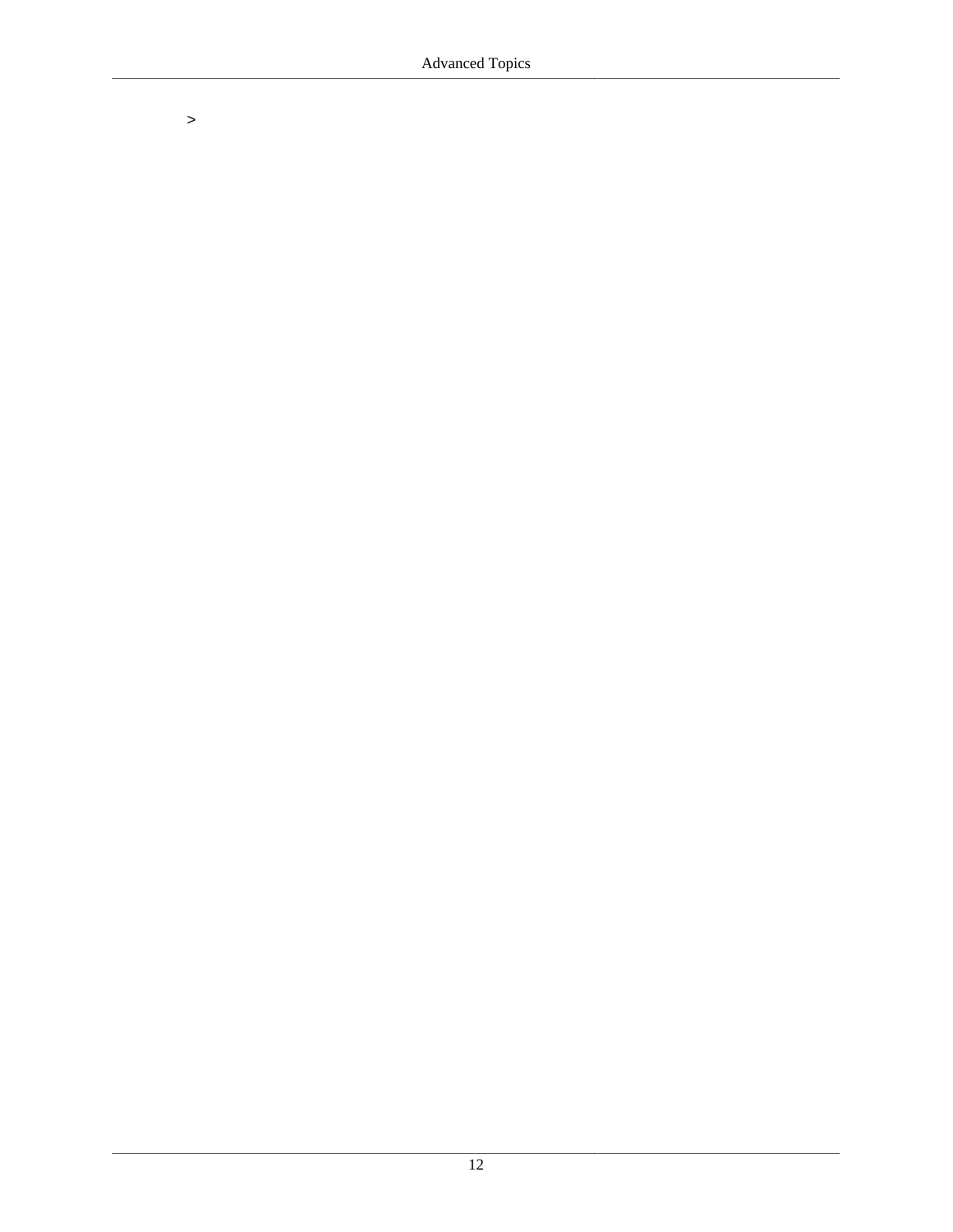# <span id="page-17-0"></span>**Part II. Reference**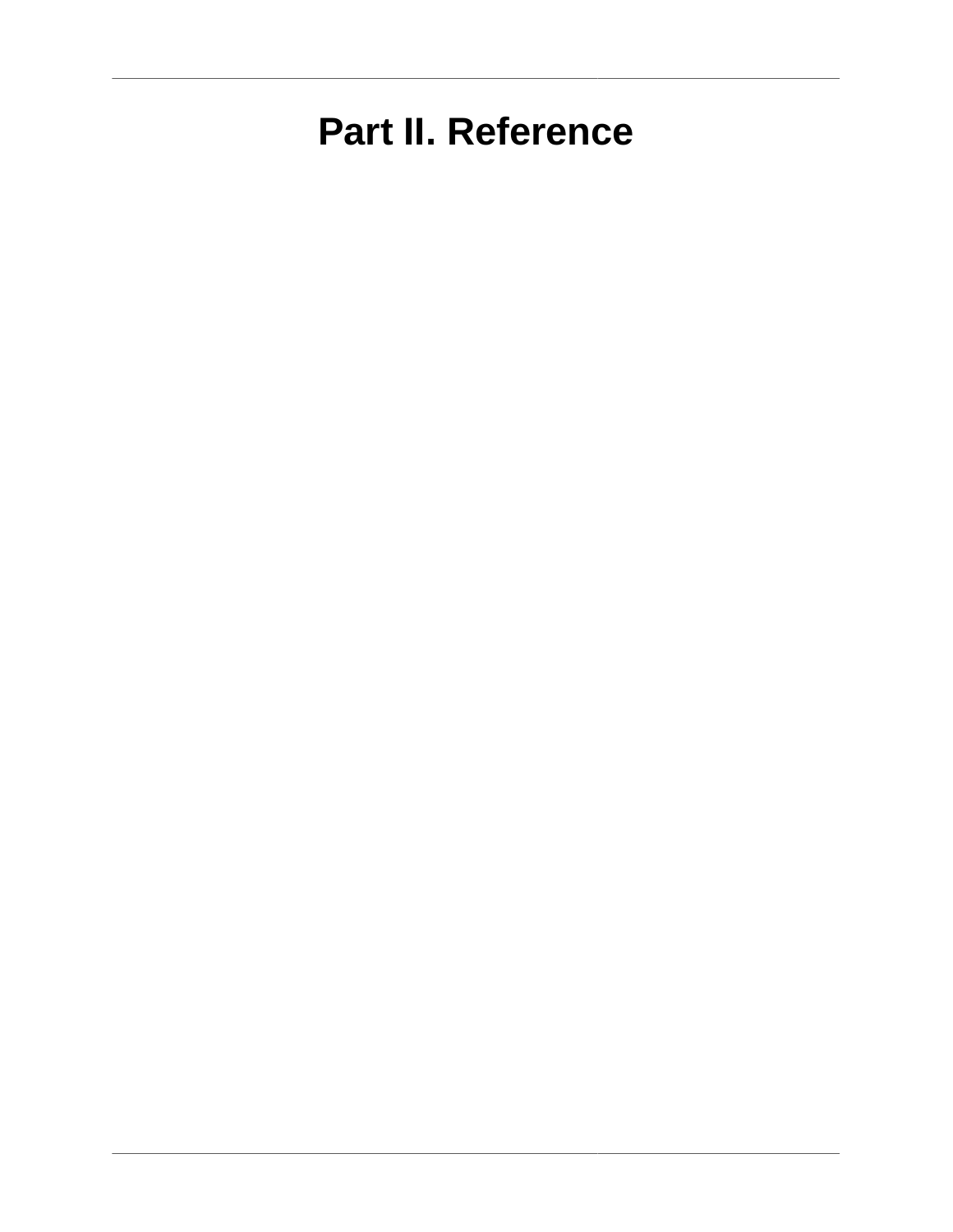### **Table of Contents**

| 15  |
|-----|
| 16  |
| 18  |
| 20  |
| 26  |
| 28  |
| 30  |
| 32  |
| 33  |
| 34  |
| 35  |
| 36  |
| 37  |
| 38  |
| 39  |
| 43  |
|     |
| 47  |
| 49  |
| 51  |
| 52  |
| 54  |
| 58  |
| 60  |
| 62  |
| 63  |
| 68  |
| 70  |
| 75  |
| 77  |
| 81  |
| 82  |
| 101 |
| 103 |
| 105 |
| 106 |
| 108 |
| 108 |
| 126 |
|     |
|     |
| 128 |
| 128 |
|     |
| 129 |
|     |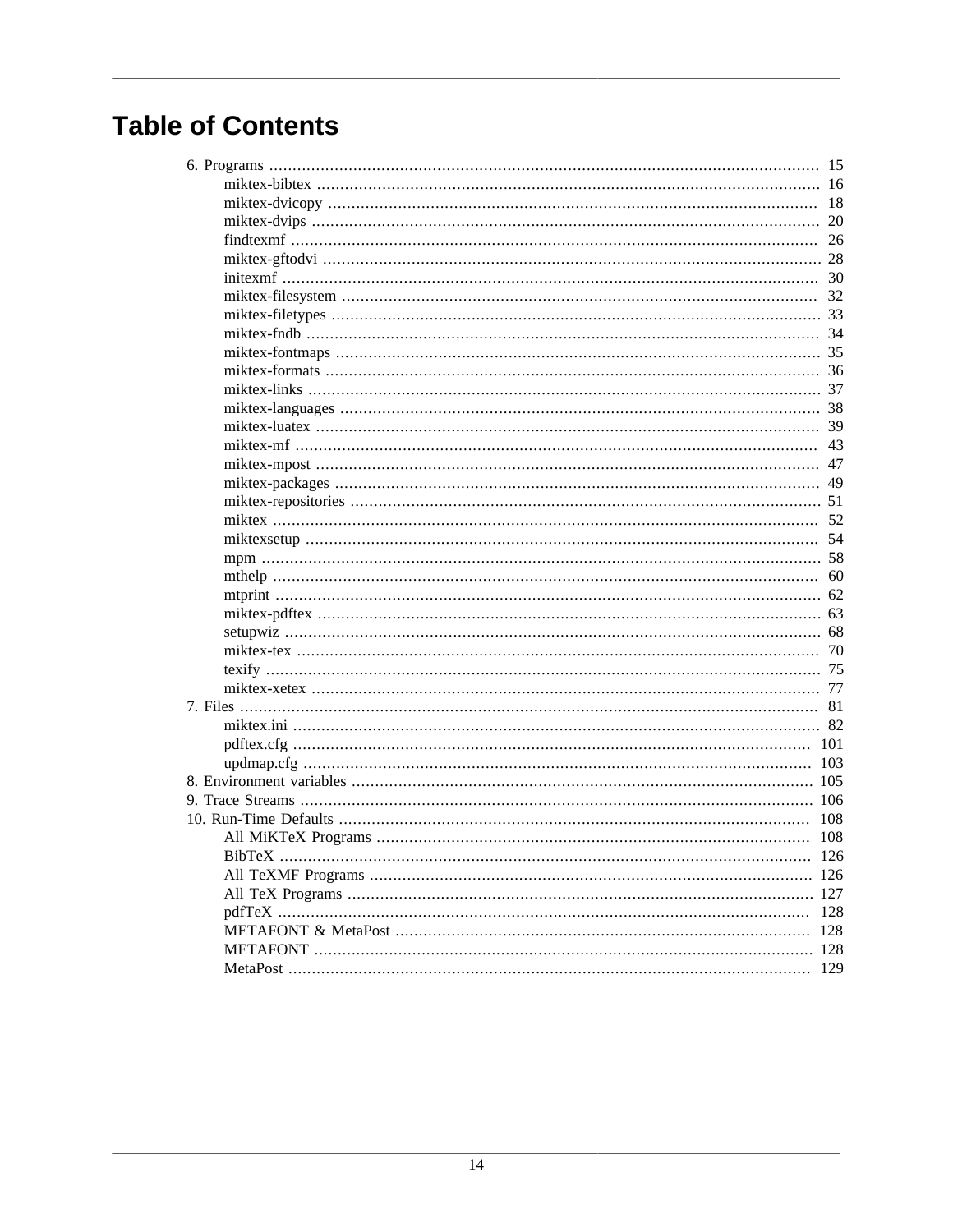# <span id="page-19-0"></span>**Chapter 6. Programs**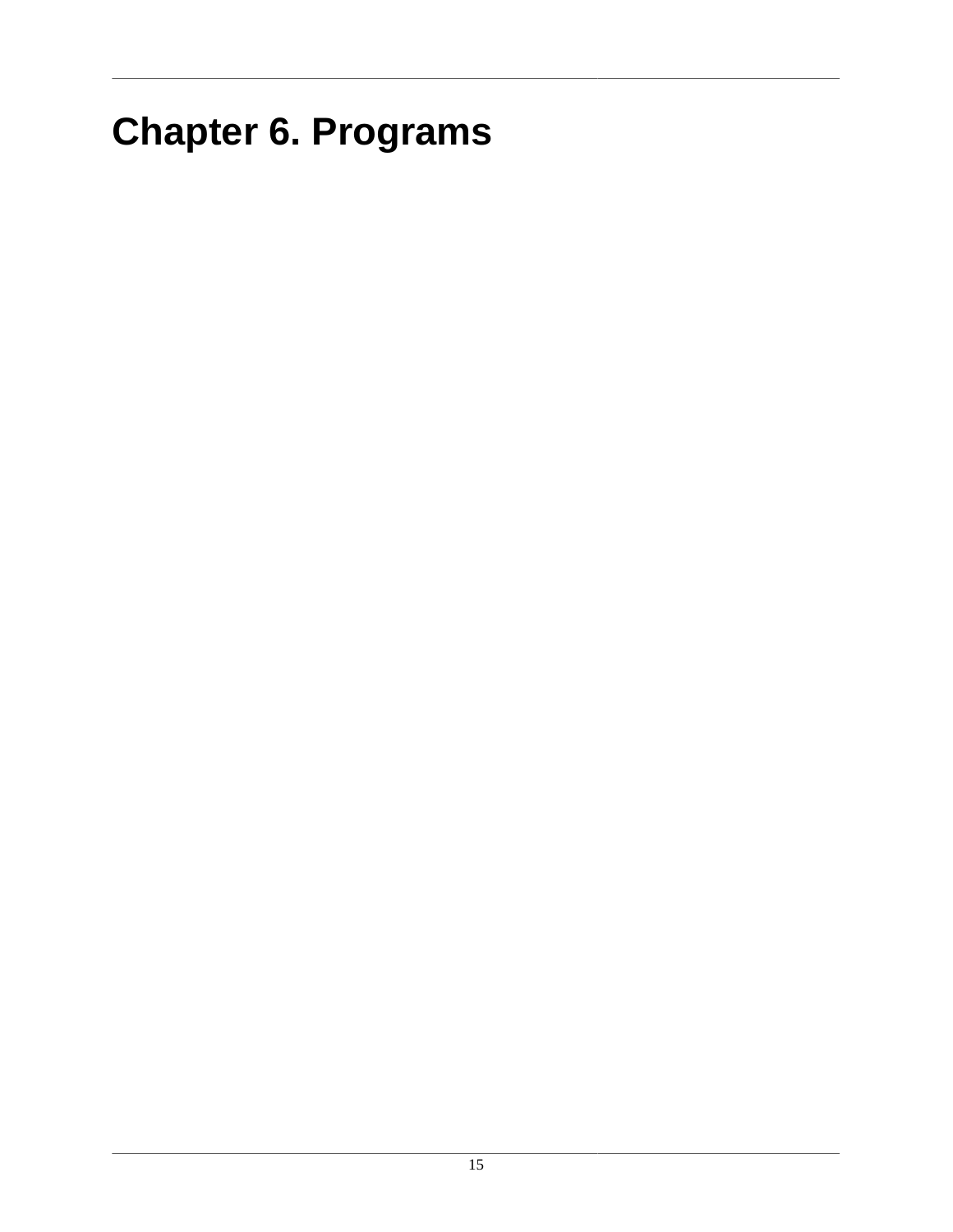#### <span id="page-20-0"></span>**Name**

miktex-bibtex — make a bibliography for LaTeX

### **Synopsis**

miktex-bibtex [option...] auxfile

#### **Description**

This man page is an adaption of the corresponding TeX Live man page.

BibTeX reads the top-level auxiliary  $( .aux)$  file that was output during the running of miktex-latex $(1)$ miktex-tex(1) and creates a bibliography  $(.bbL)$  file that will be incorporated into the document on subsequent runs of LaTeX or TeX.

BibTeX looks up, in bibliographic database (.bib) files specified by the \bibliography command, the entries specified by the \cite and \nocite commands in the LaTeX or TeX source file. It formats the information from those entries according to instructions in a bibliography style (.bst) file (specified by the \bibliographystyle command, and it outputs the results to the .bbl file.

The LaTeX reference manual explains what a LaTeX source file must contain to work with BibTeX. Appendix B of the manual describes the format of the .bib files. The *BibTeXing* document describes extensions and details of this format, and it gives other useful hints for using BibTeX.

### **Options**

| --alias=name              | Pretend to be program name, i.e., set program (and memory dump)<br>name to name. This may affect the search paths and other values<br>used. Using this option is equivalent to copying the program file to<br>name and invoking name. |
|---------------------------|---------------------------------------------------------------------------------------------------------------------------------------------------------------------------------------------------------------------------------------|
| --disable-installer       | Disable automatic installation of packages. Specifying this option<br>overrules settings in the MiKTeX configuration data store.                                                                                                      |
| --enable-installer        | Enable automatic installation of packages. Specifying this option<br>overrules settings in the MiKTeX configuration data store.                                                                                                       |
| $-\text{help}$            | Give help and exit.                                                                                                                                                                                                                   |
| --hhelp                   | This option is only available on Windows systems: show the<br>manual page in an HTML Help window and exit when the window<br>is closed.                                                                                               |
| $--include-directory=dir$ | Add the directory $\text{dir}$ to the head of the list of directories to be<br>searched for input files.                                                                                                                              |
| --min-crossrefs=n         | Defines the minimum number of crossrefs required for automatic<br>inclusion of the crossref'd entry on the citation list; the default is<br>two.                                                                                      |
| --quiet                   | Suppress all output, except errors.                                                                                                                                                                                                   |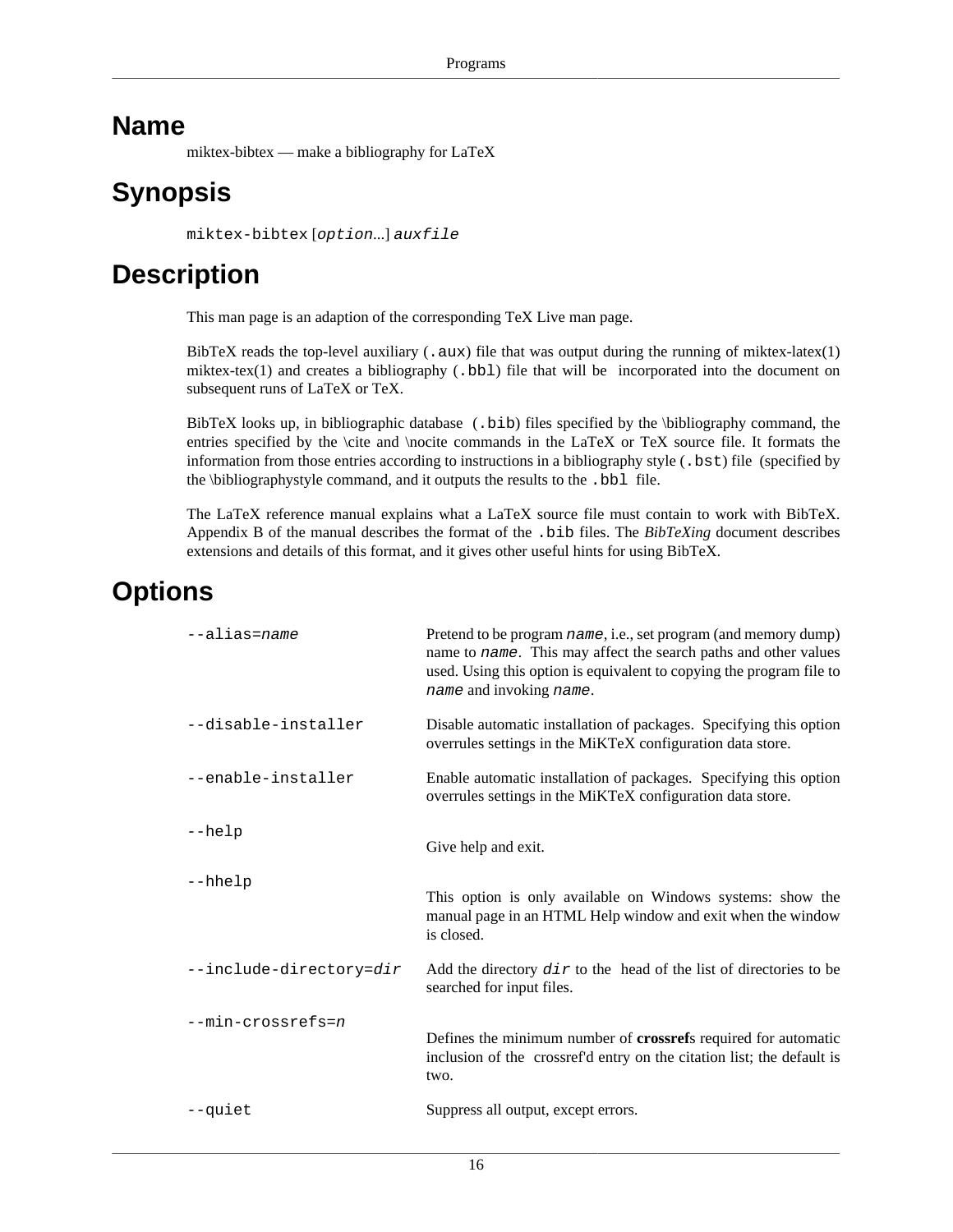| --record-package-<br>usages=file | Record all package usages and write them into file.                                                                                                       |
|----------------------------------|-----------------------------------------------------------------------------------------------------------------------------------------------------------|
| --trace[=tracestreams]           | Enable trace messages. The tracestreams argument, if<br>specified, is a comma-separated list of trace stream names<br>(Chapter 9, <i>Trace Streams</i> ). |
| $-$ -version                     | Show version information and exit.                                                                                                                        |

#### **Environment**

| BIBINPUTS    | Extra paths to locate . bib files.                                                                                                                                                             |
|--------------|------------------------------------------------------------------------------------------------------------------------------------------------------------------------------------------------|
| BSTINPUTS    | Extra paths to locate . bst files.                                                                                                                                                             |
| MIKTEX TRACE | Comma-separated list of trace stream names (see Chapter 9, <i>Trace Streams</i> ). If this<br>variable is set, then MiKTeX programs will write trace messages into the configured<br>log sink. |

#### **See Also**

miktex-latex(1), miktex-tex(1)

978-0201529838. *LaTeX: A Document Preparation System*. 2nd Edition. Leslie Lamport. Addison-Wesley. 1994.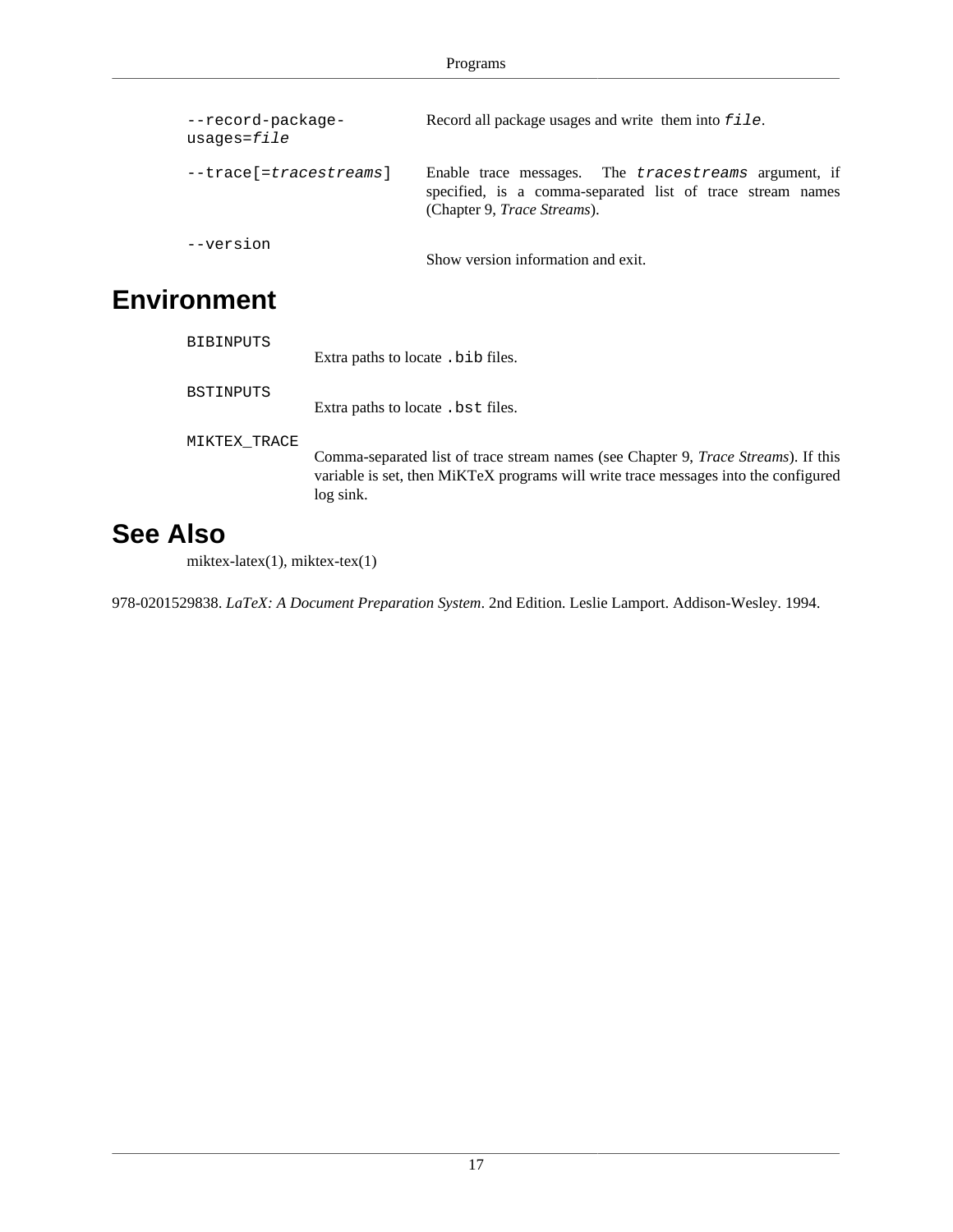#### <span id="page-22-0"></span>**Name**

miktex-dvicopy — produce modified copy of DVI file

### **Synopsis**

miktex-dvicopy [option...] indvi outdvi

#### **Description**

This man page is an adaption of the corresponding TeX Live man page.

**miktex-dvicopy** reads a DVI file, expands any references to virtual fonts to base fonts, and writes the resulting DVI file. Thus you can use virtual fonts even if your DVI processor does not support them, by passing the documents through **miktex-dvicopy** first.

#### **Options**

| --alias=name                         | Pretend to be program name, i.e., set program (and memory dump)<br>name to name. This may affect the search paths and other values<br>used. Using this option is equivalent to copying the program file to<br>name and invoking name. |
|--------------------------------------|---------------------------------------------------------------------------------------------------------------------------------------------------------------------------------------------------------------------------------------|
| --disable-installer                  | Disable automatic installation of packages. Specifying this option<br>overrules settings in the MiKTeX configuration data store.                                                                                                      |
| --enable-installer                   | Enable automatic installation of packages. Specifying this option<br>overrules settings in the MiKTeX configuration data store.                                                                                                       |
| $-\text{help}$                       | Give help and exit.                                                                                                                                                                                                                   |
| --hhelp                              | This option is only available on Windows systems: show the<br>manual page in an HTML Help window and exit when the window<br>is closed.                                                                                               |
| --include-directory=dir              | Add the directory $dir$ to the head of the list of directories to be<br>searched for input files.                                                                                                                                     |
| $-$ mag=mag                          | Override existing magnification with mag.                                                                                                                                                                                             |
| $--max-pages=n$                      | Process <i>n</i> pages; default one million. This option cannot be used<br>together with --select.                                                                                                                                    |
| --page-start=pagespec                | Start at $page - spec$ , for example 2 or 5.*.-2. This option cannot<br>be used together with --select.                                                                                                                               |
| --record-package-<br>$usages = file$ | Record all package usages and write them into file.                                                                                                                                                                                   |
| $--select=sel$                       | Select pages to be copied.                                                                                                                                                                                                            |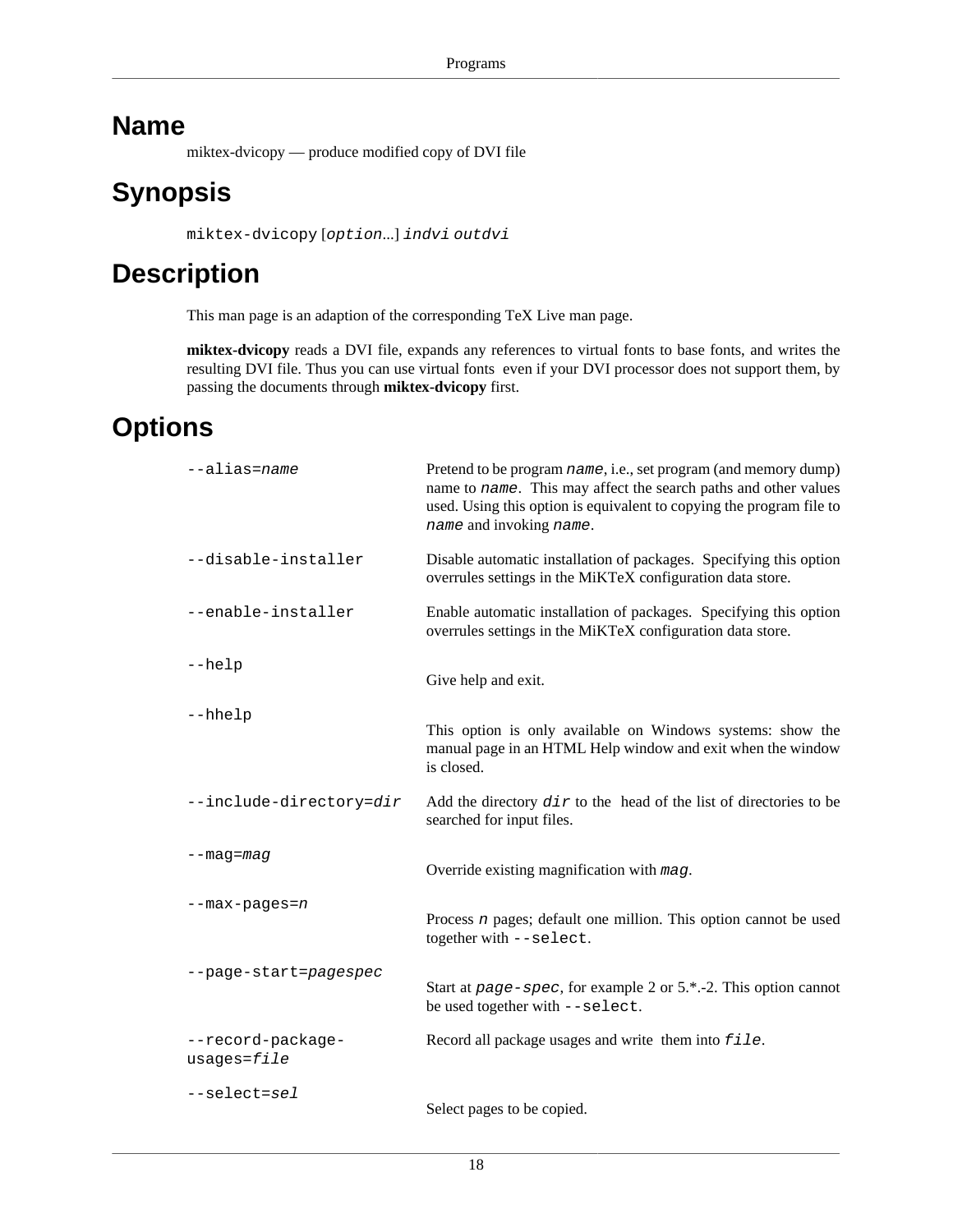|                        | The syntax for sel is: start $[n]$ , where start is the starting<br>page specification (for example 2 or $5.*.-2$ ) and n (optional) is<br>the maximum number of pages to be copied. |
|------------------------|--------------------------------------------------------------------------------------------------------------------------------------------------------------------------------------|
|                        | You can use up to $10$ --select options. This option cannot be<br>used together with --max-pages or --page-start.                                                                    |
| --trace[=tracestreams] | Enable trace messages. The tracestreams argument, if<br>specified, is a comma-separated list of trace stream names<br>(Chapter 9, <i>Trace Streams</i> ).                            |
| --version              | Show version information and exit.                                                                                                                                                   |

#### **Environment**

#### MIKTEX\_TRACE

Comma-separated list of trace stream names (see Chapter 9, *[Trace Streams](#page-110-0)*). If this variable is set, then MiKTeX programs will write trace messages into the configured log sink.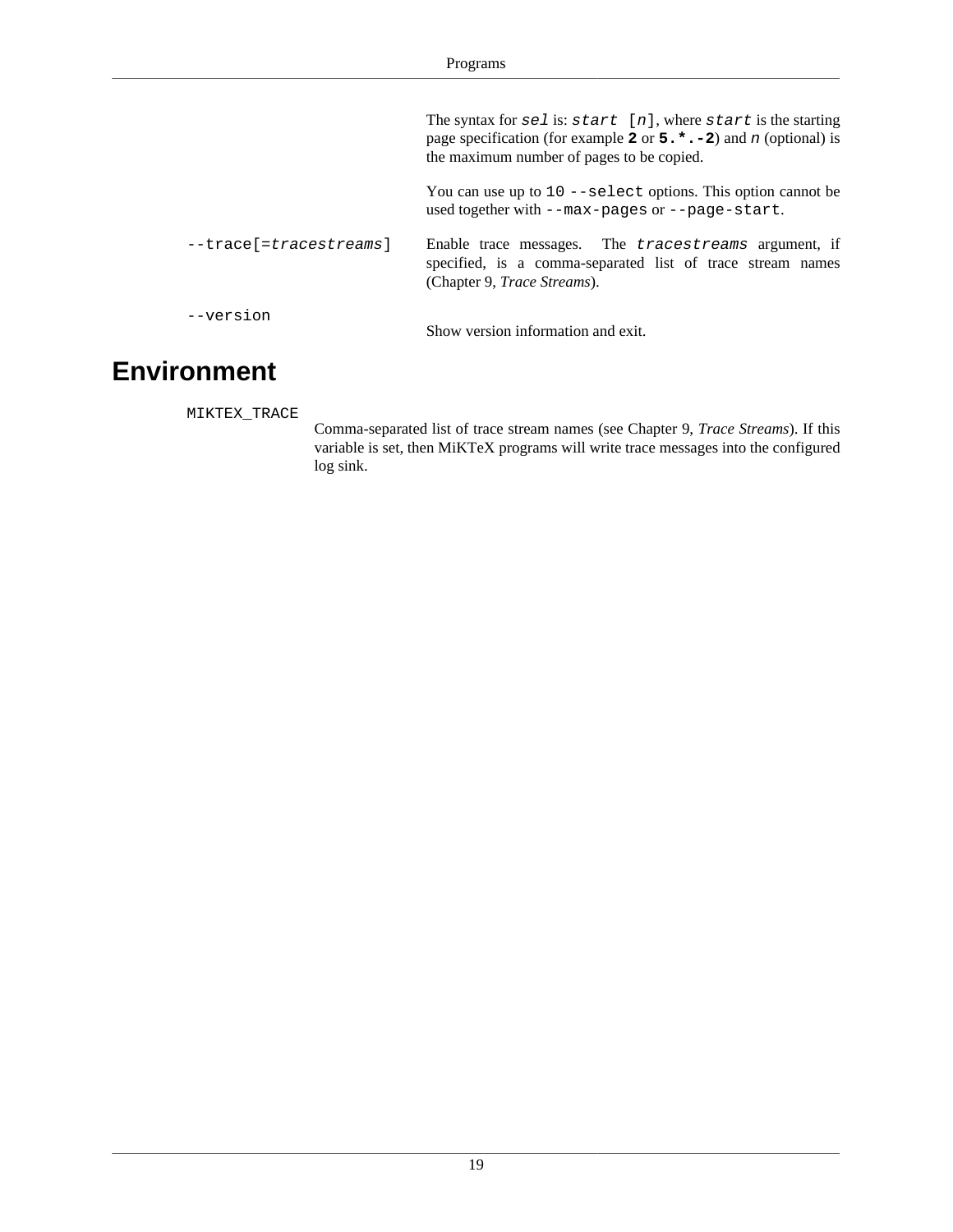#### <span id="page-24-0"></span>**Name**

miktex-dvips — convert a DVI file to PostScript

### **Synopsis**

miktex-dvips [option...] dvifile

#### **Description**

This man page is an adaption of the corresponding TeX Live man page.

This man page is obsolete! See the Texinfo documentation instead.

Dvips takes a DVI file produced by TeX (or by some other processor such as **miktex-gftodvi**) and converts it to PostScript. The DVI file may be specified without the .dvi extension.

#### **Options**

Many of the parameterless options listed here can be turned off by suffixing the option with a zero (0); for instance, to turn off page reversal, use  $-r0$ . Such options are marked with a trailing  $*$ .

|                | Read additional options from standard input after processing the<br>command line.                                                                                                                                                                       |
|----------------|---------------------------------------------------------------------------------------------------------------------------------------------------------------------------------------------------------------------------------------------------------|
| $-\text{help}$ | Print a usage message and exit.                                                                                                                                                                                                                         |
| --version      | Print the version number and exit.                                                                                                                                                                                                                      |
| $-a*$          | Conserve memory by making three passes over the DVI file instead of two<br>and only loading those characters actually used. Generally only useful on<br>machines with a very limited amount of memory.                                                  |
| $-A$           | Print only the odd pages. This option uses TeX page numbers, not physical<br>page numbers.                                                                                                                                                              |
| -b num         | Generate num copies of each page, but duplicating the page body<br>rather than using the /#copies PostScript variable. This can be useful in<br>conjunction with a header file setting <b>bop-hook</b> to do color separations<br>or other neat tricks. |
| -в             | Print only the even pages. This option uses TeX page numbers, not<br>physical page numbers.                                                                                                                                                             |
| $-c$ num       | Generate num consecutive copies of every page, i.e., the output is<br>uncollated. This merely sets the builtin PostScript variable /#copies.                                                                                                            |
| $-C$ num       | Generate num copies, but collated (by replicating the data in the<br>PostScript file). Slower than the -c option, but easier on the hands, and<br>faster than resubmitting the same PostScript file multiple times.                                     |
| -d num         | Set the debug flags, showing what Dvips (thinks it) is doing. See the Dvips<br>manual, for the possible values of num. Use $-d$ -1 as the first option<br>for maximum output.                                                                           |
| -D num         | Set both the horizontal and vertical resolution to num, given in dpi (dots<br>per inch). This affects the choice of bitmap fonts that are loaded and also                                                                                               |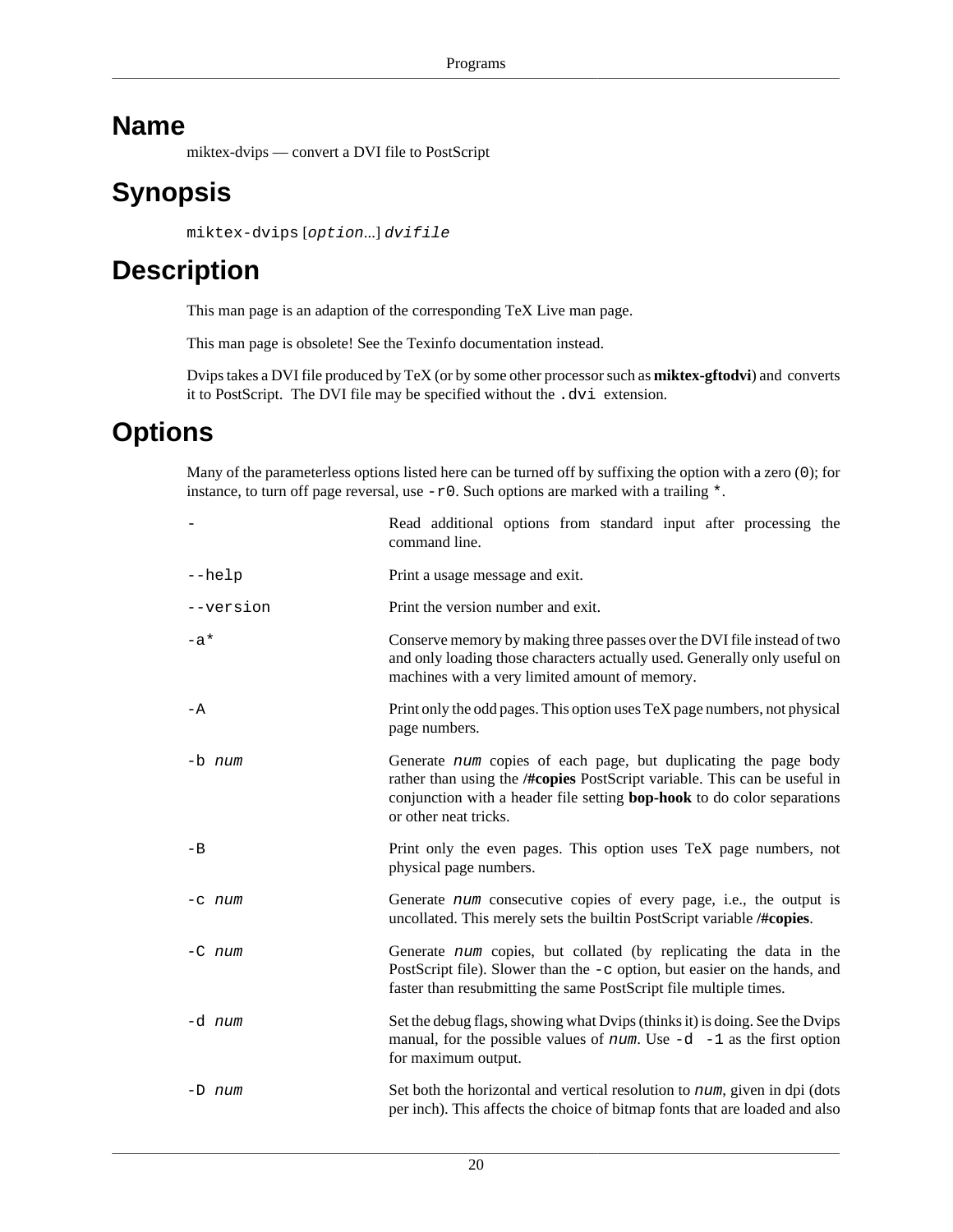the positioning of letters in resident PostScript fonts. Must be between 10 and 10000. This affects both the horizontal and vertical resolution. If a high resolution (something greater than 400 dpi, say) is selected, the -Z flag should probably also be used. If you are using fonts made with METAFONT, such as Computer Modern, **makepk** needs to know about the value for num that you use or METAFONT will fail. See the file modes.mf for a list of resolutions and mode names for most devices.

-e num Maximum drift in pixels of each character from its "true" resolutionindependent position on the page. The default value of this parameter is resolution dependent (it is the number of entries in the list [100, 200, 300, 400, 500, 600, 800, 1000, 1200, 1600, 2000, 2400, 2800, 3200, …] that are less than or equal to the resolution in dots per inch). Allowing individual characters to "drift" from their correctly rounded positions by a few pixels, while regaining the true position at the beginning of each new word, improves the spacing of letters in words.

-E\* Generate an EPSF file with a tight bounding box. This only looks at marks made by characters and rules, not by any included graphics. In addition, it gets the glyph metrics from the TFM file, so characters that print outside their enclosing TFM box may confuse it. In addition, the bounding box might be a bit too loose if the character glyph has significant left or right side bearings. Nonetheless, this option works well enough for creating small EPSF files for equations or tables or the like. (Of course, Dvips output, especially when using bitmap fonts, is resolution-dependent and thus does not make very good EPSF files, especially if the images are to be scaled; use these EPSF files with care.) For multiple page input files, also specify -i to get each page as a separate EPSF file; otherwise, all the pages are overlaid in the single output file.

-f\* Read the DVI file from standard input and write the PostScript to standard output. The standard input must be seekable, so it cannot be a pipe. If your input must be a pipe, write a shell script that copies the pipe output to a temporary file and then points Dvips at this file. It turns off the automatic sending of control-D if it was turned on with the -F option or in the configuration file; use  $-F$  after the  $-F$  to send it anyway.

- -F\* Write control-D (ASCII code 4) as the very last character of the PostScript file. This is useful when Dvips is driving the printer directly instead of working through a spooler, as is common on personal systems. On systems shared by more than one person, this is not recommended.
- -G Shift non-printing characters (ASCII 0-32, 127) to higher-numbered positions. This was useful to work around bugs in old versions of Adobe's PDF reader. It's more likely to cause problems nowadays.
- -h name Prepend name as an additional header file, or, if name is -, suppress all header files. Any definitions in the header file get added to the PostScript userdict.
- -i\* Make each section be a separate file; a *section* is a part of the document processed independently, most often created to avoid memory overflow. The filenames are created replacing the suffix of the supplied output file name by a three-digit sequence number. This option is most often used in conjunction with the -S option which sets the maximum section length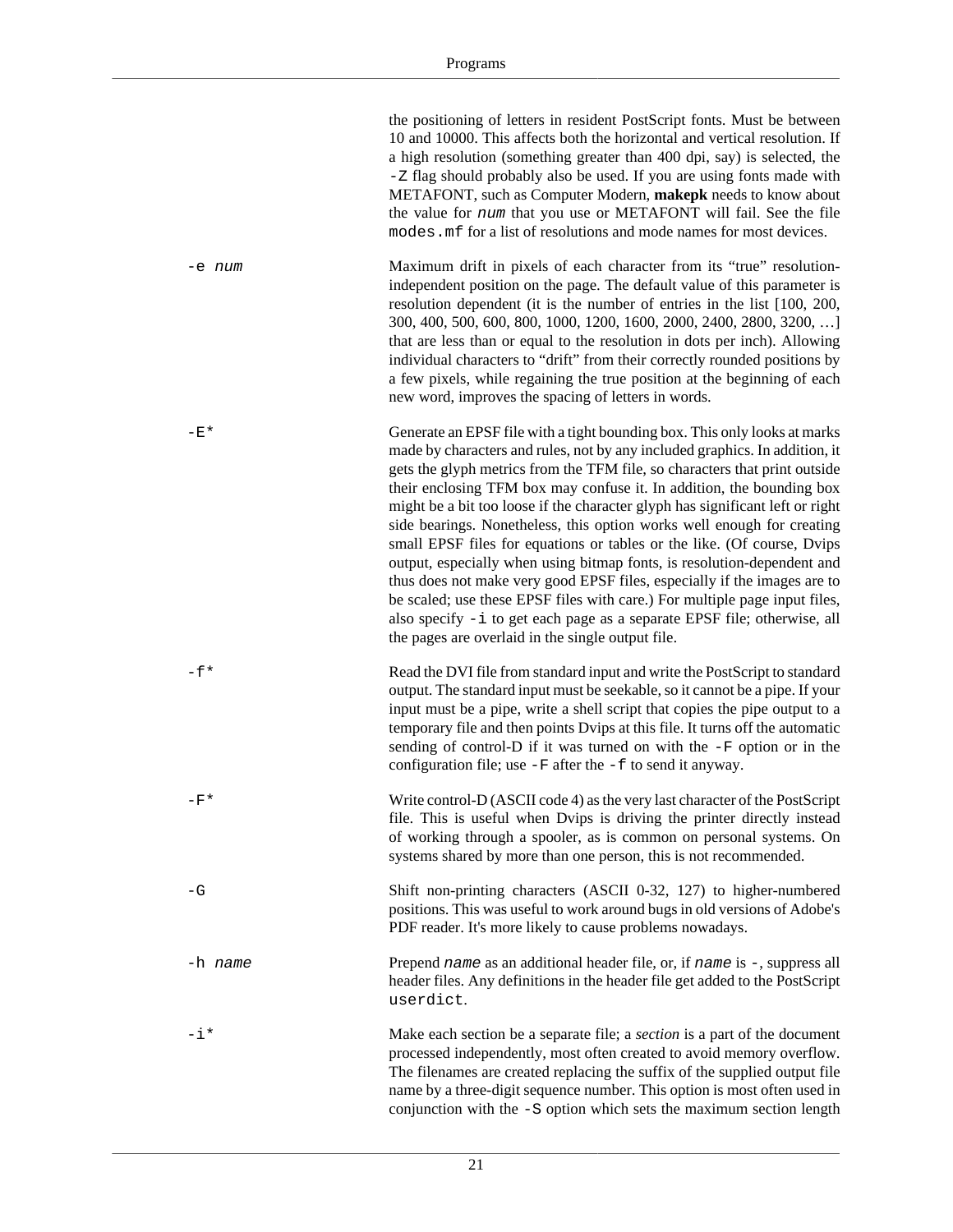|                 | in pages; if $-i$ is specified and $-S$ is not, each page is output as a separate<br>file. For instance, some phototypesetters cannot print more than ten or so<br>consecutive pages before running out of steam; these options can be used<br>to automatically split a book into ten-page sections, each to its own file.                                                                                                                                                  |
|-----------------|-----------------------------------------------------------------------------------------------------------------------------------------------------------------------------------------------------------------------------------------------------------------------------------------------------------------------------------------------------------------------------------------------------------------------------------------------------------------------------|
|                 | On the other hand, if your document uses very large fonts or very large<br>included figures, Dvips might take it upon itself to split the output into<br>unwanted sections, to try to avoid overflowing printer memory.                                                                                                                                                                                                                                                     |
| $-\mathbf{j}$ * | Download only needed characters from Type 1 fonts. This is the default.<br>Some debugging flags trace this operation. You can also control partial<br>downloading on a per-font basis (see updmap.cfg $(5)$ ).                                                                                                                                                                                                                                                              |
| $-k^*$          | Print crop marks. This option increases the paper size (which should be<br>specified, either with a paper size special or with the $-T$ option) by a half<br>inch in each dimension. It translates each page by a quarter inch and draws<br>cross-style crop marks. It is mostly useful with typesetters that can set the<br>page size automatically. This works by downloading crop.pro.                                                                                   |
| $-K^{\star}$    | Remove comments in included PostScript graphics, font files, and<br>headers; only necessary to get around bugs in spoolers or PostScript post-<br>processing programs. Specifically, the %%Page comments, when left<br>in, often cause difficulties. Use of this flag can cause other graphics to<br>fail, however, since the PostScript header macros from some software<br>packages read portion the input stream line by line, searching for a<br>particular comment.    |
| $-1$ [=] $num$  | The last page printed will be the first one numbered num. Default is the<br>last page in the document. If num is prefixed by an equals sign, then it<br>(and the argument to the -p option, if specified) is treated as a physical<br>(absolute) page number, rather than a value to compare with the TeX<br>\count0 values stored in the DVI file. Thus, using $-1$ =9 will end with<br>the ninth page of the document, no matter what the pages are actually<br>numbered. |
| $-m*$           | Specify manual feed, if supported by the output device.                                                                                                                                                                                                                                                                                                                                                                                                                     |
| -mode mode      | Use mode as the METAFONT device name for path searching and font<br>generation. This overrides any value from configuration files. With the<br>default paths, explicitly specifying the mode also makes the program<br>assume the fonts are in a subdirectory named mode.                                                                                                                                                                                                   |
| $-M^{\star}$    | Turns off automatic font generation.                                                                                                                                                                                                                                                                                                                                                                                                                                        |
| -n <i>num</i>   | Print at most num pages. Default is 100000.                                                                                                                                                                                                                                                                                                                                                                                                                                 |
| -n <i>num</i>   | Print at most num pages. Default is 100000.                                                                                                                                                                                                                                                                                                                                                                                                                                 |
| $-N^{\star}$    | Turns off generation of structured comments such as %%Page; this may<br>be necessary on some systems that try to interpret PostScript comments<br>in weird ways, or on some PostScript printers. Beware: This also disables<br>page movement, etc., in PostScript viewers such as GSview.                                                                                                                                                                                   |
| -noomega        | Disable the use of Omega extensions when interpreting DVI files. By<br>default, the additional opcodes 129 and 134 are recognized by Dvips<br>as Omega or pTeX extensions and interpreted as requests to set 2-byte<br>characters.                                                                                                                                                                                                                                          |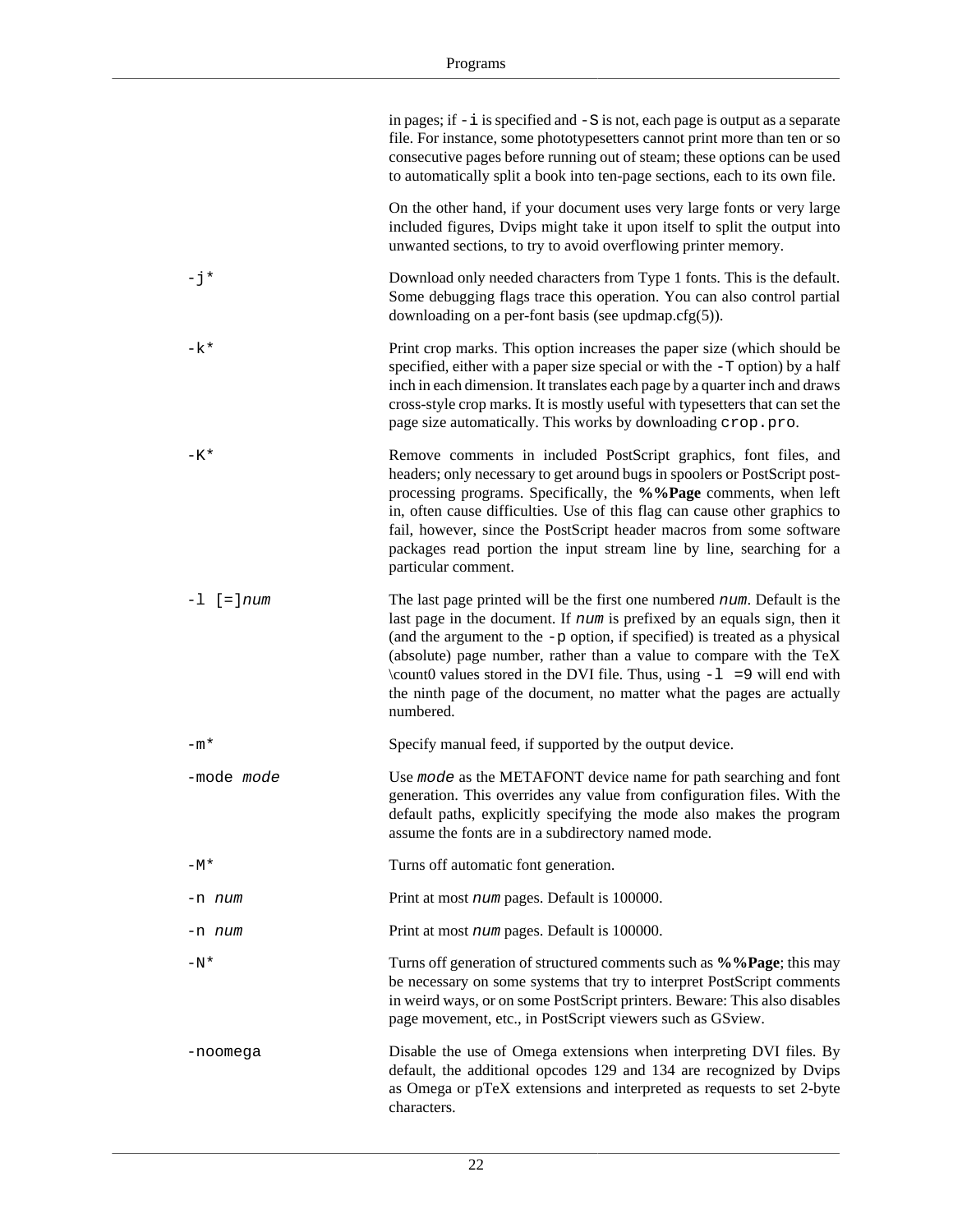| -noptex               | Disable the use of pTeX extensions when interpreting DVI files. By<br>default, the additional opcodes 130 and 135 are recognized by Dvips as<br>Omega extensions and interpreted as requests to set 3-byte characters, and<br>255 as request to change the typesetting direction.                                                                                                                                                                                                  |
|-----------------------|------------------------------------------------------------------------------------------------------------------------------------------------------------------------------------------------------------------------------------------------------------------------------------------------------------------------------------------------------------------------------------------------------------------------------------------------------------------------------------|
|                       | The only drawback is that the virtual font array will (at least temporarily)<br>require 65536 or more positions instead of the default 256 positions, i.e.,<br>the memory requirements of Dvips will be somewhat larger. If you find<br>this unacceptable or encounter another problem with the Omega or pTeX<br>extensions, you can switch off the pTeX extension by -noptex, or both<br>by -noomega.                                                                             |
| -o name               | Send output to the file name. If $-\circ$ is specified without name, the default<br>is $file$ . ps where the input DVI file was $file$ . $dvi$ . If -o isn't given<br>at all, the configuration file default is used.                                                                                                                                                                                                                                                              |
|                       | If name is $-$ , output goes to standard output. If the first character of name<br>is $\vert$ or $\vert$ , then the remainder will be used as an argument to popen; thus,<br>specifying   1pr as the output file will automatically queue the file for<br>printing as usual. Dvips will print to the local printer device PRN when<br>name is   1pr and a program by that name cannot be found.                                                                                    |
|                       | $-$ o turns off the automatic sending of control-D. See the $-$ f option for<br>how to override this.                                                                                                                                                                                                                                                                                                                                                                              |
| -0 x-offset, y-offset | Move the origin by $x$ -offset, $y$ -offset, a comma-separated pair of<br>dimensions such as $.1$ in $,-.3$ cm. The origin of the page is shifted from<br>the default position (of one inch down, one inch to the right from the upper<br>left corner of the paper) by this amount. This is usually best specified in<br>the printer-specific configuration file.                                                                                                                  |
|                       | This is useful for a printer that consistently offsets output pages by a<br>certain amount. You can use the file testpage. tex to determine the<br>correct value for your printer. Be sure to do several runs with the same O<br>value-some printers vary widely from run to run.                                                                                                                                                                                                  |
|                       | If your printer offsets every other page consistently, instead of every page,<br>your best recourse is to use <b>bop-hook</b> (see the Dvips manual for more<br>information).                                                                                                                                                                                                                                                                                                      |
| $-p$ [=] $num$        | The first page printed will be the first one numbered num. Default is the<br>first page in the document. If num is prefixed by an equals sign, then it<br>(and the argument to the $-1$ option, if specified) is treated as a physical<br>(absolute) page number, rather than a value to compare with the TeX<br>\count0 values stored in the DVI file. Thus, using $-p = 3$ will start with<br>the third page of the document, no matter what the pages are actually<br>numbered. |
| -pp first-last        | Print pages first through last; equivalent to -p first -l last,<br>except that multiple -pp options accumulate, unlike -p and $-1$ . The -<br>separator can also be :.                                                                                                                                                                                                                                                                                                             |
| -P printer            | Read the configuration file config.printer, which can set the output<br>name (most likely o   1pr -Pprinter), resolution, METAFONT<br>mode, and perhaps font paths and other printer-specific defaults. It works<br>best to put sitewide defaults in the one master config.ps file and                                                                                                                                                                                             |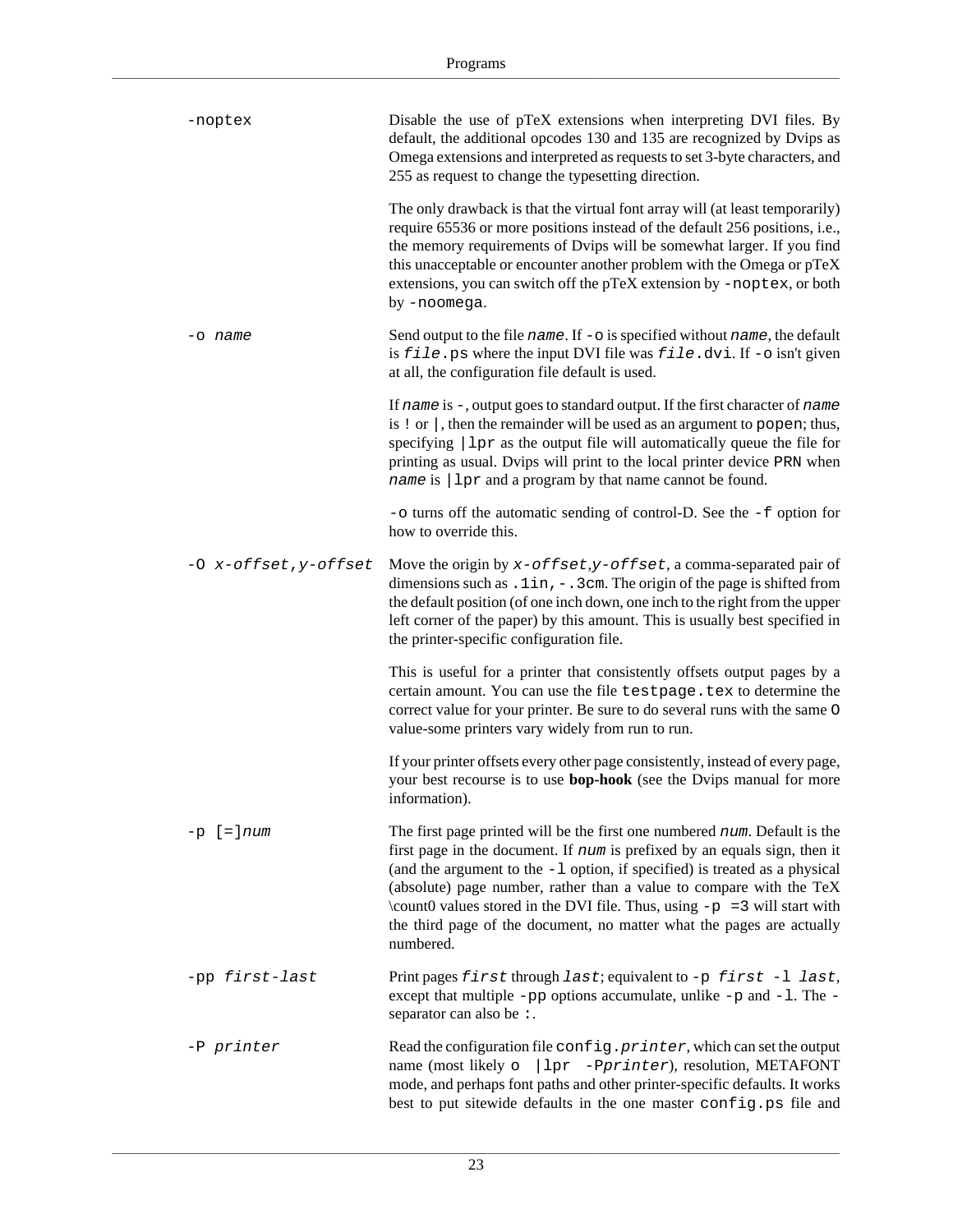| only things that vary printer to printer in the config. printer files; |
|------------------------------------------------------------------------|
| config.ps is read before config.printer.                               |
|                                                                        |

A configuration file for eventual creation of Adobe PDF files is provided in config.pdf and thus can be loaded with -Ppdf. It will try to include Type 1 outline fonts into the PostScript file.

- $-q^*$  Run quietly. Don't chatter about pages converted, etc. to standard output; report no warnings (only errors) to standard error.
- -r\* Output pages in reverse order. By default, page 1 is output first.
- -R Run securely. -R2 disables both shell command execution in \special (via `) and config files (via the E), pipes as output files, and opening of any absolute or ..-relative filenames. -R1, the default, forbids shell escapes but allows absolute filenames. -R0 allows both.
- -s\* Enclose the output in a global save/restore pair. This causes the file to not be truly conformant, and is thus not recommended, but is useful if you are driving a deficient printer directly and thus don't care too much about the portability of the output to other environments.
- -S num Set the maximum number of pages in each "section". This option is most commonly used with the -i option; see its description above for more information.
- -t papertype Set the paper type to papertype, usually defined in one of the configuration files, along with the appropriate PostScript code to select it. You can also specify a papertype of landscape, which rotates a document by 90 degrees. To rotate a document whose paper type is not the default, you can use the -t option twice, once for the paper type, and once for landscape.

In general, you should not use any  $-t$  option when using a papaersize special, which some LaTeX packages (e.g., hyperref) insert

One exception is when using a nonstandard paper size that is not already defined in config.ps; in this case, you need to specify -t unknown.

Another exception is when producing multi-page files for further processing; use -t nopaper to omit any paper size information in the output. (If you just have a single page document, you can use -E to get pure EPSF output.)

- -T hsize,vsize Set the paper size to (hsize,vsize), a comma-separated pair of dimensions such as . 1in, - . 3cm. It overrides any paper size special in the DVI file. Be careful, as the paper size will stick to a predefined size if there is one close enough. To disable this behavior, use -tunknown
- $-u$  psmapfile Set psmapfile to be the file that Dvips uses for looking up PostScript font aliases. If  $psmapfile$  starts with a + character, then the rest of the name is used as the name of the map file, and the map file is appended to the list of map files (instead of replacing the list). In either case, if the name has no extension, .map is added at the end.
- -U\* Disable a PostScript virtual memory-saving optimization that stores the character metric information in the same string that is used to store the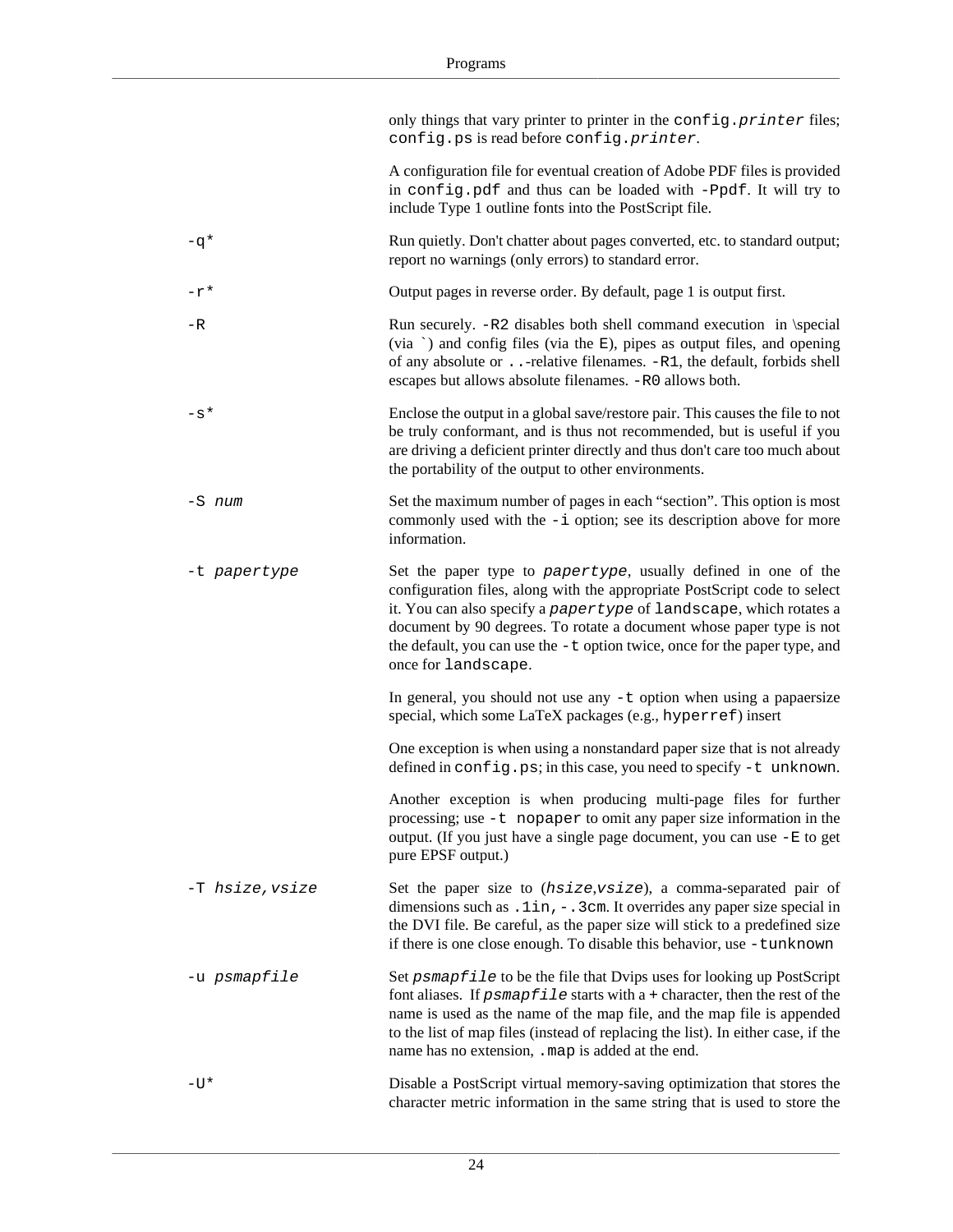|           | bitmap information. This is only necessary when driving the Xerox 4045<br>PostScript interpreter, which has a bug that puts garbage on the bottom<br>of each character. Not recommended unless you must drive this printer.                                                                                                                                                               |
|-----------|-------------------------------------------------------------------------------------------------------------------------------------------------------------------------------------------------------------------------------------------------------------------------------------------------------------------------------------------------------------------------------------------|
| $-\nabla$ | Print the Dvips version number and exit.                                                                                                                                                                                                                                                                                                                                                  |
| $-V^*$    | Download non-resident PostScript fonts as bitmaps. This requires use<br>of makepk to generate the required bitmap fonts. The bitmap must be<br>put into psfonts. map as the downloadable file for that font. This is<br>useful only for those fonts for which you do not have real outlines, being<br>downloaded to printers that have no resident fonts, i.e., very rarely.              |
| -x num    | Set the x magnification ratio to $num/1000$ . Overrides the magnification<br>specified in the DVI file. Must be between 10 and 100000. It is<br>recommended that you use standard magstep values (1095, 1200, 1440,<br>1728, 2074, 2488, 2986, and so on) to help reduce the total number of PK<br>files generated. num may be a real number, not an integer, for increased<br>precision. |
| -X num    | Set the horizontal resolution in dots per inch to num.                                                                                                                                                                                                                                                                                                                                    |
| -y num    | Set the y magnification ratio to $num/1000$ . See $-x$ above.                                                                                                                                                                                                                                                                                                                             |
| -Y num    | Set the vertical resolution in dots per inch to num.                                                                                                                                                                                                                                                                                                                                      |
| $-z^*$    | Pass html hyperdvi specials through to the output for eventual<br>distillation into PDF. This is not enabled by default to avoid including<br>the header files unnecessarily, and use of temporary files in creating the<br>output.                                                                                                                                                       |
| $-Z*$     | Compress bitmap fonts in the output file, thereby reducing the size of what<br>gets downloaded. Especially useful at high resolutions or when very large<br>fonts are used. May slow down printing, especially on early 68000-based<br>PostScript printers. Generally recommend today, and can be enabled in<br>the configuration file.                                                   |

#### **Environment**

MIKTEX\_TRACE

Comma-separated list of trace stream names (see Chapter 9, *[Trace Streams](#page-110-0)*). If this variable is set, then MiKTeX programs will write trace messages into the configured log sink.

#### **See Also**

updmap.cfg(5)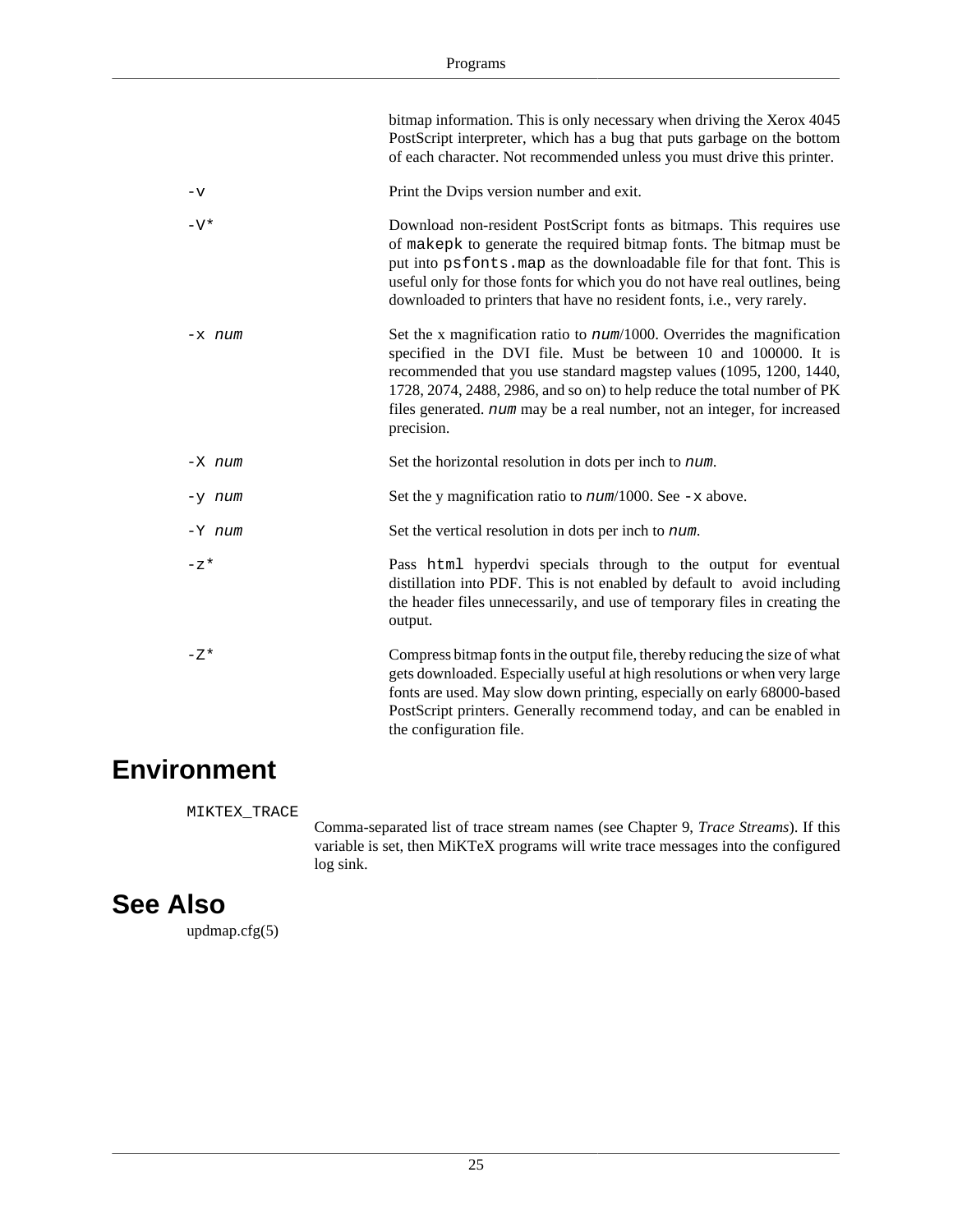#### <span id="page-30-0"></span>**Name**

findtexmf — search files in MiKTeX directories

### **Synopsis**

findtexmf [option...] file...

### **Description**

**findtexmf** can be used to find files in the MiKTeX directories. When the  $-file-type$  option is not given, the search path used when looking for a file is inferred from the name given, by looking for a known extension. If no known extension is found, the search path for TeX source files is used.

### **Options**

| --alias=name                    | Pretend to be <i>name</i> when finding files.                                                    |
|---------------------------------|--------------------------------------------------------------------------------------------------|
| --help                          | Give help and exit.                                                                              |
| --file-type=filetype            | Use the specified file type (see below).                                                         |
| --list-file-types               | Print known file types.                                                                          |
| --must-exist                    | Allow installation of a packacke, if a file should exist because it is<br>a part of the package. |
| --show-path=filetype            | Print the search path for the specified file type (see below).                                   |
| --start                         | Start the associated program, if the file was found.                                             |
| --the-name-of-the-<br>qame=name | Set the name of the engine. Relevant when searching for format<br>files.                         |
| --version                       | Show version information and exit.                                                               |

### **File Types**

```
 afm (.afm)
 base (.base)
 bib (.bib)
 bst (.bst)
cid maps (.cid;.cidmap)
 clua (.dll;.so)
 cweb (.w)
 dvi (.dvi)
 enc (.enc)
```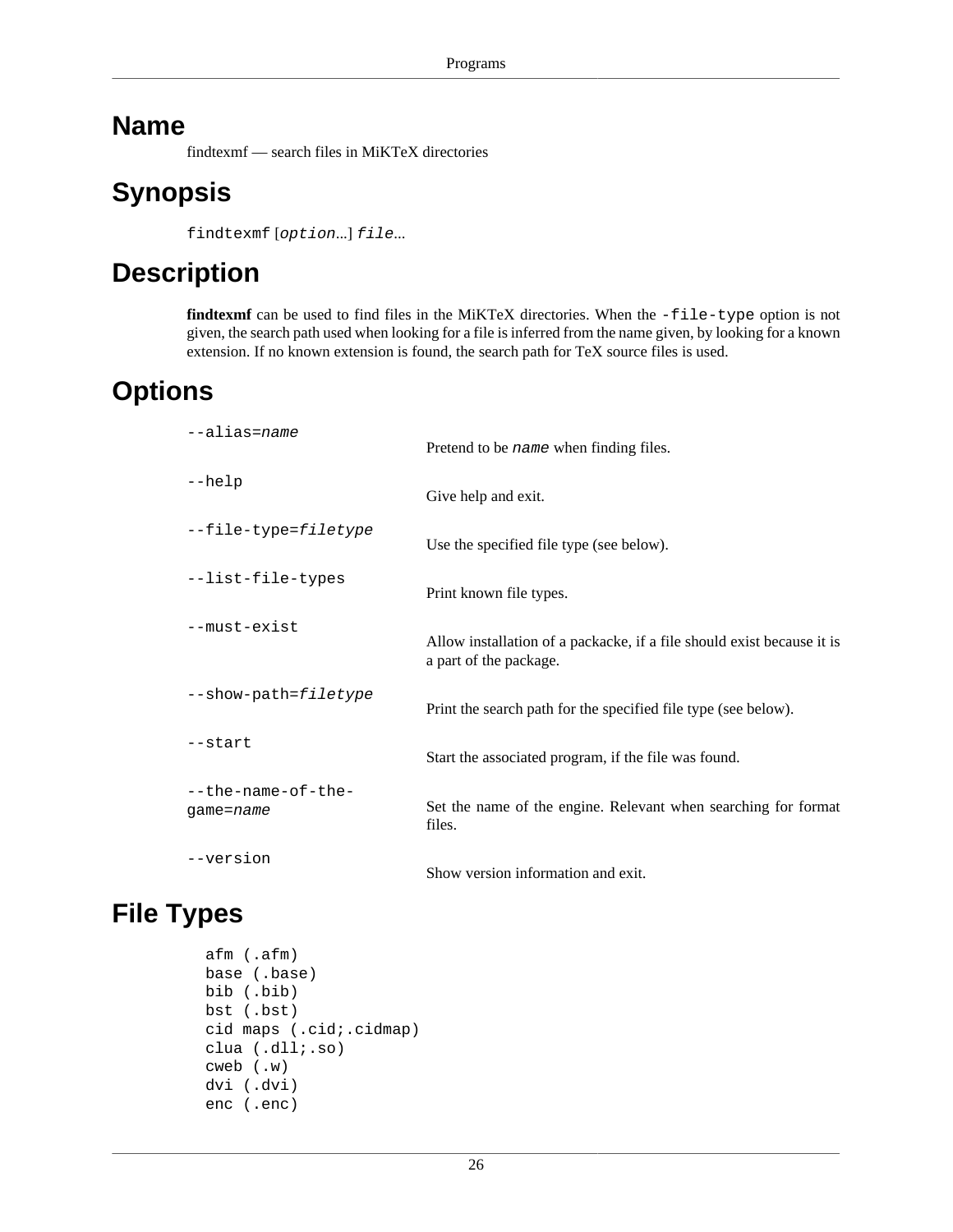```
 executables (.COM;.EXE;.BAT;.CMD;.VBS;.VBE;.JS;.JSE;.WSF;.WSH;.MSC)
 font feature files (.fea)
 fmt (.fmt)
 hbf (.hbf)
 graphic/figure (.eps;.epsi;.png)
 gf (.gf)
 ist (.ist)
 lig files (.lig)
lua (.lua;.luatex;.luc;.luctex;.texlua;.texluc;.tlu)
 map (.map)
 mem (.mem)
 mf (.mf)
 mfpool (.pool)
 mft (.mft)
 mlbib (.mlbib;.bib)
 mlbst (.bst)
 mp (.mp)
 mppool (.pool)
 ocp (.ocp)
 ofm (.ofm;.tfm)
 opl (.opl)
 opentype fonts (.otf)
 otp (.otp)
 ovf (.ovf)
 ovp (.ovp)
 pk (.pk)
PostScript header (.pro;.enc)
 subfont definition files (.sfd)
 tcx (.tcx)
 tex (.tex)
 texpool (.pool)
 TeX system documentation (.pdf;.html;.md;.txt;.ps;.dvi)
 tfm (.tfm)
 truetype fonts (.ttf;.ttc)
 type1 fonts (.pfb;.pfa)
 type42 fonts (.t42;.T42)
 vf (.vf)
 web (.web)
```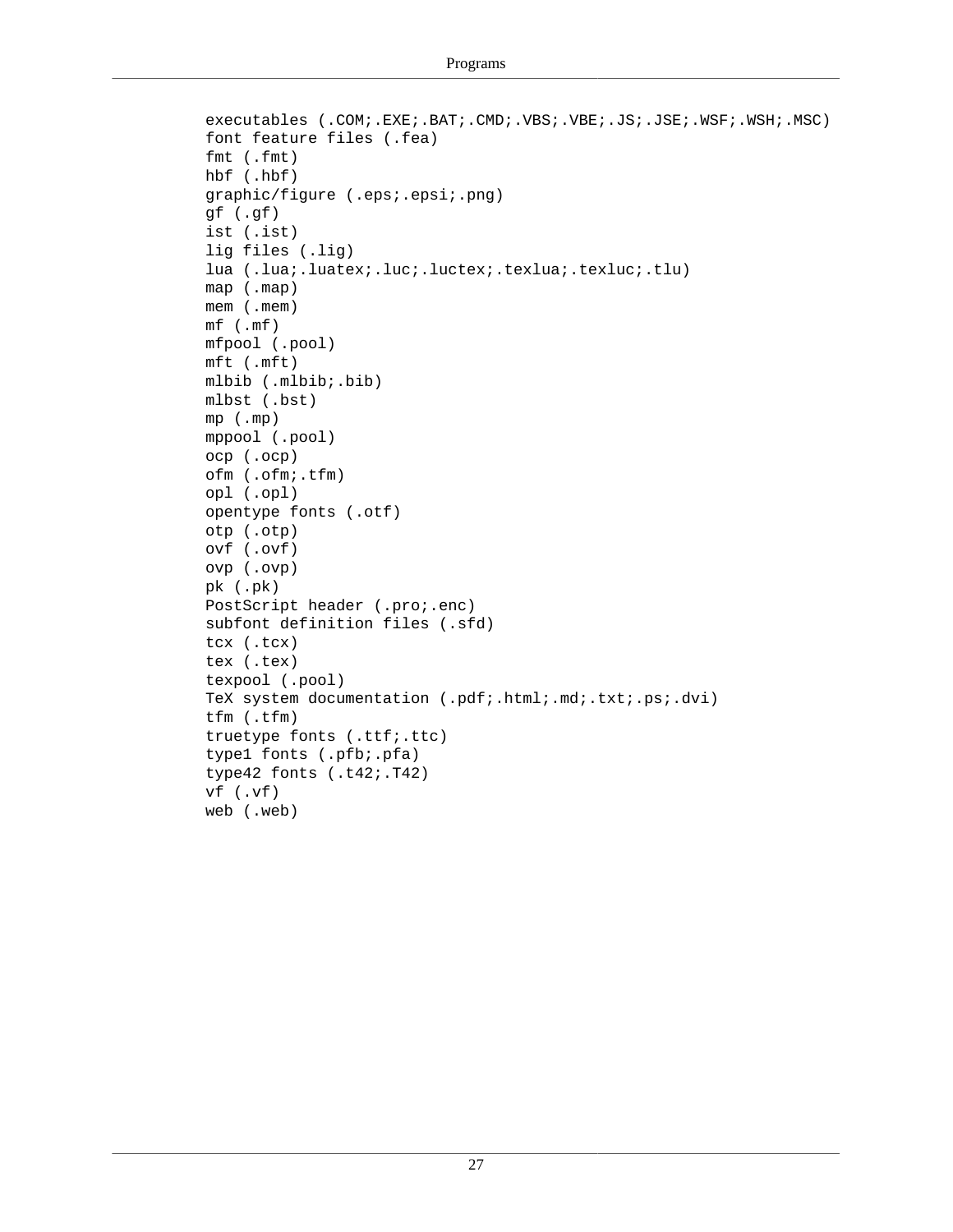#### <span id="page-32-0"></span>**Name**

miktex-gftodvi — make proof sheets from generic font files

### **Synopsis**

miktex-gftodvi [option...] [gffile]

#### **Description**

This man page is an adaption of the corresponding TeX Live man page.

The **miktex-gftodvi** program converts a generic font (GF) file output by, for example, METAFONT, to a device independent (DVI) file (that can then be typeset using the same software that has already been written for). The characters in the GF file will appear one per page, with labels, titles, and annotations as specified in Appendix H (Hardcopy Proofs) of *The METAFONTbook*.

**miktex-gftodvi** uses other fonts in addition to the main GF file. A "gray" font is used to typeset the pixels that actually make up the character. (We wouldn't want all the pixels to be simply black, since then labels, key points, and other information would be lost.) A "title" font is used for the information at the top of the page. A "label" font is used for the labels on key points of the figure. A "slant" font is used to typeset diagonal lines, which otherwise have to be simulated using horizontal and vertical rules. The default gray, title, and label fonts are gray, cmr8, and cmtt10, respectively; there is no default slant font.

To change the default fonts, you can give special commands in your source file, or you can change the fonts on the command-line.

The GF file name on the command-line must be complete. Because the resolution is part of the extension, it would not make sense to append a default extension as is done with other DVI-reading software. The output file name defaults to the same root as the GF file, with the .dvi extension added. For example, the input file cmr10.2602gf would become cmr10.dvi.

#### **Options**

| --alias=name        | Pretend to be program name, i.e., set program (and memory dump)<br>name to name. This may affect the search paths and other values<br>used. Using this option is equivalent to copying the program file to<br>name and invoking name. |
|---------------------|---------------------------------------------------------------------------------------------------------------------------------------------------------------------------------------------------------------------------------------|
| --disable-installer | Disable automatic installation of packages. Specifying this option<br>overrules settings in the MiKTeX configuration data store.                                                                                                      |
| --enable-installer  | Enable automatic installation of packages. Specifying this option<br>overrules settings in the MiKTeX configuration data store.                                                                                                       |
| --gray-font=font    | Sets the "gray" font. Default is gray.                                                                                                                                                                                                |
| $-\text{help}$      | Give help and exit.                                                                                                                                                                                                                   |
| --hhelp             | This option is only available on Windows systems: show the<br>manual page in an HTML Help window and exit when the window<br>is closed.                                                                                               |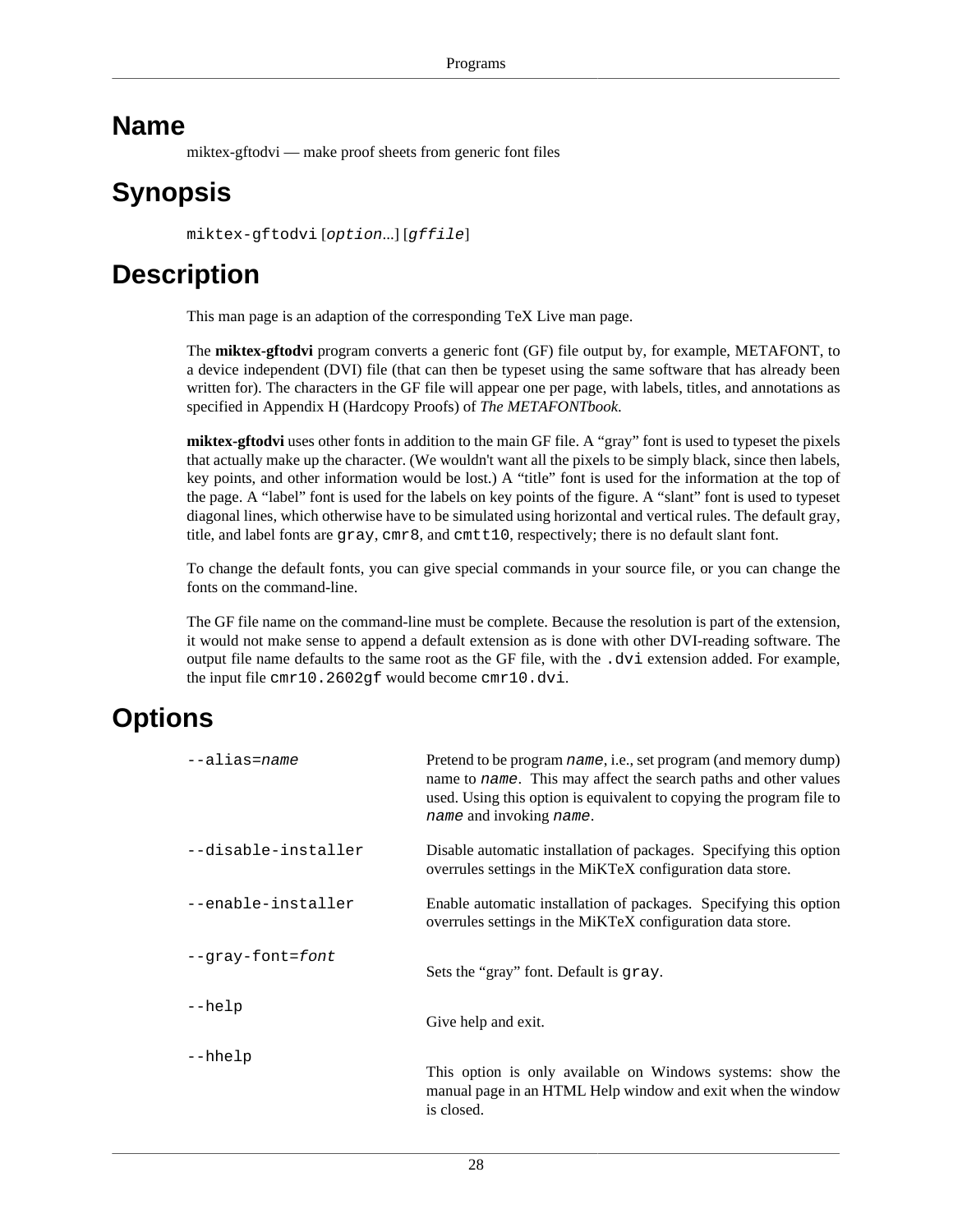| --include-directory=dir              | Add the directory $\text{dir}$ to the head of the list of directories to be<br>searched for input files.                                                                                                    |
|--------------------------------------|-------------------------------------------------------------------------------------------------------------------------------------------------------------------------------------------------------------|
| --label-font=font                    | Sets the "label" font. Default is cmtt10.                                                                                                                                                                   |
| $--logo$ -font=font                  | Sets the "logo" font. Default is logo8.                                                                                                                                                                     |
| --overflow-label-<br>$offset = real$ | Specifies the distance from the right edge of the character bounding<br>box at which the overflow equations (if any) are typeset. The value<br>is given in points. The default is a little over two inches. |
| --record-package-<br>$usages = file$ | Record all package usages and write them into $f$ i $l$ e.                                                                                                                                                  |
| $-s$ lant-font=font                  | Sets the "slant" font. There is no default.                                                                                                                                                                 |
| -title-font=font                     | Sets the "title" font. Default is cmr8.                                                                                                                                                                     |
| --trace[=tracestreams]               | Enable trace messages. The tracestreams argument, if<br>specified, is a comma-separated list of trace stream names<br>(Chapter 9, <i>Trace Streams</i> ).                                                   |
| --version                            | Show version information and exit.                                                                                                                                                                          |

#### **Environment**

```
MIKTEX_TRACE
```
Comma-separated list of trace stream names (see Chapter 9, *[Trace Streams](#page-110-0)*). If this variable is set, then MiKTeX programs will write trace messages into the configured log sink.

#### **See also**

miktex-mf(1)

978-0201134452. *The METAFONTbook*. Donald E. Knuth. Addison-Wesley. 1986.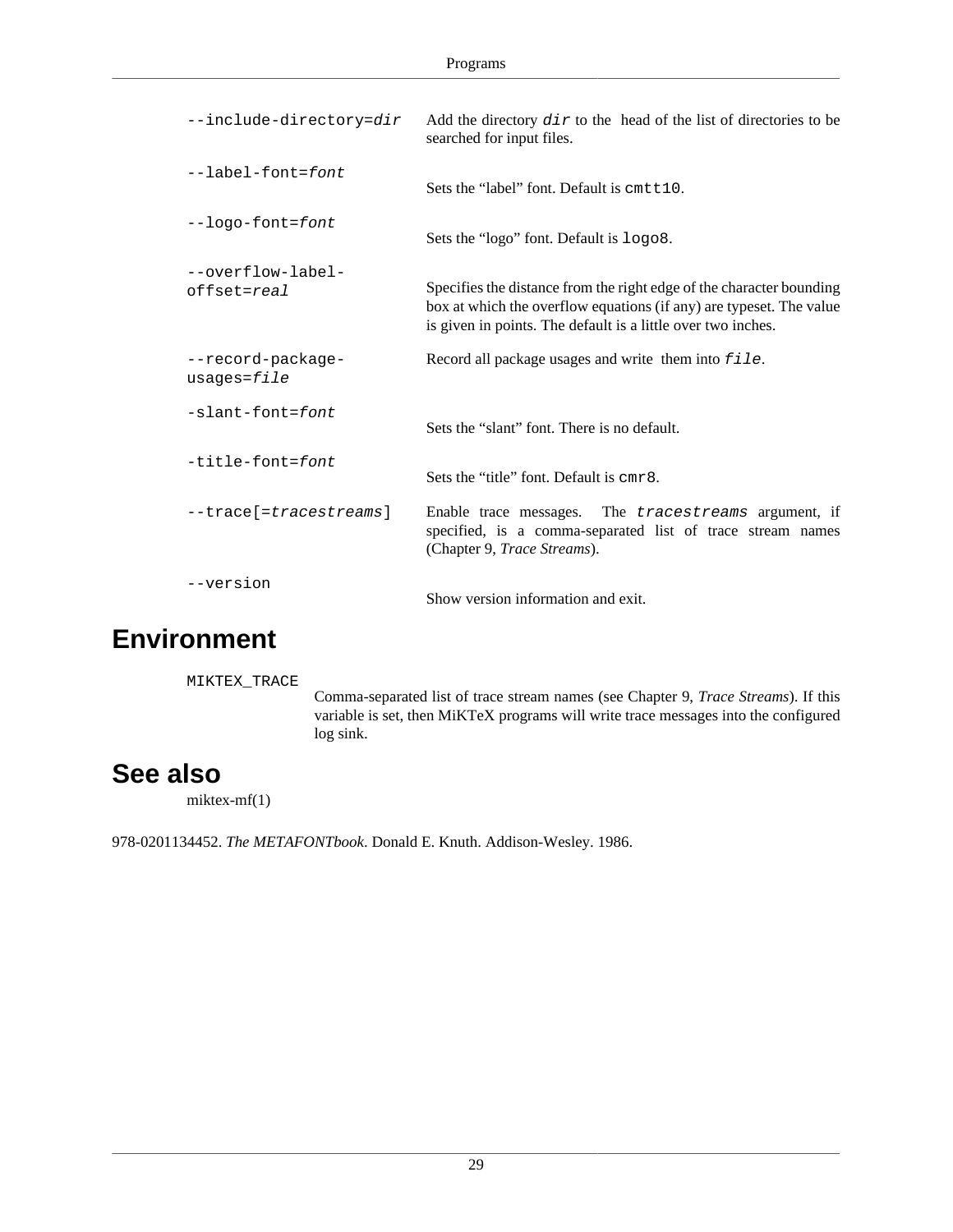#### <span id="page-34-0"></span>**Name**

initexmf — MiKTeX configuration utility

#### **Synopsis**

initexmf [option...]

#### **Description**

**initexmf** can be used to configure MiKTeX.

#### **User mode vs. administrator mode**

This utility can be run in two modes:

| User mode (default) | MikTeX operates on user-scoped configuration and data files.                                                                                                                           |
|---------------------|----------------------------------------------------------------------------------------------------------------------------------------------------------------------------------------|
| Administrator mode  | Only system-wide MiKTeX configuration and data files are modified,<br>assuming that the MiKTeX setup is shared by all users. The utility must be<br>run with administrator privileges. |

By default, the utility runs in user mode. You can turn on administrator mode with the --admin option.

#### **Options**

| --admin                           | Run in administrator mode:                                                                                                                                       |
|-----------------------------------|------------------------------------------------------------------------------------------------------------------------------------------------------------------|
|                                   | • Operate on the system-wide MiKTeX configuration data store.                                                                                                    |
|                                   | • Install packages for all users.                                                                                                                                |
|                                   | Using this option requires a shared MiKTeX setup, i.e., MiKTeX<br>must have been set up for all users. The program must be run with<br>administrator privileges. |
| --default-paper-<br>size=paper    |                                                                                                                                                                  |
| --disable-installer               | Disable automatic installation of packages. Specifying this option<br>overrules settings in the MiKTeX configuration data store.                                 |
| --edit-config-<br>file=configfile | Open the specified config file in a text editor.                                                                                                                 |
| --enable-installer                | Enable automatic installation of packages. Specifying this option<br>overrules settings in the MiKTeX configuration data store.                                  |
| $--list$ -modes                   |                                                                                                                                                                  |
| --print-only                      | Print what would be done. Nothing is changed.                                                                                                                    |
| --quiet                           | Suppress screen output.                                                                                                                                          |
| <u>--register-root=dir</u>        | 30                                                                                                                                                               |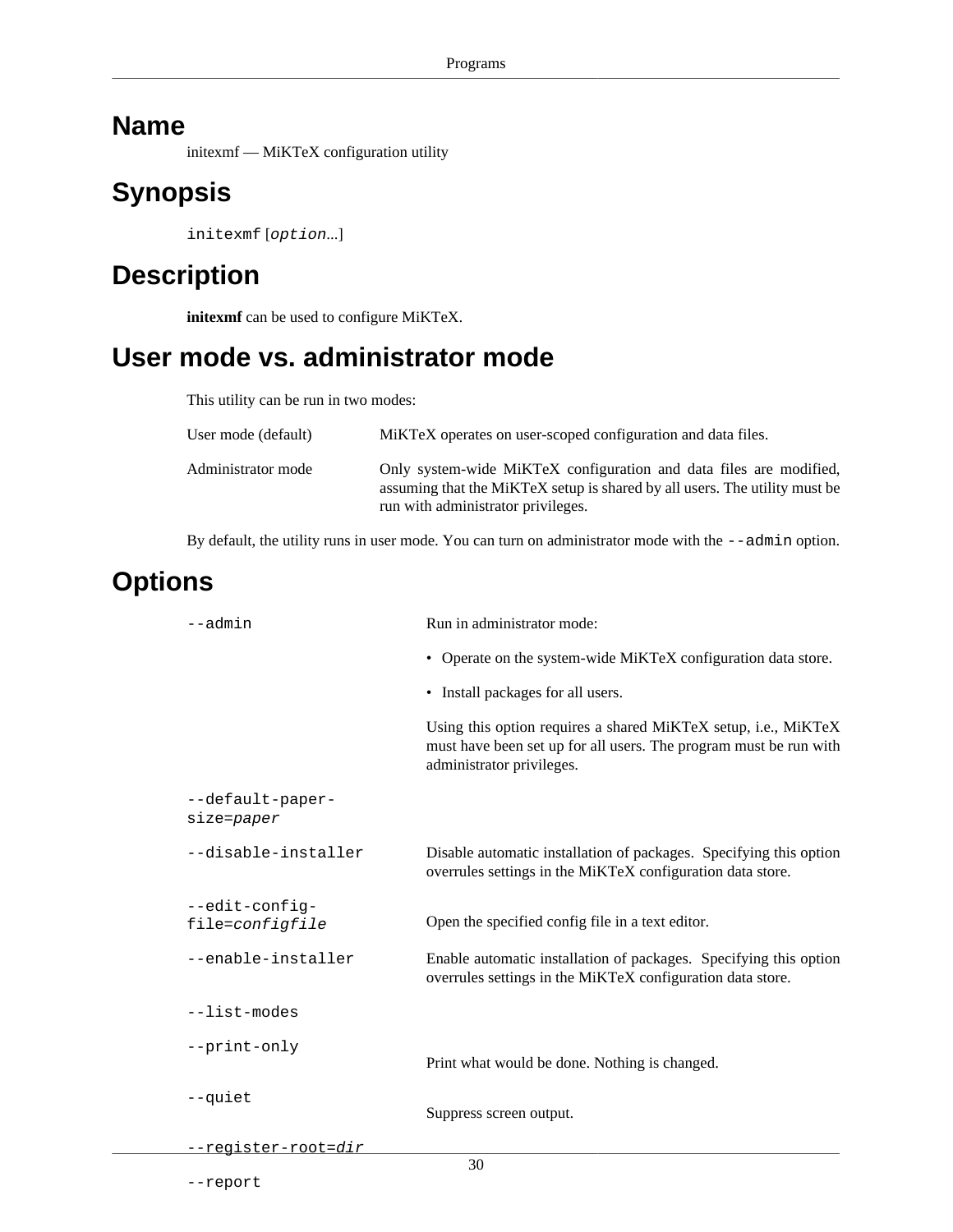Write a MiKTeX configuration report.

```
--set-config-
value=[section]valuename=v\mathcal{L}ta a value to be stored in the MiKTeX configuration data store (see
                                   miktex.ini(5)).
--show-config-<br>value=[section]valuename
                                   Print a value from the MiKTeX configuration data store (see
                                   miktex.ini(5)).
--unregister-root=dir
--user-roots=directories Register user root directories.
--verbose
                                   Print information on what is being done.
--version
                                   Print the version number and exit.
```
#### **See also**

miktex(1), miktex.ini(5)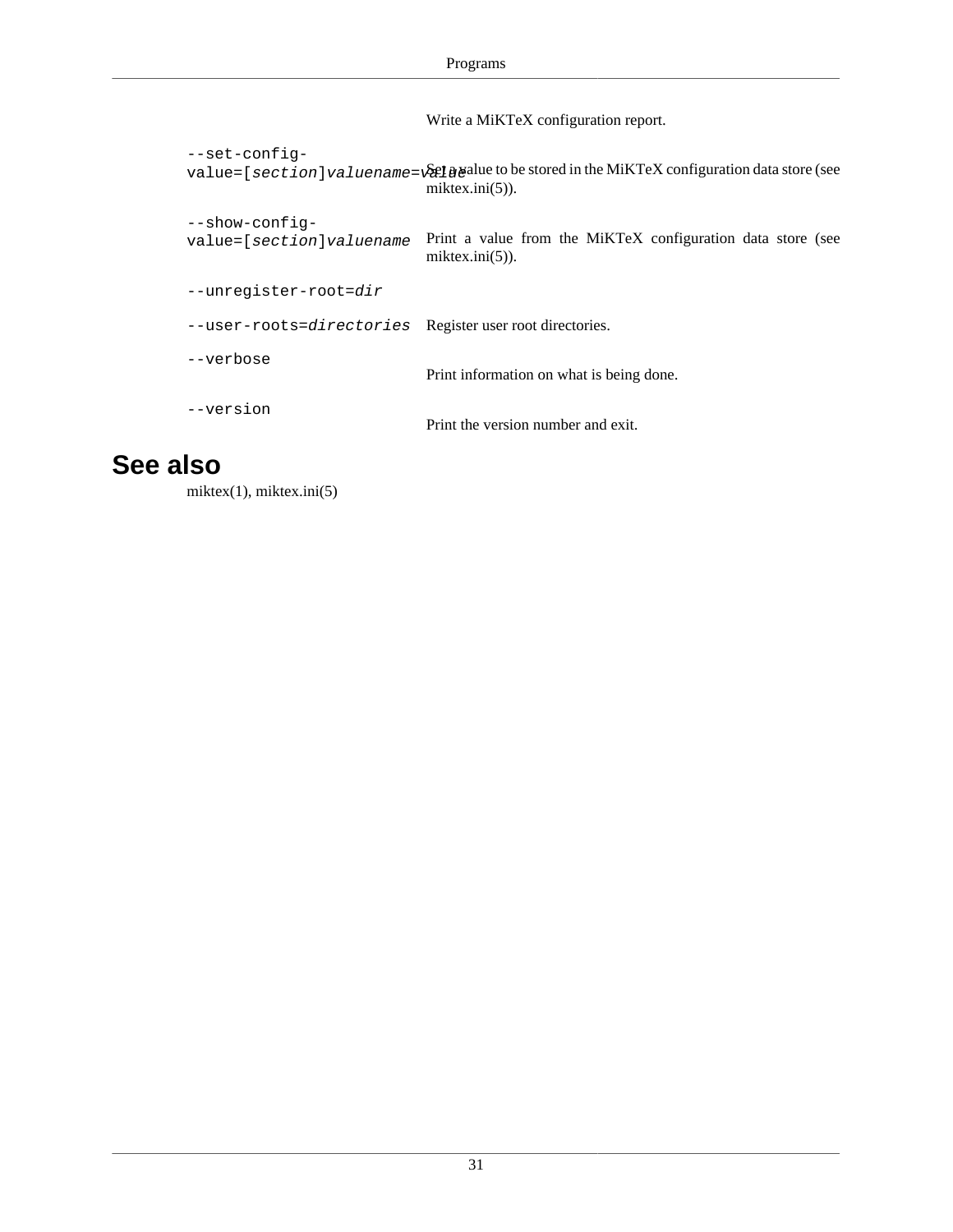miktex-filesystem — watch the file system

# **Synopsis**

miktex [common-option...] filesystem command [command-option-or-parameter...]

# **Description**

Commands for watching the file system.

# **Commands**

**watch** [--template template] directory Watch for changes in a directory.

template controls the output of each directory event. It can contain the following placeholders:

{action}, {fileName}

### **See also**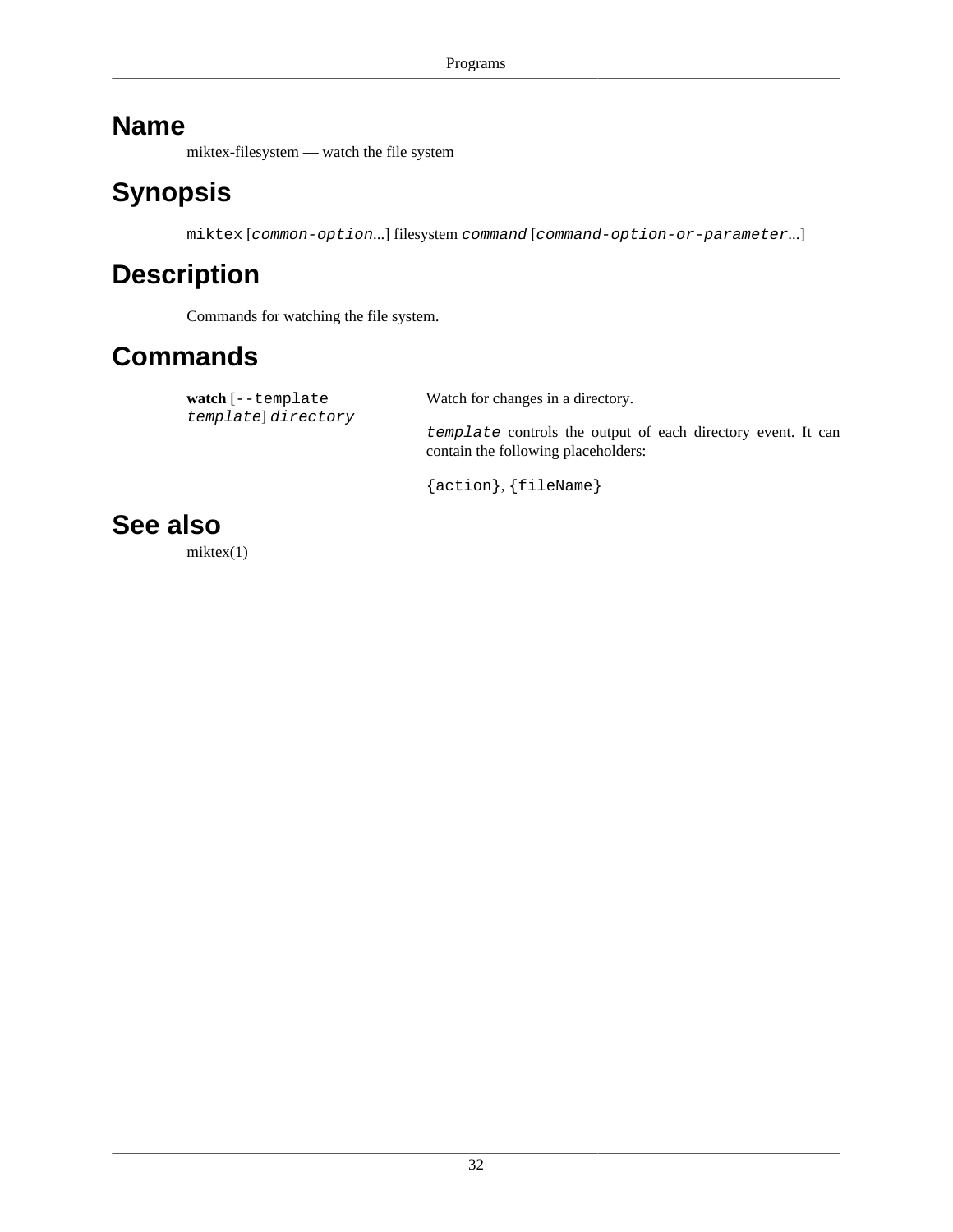miktex-filetypes — manage Windows filetypes

# **Synopsis**

miktex [common-option...] filetypes command [command-option-or-parameter...]

# **Description**

Commands for managing Windows file types.

# **Commands**

| <b>list</b> [--template <i>template</i> ] | List Windows file types.                                                                                                                             |
|-------------------------------------------|------------------------------------------------------------------------------------------------------------------------------------------------------|
|                                           | template controls the output of each record. It can contain the<br>following placeholders:                                                           |
|                                           | {commandArgs}, {ddeArgs}, {displayName},<br>$\{\text{execution}\}, \{\text{extension}\}, \{\text{iconIndex}\},$<br>{progID}, {take0wnership}, {verb} |
| register                                  | Register Windows file types.                                                                                                                         |
| unregister                                | Unregister Windows file types.                                                                                                                       |
|                                           |                                                                                                                                                      |

### **See also**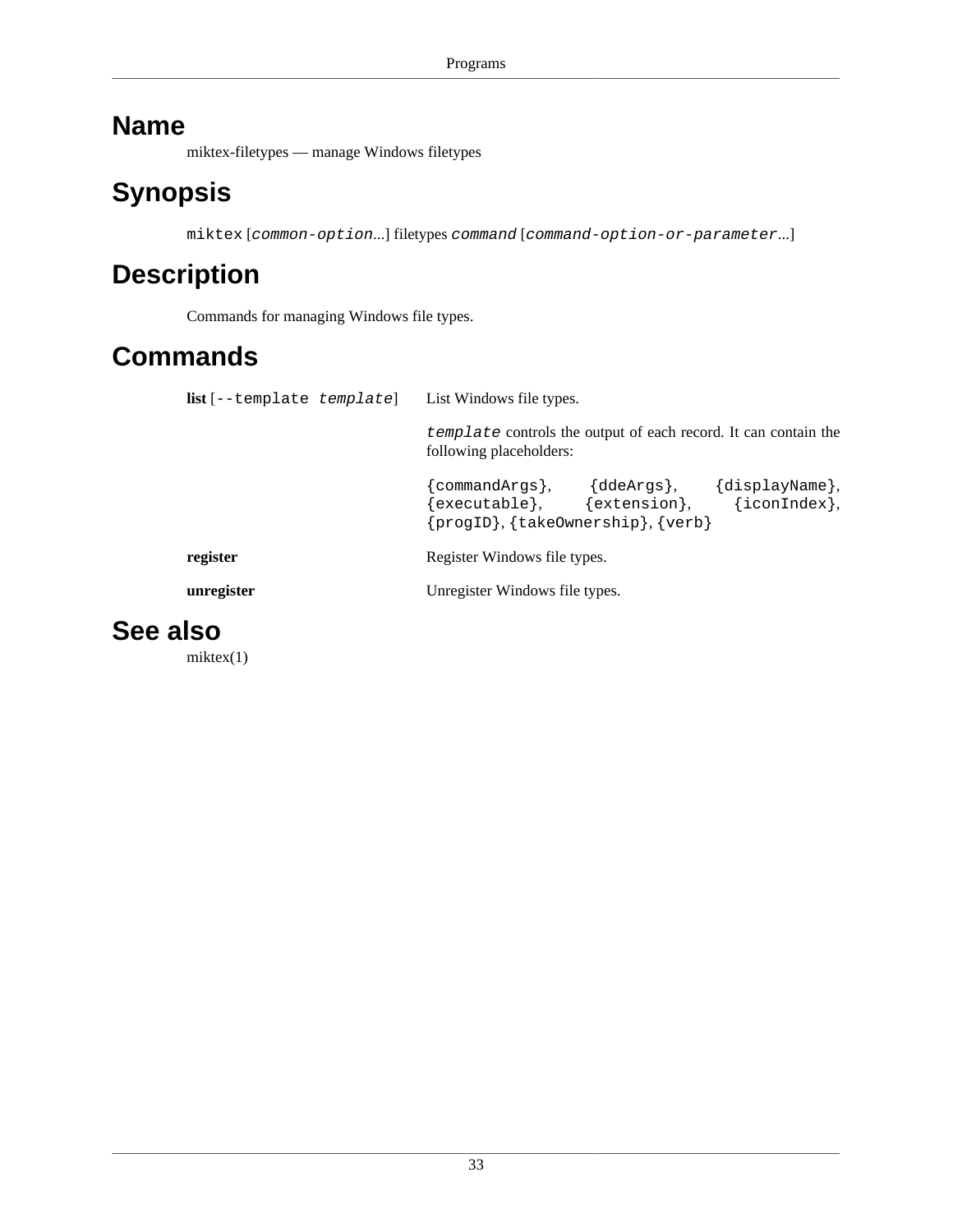miktex-fndb — manage the MiKTeX file name database

# **Synopsis**

miktex [common-option...] fndb command [command-option-or-parameter...]

# **Description**

Commands for managing the MiKTeX file name database.

# **Commands**

| refresh |                                        |
|---------|----------------------------------------|
|         | Refresh the MiKTeX file name database. |

**remove** Remove the MiKTeX file name database.

### **See also**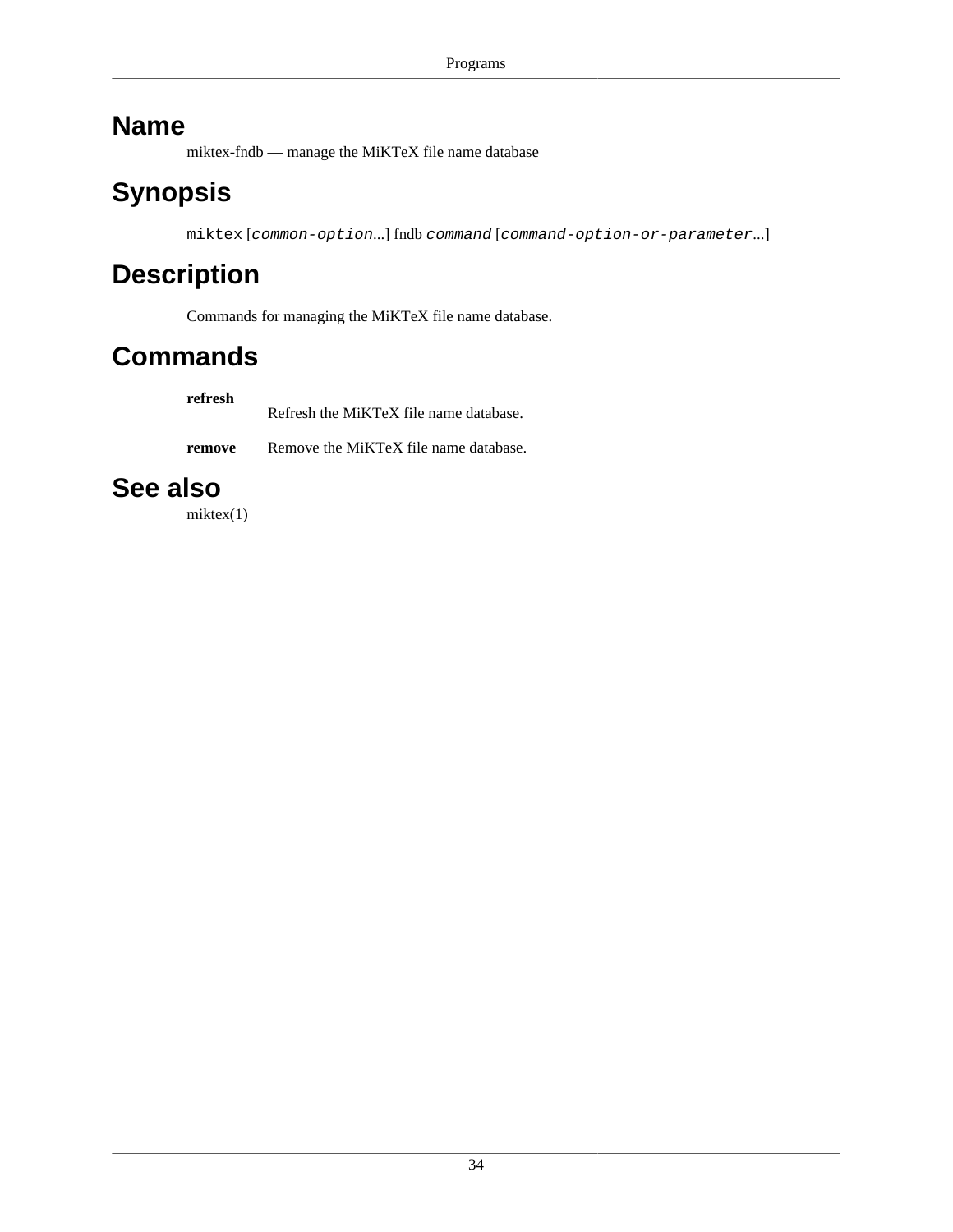miktex-fontmaps — manage PDF/PostScript font maps

# **Synopsis**

miktex [common-option...] fontmaps command [command-option-or-parameter...]

# **Description**

Commands for managing PDF/PostScript font maps.

# **Commands**

| configure                                    | Configure font map files for PDF/PostScript output drivers.                 |
|----------------------------------------------|-----------------------------------------------------------------------------|
| set-option name $[value]$                    | Set a configuration option.                                                 |
| show-option $[- -t$ emplate<br>template name | Show a configuration option.                                                |
|                                              | template controls the output. It can contain the following<br>placeholders: |
|                                              | $\{\texttt{name}\}, \{\texttt{value}\}$                                     |

### **See also**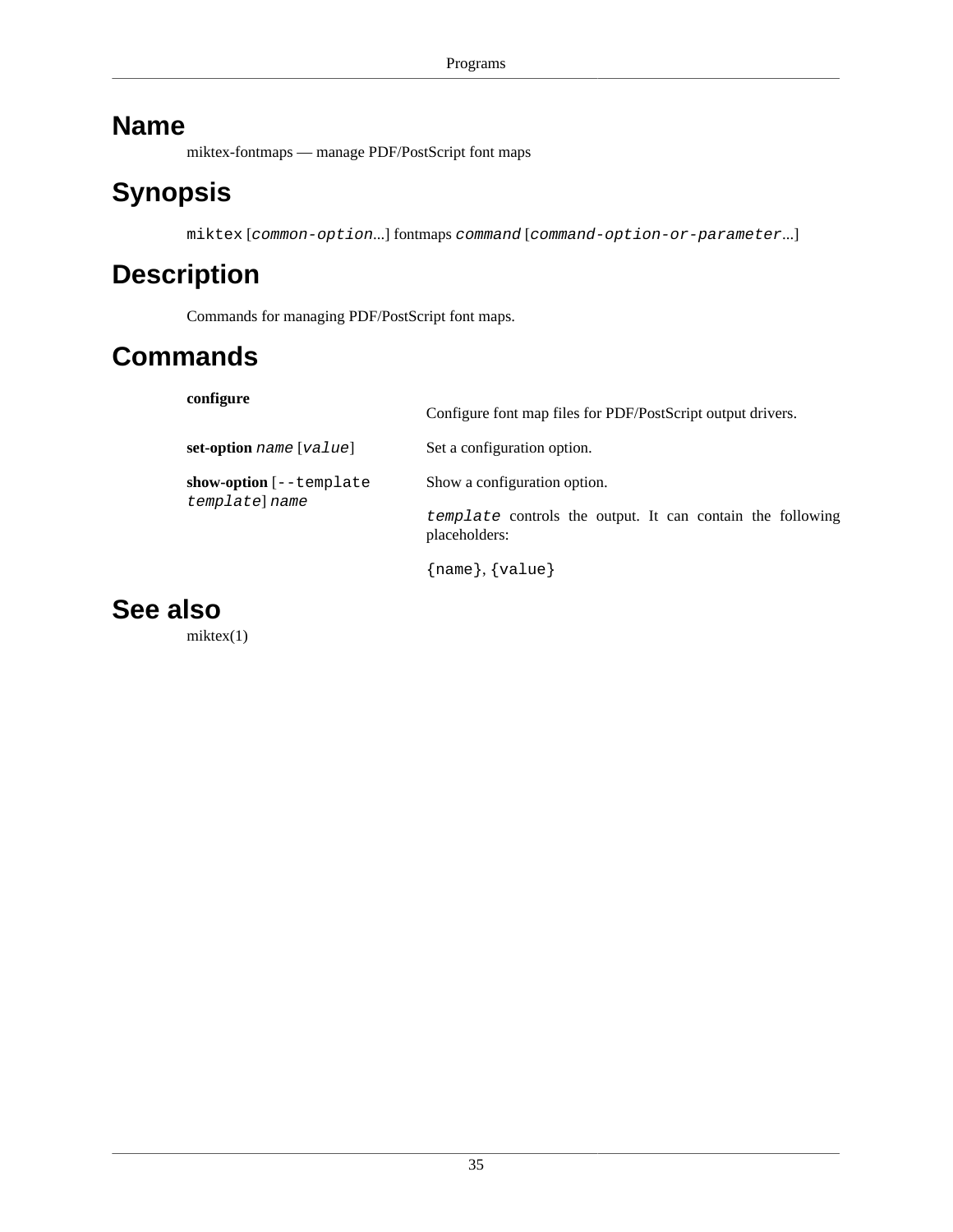miktex-formats — manage TeX formats

# **Synopsis**

miktex [common-option...] formats command [command-option-or-parameter...]

# **Description**

Commands for managing TeX formats and METAFONT bases.

# **Commands**

**build** [--engine engine] [key]

**list** [--template template] List TeX formats.

template controls the output of each record. It can contain the following placeholders:

```
{arguments}, {complier}, {custom},
{description}, {exclude}, {inputFile}, {key},
{name}, {noExecutable}, {outputFile},
{preloaded}
```
### **See also**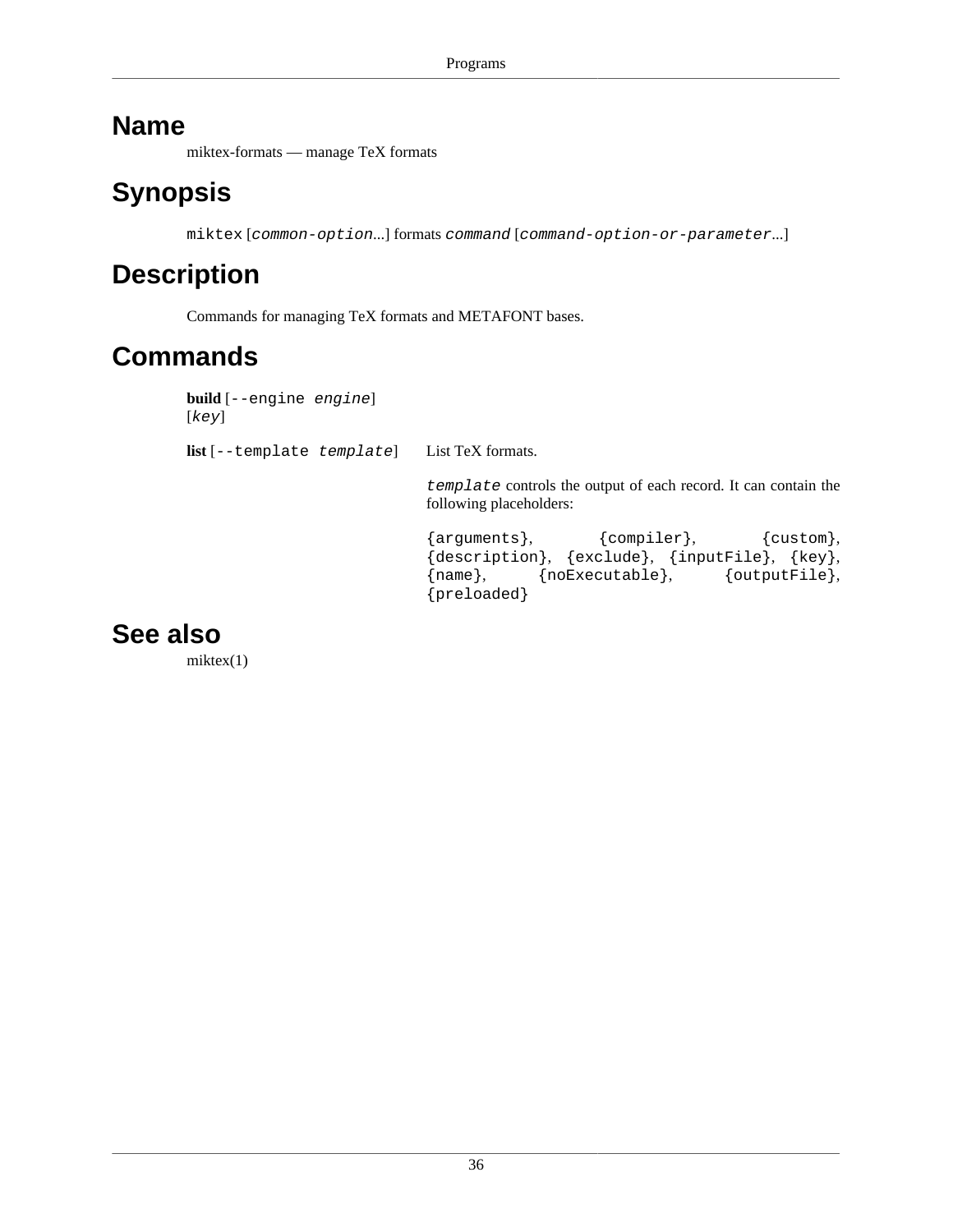miktex-links — manage links from scripts and formats to executables

# **Synopsis**

miktex [common-option...] links command [command-option-or-parameter...]

# **Description**

Commands for managing links from scripts and formats to executables.

# **Commands**

| $\text{install}$ [--force]   | Install all links. Existing links will be overwritten, if $-$ -force is<br>specified.      |
|------------------------------|--------------------------------------------------------------------------------------------|
| $list [--template template]$ | List all links.                                                                            |
|                              | template controls the output of each record. It can contain the<br>following placeholders: |
|                              | {linkName}, {linkType}, {target}                                                           |
| uninstall                    | Uninstall all links.                                                                       |

#### **See also**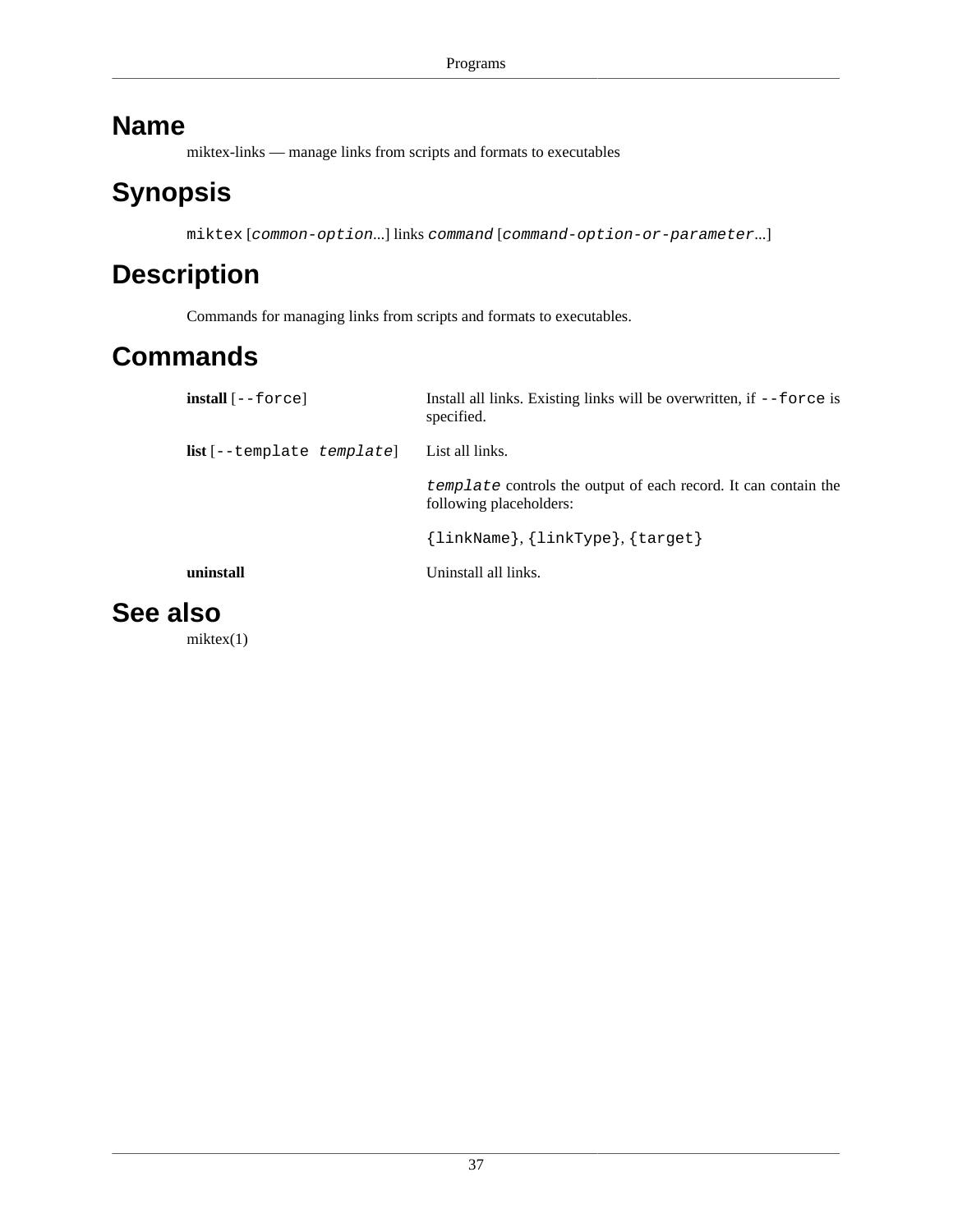miktex-languages — manage LaTeX language definitions

# **Synopsis**

miktex [common-option...] languages command [command-option-or-parameter...]

# **Description**

Commands for managing LaTeX language definitions.

# **Commands**

| configure                  | Configure LaTeX language definition files.                                                                                                                          |
|----------------------------|---------------------------------------------------------------------------------------------------------------------------------------------------------------------|
| list [--template template] | List LaTeX language definitions.                                                                                                                                    |
|                            | template controls the output of each record. It can contain the<br>following placeholders:                                                                          |
|                            | $\{custom\}, \{exclude\}, \{hyphenation\}, \{key\},$<br>{lefthyphenmin}, {righthyphenmin}, {loader},<br>{luaspecial}, {patterns}, {righthyphenmin},<br>$synonyms\}$ |

### **See also**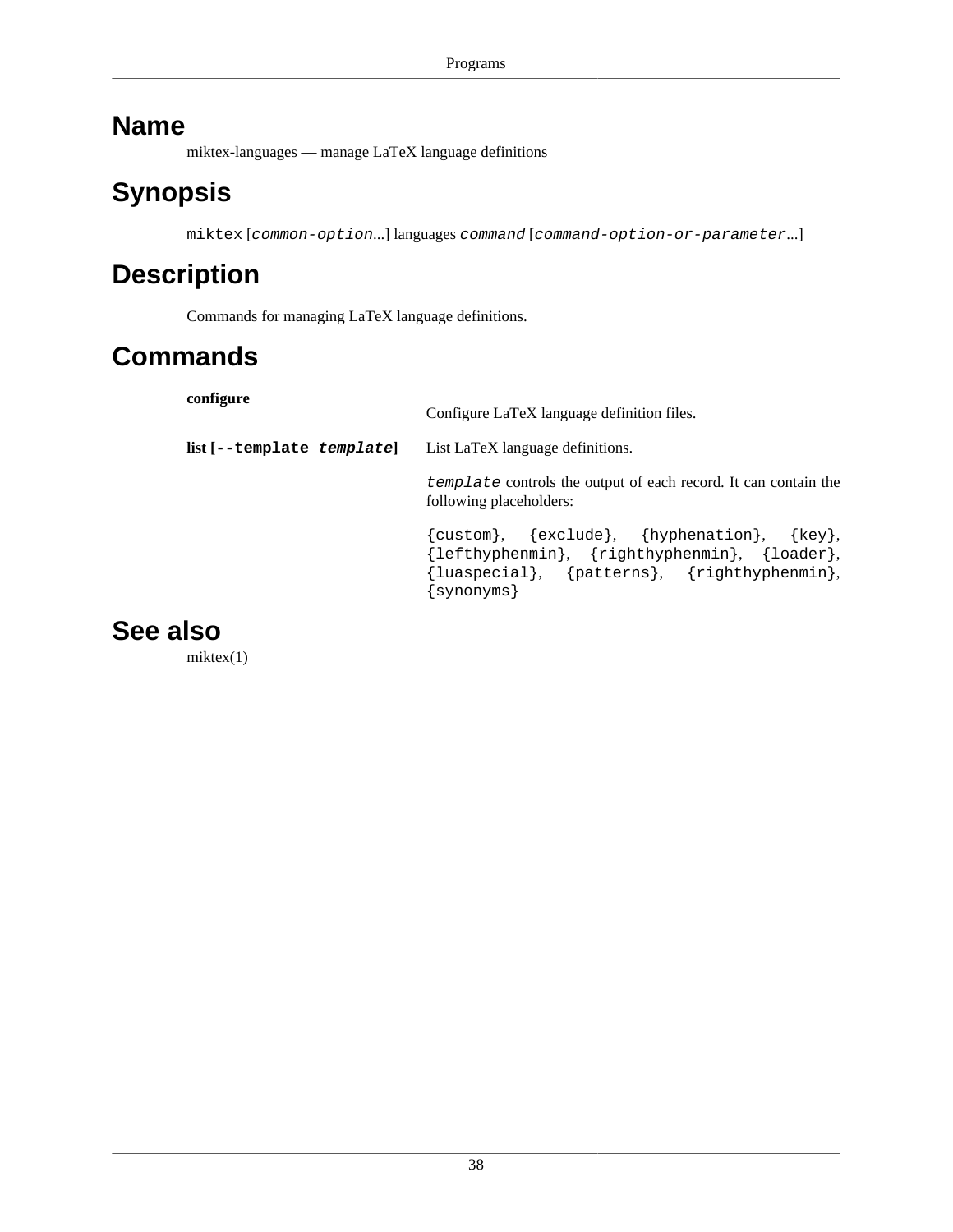miktex-luatex — an extended version of pdfTeX using Lua as an embedded scripting language

# **Synopsis**

miktex-luatex [option...] [[command...] | [file]]

### **Description**

This man page is an adaption of the corresponding TeX Live man page.

Run the LuaTeX typesetter on  $file$ , usually creating  $file.pdf$ . Any remaining commands are processed as LuaTeX input, after file is read.

Alternatively, if the first non-option argument begins with a backslash, interpret all non-option arguments as a line of LuaTeX input.

Alternatively, if the first non-option argument begins with a  $\&\&$ , the next word is taken as the *format* to read, overriding all else. Any remaining arguments are processed as above.

If no arguments or options are specified, prompt for input.

If called as **miktex-texlua** it acts as Lua interpreter. If called as **miktex-texluac** it acts as Lua bytecode compiler.

LuaTeX is an extended version of pdfTeX with Unicode and OpenType font support, embeded Lua scripting language, the eTeX and Omega extensions, as well as integrated MetaPost engine, that can create PDF files as well as DVI files. For more information about LuaTeX, see <http://www.luatex.org>, you can read the LuaTeX manual using the MiKTeX Help Utility (**mthelp luatex**).

All LuaTeX text input and output is considered to be Unicode text.

In DVI mode, LuaTeX can be used as a complete replacement for the TeX engine.

In PDF mode, LuaTeX can natively handle the PDF, JPG, JBIG2, and PNG graphics formats. LuaTeX cannot include PostScript or Encapsulated PostScript (EPS) graphics files; first convert them to PDF using miktex-epstopdf(1).

### **Options**

When the LuaTeX executable starts, it looks for the  $-$ -lua commandline option. If there is no  $-$ -lua option, the commandline is interpreted in a similar fashion as in traditional pdfTeX. But if the option is present, LuaTeX will enter an alternative mode of commandline parsing in comparison to the standard MiKTeX programs. The presence of --lua makes most of other options unreliable, because the Lua initialization file can disable path searching and/or hook functions into various callbacks.

--lua=file Load and execute a Lua initialization script.

The following two options alter the executable behaviour:

--luaonly Start LuaTeX as a Lua interpreter. In this mode, it will set Lua's arg[0] to the found script name, pushing preceding options in negative values and the rest of the commandline in the positive values, just like the Lua interpreter. LuaTeX will exit immediately after executing the specified Lua script.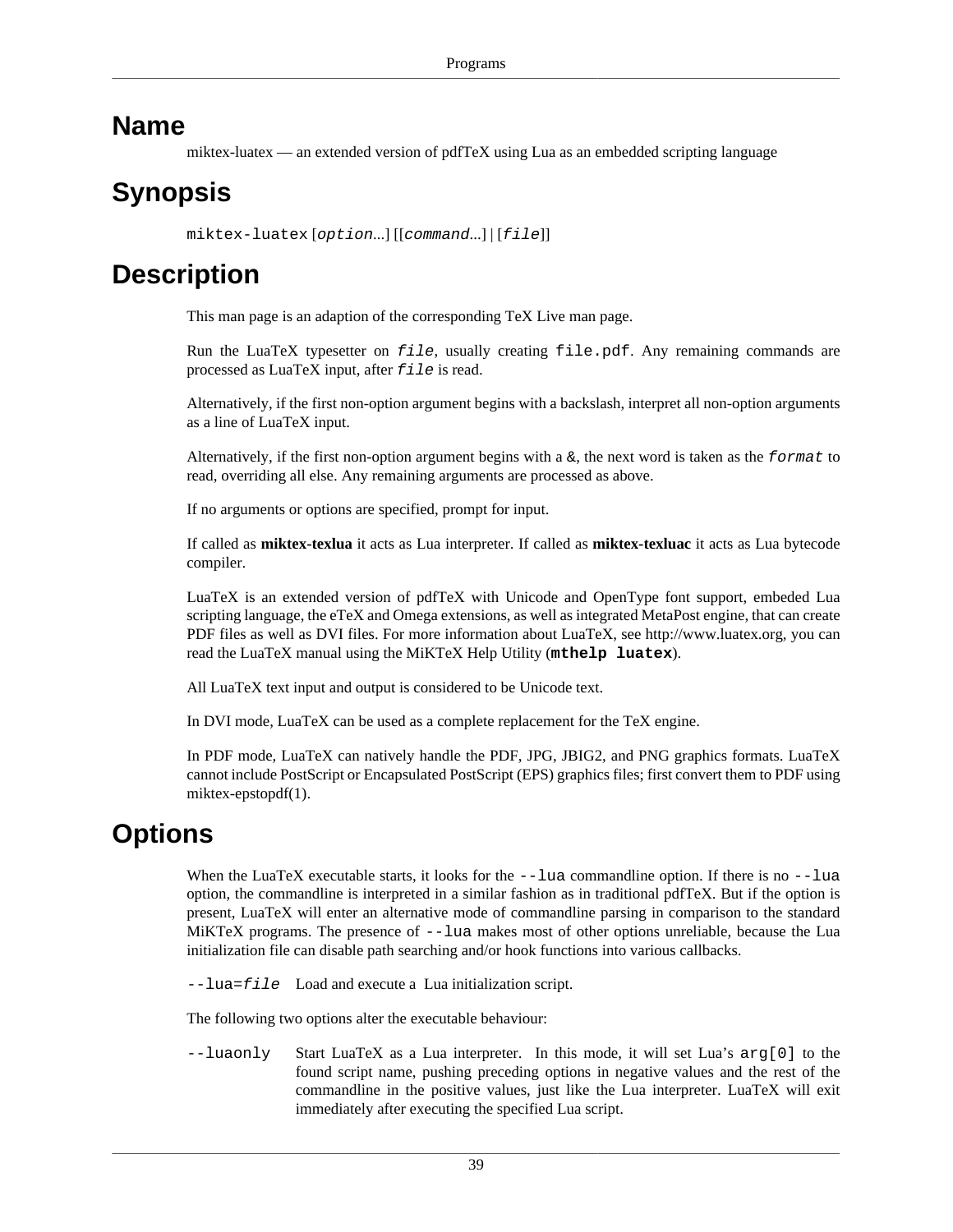| --luaconly Start LuaTeX as a Lua byte compiler. In this mode, LuaTeX is exactly like luac from |
|------------------------------------------------------------------------------------------------|
| the standalone Lua distribution, except that it does not have the $#1$ switch, and that it     |
| accepts (but ignores) the ##luaconly switch.                                                   |

Then the regular options:

| --alias=name            | Pretend to be program name, i.e., set program (and memory dump)<br>name to name. This may affect the search paths and other values<br>used. Using this option is equivalent to copying the program file to<br>name and invoking name. |
|-------------------------|---------------------------------------------------------------------------------------------------------------------------------------------------------------------------------------------------------------------------------------|
| --aux-directory=dir     | Set dir as the directory to which auxiliary files are written. Also<br>look for input files in $dir$ first, before along the normal search path.                                                                                      |
| --c-style-errors        | Change the way, error messages are printed. The alternate style looks<br>like error messages from many compilers and is easier to parse for<br>some editors.                                                                          |
| --credits               | Display credits and exit.                                                                                                                                                                                                             |
| --debug-format          | Enable format debugging.                                                                                                                                                                                                              |
| --disable-installer     | Disable automatic installation of packages. Specifying this option<br>overrules settings in the MiKTeX configuration data store.                                                                                                      |
| --disable-write18       |                                                                                                                                                                                                                                       |
| --draftmode             | Switch on draft mode. luaTeX; doesn't write a PDF and doesn't read<br>any included images, thus speeding up execution.                                                                                                                |
| --enable-installer      | Enable automatic installation of packages. Specifying this option<br>overrules settings in the MiKTeX configuration data store.                                                                                                       |
| --enable-write18        |                                                                                                                                                                                                                                       |
| --halt-on-error         | Quit after the first error.                                                                                                                                                                                                           |
| $-\text{help}$          | Give help and exit.                                                                                                                                                                                                                   |
| --include-directory=dir | Add the directory dir to the head of the list of directories to be<br>searched for input files.                                                                                                                                       |
| --initialize            | Become the <i>INI</i> variant of the program.                                                                                                                                                                                         |
| --interaction=mode      | Set the interaction mode. Must be one of batchmode,<br>nonstopmode, scrollmode and errorstopmode. The<br>meaning of these modes is the same as the corresponding commands.                                                            |
| --job-name=name         | Set the name of the job (\jobname). This has an affect on the output<br>file names.                                                                                                                                                   |
| $--mktext=fmt$          | Enable $Fmt$ generation, where $Fmt$ must be either $textrm{ }t$ ex or $tfm$ .                                                                                                                                                        |
|                         |                                                                                                                                                                                                                                       |
| --no-c-style-errors     | Don't change the way, error messages are printed.                                                                                                                                                                                     |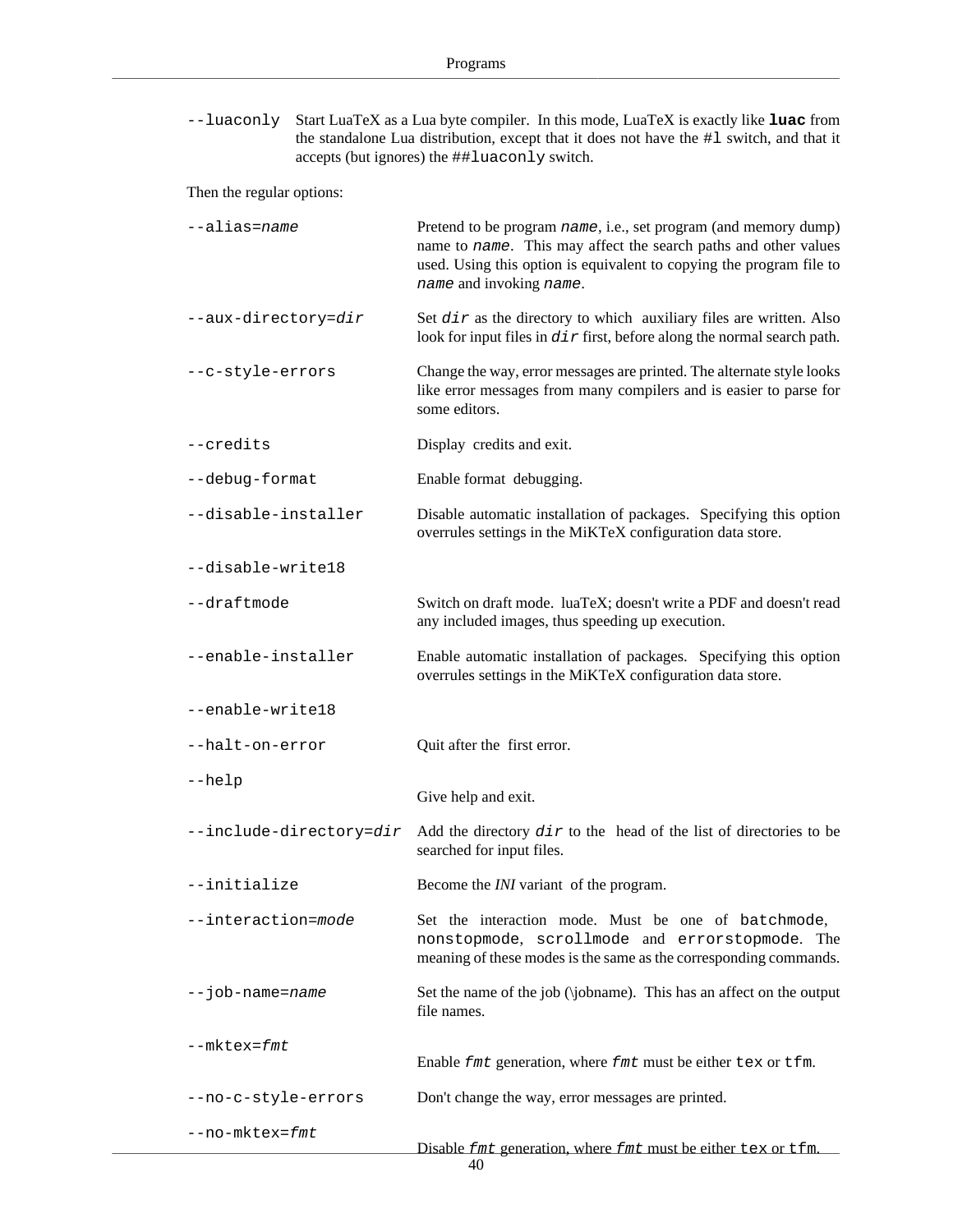| --nosocket                                                                                      | Disable the Lua socket library.                                                                                                                                                                                                                            |                                                                                                                                           |
|-------------------------------------------------------------------------------------------------|------------------------------------------------------------------------------------------------------------------------------------------------------------------------------------------------------------------------------------------------------------|-------------------------------------------------------------------------------------------------------------------------------------------|
| --output-comment=string                                                                         | Use string for DVI file comment instead of date.                                                                                                                                                                                                           |                                                                                                                                           |
| --output-directory=dir                                                                          |                                                                                                                                                                                                                                                            | Write output files in $dir$ . instead of the current directory. Look up<br>input files in $dir$ first, then along the normal search path. |
| --output-format=format                                                                          |                                                                                                                                                                                                                                                            | Use format for job output (one of: dvi, pdf).                                                                                             |
| --recorder                                                                                      | Enable the file name recorder. This leaves a trace of the files opened<br>for input and output in a file with the extension . fls.                                                                                                                         |                                                                                                                                           |
| --restrict-write18                                                                              |                                                                                                                                                                                                                                                            |                                                                                                                                           |
| --safer                                                                                         | Disable easily exploitable Lua commands.                                                                                                                                                                                                                   |                                                                                                                                           |
| --synctex=n                                                                                     | Generate SyncTeX data for previewers. If n is zero, no . synctex<br>file is created. If $n$ is negative, the . synctex file is a text file. If $n$<br>is positive, the . synctex file is compressed with gzip and the .gz<br>file name extension is added. |                                                                                                                                           |
|                                                                                                 | Furthermore, <i>n</i> is interpreted as a bit field:                                                                                                                                                                                                       |                                                                                                                                           |
|                                                                                                 | Bit $1(n$ AND $2)$                                                                                                                                                                                                                                         | Don't add the .gz file name extension.                                                                                                    |
|                                                                                                 | Bit $2(n$ AND 4)                                                                                                                                                                                                                                           | Activate form support.                                                                                                                    |
|                                                                                                 | Bit $3(n$ AND 8)                                                                                                                                                                                                                                           | Activate better compression.                                                                                                              |
| --undump=name                                                                                   | by which the program was called or a                                                                                                                                                                                                                       | Use name as the name of the format to be used, instead of the name                                                                        |
|                                                                                                 | နွန္                                                                                                                                                                                                                                                       |                                                                                                                                           |
|                                                                                                 | line.                                                                                                                                                                                                                                                      |                                                                                                                                           |
| $-$ -utc                                                                                        | Init time to UTC.                                                                                                                                                                                                                                          |                                                                                                                                           |
| --version                                                                                       | Show version information and exit.                                                                                                                                                                                                                         |                                                                                                                                           |
| The following options are ignored:<br>##8bit, ##etex, ##parse#first#line, ##no#parse#first#line |                                                                                                                                                                                                                                                            |                                                                                                                                           |
| These are always on.                                                                            |                                                                                                                                                                                                                                                            |                                                                                                                                           |

##default#translate#file=tcxname, ##translate#file=tcxname

These are always off.

### **Environment**

MIKTEX\_EDITOR

The editor to use when selecting **e** in the error prompt menu.

The value can contain these placesholder:

%f The name of the file, which contains the erroneous line of TeX code.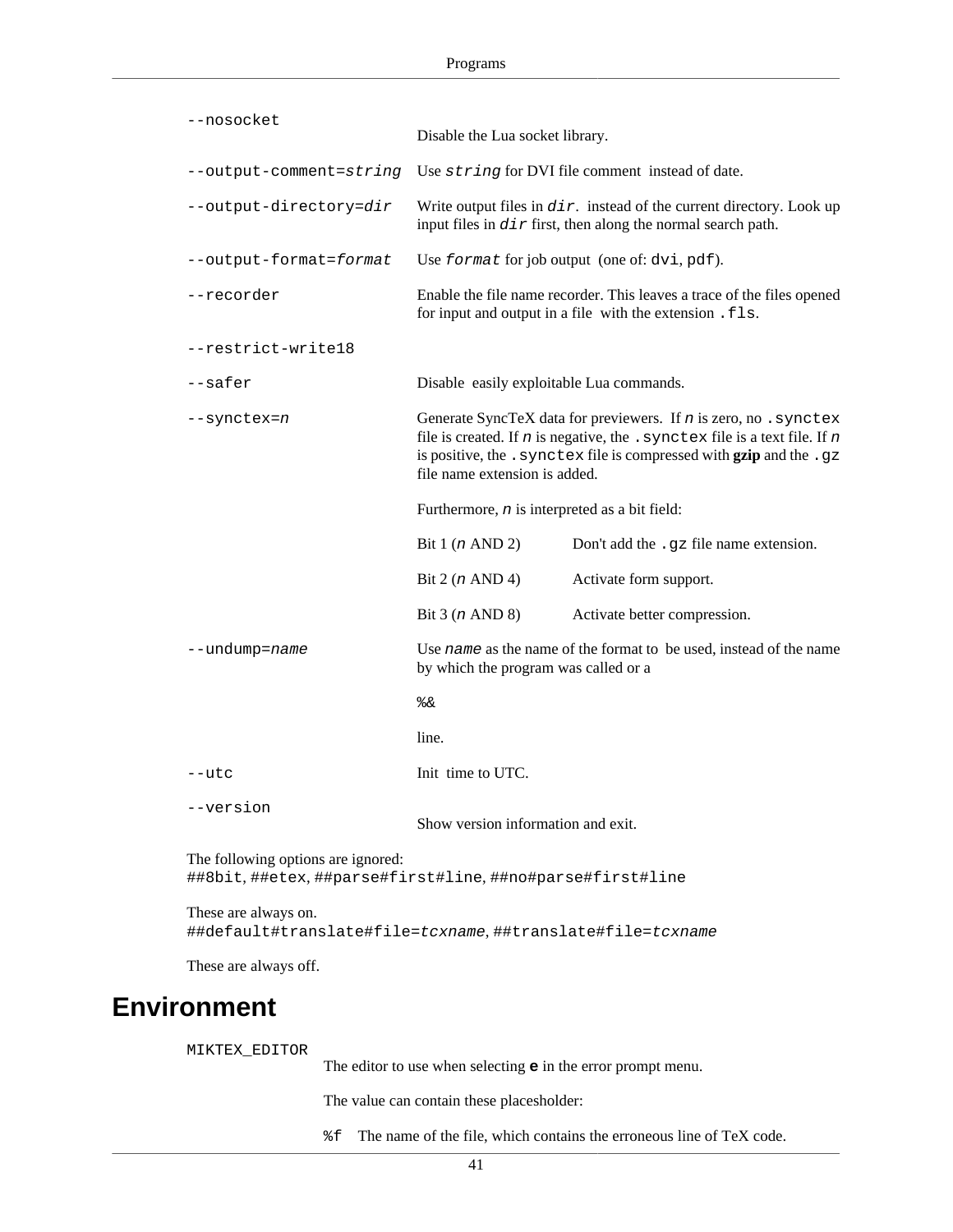%l The line number.

MIKTEX\_TRACE

Comma-separated list of trace stream names (see Chapter 9, *[Trace Streams](#page-110-0)*). If this variable is set, then MiKTeX programs will write trace messages into the configured log sink.

# **See Also**

miktex-epstopdf(1), miktex-pdftex(1)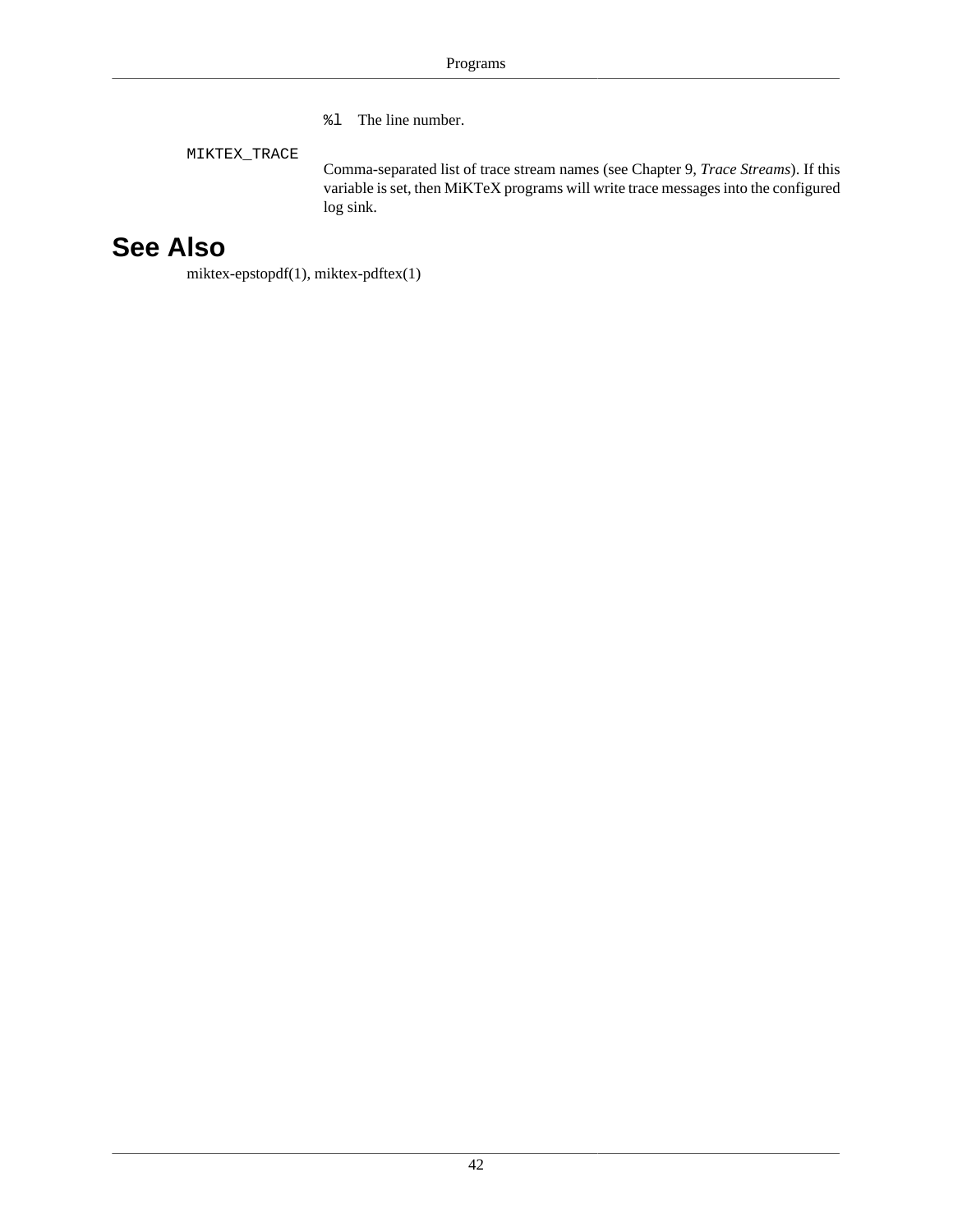miktex-mf — METAFONT, a language for font and logo design

# **Synopsis**

miktex-mf [option...] [[command...] | [file]]

### **Description**

This man page is an adaption of the corresponding TeX Live man page.

METAFONT reads the program in the specified files and outputs font rasters (in GF format) and font metrics (in TFM format). The METAFONT language is described in *The METAFONTbook*.

Like TeX, METAFONT is normally used with a large body of precompiled macros, and font generation in particular requires the support of several macro files. This version of METAFONT looks at its command line to see what name it was called under. Both **inimf** and **virmf** are links to the **miktex-mf** executable. When called as **inimf** (or when the  $-\text{initialize}$  option is given) it can be used to precompile macros into a .base file. When called as **virmf** it will use the *plain* base. When called under any other name, METAFONT will use that name as the name of the base to use. For example, when called as **miktex-mf** the *mf* base is used, which is identical to the *plain* base. Other bases than *plain* are rarely used.

The commands given on the command line to the METAFONT program are passed to it as the first input line. (But it is often easier to type extended arguments as the first input line, since shells tend to gobble up or misinterpret METAFONT's favorite symbols, like semicolons, unless you quote them.) As described in *The METAFONTbook*, that first line should begin with a filename, a \controlsequence, or a  $\&$  basename.

The normal usage is to say **miktex-mf \mode=printengine; input font** to start processing font.mf. (Or you can just say **miktex-mf** and give the other stuff on the next line.) Other control sequences, such as **batchmode** (for silent operation) can also appear. The name font will be the "jobname", and is used in forming output file names. If METAFONT doesn't get a file name in the first line, the job name is mfput. The default extension, .mf, can be overridden by specifying an extension explicitly.

A log of error messages goes into the file jobname.log. The output files are jobname.tfm and  $j$ obname.numbergf, where number depends on the resolution and magnification of the font. The mode in this example is shown generically as *printengine*, a symbolic term for which the name of an actual device or, most commonly, the name localfont (see below) must be substituted. If the mode is not specified or is not valid, METAFONT will default to proof mode which produces large character images for use in font design and refinement. Proof mode can be recognized by the suffix .  $2602qf$  after the job name. Examples of proof mode output can be found in *Computer Modern Typefaces* (Volume E of Computers and Typesetting). The system of magsteps is identical to the system used by TeX, with values generally in the range 0.5, 1.0, 2.0, 3.0, 4.0 and 5.0.

Magnification can also be specified not as a magstep but as an arbitrary value, such as 1.315, to create special character sizes.

Before font production can begin, it is necessary to set up the appropriate base files. The minimum set of components for font production for a given printengine is the plain.mf macro file and the local mode\_def file. The macros in plain.mf can be studied in an appendix to *The METAFONTbook*; they were developed by Donald E. Knuth, and this file should never be altered except when it is officially upgraded. Each mode\_def specification helps adapt fonts to a particular printengine. The local ones in use on this computer should be in modes.mf.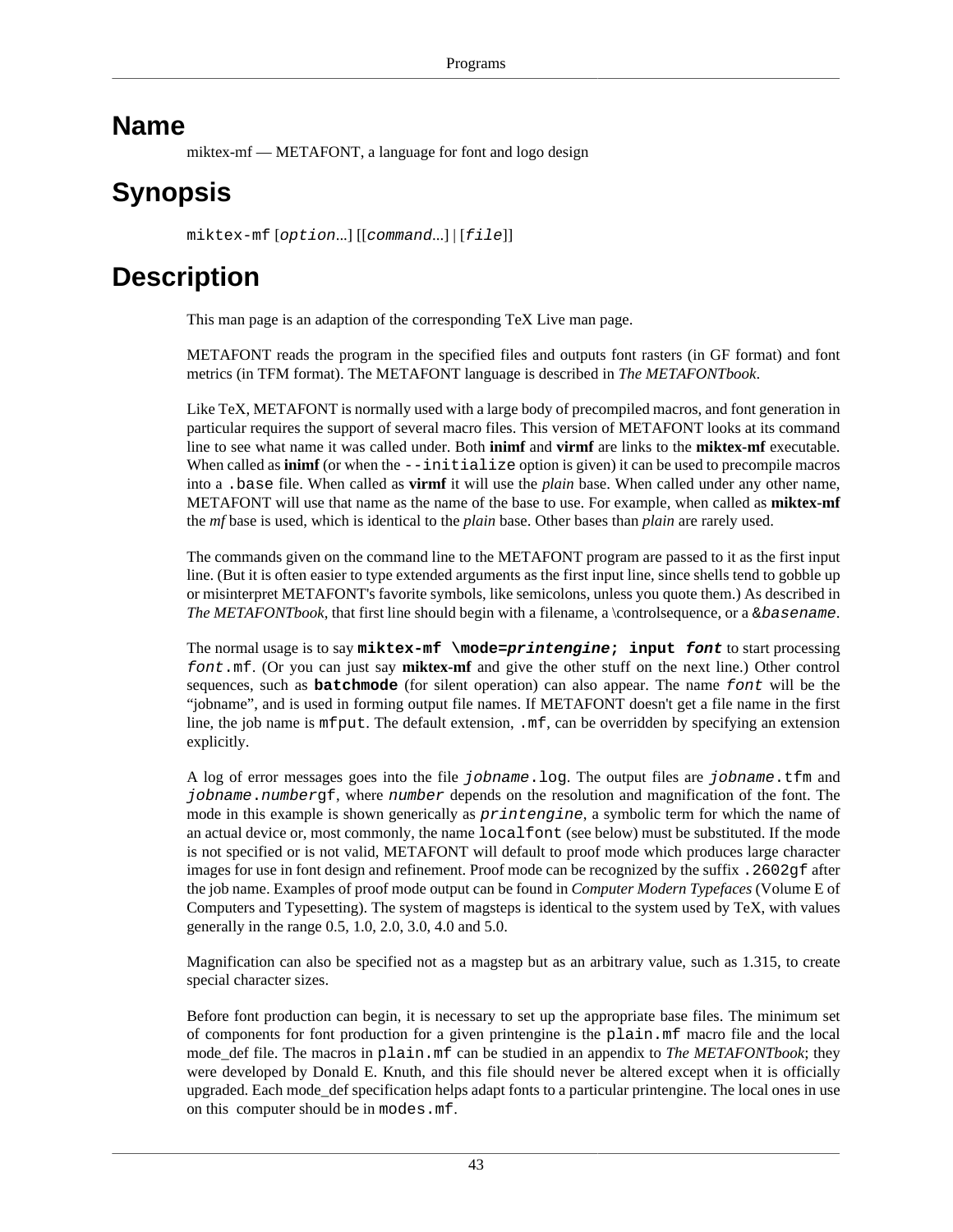The **e** response to METAFONT's error-recovery prompt causes the default editor to start up at the current line of the current file. The configuration value [Core]Editor can be used to change the editor used. It may contain a string with  $\frac{1}{2}$  indicating where the file name goes and  $\frac{1}{2}$  indicating where the decimal line number (if any) goes. For example, an [Core]Editor string for **emacs** can be set with the command

```
> initexmf --set-config-value="[Core]Editor=emacs +%l%f"
```
A convenient file is null.mf, containing nothing. When METAFONT can't find the file it thinks you want to input, it keeps asking you for another file name; responding **null** gets you out of the loop if you don't want to input anything.

#### **Online Graphics Output**

You can see METAFONTs output without printing. Chapter 23 of *The METAFONTbook* describes what you can do. You enable screen ouput by giving --screen on the command-line.

### **Options**

| --alias=name            | Pretend to be program name, i.e., set program (and memory dump)<br>name to name. This may affect the search paths and other values<br>used. Using this option is equivalent to copying the program file to<br>name and invoking name.                                                                                                                                                                                                               |
|-------------------------|-----------------------------------------------------------------------------------------------------------------------------------------------------------------------------------------------------------------------------------------------------------------------------------------------------------------------------------------------------------------------------------------------------------------------------------------------------|
| --aux-directory=dir     | Set <i>dir</i> as the directory to which auxiliary files are written. Also<br>look for input files in $dir$ first, before along the normal search path.                                                                                                                                                                                                                                                                                             |
| --bistack-size=n        | Set the size of the stack for bisection algorithms.                                                                                                                                                                                                                                                                                                                                                                                                 |
| --buf-size=n            | Set the the maximum number of characters simultaneously present<br>in current lines of open files and in control sequences between<br>\csname and \endcsname. TeX uses the buffer to contain input lines,<br>but macro expansion works by writing material into the buffer and<br>reparsing the line. As a consequence, certain constructs require the<br>buffer to be very large, even though most documents can be handled<br>with a small value. |
| --c-style-errors        | Change the way, error messages are printed. The alternate style<br>looks like error messages from many compilers and is easier to<br>parse for some editors.                                                                                                                                                                                                                                                                                        |
| --disable-installer     | Disable automatic installation of packages. Specifying this option<br>overrules settings in the MiKTeX configuration data store.                                                                                                                                                                                                                                                                                                                    |
| --dont-parse-first-line | Disable checking whether the first line of the main input file starts<br>with %&.                                                                                                                                                                                                                                                                                                                                                                   |
| --enable-installer      | Enable automatic installation of packages. Specifying this option<br>overrules settings in the MiKTeX configuration data store.                                                                                                                                                                                                                                                                                                                     |
| --error-line=n          | Set the width of context lines on terminal error messages.                                                                                                                                                                                                                                                                                                                                                                                          |
| --half-error-line=n     | Set the width of first lines of contexts in terminal error messages.                                                                                                                                                                                                                                                                                                                                                                                |
| --halt-on-error         | Quit after the first error.                                                                                                                                                                                                                                                                                                                                                                                                                         |
| --help                  |                                                                                                                                                                                                                                                                                                                                                                                                                                                     |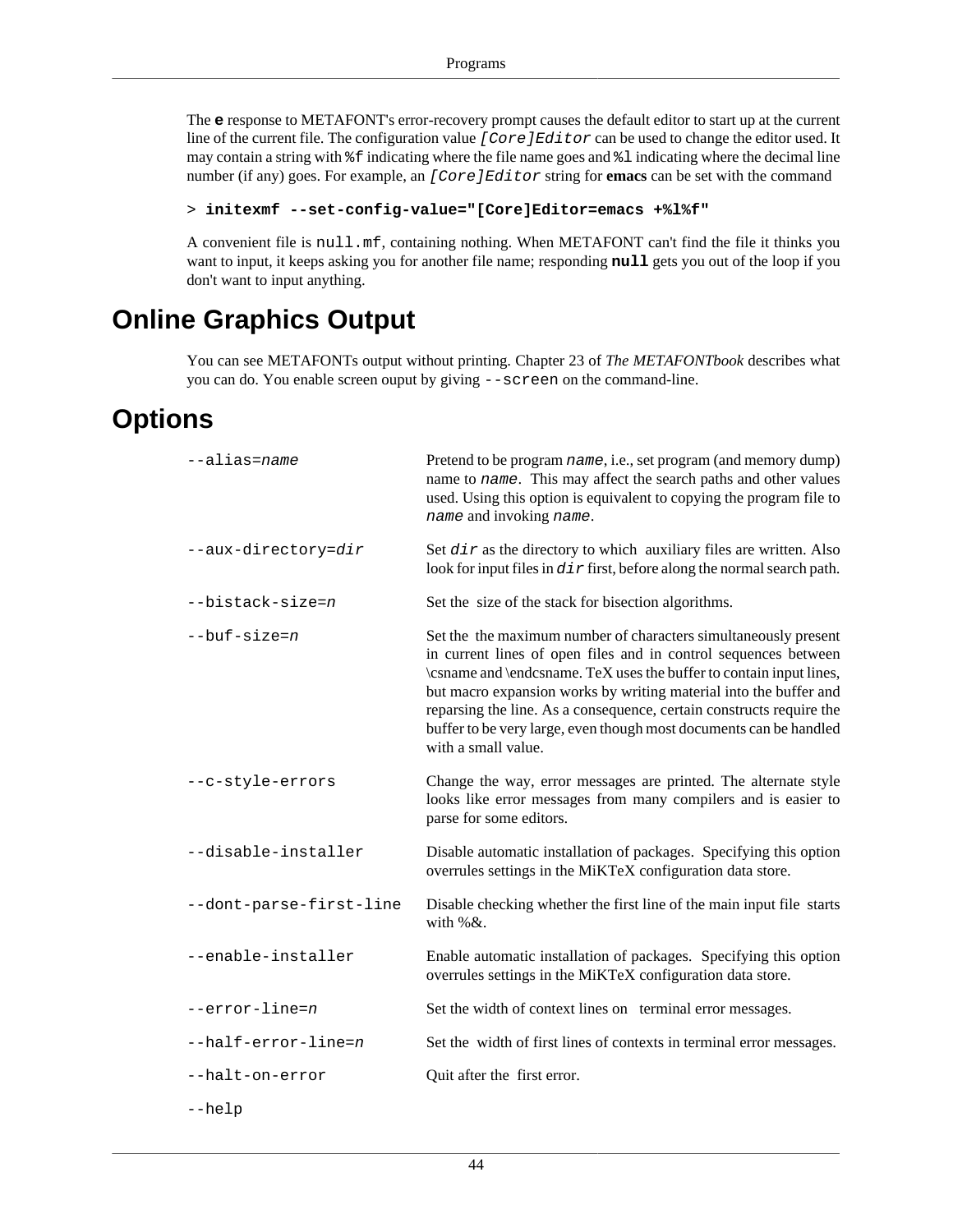|                                          | Give help and exit.                                                                                                                                                           |
|------------------------------------------|-------------------------------------------------------------------------------------------------------------------------------------------------------------------------------|
| --hhelp                                  | This option is only available on Windows systems: show the<br>manual page in an HTML Help window and exit when the window<br>is closed.                                       |
| --include-directory=dir                  | Add the directory $\text{dir}$ to the head of the list of directories to be<br>searched for input files.                                                                      |
| --initialize                             | Become the INI variant of the program.                                                                                                                                        |
| --interaction=mode                       | Set the interaction mode. Must be one of batchmode,<br>nonstopmode, scrollmode and errorstopmode. The<br>meaning of these modes is the same as the corresponding<br>commands. |
| --job-name=name                          | Set the name of the job (\jobname). This has an affect on the output<br>file names.                                                                                           |
| --job-time=file                          | Set the time-stamp of all output files equal to $f \text{ i } \text{ l } e$ 's time-stamp.                                                                                    |
| --lig-table-size=n                       | Set the maximum number of ligature/kern steps. Must be at least<br>255 and at most 32510.                                                                                     |
| --main-memory=n                          | Change the total size (in memory words) of the main memory array.<br>Relevant only while creating memory dump files.                                                          |
| --max-print-line=n                       | Set the width of longest text lines output; should be at least 60.                                                                                                            |
| --max-strings=n                          | Set the maximum number of strings.                                                                                                                                            |
| --max-wiggle=n                           | Set the number of autorounded points per cycle.                                                                                                                               |
| --move-size=n                            | Set the the space for storing moves in a single octant.                                                                                                                       |
| --no-c-style-errors                      | Don't change the way, error messages are printed.                                                                                                                             |
| --output-directory=dir                   | Write output files in $\text{dir.}$ instead of the current directory. Look up<br>input files in $dir$ first, then along the normal search path.                               |
| --param-size=n                           | Set the the maximum number of simultaneous macro parameters.                                                                                                                  |
| --parse-first-line                       | Check whether the first line of the main input file starts with $% \&$ ,<br>and parse if it does. This can be used to specify extra command-<br>line options.                 |
| --path-size=n                            | Set the the maximum number of knots between breakpoints of a<br>path.                                                                                                         |
| --pool-size=n                            | Set the maximum number of characters in strings, including all<br>error messages and help texts, and the names of all fonts and control<br>sequences.                         |
| --quiet                                  | Suppress all output, except errors.                                                                                                                                           |
| --record-package-<br>usages=f <i>ile</i> | Record all package usages and write them into $f$ i $l$ e.                                                                                                                    |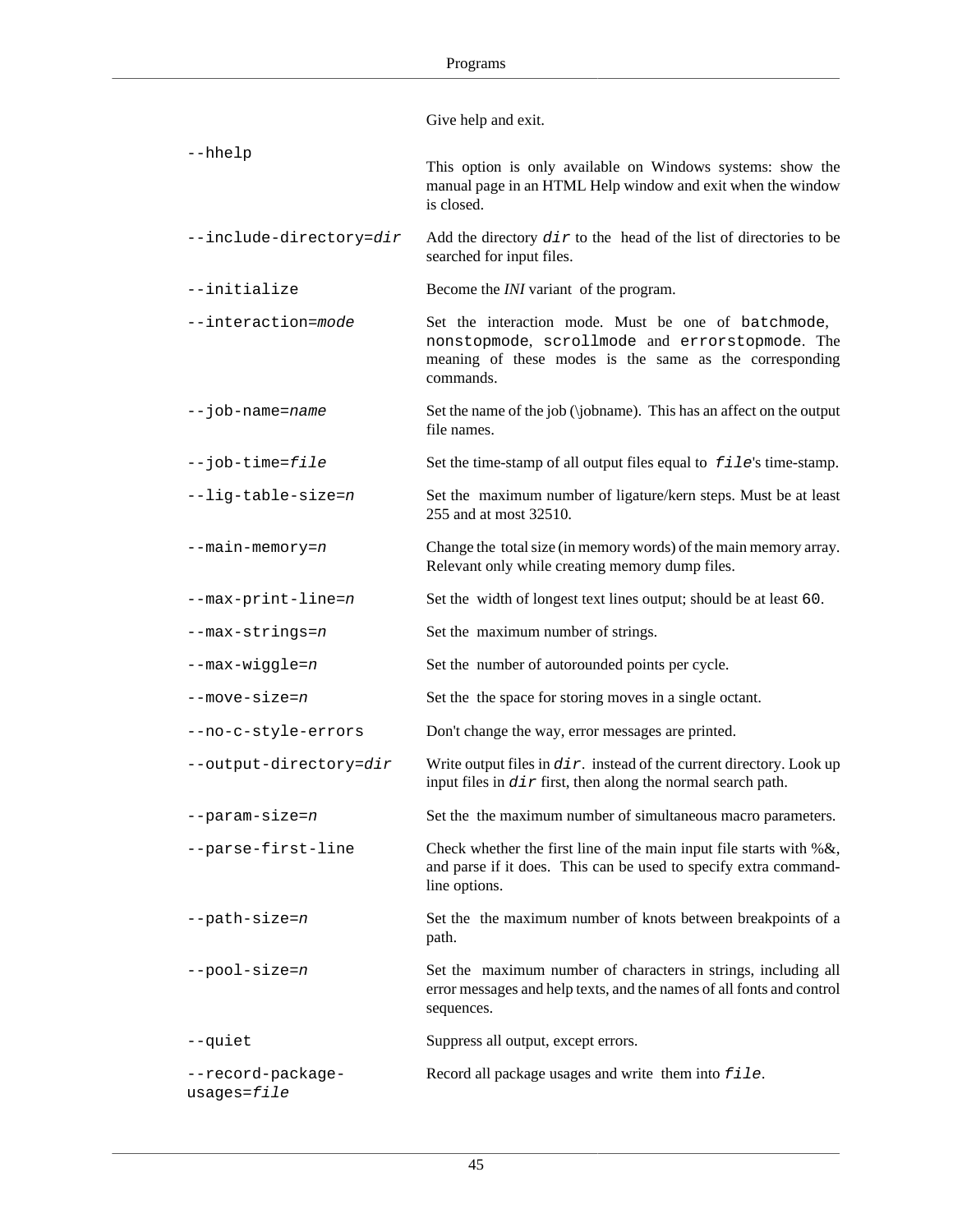| --recorder                    | Enable the file name recorder. This leaves a trace of the files opened<br>for input and output in a file with the extension . fls.                                                                                                                                |
|-------------------------------|-------------------------------------------------------------------------------------------------------------------------------------------------------------------------------------------------------------------------------------------------------------------|
| --screen                      | Enable screen output.                                                                                                                                                                                                                                             |
| --stack-size=n                | Set the maximum number of simultaneous input sources.                                                                                                                                                                                                             |
| $--string\text{-}vacancies=n$ | Set the minimum number of characters that should be available<br>for the user's control sequences and font names, after the compiler's<br>own error messages are stored. Must be at least 25000 less than<br>pool_size, but doesn't need to be nearly that large. |
| --tcx=tcxname                 |                                                                                                                                                                                                                                                                   |
| --time-statistics             | Show processing time statistics.                                                                                                                                                                                                                                  |
| --trace[=tracestreams]        | Enable trace messages. The tracestreams argument, if<br>specified, is a comma-separated list of trace stream names<br>(Chapter 9, Trace Streams).                                                                                                                 |
| --undump=name                 | Use name as the name of the format to be used, instead of the name<br>by which the program was called or a                                                                                                                                                        |
|                               | శ &                                                                                                                                                                                                                                                               |
|                               | line.                                                                                                                                                                                                                                                             |
| --version                     | Show version information and exit.                                                                                                                                                                                                                                |

# **Environment**

| MFINPUTS      | Extra paths to locate METAFONT input and open in files.                                                                                                                                        |
|---------------|------------------------------------------------------------------------------------------------------------------------------------------------------------------------------------------------|
| MIKTEX EDITOR | The editor to use when selecting $e$ in the error prompt menu.                                                                                                                                 |
|               | The value can contain these placesholder:                                                                                                                                                      |
|               | The name of the file, which contains the erroneous line of TeX code.<br>%£                                                                                                                     |
|               | The line number.<br>81                                                                                                                                                                         |
| MIKTEX TRACE  | Comma-separated list of trace stream names (see Chapter 9, <i>Trace Streams</i> ). If this<br>variable is set, then MiKTeX programs will write trace messages into the configured<br>log sink. |

# **See also**

978-0201134452. *The METAFONTbook*. Donald E. Knuth. Addison-Wesley. 1986.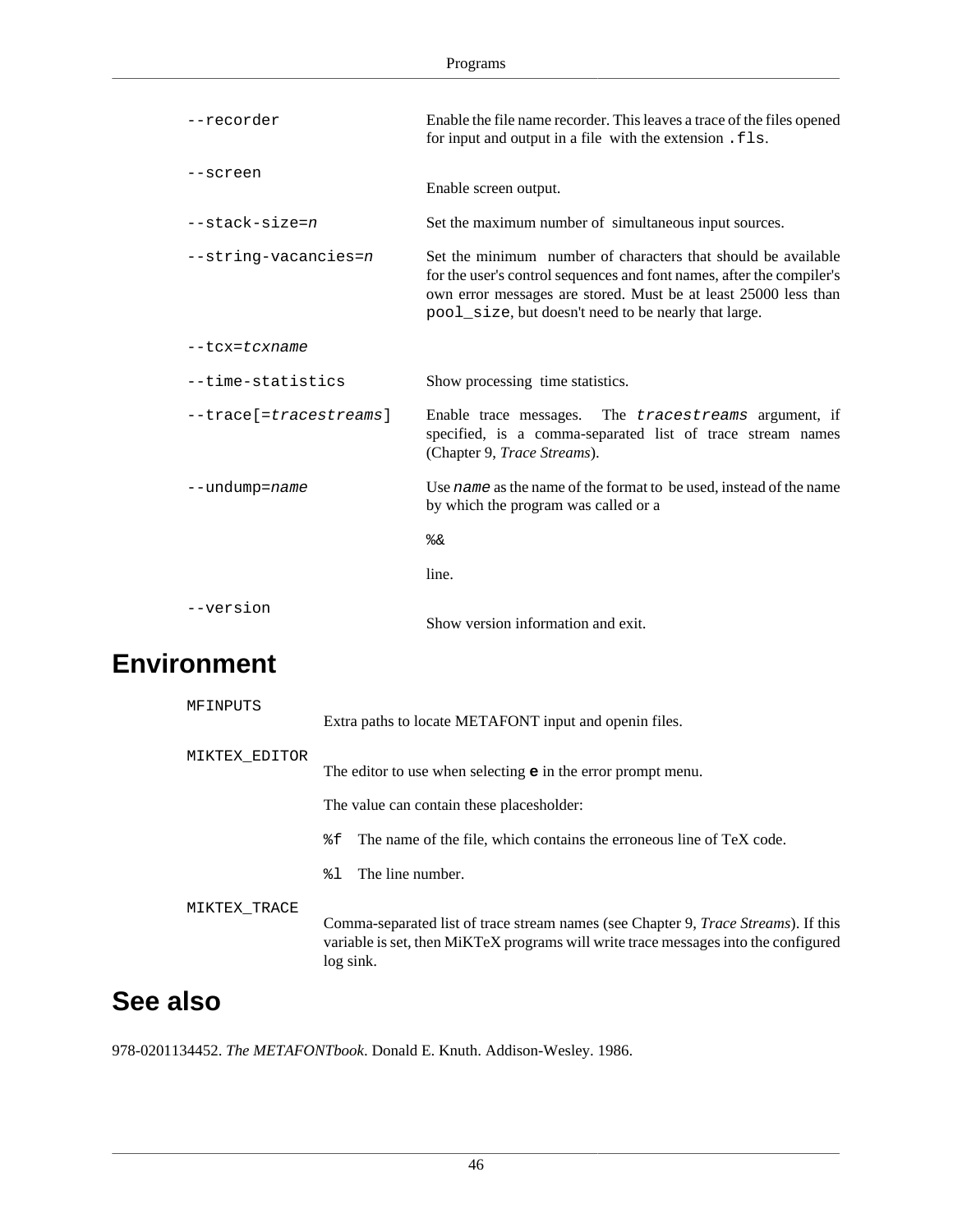miktex-mpost — MetaPost, a system for creating graphics

# **Synopsis**

miktex-mpost [option...] [[command...] | [file]]

# **Description**

This man page is an adaption of the corresponding TeX Live man page.

MetaPost interprets the MetaPost language and produces PostScript (EPS) or Scalable Vector Graphics (SVG) pictures. The MetaPost language is similar to Knuth's METAFONT with additional features for including TeX commands and accessing features of PostScript not found in METAFONT.

MetaPost is normally used with some preloaded macros, and it will use its executable name as the name of the preload file to use. For example, when called as **miktex-mpost** the mpost.mp file is used, which is identical to plain.mp. When the --initialize option is given, preloading does not happen.

The commands given on the command line to the MetaPost program are passed to it as the first input line. (But it is often easier to type extended arguments as the first input line, since shells tend to gobble up or misinterpret MetaPost's favorite symbols, like semicolons, unless you quote them.) The normal usage is to say **miktex-mpost figs** to process the file figs.mp. The basename of figs becomes the "jobname", and is used in forming output file names. If no file is named, the jobname becomes mpout. The default extension, .mp, can be overridden by specifying an extension explicitly.

When the  $--$ dvitomp option is given, MetaPost acts as DVI-to-MPX converter only. Run miktex**mpost --dvitomp --help** for option explanation.

# **Options**

| --alias=name       | Pretend to be program name, i.e., set program (and memory dump)<br>name to name. This may affect the search paths and other values used.<br>Using this option is equivalent to copying the program file to name<br>and invoking name. |
|--------------------|---------------------------------------------------------------------------------------------------------------------------------------------------------------------------------------------------------------------------------------|
| --c-style-errors   | Change the way, error messages are printed. The alternate style looks<br>like error messages from many compilers and is easier to parse for<br>some editors.                                                                          |
| --debug            | Print debugging info and leave temporary files in place.                                                                                                                                                                              |
| --halt-on-error    | Quit after the first error.                                                                                                                                                                                                           |
| $-\text{help}$     | Give help and exit.                                                                                                                                                                                                                   |
| --initialize       | Become the <i>INI</i> variant of the program.                                                                                                                                                                                         |
| --interaction=mode | Set the interaction mode. Must be one of batchmode,<br>nonstopmode, scrollmode and errorstopmode. The<br>meaning of these modes is the same as the corresponding commands.                                                            |
| --job-name=name    | Set the name of the job (\jobname). This has an affect on the output<br>file names.                                                                                                                                                   |
|                    |                                                                                                                                                                                                                                       |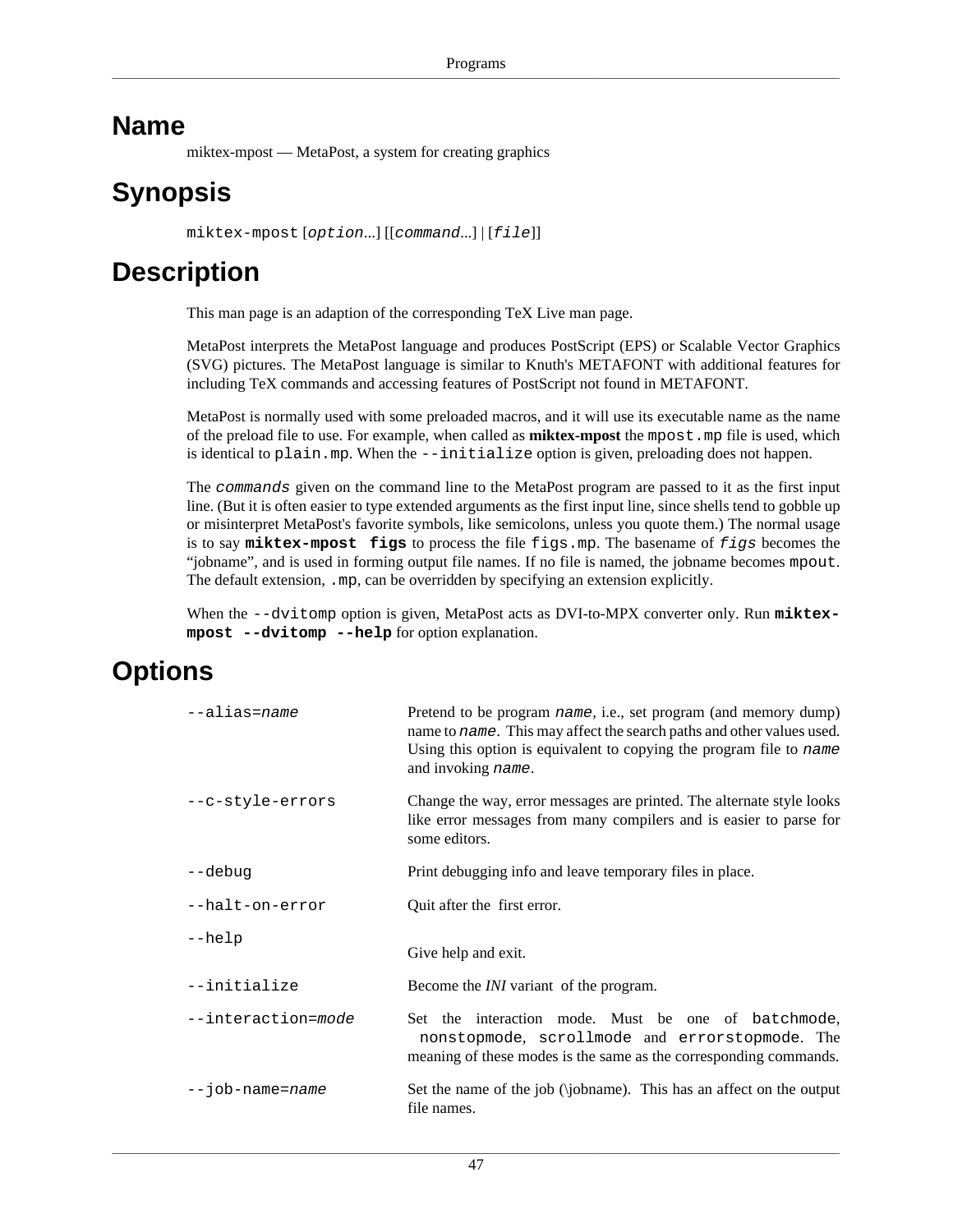| --no-c-style-errors    | Don't change the way, error messages are printed.                                                                                                |
|------------------------|--------------------------------------------------------------------------------------------------------------------------------------------------|
| --numbersystem=string  | Set number system mode (string one of: scaled, double,<br>binary, decimal).                                                                      |
| --output-directory=dir | Write output files in $dir$ . instead of the current directory. Look up<br>input files in $\text{dir}$ first, then along the normal search path. |
| --recorder             | Enable the file name recorder. This leaves a trace of the files opened<br>for input and output in a file with the extension . fls.               |
| --restricted           | Be secure: disable tex, makempx and editor commands.                                                                                             |
| -s internal="string"   | Set internal to the string value.                                                                                                                |
| -s internal=number     | Set <i>internal</i> to the <i>number</i> value.                                                                                                  |
| --tex=texprogram       | Use texprogram instead of <b>miktex-tex</b> when compiling text labels.                                                                          |
|                        | This flag overrides the environment variable TEX.                                                                                                |
| $-$ troff              | Set prologues:=1 and assume --tex=troff.                                                                                                         |
| --undump=name          | Use name as the name of the format to be used, instead of the name<br>by which the program was called or a                                       |
|                        | ಕೆ &                                                                                                                                             |
|                        |                                                                                                                                                  |
|                        | line.                                                                                                                                            |

# **Environment**

| MIKTEX TRACE | Comma-separated list of trace stream names (see Chapter 9, <i>Trace Streams</i> ). If this<br>variable is set, then MiKTeX programs will write trace messages into the configured<br>log sink. |
|--------------|------------------------------------------------------------------------------------------------------------------------------------------------------------------------------------------------|
| MPINPUTS     | Extra paths to locate MetaPost input files.                                                                                                                                                    |
| MPINPUTS     | Extra paths to locate MetaPost input files.                                                                                                                                                    |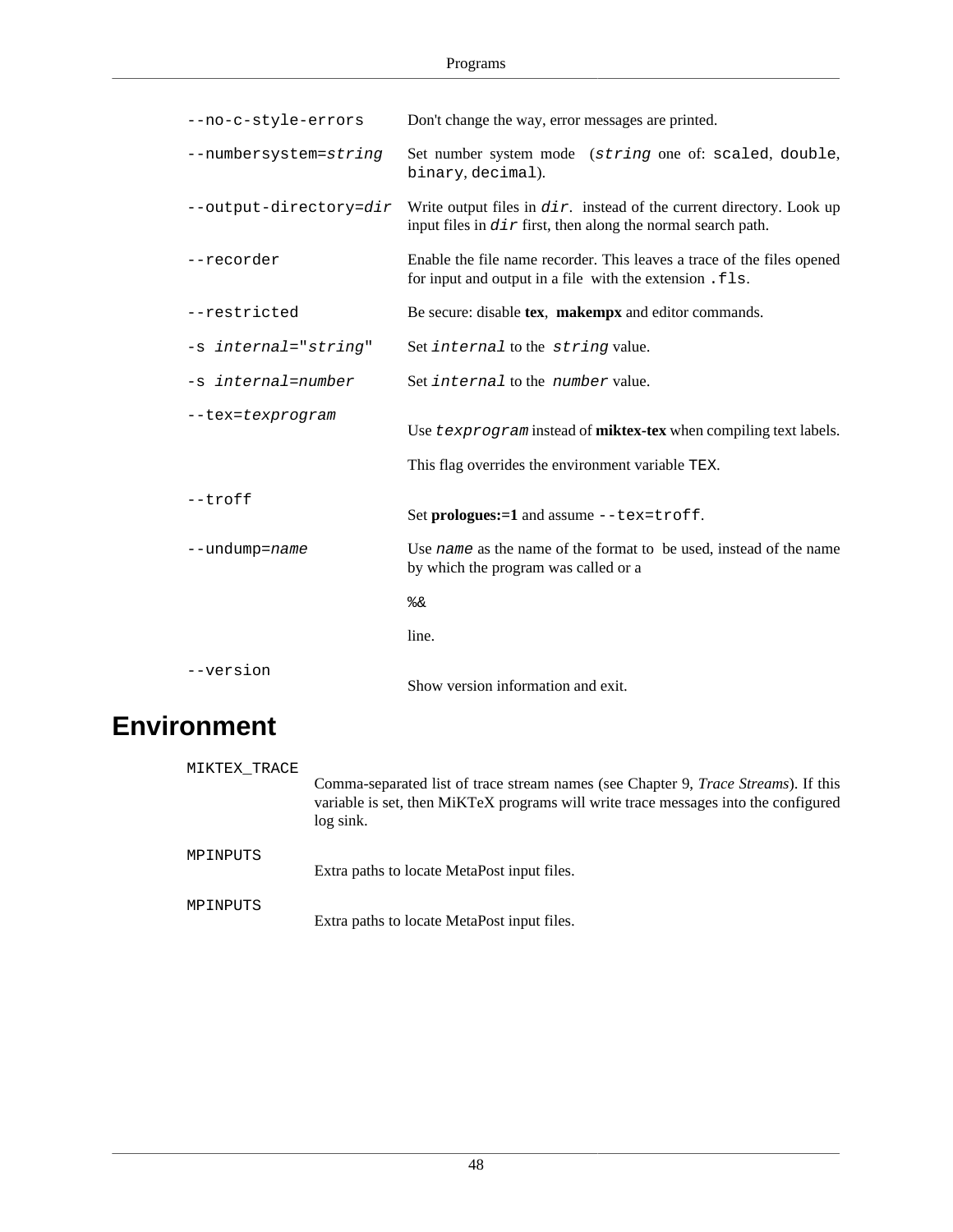miktex-packages — manage MiKTeX packages

# **Synopsis**

miktex [common-option...] packages command [command-option-or-parameter...]

# **Description**

Commands for managing MiKTeX packages.

# **Commands**

| check-update [--repository<br>url-or-directory]                                       | Check for MiKTeX package updates. The exit code will be 100,<br>when package updates are available.                                                                                                                                                                                                                                                                                                                                                                                                                                                                                                                                                                                                                                                                                                             |
|---------------------------------------------------------------------------------------|-----------------------------------------------------------------------------------------------------------------------------------------------------------------------------------------------------------------------------------------------------------------------------------------------------------------------------------------------------------------------------------------------------------------------------------------------------------------------------------------------------------------------------------------------------------------------------------------------------------------------------------------------------------------------------------------------------------------------------------------------------------------------------------------------------------------|
| check-upgrade [--repository<br>url-or-directory]<br>package-level                     | Check for a MiKTeX upgrade. The exit code will be 100, when an<br>upgrade is available.                                                                                                                                                                                                                                                                                                                                                                                                                                                                                                                                                                                                                                                                                                                         |
| info [--template template]<br>package-id                                              | Show information about MiKTeX packages.                                                                                                                                                                                                                                                                                                                                                                                                                                                                                                                                                                                                                                                                                                                                                                         |
|                                                                                       | template controls the output of each record. It can contain the<br>following placeholders:                                                                                                                                                                                                                                                                                                                                                                                                                                                                                                                                                                                                                                                                                                                      |
|                                                                                       | $\{archiveFilesize\},\$<br>${copyrightOwner},$<br>$\{copyrightYear\}, \{creation\}, \{ctanPath\},$<br>{description}, ${digest}$ , ${displayName}$ ,<br>{docFiles}, {id}, {isContained}, {isContainer},<br>${\text{isInsteadledCommon}}$ ,<br>${\texttt{isInsteadled}},$<br>${\text{isObsolete}},$<br>${\{\texttt{isInsteadledUser}\}},$<br>{isPureContainer},<br>${\text{isRemovable}},$<br>$\{refCount\},$<br>${lineerype},$<br>${\text{numFiles}},$<br>${releaseState},$<br>${redBy},$<br>${runFiles},$<br>${redPacks},$<br>$\{size\},$<br>${sizeDocFiles},$<br>${sizeRunFiles},$<br>${sizesourceFiles},$<br>$\{sourceFiles\},\$<br>{targetSystem},<br>${timeInsteadled},$<br>{timeInstalledCommon}, {timeInstalledUser},<br>${\{\texttt{timePacked}\}},$<br>${\text{title}}$ , {version},<br>${versionDate}$ |
| install [--package-id-file<br>file][--repository url-<br>or-directory] package-<br>id | Install MiKTeX packages.                                                                                                                                                                                                                                                                                                                                                                                                                                                                                                                                                                                                                                                                                                                                                                                        |
| list [--template template]                                                            | List MiKTeX packages.                                                                                                                                                                                                                                                                                                                                                                                                                                                                                                                                                                                                                                                                                                                                                                                           |
|                                                                                       | template controls the output of each record. See the info<br>command, for a list of possible placeholders.                                                                                                                                                                                                                                                                                                                                                                                                                                                                                                                                                                                                                                                                                                      |
| remove [--package-id-file<br>$file] package-id$                                       | Remove installed MiKTeX packages.                                                                                                                                                                                                                                                                                                                                                                                                                                                                                                                                                                                                                                                                                                                                                                               |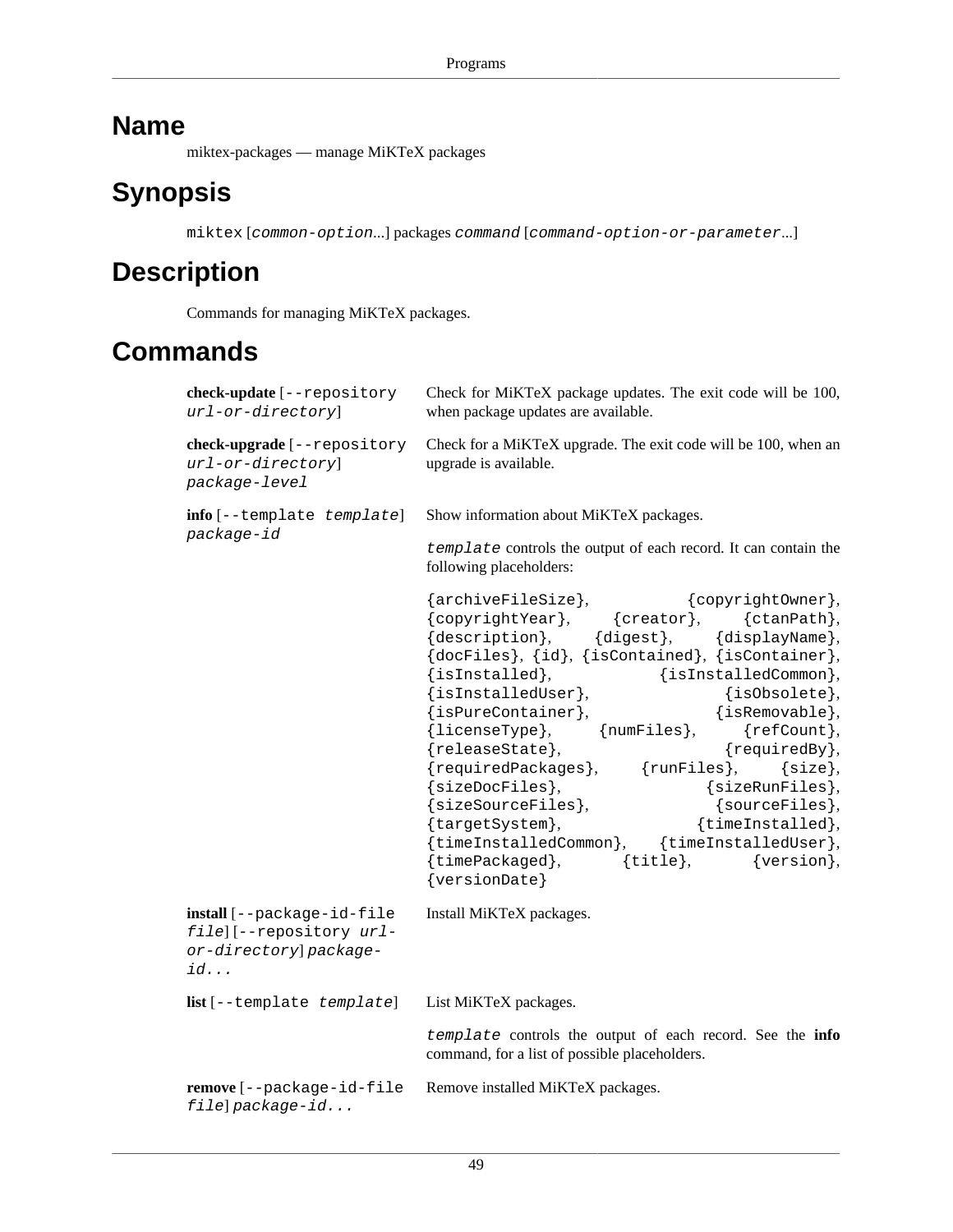| $update[-package-id-file$<br>file][--repository url-<br>or-directory [package-<br>id | Update MiKTeX packages.                                                  |
|--------------------------------------------------------------------------------------|--------------------------------------------------------------------------|
| update-package-database<br>[--repository url-or-<br>directory                        | Update the MiKTeX package database.                                      |
| or-directory package-<br>level                                                       | <b>upgrade</b> [--repository url- Upgrade MiKTeX to the specified level. |
| <b>verify</b> $[-$ -package-id-<br>file=file [package-<br><i>id</i> l                | Verify the integrity of installed MiKTeX packages.                       |
|                                                                                      |                                                                          |

#### **See also**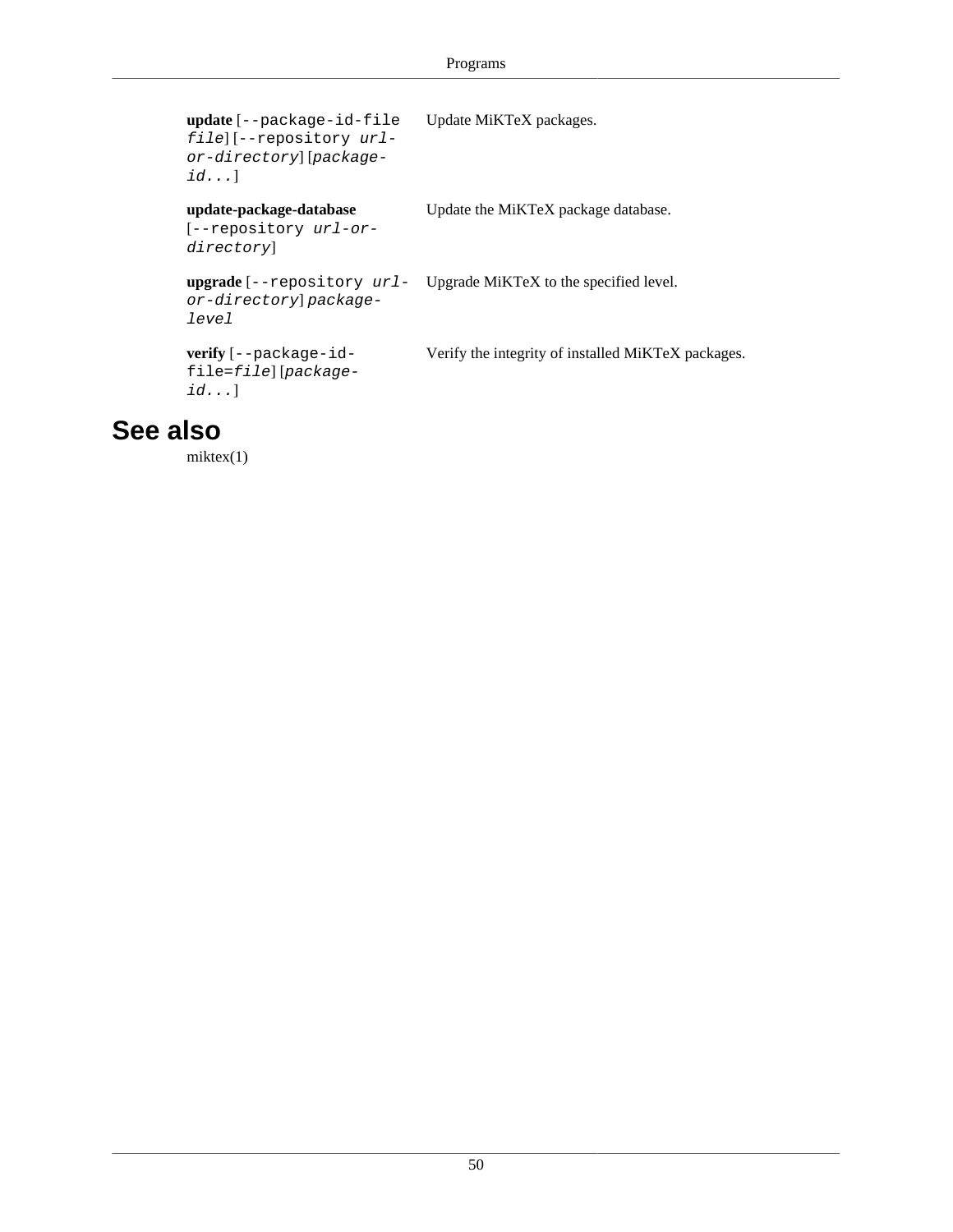miktex-repositories — manage MiKTeX package repositories

# **Synopsis**

miktex [common-option...] repositories command [command-option...]

# **Description**

Commands for managing MiKTeX package repositories.

# **Commands**

| check-bandwidth $\left[-\right]$<br>template=template [--<br>$url=url$ | Check the bandwidth of MiKTeX package repositories.<br>template controls the output of each record. See the <b>info</b><br>command, for a list of possible placeholders.                                                         |
|------------------------------------------------------------------------|----------------------------------------------------------------------------------------------------------------------------------------------------------------------------------------------------------------------------------|
| <b>info</b> [--template=template]                                      | Get information about a MiKTeX package repositories.                                                                                                                                                                             |
| $-$ -url=url                                                           | <i>template</i> controls the output of each record. It can contain the<br>following placeholders:                                                                                                                                |
|                                                                        | {bandwidth}, {country}, {delay}, {description},<br>{integrity}, {lastCheckTime}, {lastVisitTime},<br>{packageLevel}, {ranking}, {relativeDelay},<br>{releaseState}, {status}, {timeDate}, {town},<br>${type}, {curl}, {version}$ |
| $list [--template=template]$                                           | List MiKTeX repositories.                                                                                                                                                                                                        |
|                                                                        | template controls the output of each record. See the <b>info</b><br>command, for a list of possible placeholders.                                                                                                                |

### **See also**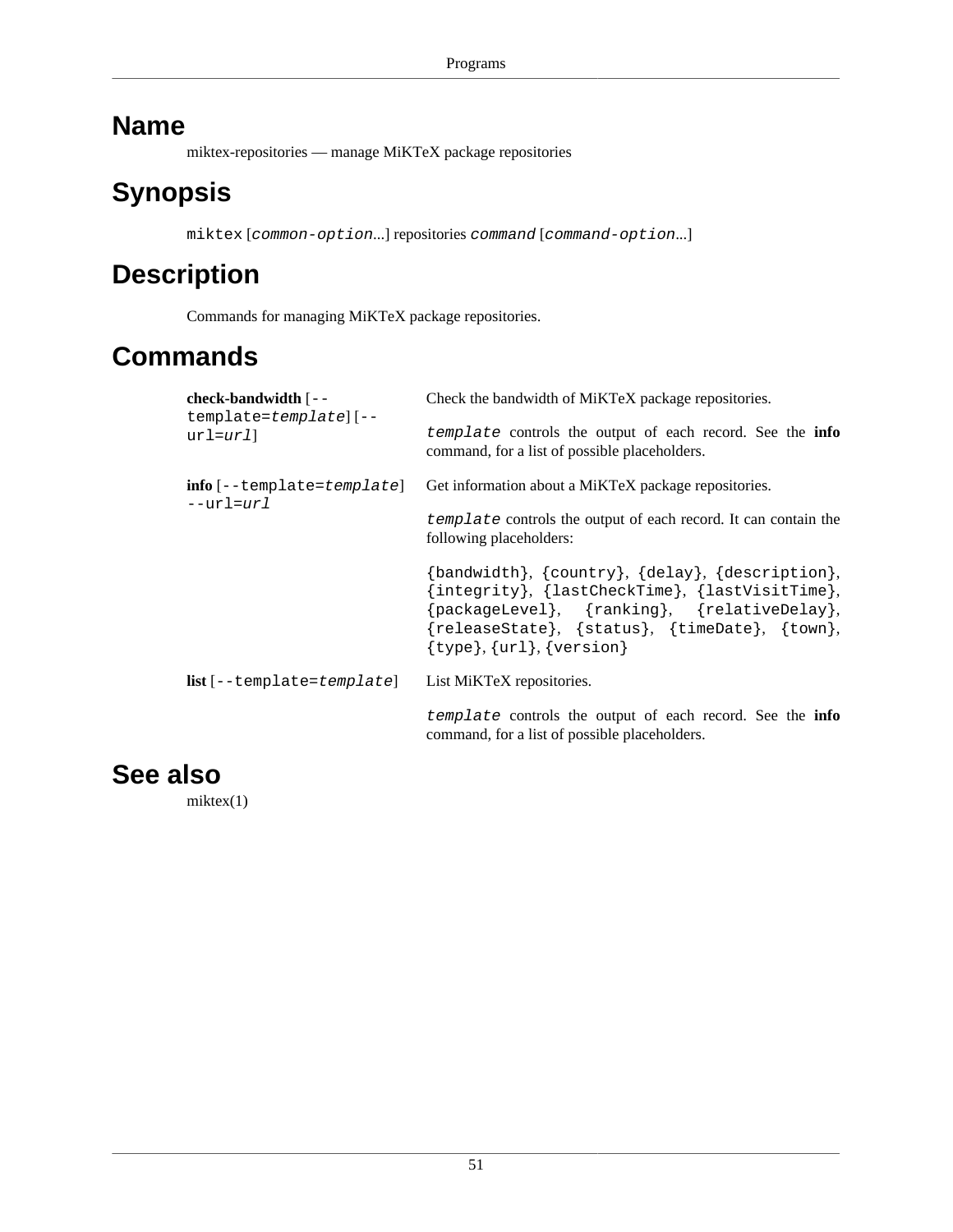miktex — One MiKTeX Utility

# **Synopsis**

miktex [common-option...] topic command [command-option-or-parameter...]

# **Description**

**miktex** is the utility to configure and maintain a MiKTeX installation.

### **User mode vs. administrator mode**

This utility can be run in two modes:

| User mode (default) | MikTeX operates on user-scoped configuration and data files.               |
|---------------------|----------------------------------------------------------------------------|
| Administrator mode  | Only system-wide MiKTeX configuration and data files are modified,         |
|                     | assuming that the MiKTeX setup is shared by all users. The utility must be |

run with administrator privileges.

By default, the utility runs in user mode. You can turn on administrator mode with the  $-\text{admin}$  option. For example, if you want to update the system-wide file name database, you invoke the utility as follows:

```
> miktex --admin fndb refresh
```
### **Common options**

| --admin             | Run in administrator mode:                                                                                                                                       |
|---------------------|------------------------------------------------------------------------------------------------------------------------------------------------------------------|
|                     | • Operate on the system-wide MiKTeX configuration data store.                                                                                                    |
|                     | • Install packages for all users.                                                                                                                                |
|                     | Using this option requires a shared MiKTeX setup, i.e., MiKTeX must<br>have been set up for all users. The program must be run with administrator<br>privileges. |
| --disable-installer | Disable automatic installation of packages. Specifying this option<br>overrules settings in the MiKTeX configuration data store.                                 |
| --enable-installer  | Enable automatic installation of packages. Specifying this option overrules<br>settings in the MiKTeX configuration data store.                                  |
| --quiet             | Suppress screen output.                                                                                                                                          |
| --verbose           | Increase the verbosity level.                                                                                                                                    |
| --version           | Print the version number and exit.                                                                                                                               |
|                     |                                                                                                                                                                  |

### **Topics**

| $m$ iktex-filesystem $(1)$ | Commands for watching the file system. |
|----------------------------|----------------------------------------|
|                            |                                        |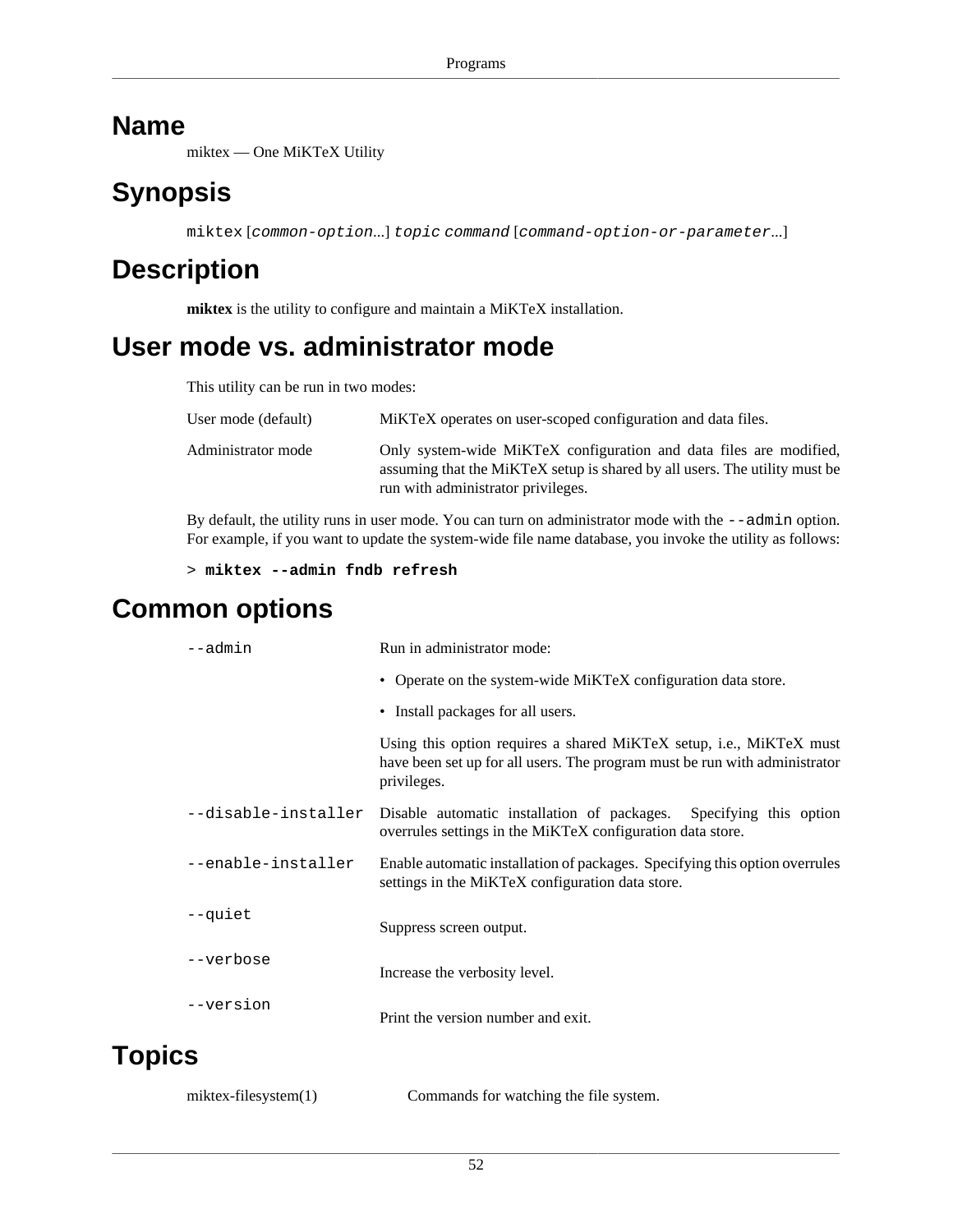| $m$ iktex-filetypes $(1)$    | Commands for managing Windows file types.                               |
|------------------------------|-------------------------------------------------------------------------|
| $m$ iktex-fndb $(1)$         | Commands for managing the MiKTeX file name database.                    |
| $m$ iktex-fontmaps $(1)$     | Commands for managing PDF/PostScript font maps.                         |
| $miktext-formats(1)$         | Commands for managing TeX formats and METAFONT bases.                   |
| $m$ iktex-languages $(1)$    | Commands for managing LaTeX language definitions.                       |
| $m$ iktex-links $(1)$        | Commands for managing links from scripts and formats to<br>executables. |
| $m$ iktex-packages $(1)$     | Commands for managing MiKTeX packages.                                  |
| $m$ iktex-repositories $(1)$ | Commands for managing MiKTeX package repositories.                      |
|                              |                                                                         |

### **See also**

miktex.ini(5)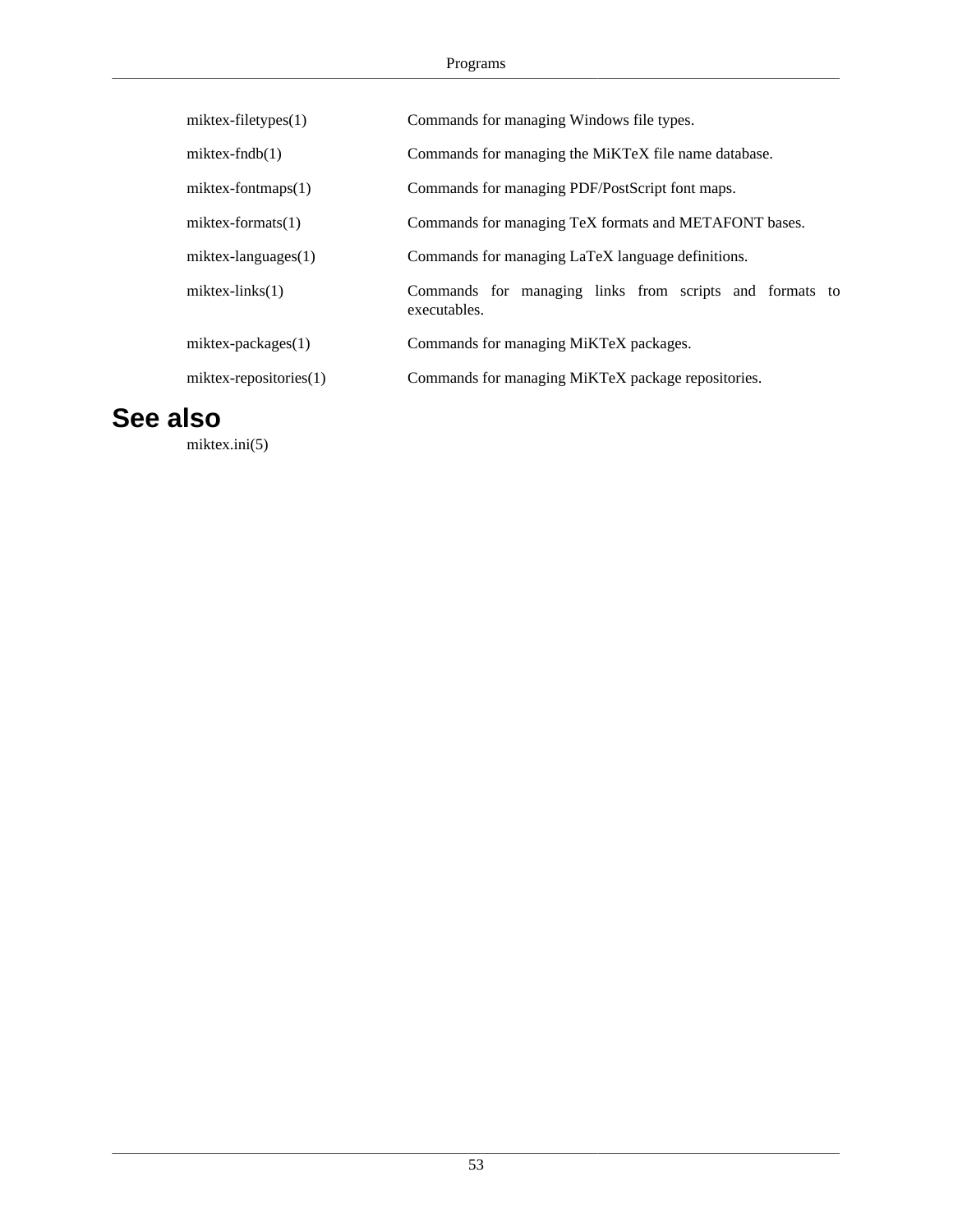miktexsetup — MiKTeX setup utility

# **Synopsis**

miktexsetup\_standalone [options] download

miktexsetup\_standalone [options] install

```
miktexsetup [options] uninstall
```
### **Description**

The MiKTeX Setup Utility is used to download, set up and remove MiKTeX. This utility is the command line counterpart of the MiKTeX Setup Wizard. It is suitable for unattended setup tasks.

The utility comes in two variants:

| standalone                        | The standalone variant can be downloaded from the MiKTeX           |
|-----------------------------------|--------------------------------------------------------------------|
| (miktexsetup_standalone)          | download page. It is only available for Windows.                   |
| integrated ( <b>miktexsetup</b> ) | The integrated variant is a component of each MiKTeX installation. |

The **download** task creates a local package package repository which is a mirror of the remote package repository. It is possible to run the task on a regular basis in order to maintain an up-to-date package repository.

The **install** task installs MiKTeX from a local package repository. This task is only available in the standalone variant.

The **uninstall** task removes MiKTeX. This task is only available in the integrated variant and only on Windows.

### **Options**

| $--common = diff = dir$                | Set the location of the common configuration directory. This option<br>requires administrator privileges.                                                                         |
|----------------------------------------|-----------------------------------------------------------------------------------------------------------------------------------------------------------------------------------|
| $--$ common-data= $dir$                | Set the location of the common data directory. This option requires<br>administrator privileges.                                                                                  |
| $--$ common-install= $dir$             | Set the common installation directory. This option requires<br>administrator privileges.                                                                                          |
| --common-link-target-<br>directory=dir | Set the system-wide directory in which to create symbolic links to<br>MiKTeX executables.                                                                                         |
| --common-roots=dirs                    | Register additional directories for all users. <i>dirs</i> must be a<br>semicolon-separated list of fully qualified path names. This option<br>requires administrator privileges. |
|                                        | Environment variables ( <varname>) can be used.</varname>                                                                                                                         |
| --list-repositories                    | Download the list of known package repository URLs, then print<br>the list.                                                                                                       |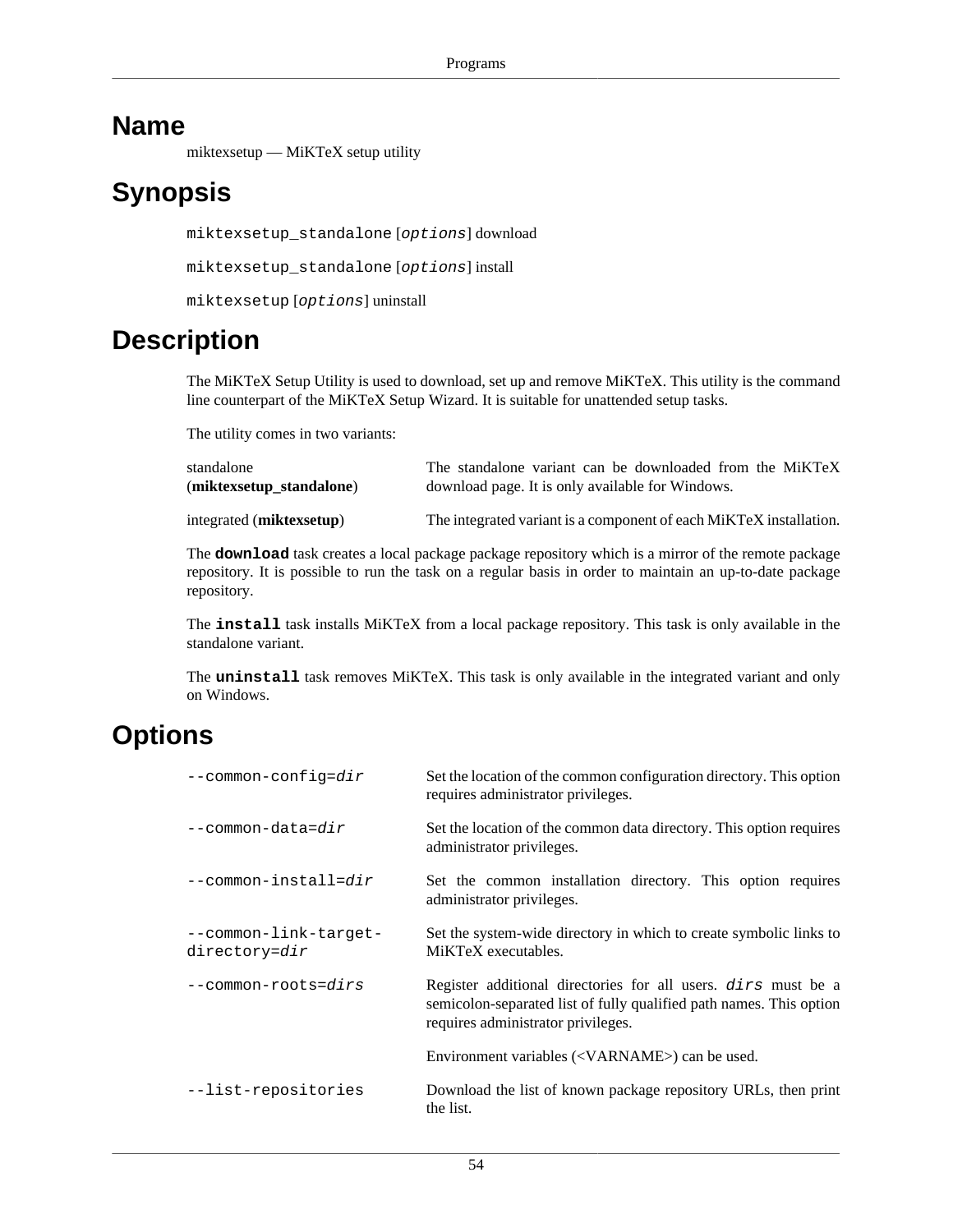| --local-package-<br>repository=dir   | Download into (install from) the specified directory.                                                                                             |
|--------------------------------------|---------------------------------------------------------------------------------------------------------------------------------------------------|
| --modify-path                        | Add MiKTeX to PATH.                                                                                                                               |
| --modify-path=no                     | Don't add MiKTeX to PATH.                                                                                                                         |
| --modify-path                        | Add MiKTeX to PATH.                                                                                                                               |
| --package-set=set                    | Download/Install the specified package set. This must be one of<br>essential, basic, complete.                                                    |
| $--portable=dir$                     | Setup MiKTeX for use on a portable device.                                                                                                        |
| --print-info-only                    | Print information about what would be done then exit.                                                                                             |
| --program-folder=name                | Add shortcuts to the specified program folder.                                                                                                    |
| --quiet                              | Suppress all output, except errors.                                                                                                               |
| --remote-package-<br>repository=url  | specified URL.<br>Download<br>from<br>the<br>Use  <br>$--list-$<br>repositories to download an up-to-date list of possible<br>repositories.       |
| --shared=yes                         | Run the task for all users. This option requires administrator<br>privileges.                                                                     |
| --shared=no                          | Run the task for current user only.                                                                                                               |
| --trace[=tracestreams]               | Enable trace messages. The tracestreams argument, if<br>specified, is a comma-separated list of trace stream names<br>(Chapter 9, Trace Streams). |
| --use-registry=yes                   | Write configuration settings into the Windows registry.                                                                                           |
| --use-registry=no                    | Don't write configuration settings into the Windows registry. Use<br>configuration files instead.                                                 |
| $-$ -user-config= $dir$              | Set the location of the configuration directory for the current user.                                                                             |
|                                      | Environment variables ( <varname>) can be used. See the<br/>example below.</varname>                                                              |
| $-$ -user-data= $dir$                | Set the location of the data directory for the current user.                                                                                      |
|                                      | Environment variables ( <varname>) can be used. See the<br/>example below.</varname>                                                              |
| --user-install=dir                   | Set the user installation directory.                                                                                                              |
|                                      | Environment variables ( <varname>) can be used. See the<br/>example below.</varname>                                                              |
| --user-link-target-<br>directory=dir | Set the per-user directory in which to create symbolic links to<br>MiKTeX executables.                                                            |
| --user-roots=dirs                    | Register additional directories for the current user. $\text{d}ir\text{s}$ must be<br>a semicolon-separated list of fully qualified path names.   |
|                                      | Environment variables ( <varname>) can be used.</varname>                                                                                         |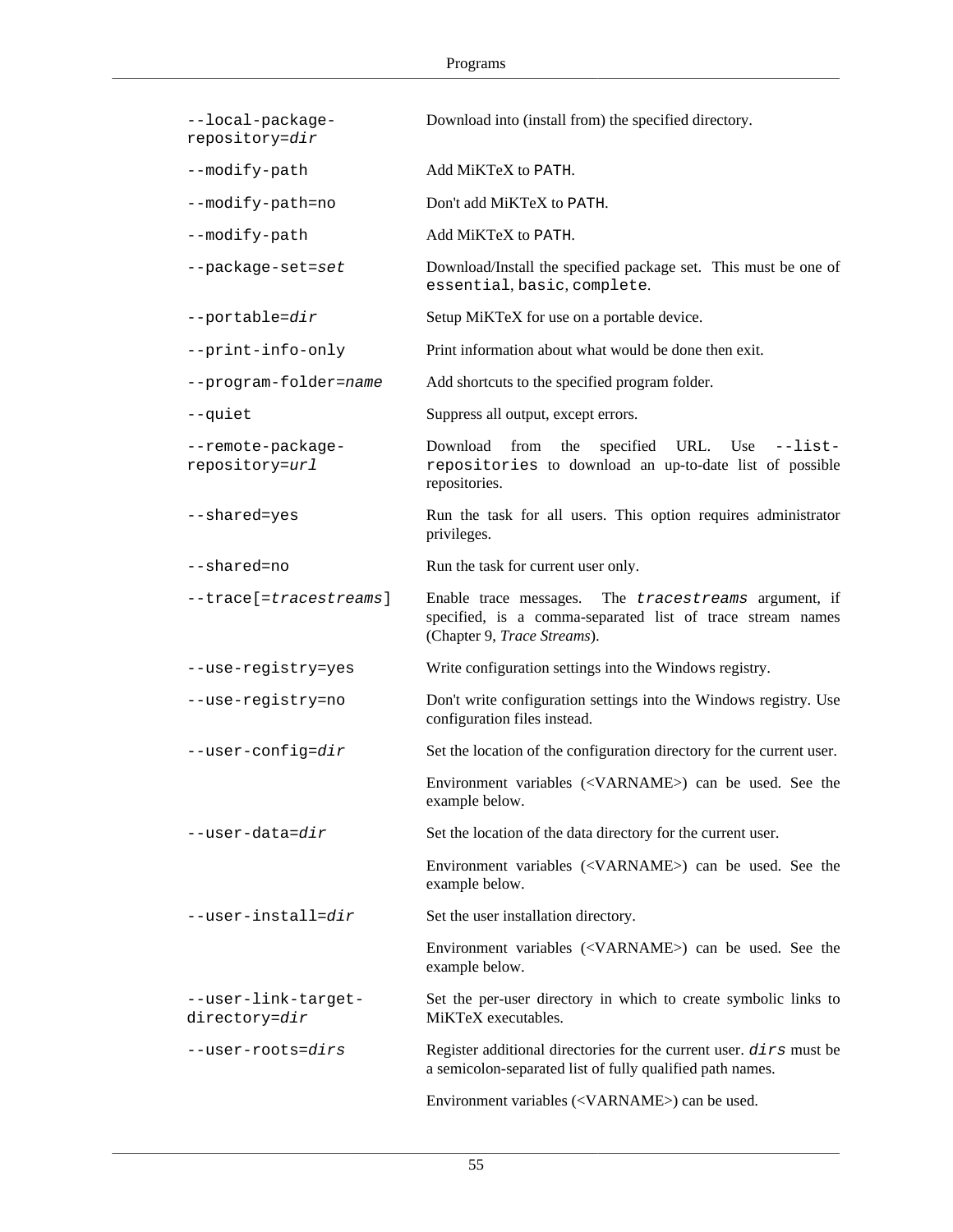| --verbose | Turn on verbose output mode.       |  |  |
|-----------|------------------------------------|--|--|
| --version | Show version information and exit. |  |  |

### **Examples**

#### **Downloading**

The first task is to download MiKTeX into a local package repository:

```
> miktexsetup_standalone ^
   --verbose ^
   --local-package-repository=C:\miktex-repository ^
   --package-set=complete ^
  download
```
This command will create a local package repository in  $C:\mathbb{R}$  itera-repository.

It is possible to interrupt (Control+C) this operation at anytime and resume it later by running the same command again.

#### **Installing for all users**

In this example, MiKTeX is installed for all users from the local package repository  $C:\mathcal{L}\to\mathcal{L}$ repository. User directories are specified by using environment variables (<VARNAME>) which are expanded at run-time (delayed expansion).

You can first specify --print-info-only in order to perform a dry run:

```
> miktexsetup_standalone ^
   --verbose ^
   --local-package-repository=C:\miktex-repository ^
   --shared=yes ^
   --user-config="<APPDATA>\MiKTeX" ^
   --user-data="<LOCALAPPDATA>\MiKTeX" ^
   --user-install=<APPDATA>\MiKTeX" ^
   --print-info-only
   install
setup task: install from local package repository
local package repository: C:\miktex-repository
package level: complete
install for all users?: yes
use registry?: yes
modify path?: yes
common install root: "C:\Program Files (x86)\MiKTeX"
user install root: <APPDATA>\MiKTeX
user config root: <LOCALAPPDATA>\MiKTeX
user data root: <APPDATA>\MiKTeX
program folder name: "MiKTeX"
```
#### **Uninstalling**

MiKTeX can be removed by selecting the **uninstall** task (only available in the integrated variant on Windows).  $-$ -shared=yes should be specified, if MiKTeX is installed for all users.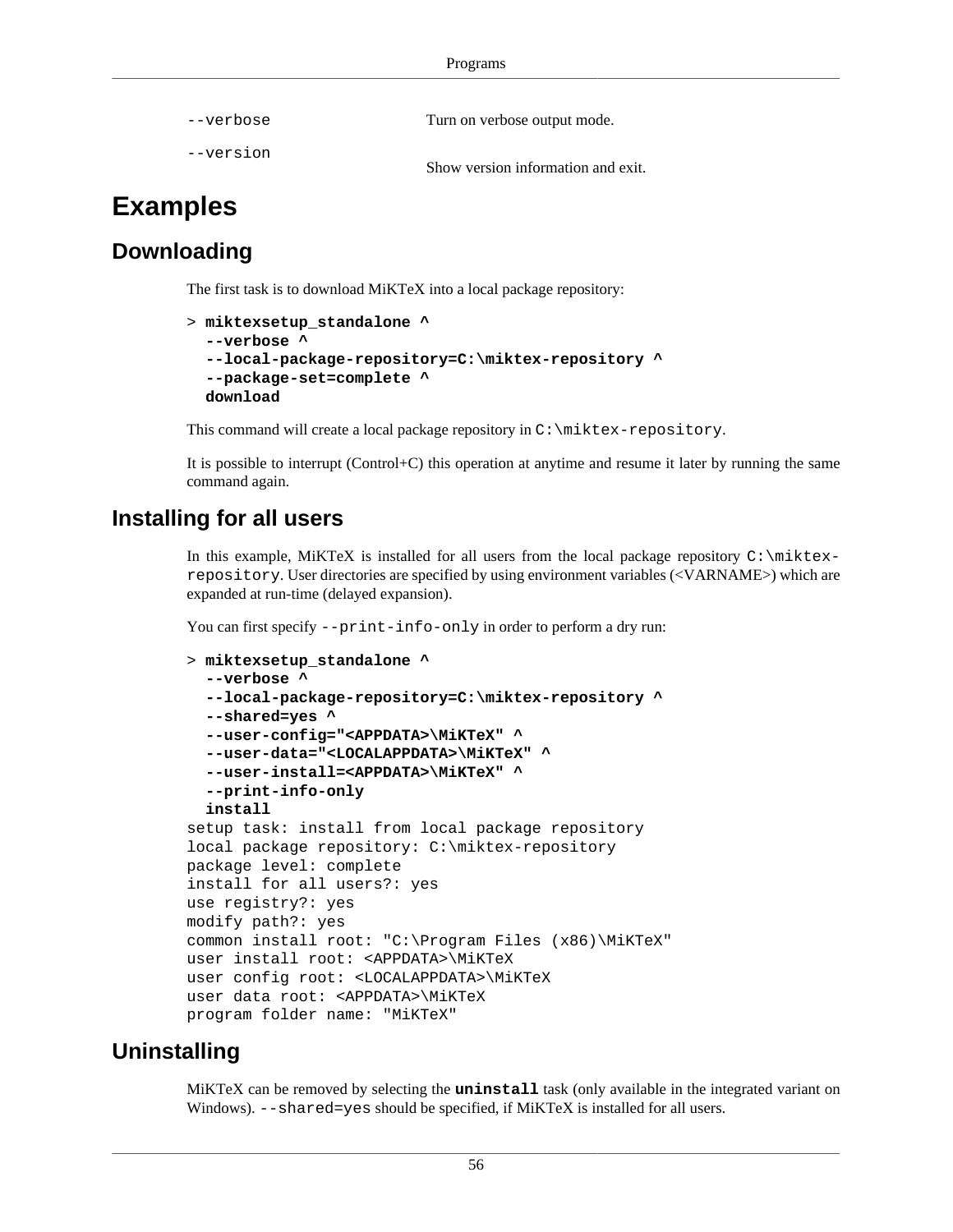> **miktexsetup --verbose --shared=yes uninstall**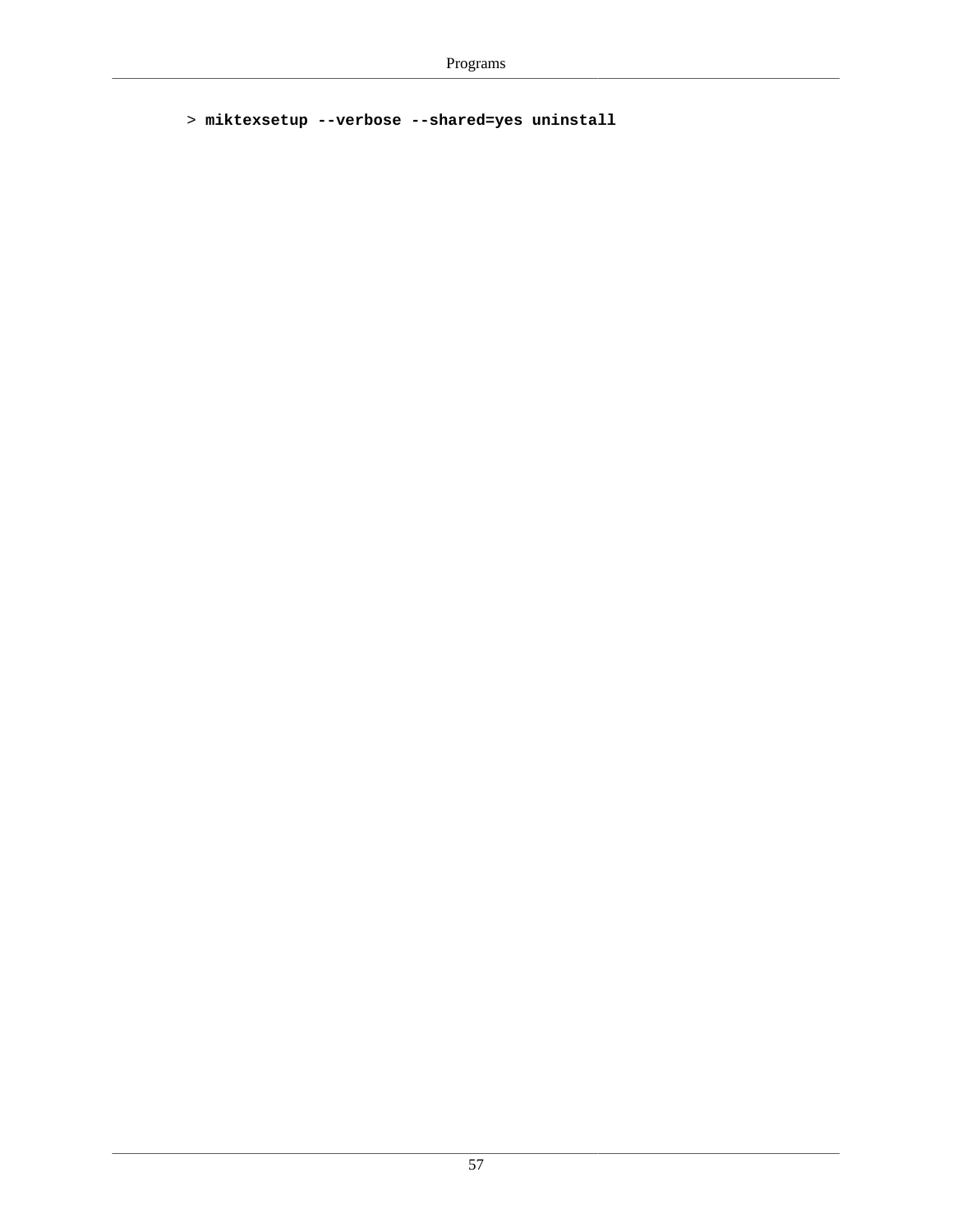mpm — MiKTeX package manager

# **Synopsis**

mpm [option...]

### **Description**

MPM starts in windowed mode, if you do not specify any command-line options.

### **User mode vs. administrator mode**

This utility can be run in two modes:

| User mode (default) | <b>MPM</b> |  |  | operates on the user installation directory<br>%LOCALAPPDATA%\Programs\MiKTeX 2.9).                                                                                                                           | (usually) |
|---------------------|------------|--|--|---------------------------------------------------------------------------------------------------------------------------------------------------------------------------------------------------------------|-----------|
| Administrator mode  |            |  |  | MPM operates on the system-wide installation directory (usually $C$ :<br>\Program Files\MiKTeX 2.9), assuming that the MiKTeX setup<br>is shared by all users. MPM must be run with administrator privileges. |           |

By default, MPM runs in user mode. You can turn on administrator mode with the --admin option. For example, if you want to install a package for all users, you invoke MPM as follows:

```
> mpm --admin --install=a0poster
```
# **Options**

| --admin          | Run in administrator mode:                                                                                                                                               |
|------------------|--------------------------------------------------------------------------------------------------------------------------------------------------------------------------|
|                  | • Operate on the system-wide MiKTeX configuration data store.                                                                                                            |
|                  | • Install packages for all users.                                                                                                                                        |
|                  | Using this option requires a shared MiKTeX setup, <i>i.e.</i> , MiKTeX<br>must have been set up for all users. The program must be run with<br>administrator privileges. |
| --help           | Give help and exit.                                                                                                                                                      |
| --hhelp          | This option is only available on Windows systems: show the<br>manual page in an HTML Help window and exit when the window<br>is closed.                                  |
| --import=package | Import the specified package from another MiKTeX installation.<br>The root directory must be specified via $-$ -repository=dir.                                          |
| --import-all     | Import all packages from another MiKTeX installation. The root<br>directory must be specified via --repository=dir.                                                      |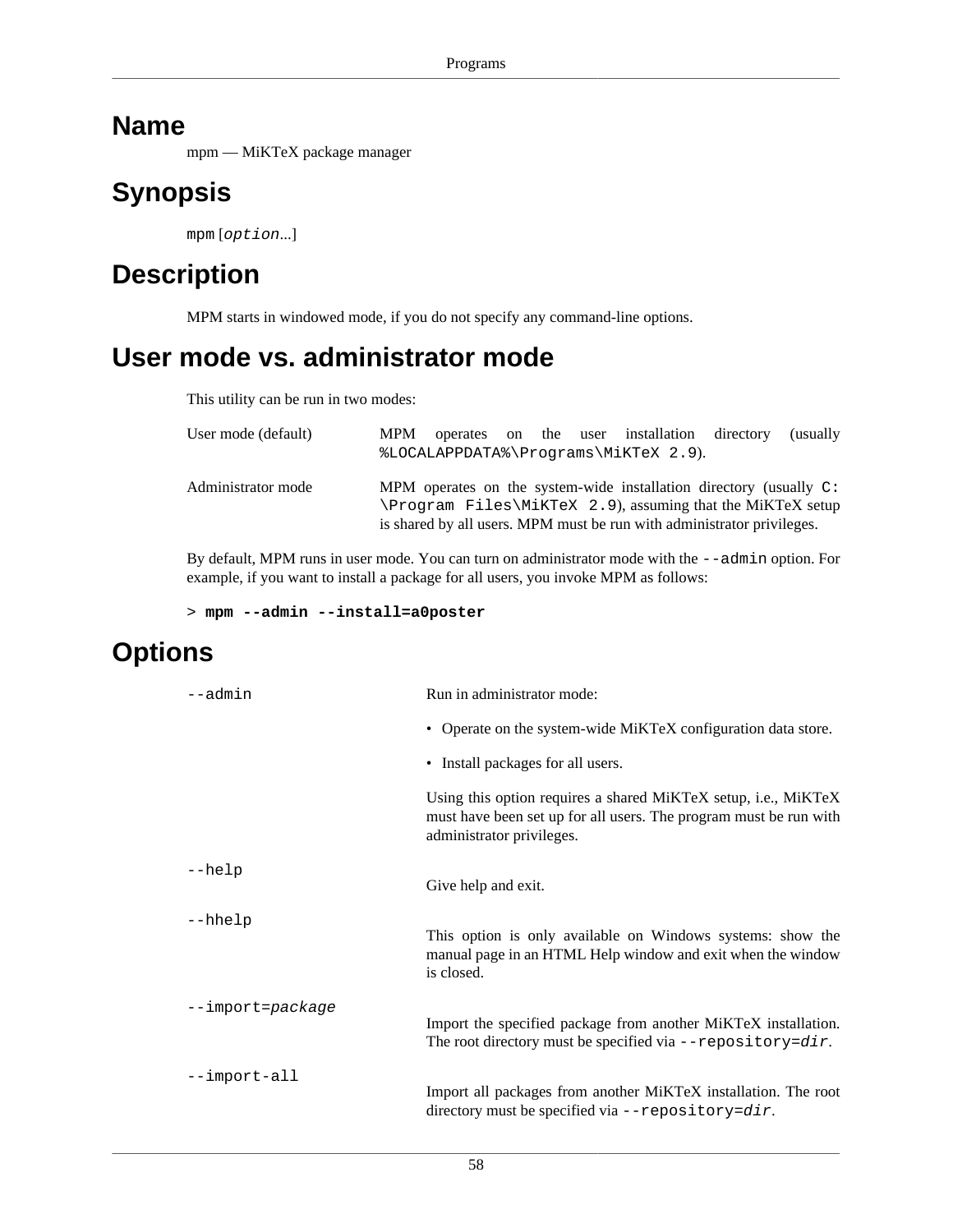| --pick-repository-url                | Pick up a suitable URL from the package repository list and print it.                                                                                                                                                              |
|--------------------------------------|------------------------------------------------------------------------------------------------------------------------------------------------------------------------------------------------------------------------------------|
| --quiet                              | Suppress all output, except errors.                                                                                                                                                                                                |
| --repository=location                | Use the specified location as the package repository. The location<br>can be either a fully qualified path name (a local package<br>repository) or an URL (a remote package repository).                                           |
| --repository-release-<br>state=state | Select the release state of the remote package repository.<br>The release state is relevant for finding appropriate package<br>repositories. The release state must be one of stable or next.                                      |
| $--set-$<br>repository=location      | Store the location of the default package repository in the MiKTeX<br>configuration data store. The location can be either a fully qualified<br>path name (a local package repository) or an URL (a remote<br>package repository). |
| --trace[=tracestreams]               | Enable trace messages. The tracestreams argument, if<br>specified, is a comma-separated list of trace stream names<br>(Chapter 9, <i>Trace Streams</i> ).                                                                          |
| --verbose                            | Turn on verbose output mode.                                                                                                                                                                                                       |
| --version                            | Show version information and exit.                                                                                                                                                                                                 |

# **Environment**

| Location of the default package repository. This can be either a fully qualified<br>path name (a local package repository) or an URL (a remote package<br>repository).                         |
|------------------------------------------------------------------------------------------------------------------------------------------------------------------------------------------------|
| Comma-separated list of trace stream names (see Chapter 9, <i>Trace Streams</i> ).<br>If this variable is set, then MiKTeX programs will write trace messages into<br>the configured log sink. |
| The proxy server to be used for HTTP.                                                                                                                                                          |
| The proxy server to be used for.                                                                                                                                                               |
| The proxy server to be used, if no protocol-specific proxy is set.                                                                                                                             |
| Comma-separated list of host names that should not go through any proxy.                                                                                                                       |
|                                                                                                                                                                                                |

# **See also**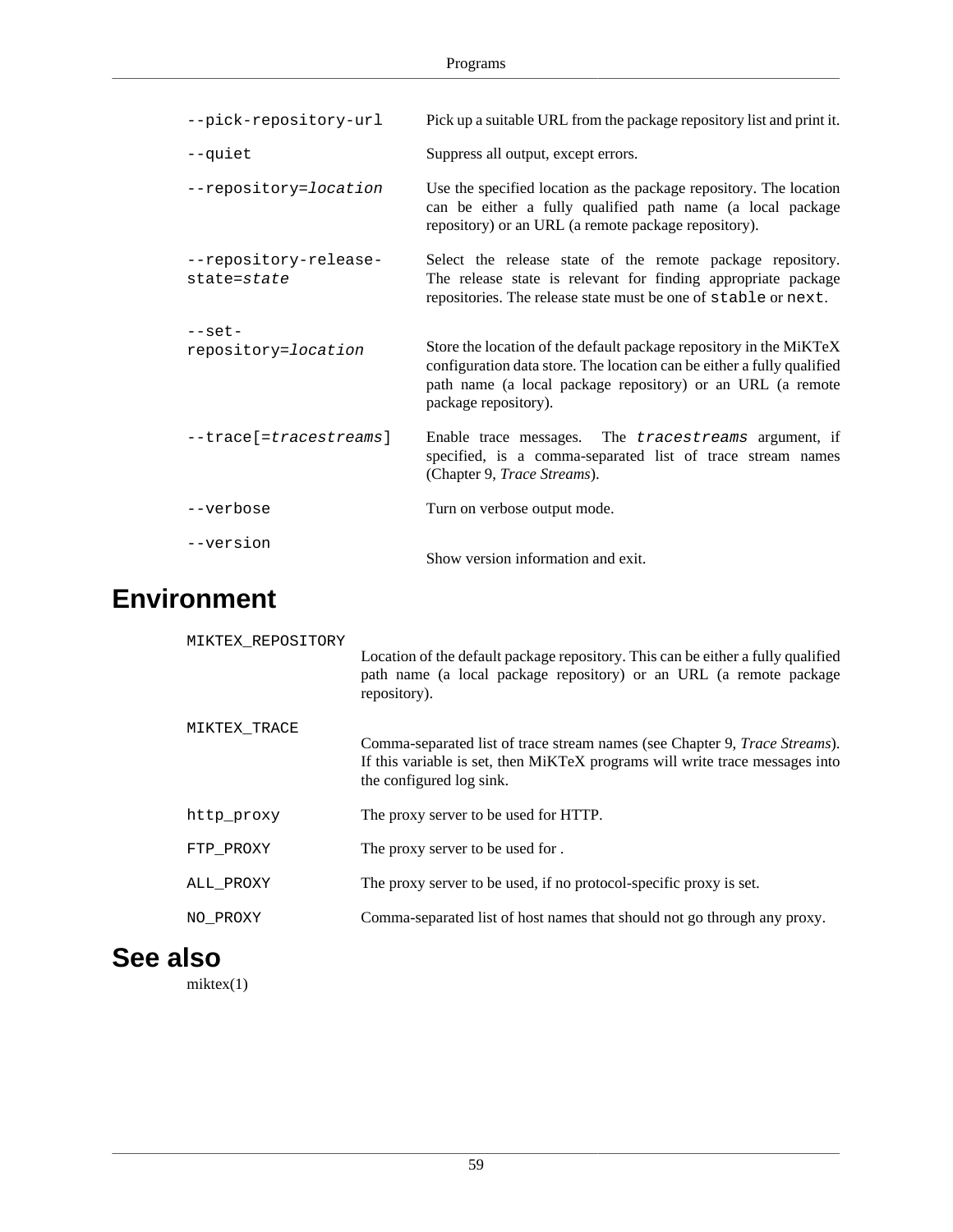mthelp — MiKTeX help utility

### **Synopsis**

mthelp [option...] {name...}

### **Description**

**mthelp** is a utility to look up MiKTeX related documentation.

**mthelp** creates an HTML page which contains a short description of the package together with links to all documentation files. An HTML viewer is started to view the page.

You can use the  $-\text{view}$  to bypass the intermediate HTML file.

name should be the name of a package in the TeX distribution.

### **Options**

| --list-only | List documentation files, but do not start a viewer.                                                                |
|-------------|---------------------------------------------------------------------------------------------------------------------|
|             | $--print-only$ Print the command that would be executed to view the documentation, but do not start<br>the command. |
| --quiet     | Suppress all output, except errors.                                                                                 |
| --version   | Show version information and exit.                                                                                  |
| $--view$    | Open the main documenation file in a viewer.                                                                        |

### **Environment**

| MIKTEX TRACE                  | Comma-separated list of trace stream names (see Chapter 9, <i>Trace Streams</i> ). If<br>this variable is set, then MiKTeX programs will write trace messages into the<br>configured log sink. |
|-------------------------------|------------------------------------------------------------------------------------------------------------------------------------------------------------------------------------------------|
| MIKTEX VIEW dvi               | DVI viewer.                                                                                                                                                                                    |
| MIKTEX VIEW pdf               | PDF viewer.                                                                                                                                                                                    |
| MIKTEX VIEW ps                | PostScript viewer.                                                                                                                                                                             |
| MIKTEX_VIEW_html HTML viewer. |                                                                                                                                                                                                |
| MIKTEX VIEW txt               | Text viewer.                                                                                                                                                                                   |

The environment variables should be set with a "%f" as a placeholder for the name of the file. For example:

#### > **MIKTEX\_VIEW\_pdf="gv %f"**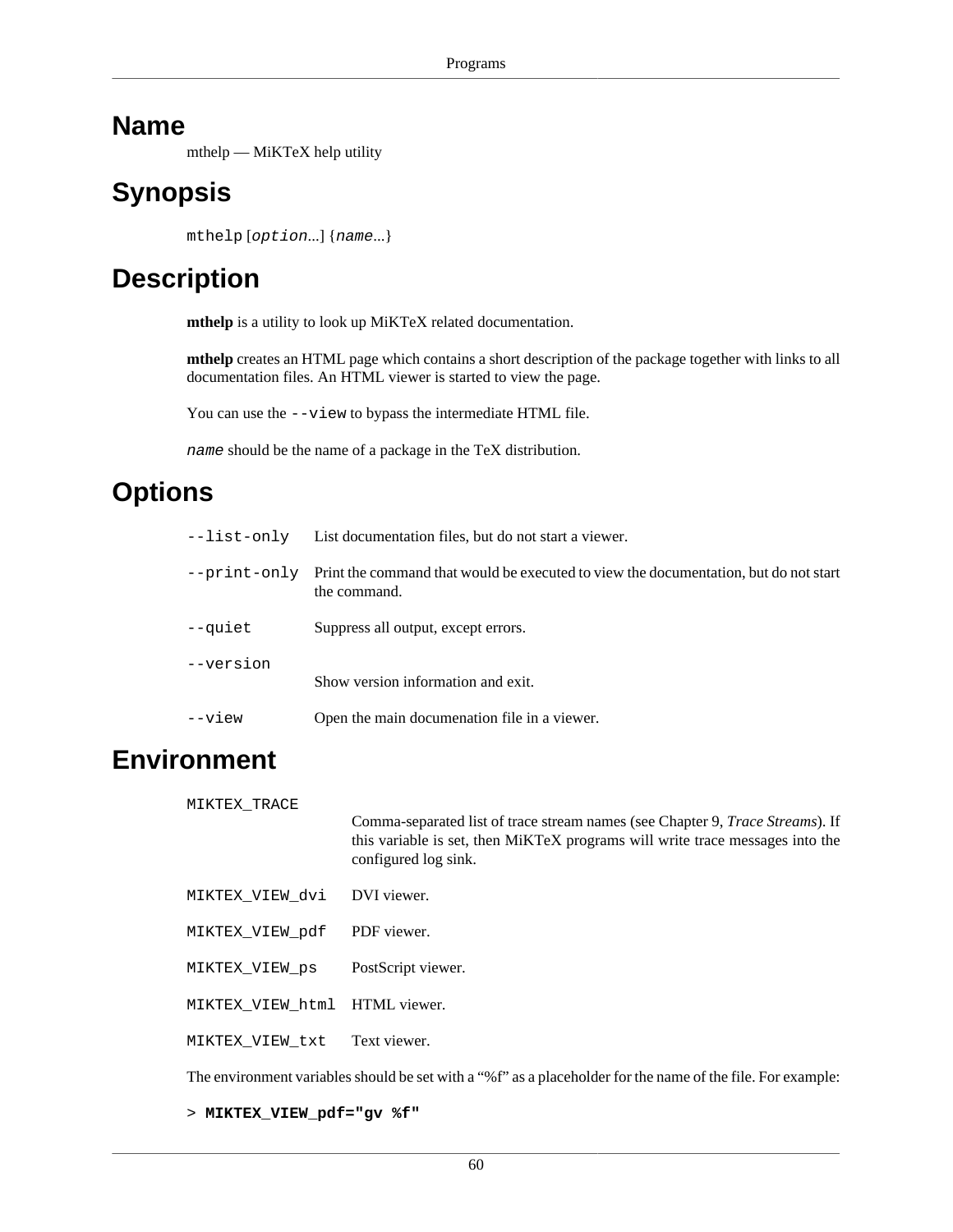### **Files**

The intermediate HTML file (package.html) is stored in the directory miktex/mthelp relative to the data TEXMF data root (usually %LOCALAPPDATA%\MiKTeX\2.9).

### **See also**

[MiKTeX Project Page](https://miktex.org/) [\[https://miktex.org/](https://miktex.org/)]

### **Environment**

MIKTEX\_TRACE

Comma-separated list of trace stream names (see Chapter 9, *[Trace Streams](#page-110-0)*). If this variable is set, then MiKTeX programs will write trace messages into the configured log sink.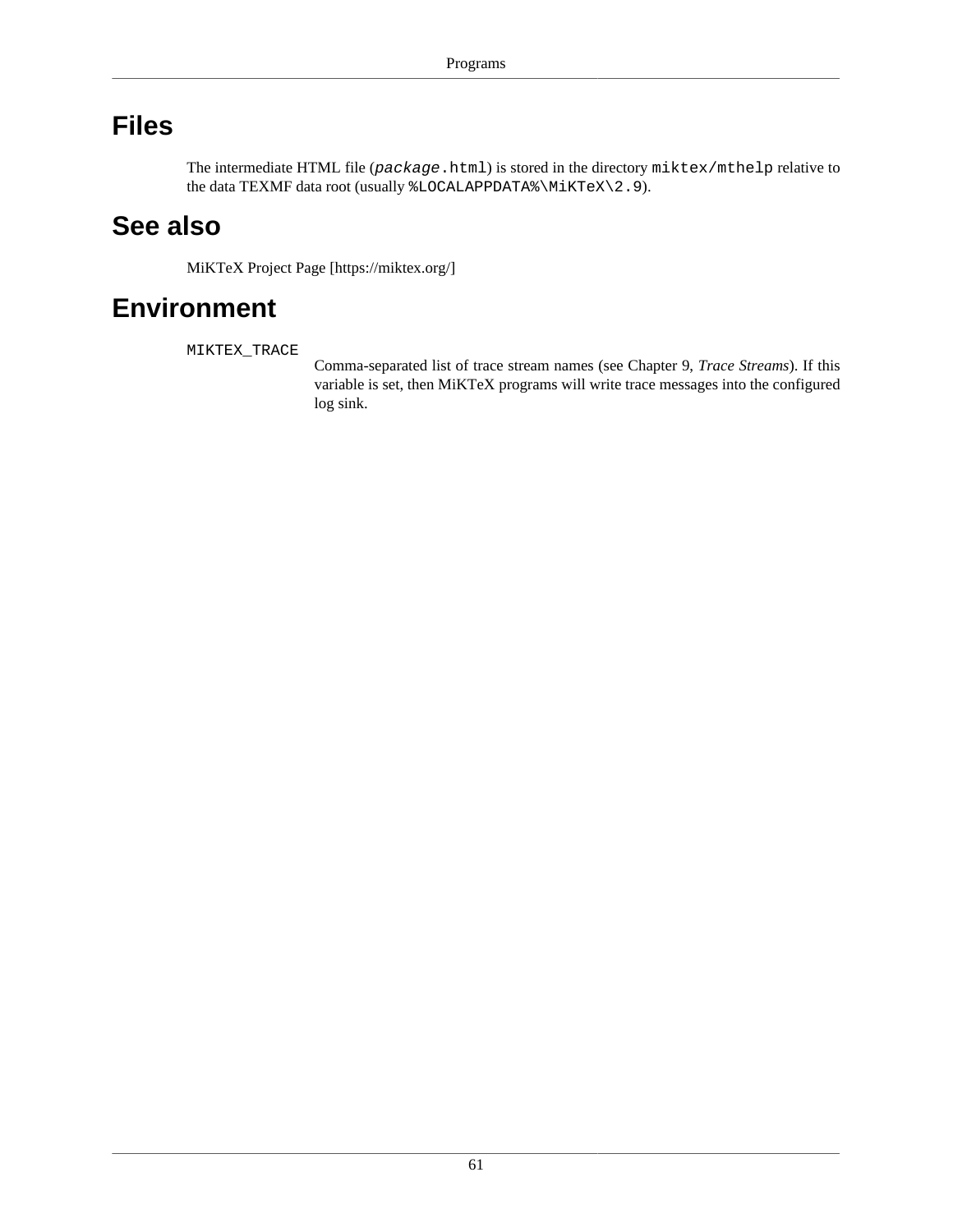mtprint — MiKTeX print utility

# **Synopsis**

mtprint [option...] file...

# **Description**

**mtprint** sends TeX output files to a printing device.

# **Options**

| --even-only           |          | Prints only even TeX pages.                                                                                                                         |
|-----------------------|----------|-----------------------------------------------------------------------------------------------------------------------------------------------------|
| --landscape           |          | Selects landscape output format.                                                                                                                    |
| --odd-only            |          | Prints only odd TeX pages.                                                                                                                          |
| --page-range=range    |          | Selects a TeX page range (e.g., 20-21). Multiple --page-range<br>options accumulate                                                                 |
| --print-method=method |          | Selects a print method. One of                                                                                                                      |
|                       | psbmp    | This method uses Dvips and Ghostscript to produce the print<br>output.                                                                              |
|                       | ps       | This method uses Dvips to produce an intermediate PostScript<br>file which will be sent to the printer. This only works for<br>PostScript printers. |
| --print-nothing       |          | Simulates printing.                                                                                                                                 |
| --printer=printer     | omitted. | Selects a printing device. The default printer is used, if this option is                                                                           |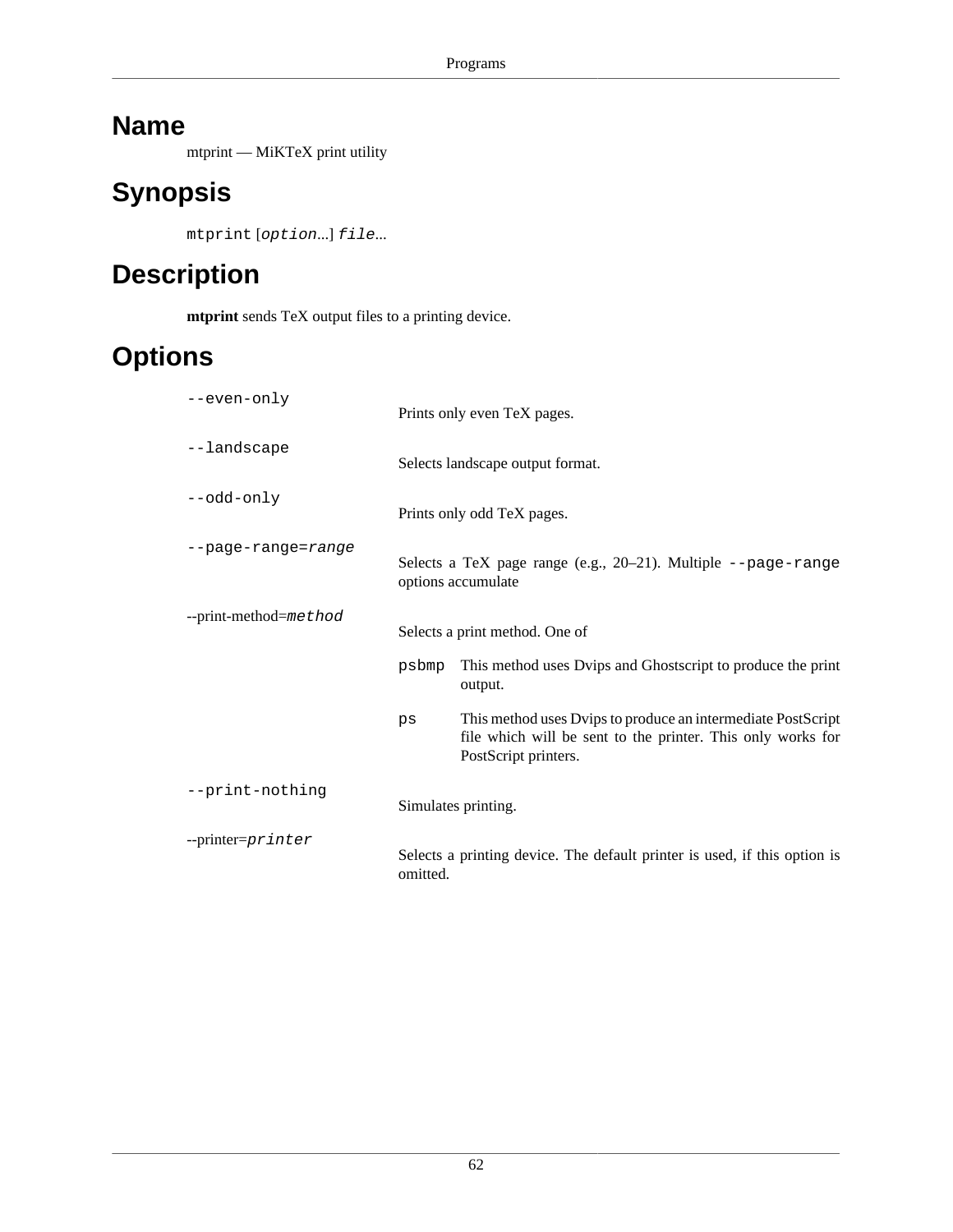miktex-pdftex — DVI/PDF output from TeX

# **Synopsis**

miktex-pdftex [option...] [[file] | [\command...]]

### **Description**

This man page is an adaption of the corresponding TeX Live man page.

Run the pdfTeX typesetter on  $file$ , usually creating  $file$ ,  $pdf$ . If the file argument has no extension, .tex will be appended to it. Instead of a file name, a set of pdfTeX commands can be given, the first of which must start with a backslash. With a &format argument pdfTeX uses a different set of precompiled commands, contained in  $format$ . fmt; it is usually better to use the  $-$ -undump=format option instead.

pdfTeX is a version of TeX, with the eTeX extensions, that can create PDF files as well as DVI files.

In DVI mode, pdfTeX can be used as a complete replacement for the TeX engine.

The typical use of pdfTeX is with a pregenerated formats for which PDF output has been enabled. The **miktex-pdftex** command uses the equivalent of the plain TeX format, and the **miktex-pdflatex** command uses the equivalent of the LaTeX format. To generate formats, use the --initialize switch.

In PDF mode, pdfTeX can natively handle the PDF, JPG, JBIG2 and PNG graphics formats. pdfTeX cannot include PostScript or Encapsulated PostScript (EPS) graphics files; first convert them to PDF using miktex-epstopdf(1). pdfTeX's handling of its command-line arguments is similar to that of of the other TeX programs in the MiKTeX implementation.

### **Options**

| --alias=name         | Pretend to be program name, i.e., set program (and memory dump)<br>name to name. This may affect the search paths and other values<br>used. Using this option is equivalent to copying the program file to<br>name and invoking name.                                                                                                                                                                                                               |
|----------------------|-----------------------------------------------------------------------------------------------------------------------------------------------------------------------------------------------------------------------------------------------------------------------------------------------------------------------------------------------------------------------------------------------------------------------------------------------------|
| --aux-directory=dir  | Set $dir$ as the directory to which auxiliary files are written. Also<br>look for input files in $\vec{d}$ is first, before along the normal search path.                                                                                                                                                                                                                                                                                           |
| $--$ buf-size=n      | Set the the maximum number of characters simultaneously present<br>in current lines of open files and in control sequences between<br>\csname and \endcsname. TeX uses the buffer to contain input lines,<br>but macro expansion works by writing material into the buffer and<br>reparsing the line. As a consequence, certain constructs require the<br>buffer to be very large, even though most documents can be handled<br>with a small value. |
| --c-style-errors     | Change the way, error messages are printed. The alternate style<br>looks like error messages from many compilers and is easier to<br>parse for some editors.                                                                                                                                                                                                                                                                                        |
| --disable-8bit-chars | Make only 7-bit characters printable.                                                                                                                                                                                                                                                                                                                                                                                                               |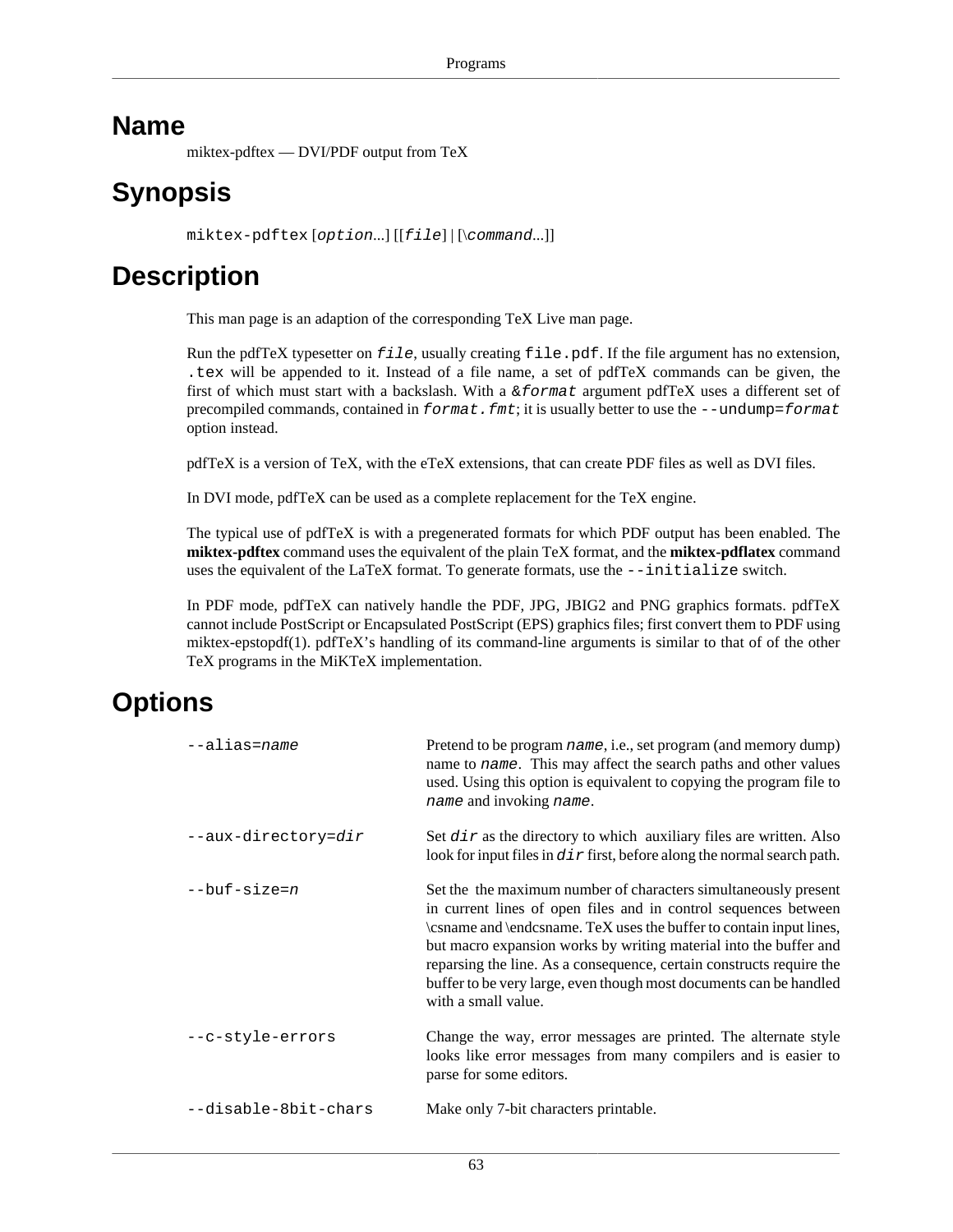| --disable-installer        | Disable automatic installation of packages. Specifying this option<br>overrules settings in the MiKTeX configuration data store.                                   |
|----------------------------|--------------------------------------------------------------------------------------------------------------------------------------------------------------------|
| --disable-write18          |                                                                                                                                                                    |
| --dont-parse-first-line    | Disable checking whether the first line of the main input file starts<br>with $% &$ .                                                                              |
| --draftmode                | Sets \pdfdraftmode so pdfTeX doesn't write a PDF and doesn't read<br>any included images, thus speeding up execution.                                              |
| --enable-8bit-chars        | Make all characters printable.                                                                                                                                     |
| --enable-enctex            | Enable encTeX extensions such as \mubyte.                                                                                                                          |
| --enable-etex              | Enable eTeX extensions.                                                                                                                                            |
| --enable-installer         | Enable automatic installation of packages. Specifying this option<br>overrules settings in the MiKTeX configuration data store.                                    |
| --enable-mltex             | Enable MLTeX extensions such as \charsubdef.                                                                                                                       |
| --enable-write18           |                                                                                                                                                                    |
| --error-line=n             | Set the width of context lines on terminal error messages.                                                                                                         |
| --extra-mem-bot=n          | Set the extra size (in memory words) for large data structures like<br>boxes, glue, breakpoints, et al. Relevant only after the memory<br>dump file has been read. |
| --extra-mem-top=n          | Set the extra size (in memory words) for chars, tokens, et al.<br>Relevant only after the memory dump file has been read.                                          |
| $--font-max=n$             | Set the maximum internal font number.                                                                                                                              |
| $--font$ - $mem$ size= $n$ | Set the size, in TeX memory words, of the font memory.                                                                                                             |
| --half-error-line=n        | Set the width of first lines of contexts in terminal error messages.                                                                                               |
| --halt-on-error            | Quit after the first error.                                                                                                                                        |
| --hash-extra=n             | Set the extra space for the hash table of control sequences (which<br>allows 10K names as distributed).                                                            |
| $-\text{help}$             | Give help and exit.                                                                                                                                                |
| --hhelp                    | This option is only available on Windows systems: show the<br>manual page in an HTML Help window and exit when the window<br>is closed.                            |
| --include-directory=dir    | Add the directory $\text{dir}$ to the head of the list of directories to be<br>searched for input files.                                                           |
| -initialize                | Become the INI variant of the program.<br>64                                                                                                                       |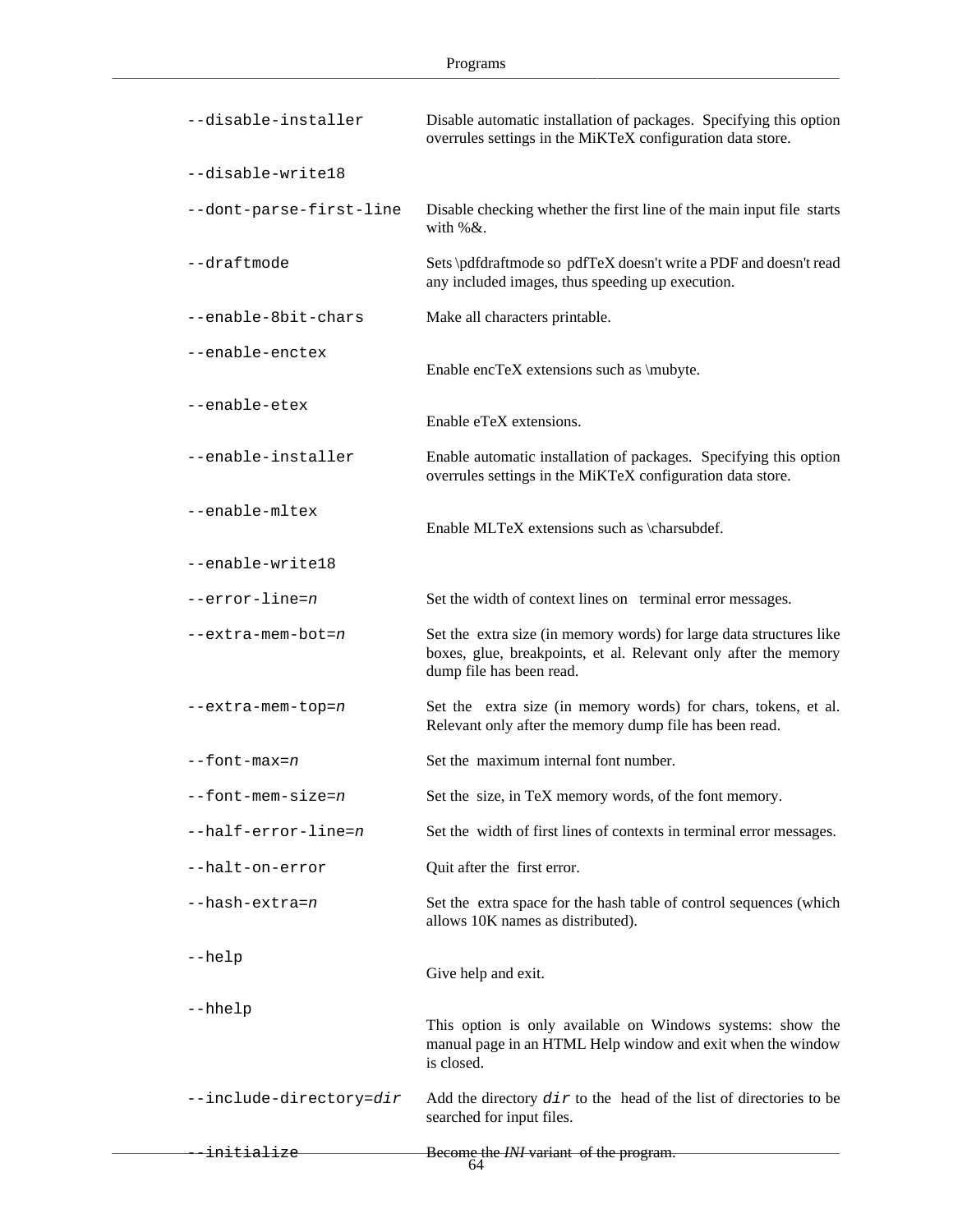| --interaction=mode                   | Set the interaction mode. Must be one of batchmode,<br>nonstopmode, scrollmode and errorstopmode. The<br>meaning of these modes is the same as the corresponding<br>commands. |
|--------------------------------------|-------------------------------------------------------------------------------------------------------------------------------------------------------------------------------|
| --job-name=name                      | Set the name of the job (\jobname). This has an affect on the output<br>file names.                                                                                           |
| $--job-time=file$                    | Set the time-stamp of all output files equal to $f \perp e$ 's time-stamp.                                                                                                    |
| --main-memory=n                      | Change the total size (in memory words) of the main memory array.<br>Relevant only while creating memory dump files.                                                          |
| $-$ -max-in-open= $n$                | Set the maximum number of input files and error insertions that<br>can be going on simultaneously.                                                                            |
| --max-print-line=n                   | Set the width of longest text lines output; should be at least 60.                                                                                                            |
| $--max-strings=n$                    | Set the maximum number of strings.                                                                                                                                            |
| $--nest-size=n$                      | Set the maximum number of semantic levels simultaneously active.                                                                                                              |
| --no-c-style-errors                  | Don't change the way, error messages are printed.                                                                                                                             |
| --output-directory=dir               | Write output files in $dir$ . instead of the current directory. Look up<br>input files in $\text{dir}$ first, then along the normal search path.                              |
| --output-format=format               | Set the output format mode, where format must be either dvi or<br>pdf. This also influences the set of graphics formats understood<br>by pdfTeX.                              |
| --param-size=n                       | Set the the maximum number of simultaneous macro parameters.                                                                                                                  |
| --parse-first-line                   | Check whether the first line of the main input file starts with $% \&$ ,<br>and parse if it does. This can be used to specify extra command-<br>line options.                 |
| $-$ -pool-free= $n$                  | Set the minimum pool space left after loading the format.                                                                                                                     |
| --pool-size=n                        | Set the maximum number of characters in strings, including all<br>error messages and help texts, and the names of all fonts and control<br>sequences.                         |
| --quiet                              | Suppress all output, except errors.                                                                                                                                           |
| --record-package-<br>$usages = file$ | Record all package usages and write them into $file$ .                                                                                                                        |
| --recorder                           | Enable the file name recorder. This leaves a trace of the files opened<br>for input and output in a file with the extension . fls.                                            |
| --restrict-write18                   |                                                                                                                                                                               |
| $--save-size=n$                      | Set the the amount of space for saving values outside of current<br>group.                                                                                                    |
| --src-specials                       | Embed source file information (source specials) in the DVI file.                                                                                                              |
| $--stack-size=n$                     | Set the maximum number of simultaneous input sources.                                                                                                                         |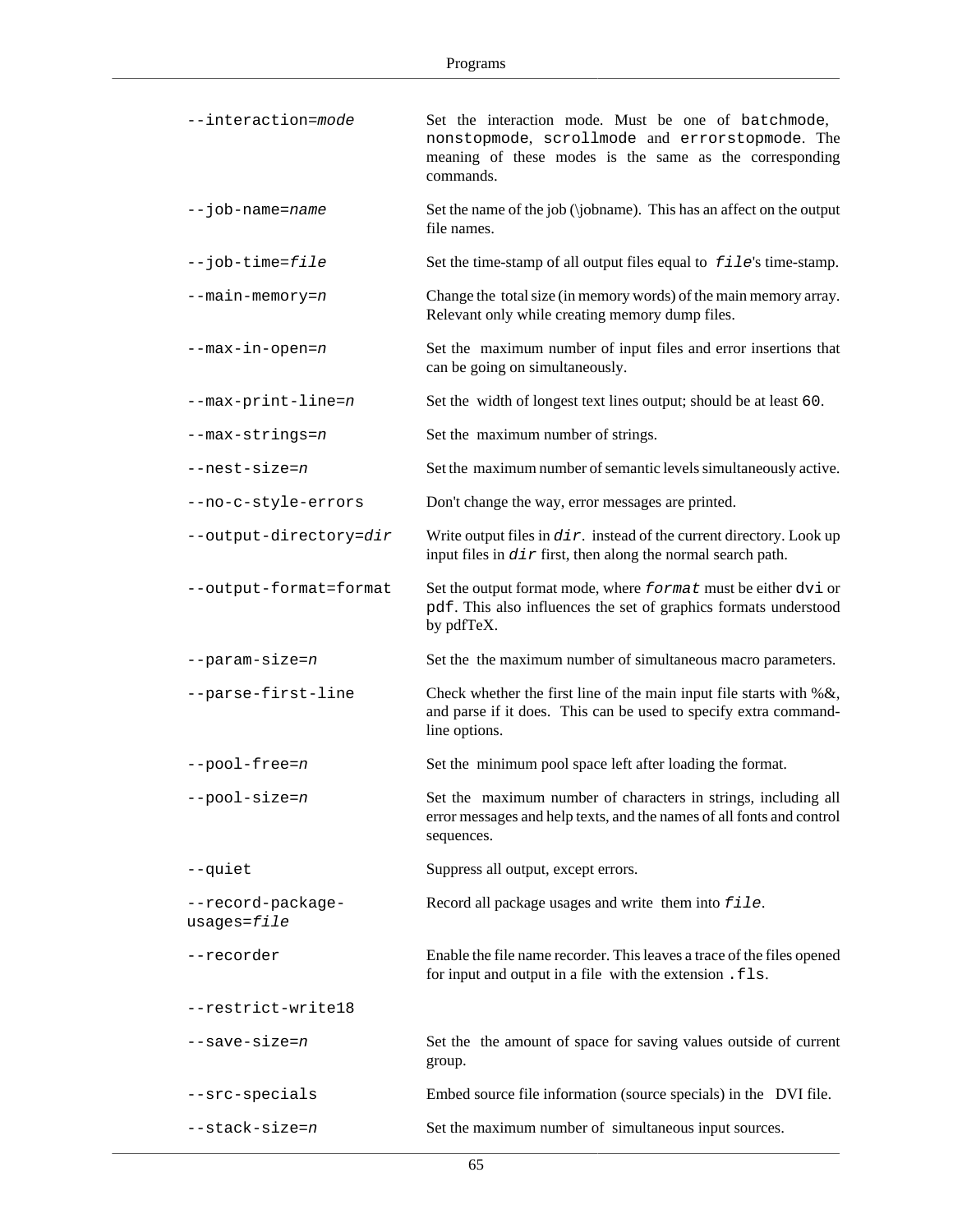| --string-vacancies=n   | Set the minimum number of characters that should be available<br>for the user's control sequences and font names, after the compiler's<br>own error messages are stored. Must be at least 25000 less than<br>pool_size, but doesn't need to be nearly that large. |
|------------------------|-------------------------------------------------------------------------------------------------------------------------------------------------------------------------------------------------------------------------------------------------------------------|
| --synctex=n            | Generate SyncTeX data for previewers. If n is zero, no. synctex<br>file is created. If $n$ is negative, the . synctex file is a text file. If<br>n is positive, the . synctex file is compressed with gzip and the<br>. gz file name extension is added.          |
|                        | Furthermore, $n$ is interpreted as a bit field:                                                                                                                                                                                                                   |
|                        | Bit $1(n$ AND $2)$<br>Don't add the .gz file name extension.                                                                                                                                                                                                      |
|                        | Bit $2(n$ AND 4)<br>Activate form support.                                                                                                                                                                                                                        |
|                        | Bit $3(n$ AND $8)$<br>Activate better compression.                                                                                                                                                                                                                |
| --tcx=tcxname          |                                                                                                                                                                                                                                                                   |
| --time-statistics      | Show processing time statistics.                                                                                                                                                                                                                                  |
| --trace[=tracestreams] | Enable trace messages.<br>The tracestreams argument, if<br>specified, is a comma-separated list of trace stream names<br>(Chapter 9, Trace Streams).                                                                                                              |
| $-$ -trie-size= $n$    | Set the amount of space for hyphenation patterns.                                                                                                                                                                                                                 |
| --undump=name          | Use name as the name of the format to be used, instead of the name<br>by which the program was called or a                                                                                                                                                        |
|                        | ಕೆ &                                                                                                                                                                                                                                                              |
|                        | line.                                                                                                                                                                                                                                                             |
| --version              | Show version information and exit.                                                                                                                                                                                                                                |

# **Files**

pdftex.cfg(5)

### **Environment**

| MIKTEX EDITOR | The editor to use when selecting $e$ in the error prompt menu.                                                                                                                                 |  |
|---------------|------------------------------------------------------------------------------------------------------------------------------------------------------------------------------------------------|--|
|               | The value can contain these placesholder:                                                                                                                                                      |  |
|               | The name of the file, which contains the erroneous line of TeX code.<br>%f                                                                                                                     |  |
|               | The line number.<br>%l                                                                                                                                                                         |  |
| MIKTEX TRACE  | Comma-separated list of trace stream names (see Chapter 9, <i>Trace Streams</i> ). If this<br>variable is set, then MiKTeX programs will write trace messages into the configured<br>log sink. |  |
| TEXINPUTS     |                                                                                                                                                                                                |  |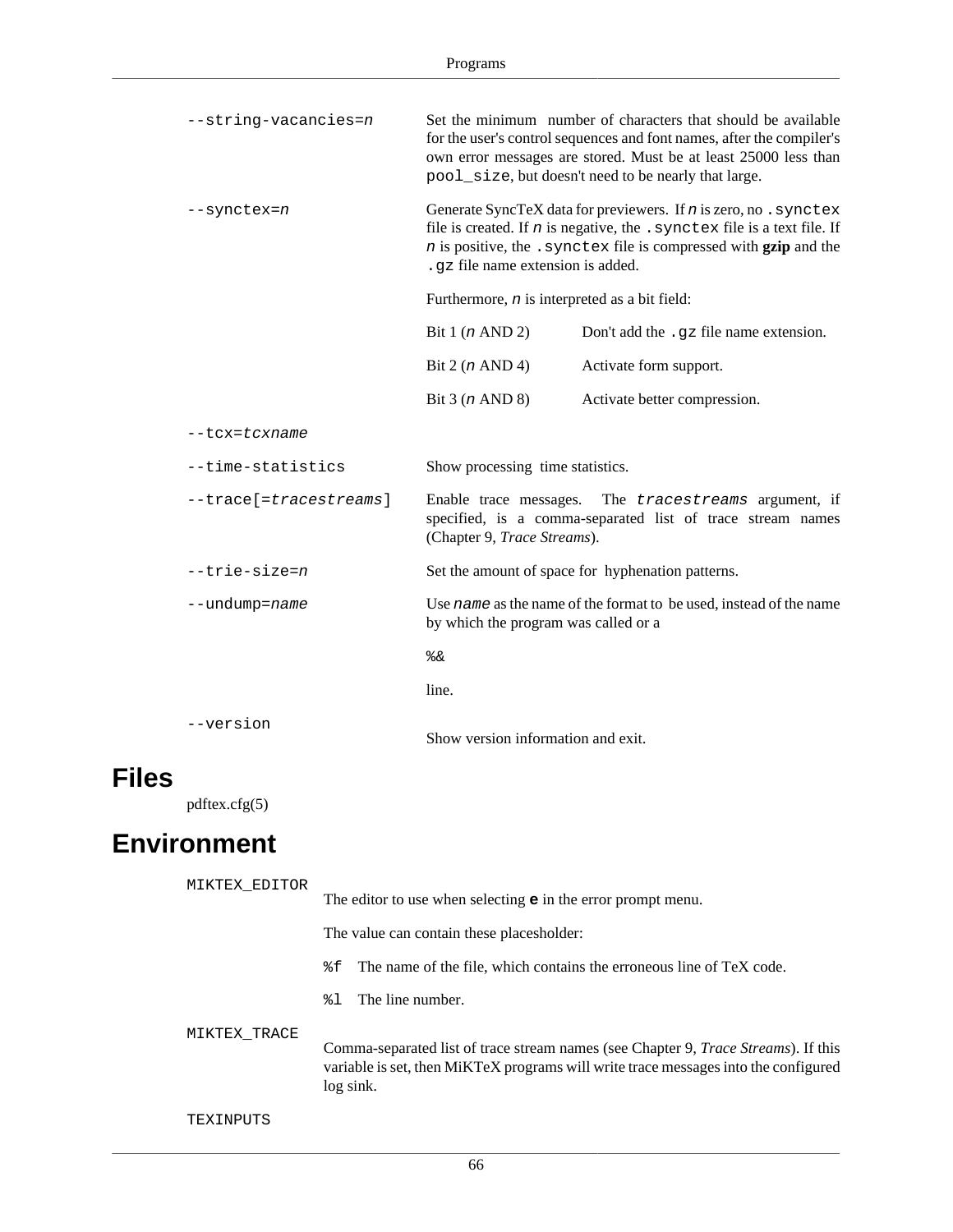Extra paths to locate TeX \input and \openin files.

| TEXINPUTS | Extra paths to locate $TeX \in and \open in files.$ |
|-----------|-----------------------------------------------------|
| TFMFONTS  | Extra paths to locate TeX font metric files         |

### **See also**

miktex-epstopdf(1)

The full pdfTeX manual can be accessed from the home page or CTAN page.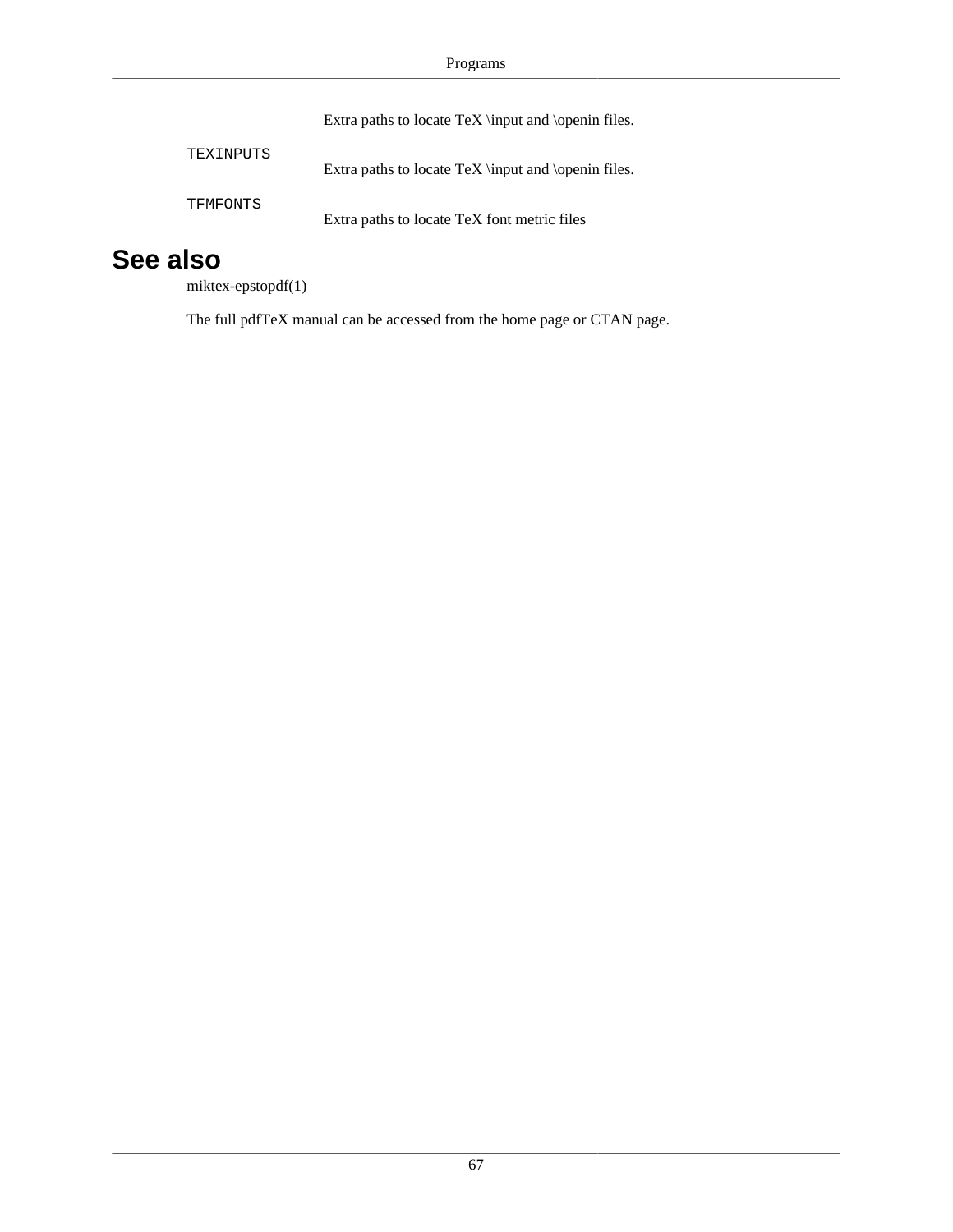setupwiz — MiKTeX setup wizard

# **Synopsis**

basic-miktex-22.3.exe [options]

setup-22.3.exe [options]

#### **Description**

MiKTeX Setup Wizard is used to install MiKTeX.

There a two instances of the installer:

| Basic MiKTeX Installer (basic-<br>miktex-22.3.exe) | <i>Basic MiKTeX Installer</i> is used to set up a basic MiKTeX system.<br>All required resources are embedded in the installer, i.e., nothing<br>else needs to be downloaded from the Internet.                      |
|----------------------------------------------------|----------------------------------------------------------------------------------------------------------------------------------------------------------------------------------------------------------------------|
| MiKTeX Net Installer<br>$(setup-22.3.exe)$         | <i>MiKTeX Net Installer</i> is used to set up a complete MiKTeX system.<br>In a first step, all required resources will be downloaded from the<br>Internet. In a second step, a complete MiKTeX system is installed. |

Both installers read command-line options from the file setupwiz.opt, if it exists.

| --allow-unattended-<br>reboot       | Restart the system, if necessary.                                                                                                                                                 |
|-------------------------------------|-----------------------------------------------------------------------------------------------------------------------------------------------------------------------------------|
| $--common = diff$                   | Set the location of the common configuration directory. This option<br>requires administrator privileges.                                                                         |
| $--$ common-data= $dir$             | Set the location of the common data directory. This option requires<br>administrator privileges.                                                                                  |
| $--common-install=dir$              | Set the common installation directory. This option requires<br>administrator privileges.                                                                                          |
| --common-roots=dirs                 | Register additional directories for all users. <i>dirs</i> must be a<br>semicolon-separated list of fully qualified path names. This option<br>requires administrator privileges. |
|                                     | Environment variables ( <varname>) can be used.</varname>                                                                                                                         |
| --download-only                     | Download all required packages, but do not otherwise install<br>MiKTeX.                                                                                                           |
| --dry-run                           | Simulate. No files shall be downloaded and/or installed.                                                                                                                          |
| --install-from-local-<br>repository | Install MiKTeX from a directory (to be specified with the $-$<br>local-package-repository option).                                                                                |
| --local-package-<br>repository=dir  | Download into (Install from) the specified directory.                                                                                                                             |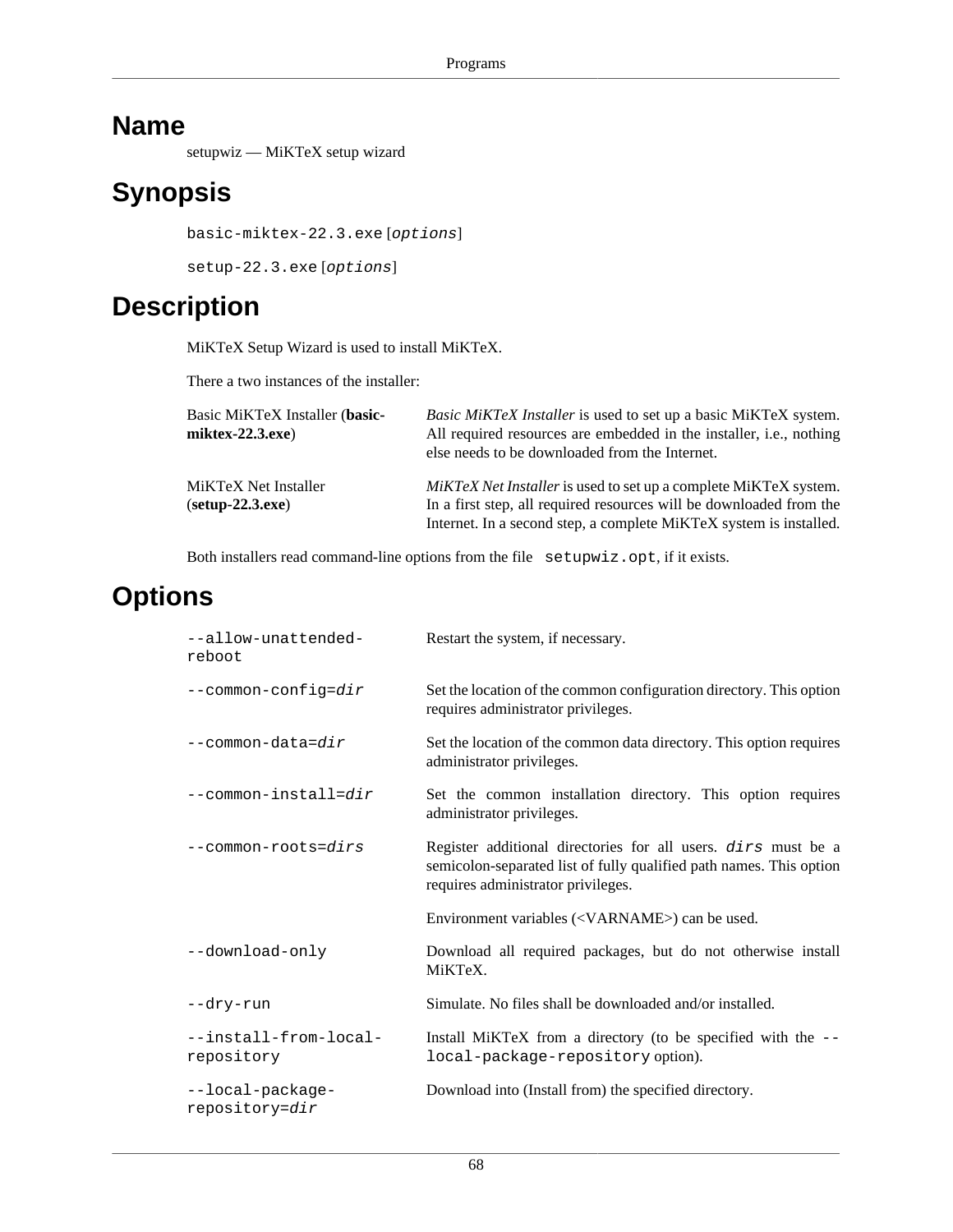| --no-additional-roots               | Do not integrate additional TEXMF root directories into the<br>MiKTeX setup.                                                           |
|-------------------------------------|----------------------------------------------------------------------------------------------------------------------------------------|
| --no-registry                       | Do not store path information in the Windows Registry but write<br>the startup configuration file (miktexstartup.ini).                 |
| --package-set=set                   | Download/Install the specified package set. This must be one of<br>basic, complete.                                                    |
| --portable                          | Setup MiKTeX Portable.                                                                                                                 |
| --private                           | Install MiKTeX for the current user only.                                                                                              |
| --program-folder=name               | Add shortcuts to the specified program folder.                                                                                         |
| --remote-package-<br>repository=url | Download from the specified the URL.                                                                                                   |
| --shared                            | Install MiKTeX for everyone using this computer. This option<br>requires administrator privileges.                                     |
| --unattended                        | Run in unattended mode.                                                                                                                |
| --user-config=dir                   | Set the location of the configuration directory for the current user.                                                                  |
|                                     | Environment variables ( <varname>) can be used. See the<br/>example below.</varname>                                                   |
| --user-data=dir                     | Set the location of the data directory for the current user.                                                                           |
|                                     | Environment variables ( <varname>) can be used. See the<br/>example below.</varname>                                                   |
| $--user-install=dir$                | Set the user installation directory.                                                                                                   |
|                                     | Environment variables ( <varname>) can be used. See the<br/>example below.</varname>                                                   |
| --user-roots=dirs                   | Register additional directories for the current user. <i>dirs</i> must be<br>a semicolon-separated list of fully qualified path names. |
|                                     | Environment variables ( <varname>) can be used.</varname>                                                                              |

#### **Examples**

In this example, MiKTeX is installed from a network share (\\server\miktex\repository). User directories are specified by using environment variables (<VARNAME>) which are expanded at run-time.

```
> setupwiz --install-from-local-repository ^
  --local-package-repository=\\server\miktex\repository ^
   --package-set=complete ^
   --shared ^
  --user-config=^<APPDATA^>\MiKTeX ^
  --user-data=^<LOCALAPPDATA^>\MiKTeX ^
  --user-install=^<APPDATA^>\MiKTeX
```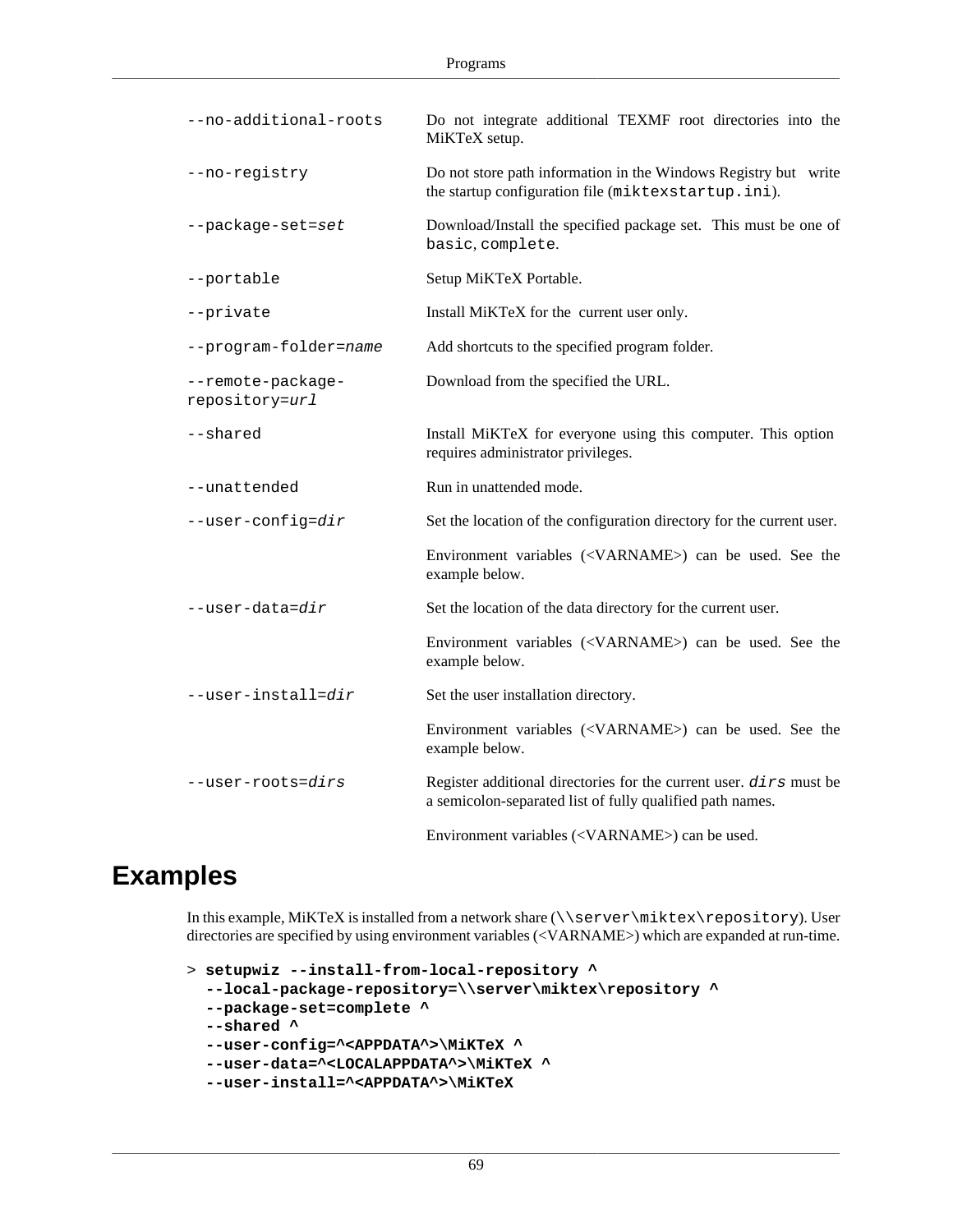miktex-tex — text formatting and typesetting

# **Synopsis**

miktex-tex [option...] [[file] | [\command...]]

## **Description**

This man page is an adaption of the corresponding TeX Live man page.

Run the TeX typesetter on  $Eile$ , usually creating  $Eile$ .dvi. If the file argument has no extension, .tex will be appended to it. Instead of a filename, a set of TeX commands can be given, the first of which must start with a backslash. With a &format argument TeX uses a different set of precompiled commands, contained in  $format$ . fmt; it is usually better to use the -undump=format option instead.

TeX formats the interspersed text and commands contained in the named files and outputs a typesetter independent file (called DVI, which is short for DeVice Independent). TeX's capabilities and language are described in *The TeXbook*. TeX is normally used with a large body of precompiled macros, and there are several specific formatting systems, such as LaTeX, which require the support of several macro files.

This version of TeX looks at its command-line to see what name it was called under. Both **initex** and **virtex** are links to the **miktex-tex** executable. When called as **initex** (or when the -initialize option is given) it can be used to precompile macros into a .fmt file. When called as **virtex** it will use the plain format. When called under any other name, TeX will use that name as the name of the format to use. For example, when called as **miktex-tex** the *tex* format is used, which is identical to the plain format. The commands defined by the plain format are documented in *The TeXbook*. Other formats that are often available include *latex* and *amstex*.

The non-option command line argiments to the TeX program are passed to it as the first input line. (But it is often easier to type extended arguments as the first input line, since shells tend to gobble up or misinterpret TeX's favorite symbols, like backslashes, unless you quote them.) As described in *The TeXbook*, that first line should begin with a file name, a \controlsequence, or a  $&$ formatname.

The normal usage is to say **miktex-tex paper** to start processing paper.tex. The name *paper* will be the "jobname", and is used in forming output file names. If TeX doesn't get a file name in the first line, the job name is texput. When looking for a file, TeX looks for the name with and without the default extension (.tex) appended, unless the name already contains that extension. If paper is the "jobname", a log of error messages, with rather more detail than normally appears on the screen, will appear in paper.log, and the output file will be in paper.dvi.

This version of TeX will look in the first line of the file paper.tex to see if it begins with the magic sequence **%&**. If the first line begins with **%&format --translate-file tcxname**, then TeX will use the named format and transation table tcxname to process the source file. Either the format name or the --translate-file specification may be omitted, but not both. This overrides the format selection based on the name by which the program is invoked. The -parse-first-line option or the parse first line configuration value controls whether this behaviour is enabled.

The **e** response to TeX's error-recovery prompt causes the default editor to start up at the current line of the current file. The configuration value [Core]Editor can be used to change the editor used. It may contain a string with  $\mathcal{E}$  indicating where the file name goes and  $\mathcal{E}$  indicating where the decimal line number (if any) goes. For example, an [Core]Editor string for **emacs** can be set with the command

> **initexmf --set-config-value="[Core]Editor=emacs +%l %f"**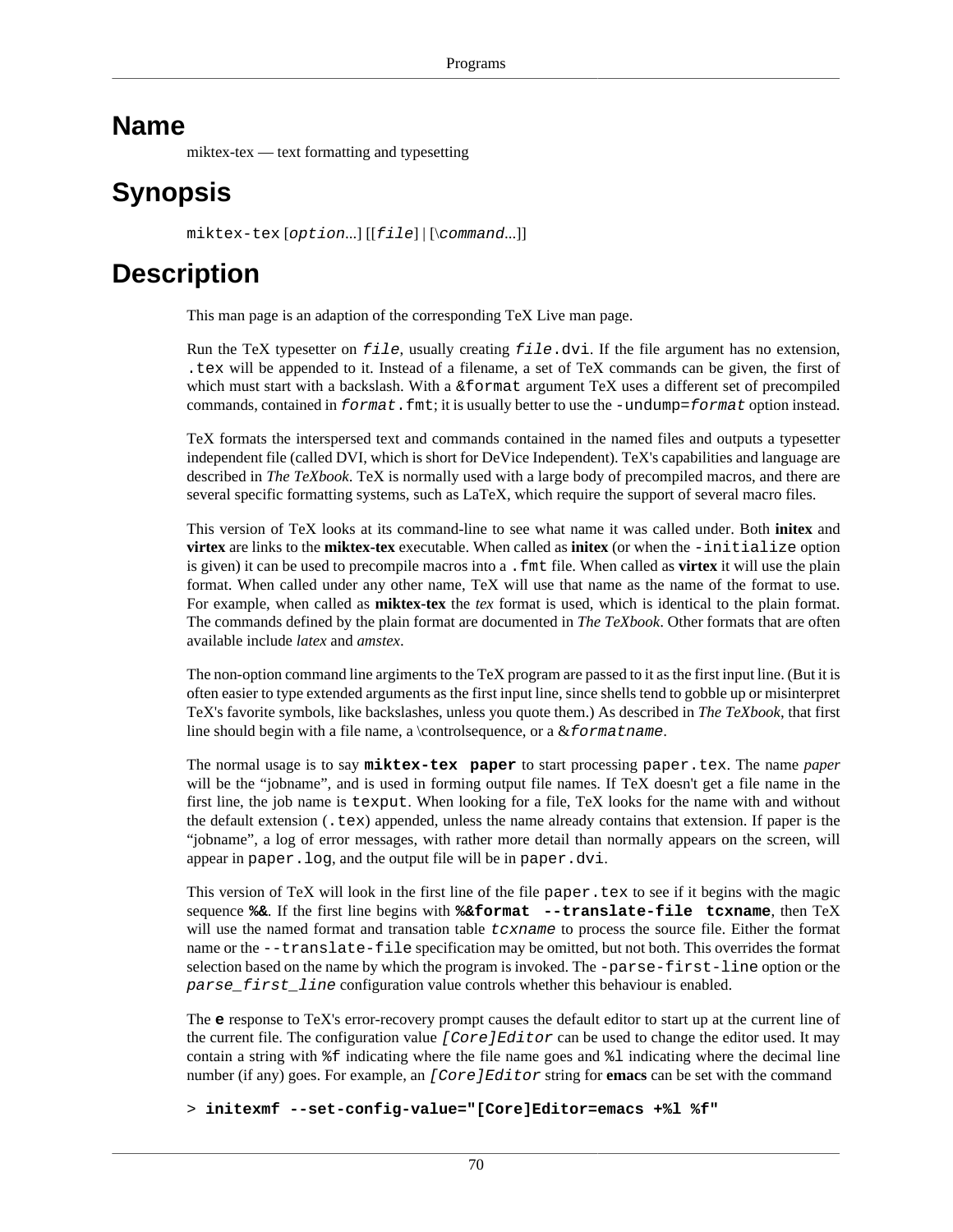A convenient file is null.tex, containing nothing. When TeX can't find a file it thinks you want to input, it keeps asking you for another file name; responding **null** gets you out of the loop if you don't want to input anything. You can also type your EOF character (usually Control+Z).

| --alias=name              | Pretend to be program name, i.e., set program (and memory dump)<br>name to name. This may affect the search paths and other values<br>used. Using this option is equivalent to copying the program file to<br>name and invoking name.                                                                                                                                                                                                               |
|---------------------------|-----------------------------------------------------------------------------------------------------------------------------------------------------------------------------------------------------------------------------------------------------------------------------------------------------------------------------------------------------------------------------------------------------------------------------------------------------|
| --aux-directory=dir       | Set $dir$ as the directory to which auxiliary files are written. Also<br>look for input files in $dir$ first, before along the normal search path.                                                                                                                                                                                                                                                                                                  |
| $--$ buf-size=n           | Set the the maximum number of characters simultaneously present<br>in current lines of open files and in control sequences between<br>\csname and \endcsname. TeX uses the buffer to contain input lines,<br>but macro expansion works by writing material into the buffer and<br>reparsing the line. As a consequence, certain constructs require the<br>buffer to be very large, even though most documents can be handled<br>with a small value. |
| --c-style-errors          | Change the way, error messages are printed. The alternate style<br>looks like error messages from many compilers and is easier to<br>parse for some editors.                                                                                                                                                                                                                                                                                        |
| --disable-8bit-chars      | Make only 7-bit characters printable.                                                                                                                                                                                                                                                                                                                                                                                                               |
| --disable-installer       | Disable automatic installation of packages. Specifying this option<br>overrules settings in the MiKTeX configuration data store.                                                                                                                                                                                                                                                                                                                    |
| --disable-write18         |                                                                                                                                                                                                                                                                                                                                                                                                                                                     |
| --dont-parse-first-line   | Disable checking whether the first line of the main input file starts<br>with $% &$ .                                                                                                                                                                                                                                                                                                                                                               |
| --enable-8bit-chars       | Make all characters printable.                                                                                                                                                                                                                                                                                                                                                                                                                      |
| --enable-enctex           | Enable encTeX extensions such as \mubyte.                                                                                                                                                                                                                                                                                                                                                                                                           |
| --enable-installer        | Enable automatic installation of packages. Specifying this option<br>overrules settings in the MiKTeX configuration data store.                                                                                                                                                                                                                                                                                                                     |
| --enable-mltex            | Enable MLTeX extensions such as \charsubdef.                                                                                                                                                                                                                                                                                                                                                                                                        |
| --enable-write18          |                                                                                                                                                                                                                                                                                                                                                                                                                                                     |
| --error-line=n            | Set the width of context lines on terminal error messages.                                                                                                                                                                                                                                                                                                                                                                                          |
| --extra-mem-bot= <i>n</i> | Set the extra size (in memory words) for large data structures like<br>boxes, glue, breakpoints, et al. Relevant only after the memory<br>dump file has been read.                                                                                                                                                                                                                                                                                  |
| --extra-mem-top=n         | Set the extra size (in memory words) for chars, tokens, et al.<br>Relevant only after the memory dump file has been read.                                                                                                                                                                                                                                                                                                                           |
| --font-max= <i>n</i>      | Set the maximum internal font number.                                                                                                                                                                                                                                                                                                                                                                                                               |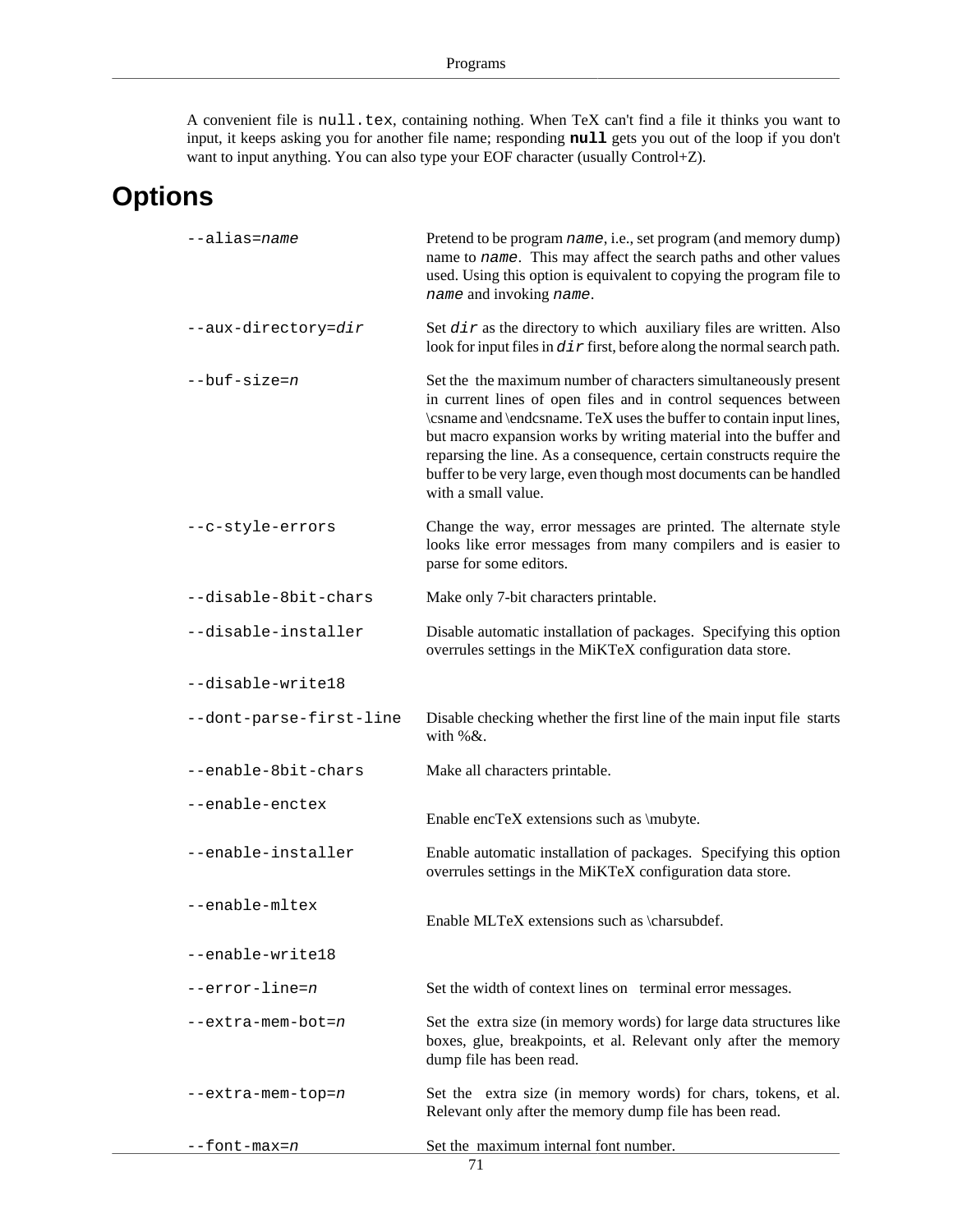| $--font$ - $m$ em- $size=n$ | Set the size, in TeX memory words, of the font memory.                                                                                                                        |
|-----------------------------|-------------------------------------------------------------------------------------------------------------------------------------------------------------------------------|
| --half-error-line=n         | Set the width of first lines of contexts in terminal error messages.                                                                                                          |
| --halt-on-error             | Quit after the first error.                                                                                                                                                   |
| --hash-extra=n              | Set the extra space for the hash table of control sequences (which<br>allows 10K names as distributed).                                                                       |
| $-\text{help}$              | Give help and exit.                                                                                                                                                           |
| --hhelp                     | This option is only available on Windows systems: show the<br>manual page in an HTML Help window and exit when the window<br>is closed.                                       |
| --include-directory=dir     | Add the directory $\text{dir}$ to the head of the list of directories to be<br>searched for input files.                                                                      |
| --initialize                | Become the <i>INI</i> variant of the program.                                                                                                                                 |
| --interaction=mode          | Set the interaction mode. Must be one of batchmode,<br>nonstopmode, scrollmode and errorstopmode. The<br>meaning of these modes is the same as the corresponding<br>commands. |
| --job-name=name             | Set the name of the job (\jobname). This has an affect on the output<br>file names.                                                                                           |
| $--job-time=file$           | Set the time-stamp of all output files equal to $f \perp e$ 's time-stamp.                                                                                                    |
| --main-memory=n             | Change the total size (in memory words) of the main memory array.<br>Relevant only while creating memory dump files.                                                          |
| $-$ -max-in-open= $n$       | Set the maximum number of input files and error insertions that<br>can be going on simultaneously.                                                                            |
| --max-print-line=n          | Set the width of longest text lines output; should be at least 60.                                                                                                            |
| $--max-strings=n$           | Set the maximum number of strings.                                                                                                                                            |
| $--nest-size=n$             | Set the maximum number of semantic levels simultaneously active.                                                                                                              |
| --no-c-style-errors         | Don't change the way, error messages are printed.                                                                                                                             |
| --output-directory=dir      | Write output files in $\text{dir.}$ instead of the current directory. Look up<br>input files in $dir$ first, then along the normal search path.                               |
| $--param-size = n$          | Set the the maximum number of simultaneous macro parameters.                                                                                                                  |
| --parse-first-line          | Check whether the first line of the main input file starts with $\% \&$ ,<br>and parse if it does. This can be used to specify extra command-<br>line options.                |
| --pool-free=n               | Set the minimum pool space left after loading the format.                                                                                                                     |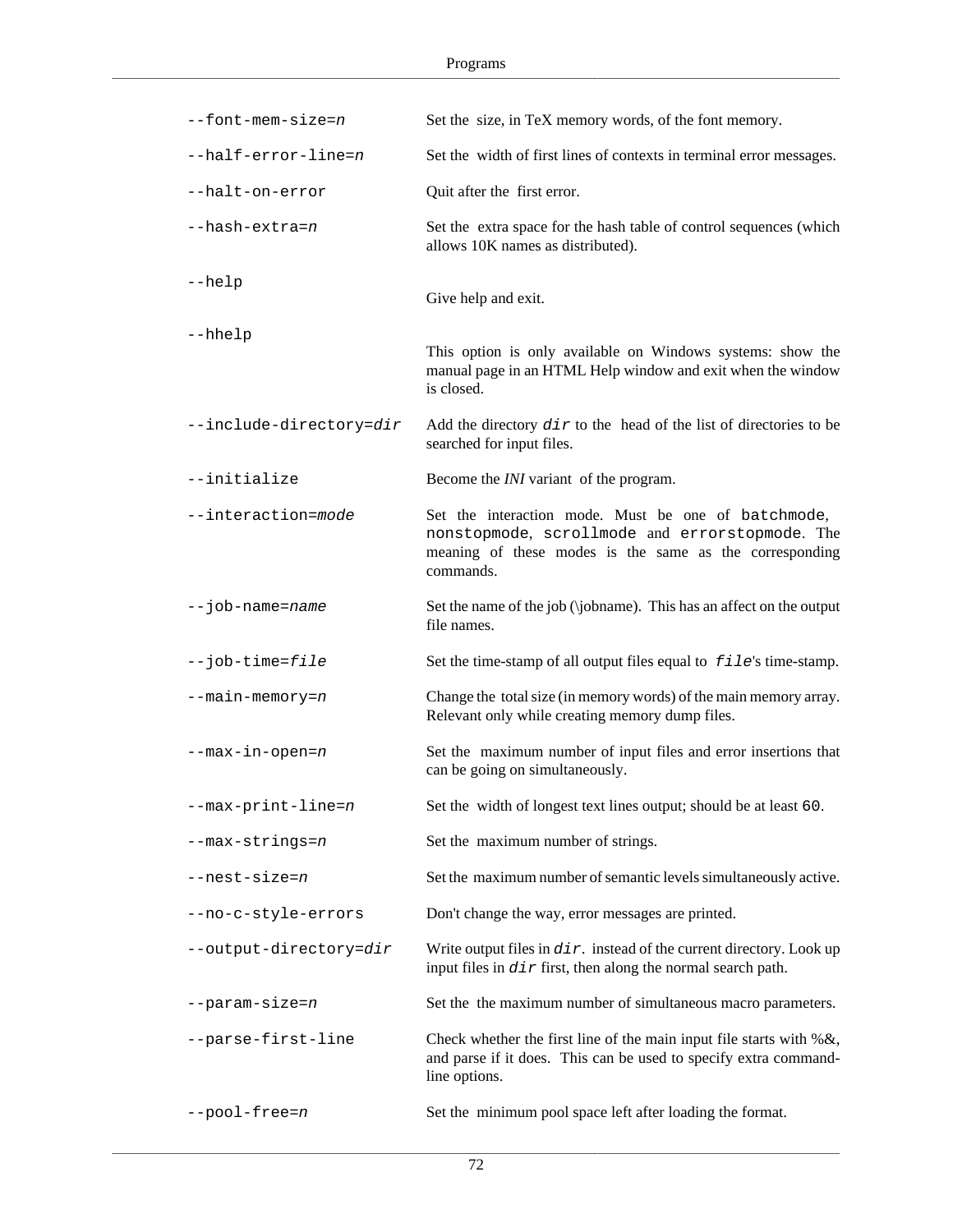| --pool-size=n                        | Set the maximum number of characters in strings, including all<br>error messages and help texts, and the names of all fonts and control<br>sequences.                                                                                                             |
|--------------------------------------|-------------------------------------------------------------------------------------------------------------------------------------------------------------------------------------------------------------------------------------------------------------------|
| --quiet                              | Suppress all output, except errors.                                                                                                                                                                                                                               |
| --record-package-<br>$usages = file$ | Record all package usages and write them into file.                                                                                                                                                                                                               |
| --recorder                           | Enable the file name recorder. This leaves a trace of the files opened<br>for input and output in a file with the extension . fls.                                                                                                                                |
| --restrict-write18                   |                                                                                                                                                                                                                                                                   |
| $--save-size=n$                      | Set the the amount of space for saving values outside of current<br>group.                                                                                                                                                                                        |
| --src-specials                       | Embed source file information (source specials) in the DVI file.                                                                                                                                                                                                  |
| --stack-size=n                       | Set the maximum number of simultaneous input sources.                                                                                                                                                                                                             |
| --string-vacancies=n                 | Set the minimum number of characters that should be available<br>for the user's control sequences and font names, after the compiler's<br>own error messages are stored. Must be at least 25000 less than<br>pool_size, but doesn't need to be nearly that large. |
| --tcx=tcxname                        |                                                                                                                                                                                                                                                                   |
| --time-statistics                    | Show processing time statistics.                                                                                                                                                                                                                                  |
| --trace[=tracestreams]               | Enable trace messages. The tracestreams argument, if<br>specified, is a comma-separated list of trace stream names<br>(Chapter 9, Trace Streams).                                                                                                                 |
| --trie-size=n                        | Set the amount of space for hyphenation patterns.                                                                                                                                                                                                                 |
| --undump=name                        | Use name as the name of the format to be used, instead of the name<br>by which the program was called or a                                                                                                                                                        |
|                                      | ಕಿ&                                                                                                                                                                                                                                                               |
|                                      | line.                                                                                                                                                                                                                                                             |
| --version                            | Show version information and exit.                                                                                                                                                                                                                                |

## **Environment**

| MIKTEX EDITOR | The editor to use when selecting $e$ in the error prompt menu.           |
|---------------|--------------------------------------------------------------------------|
|               | The value can contain these placesholder:                                |
|               | § f The name of the file, which contains the erroneous line of TeX code. |
|               | The line number.<br>ዱ ገ                                                  |
|               |                                                                          |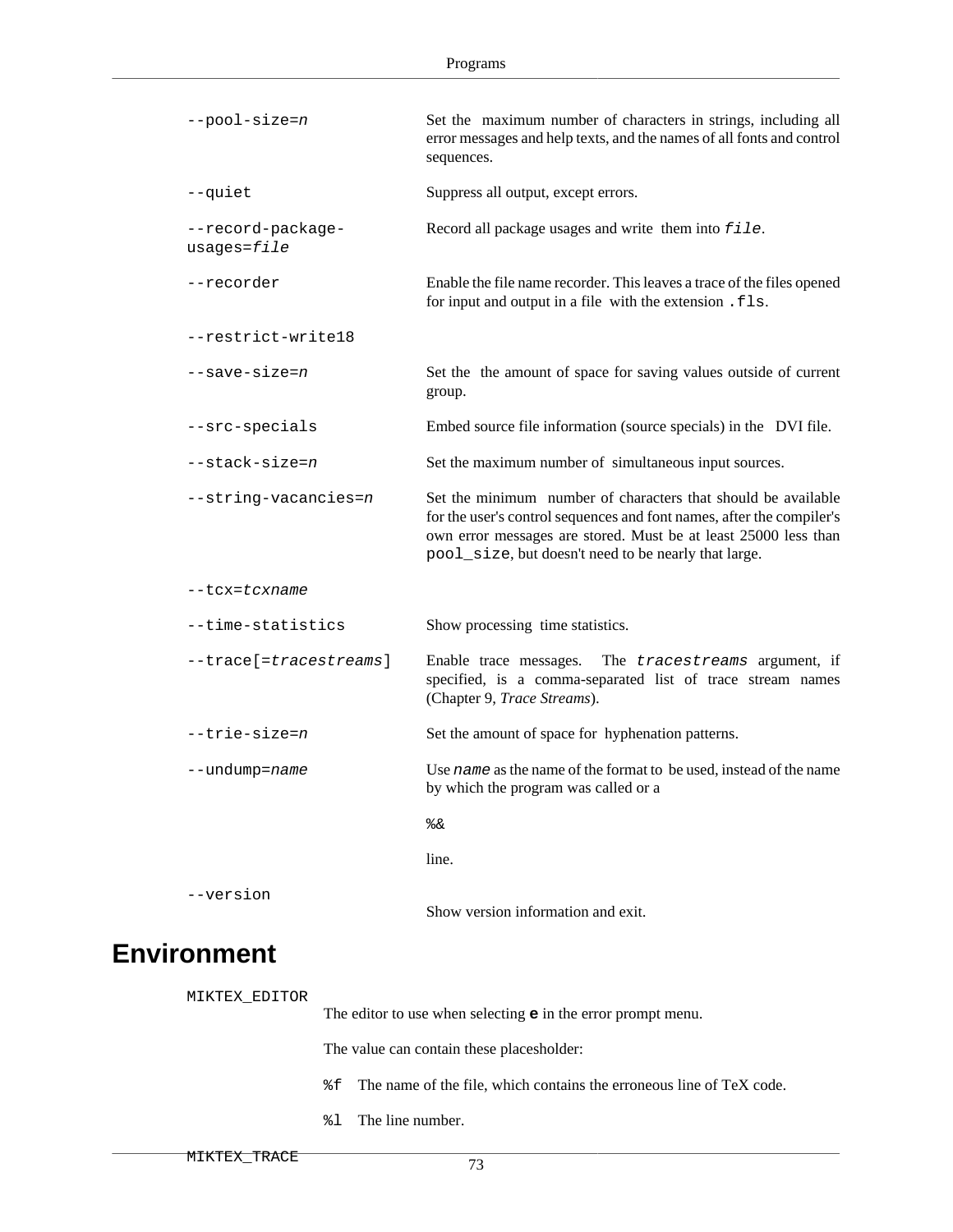|           | Comma-separated list of trace stream names (see Chapter 9, <i>Trace Streams</i> ). If this<br>variable is set, then MiKTeX programs will write trace messages into the configured<br>log sink. |
|-----------|------------------------------------------------------------------------------------------------------------------------------------------------------------------------------------------------|
| TEXINPUTS | Extra paths to locate $TeX \input$ and \openin files.                                                                                                                                          |
| TFMFONTS  | Extra paths to locate TeX font metric files                                                                                                                                                    |

#### **Bugs**

This version of TeX implements a number of optional extensions. In fact, many of these extensions conflict to a greater or lesser extent with the definition of TeX. This version of TeX fails to trap arithmetic overflow when dimensions are added or subtracted. Cases where this occurs are rare, but when it does the generated DVI file will be invalid.

#### **See Also**

texify(1)

978-0201134476. *The TeXbook*. Donald E. Knuth. Addison-Wesley. 1986.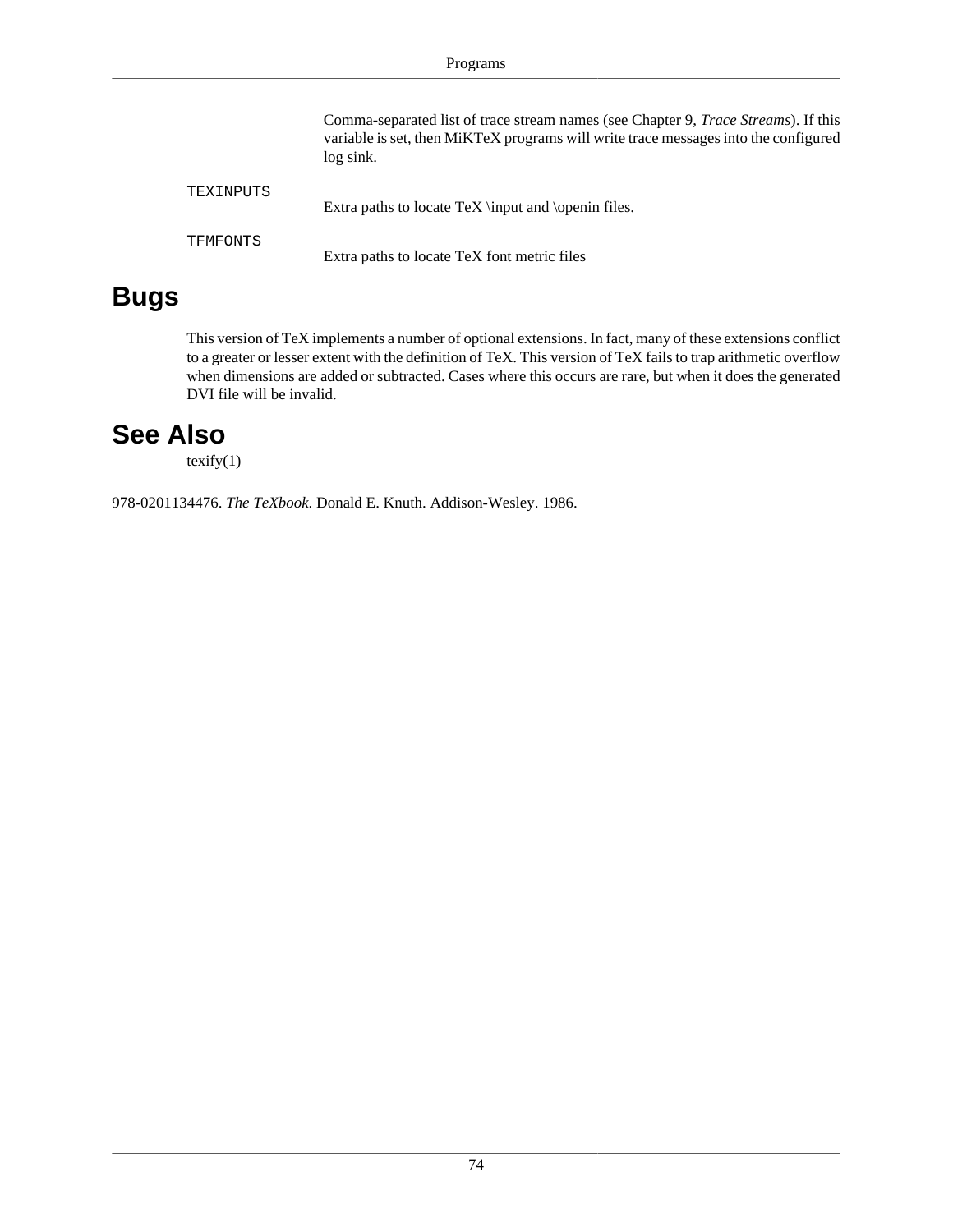texify — MiKTeX compiler driver

# **Synopsis**

texify [option...] file...

#### **Description**

**texify** runs Texinfo or LaTeX input files through **miktex-tex** (**miktex-pdftex**) in turn until all crossreferences are resolved, building all indices.

The directory containing each  $f$  i  $l$  is searched for included files. The suffix of  $f$  i  $l$  is used to determine its language (LaTeX or Texinfo).

**makeinfo** is used to perform Texinfo macro expansion before running **miktex-tex** when needed.

| $-\omega$                  | Use $@$ input (instead of \input); for preloaded Texinfo.                                        |
|----------------------------|--------------------------------------------------------------------------------------------------|
| --batch, -b                | No interaction.                                                                                  |
| --clean, -c                | Remove all auxiliary files.                                                                      |
| --expand, -e               | Force macro expansion using makeinfo.                                                            |
| -I dir                     | Search $\text{dir}$ for input files.                                                             |
| $-$ help, $-$ h            | Display help and exit successfully.                                                              |
| --language=lang,-1<br>lang | Specify the language of input files: either latex or texinfo.                                    |
| --max-iterations=n         | Limits the number of iterations to prevent endless processing. The<br>default for <i>n</i> is 5. |
| --mkidx-option=option      | Pass option to the index generator.                                                              |
| $--pdf, -p$                | Use miktex-pdftex (or miktex-pdflatex) for processing.                                           |
| --quiet, -q, --silent, -s  | No screen output unless errors plies --batch).                                                   |
| --run-viewer               | Run a viewer on the resulting DVI (PDF) file.                                                    |
| $--src$                    | Pass --src-specials to the TeX compiler.                                                         |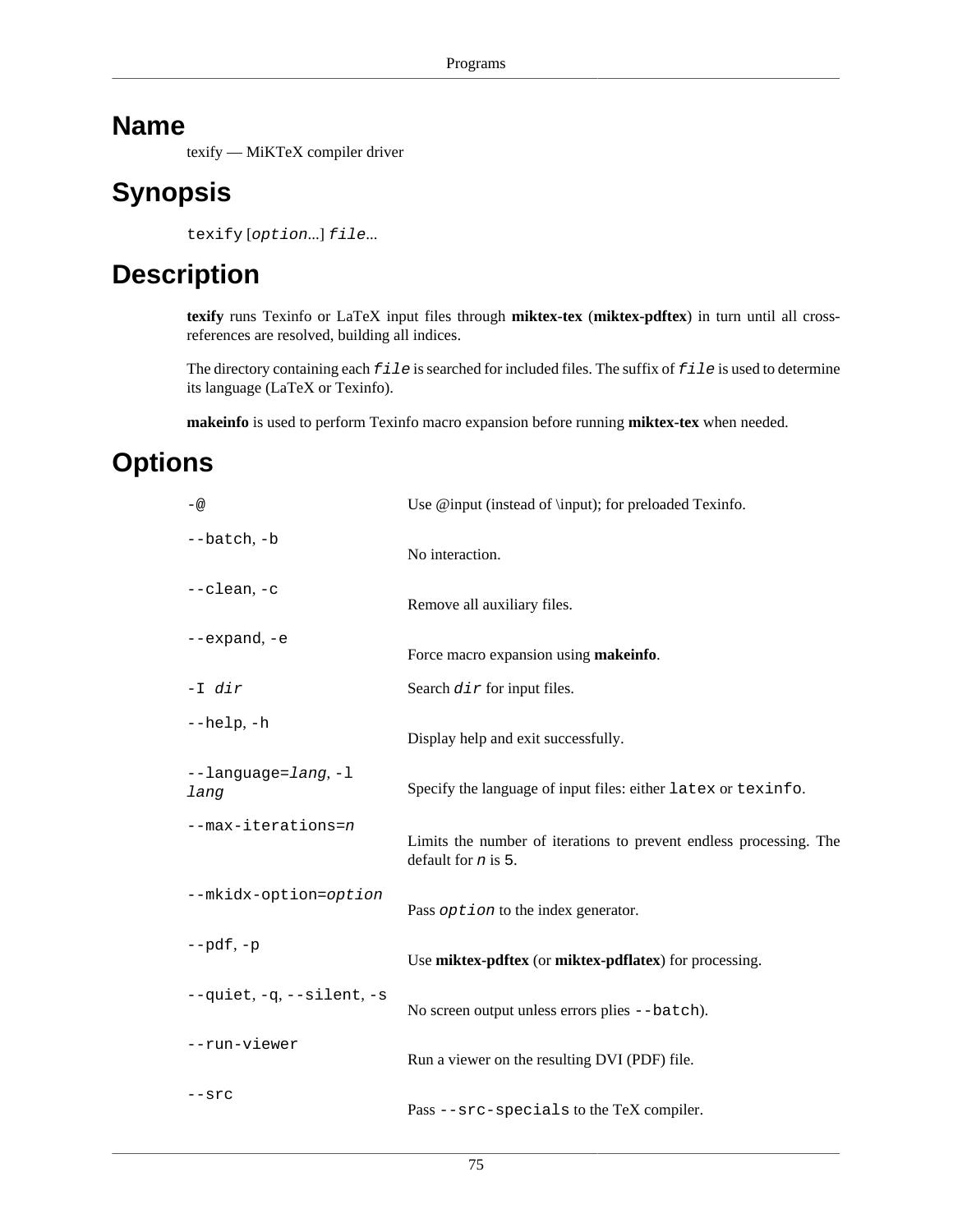| --texinfo=cmd,-t=cmd   | Insert cmd after @setfilename in copy of input file. Multiple<br>values accumulate. |
|------------------------|-------------------------------------------------------------------------------------|
| --tex-option=option    | Pass <i>option</i> to the compiler.                                                 |
| --verbose.-V           | Print information on what is being done.                                            |
| $-$ -version, $-v$     | Display version information and exit successfully.                                  |
| --viewer-option=option | Pass <i>option</i> to the viewer.                                                   |

## **Environment Variables**

The values of the BIBTEX, LATEX (or PDFLATEX), MAKEINDEX, MAKEINFO, TEX (or PDFTEX), and TEXINDEX environment variables are used to run those commands, if they are set.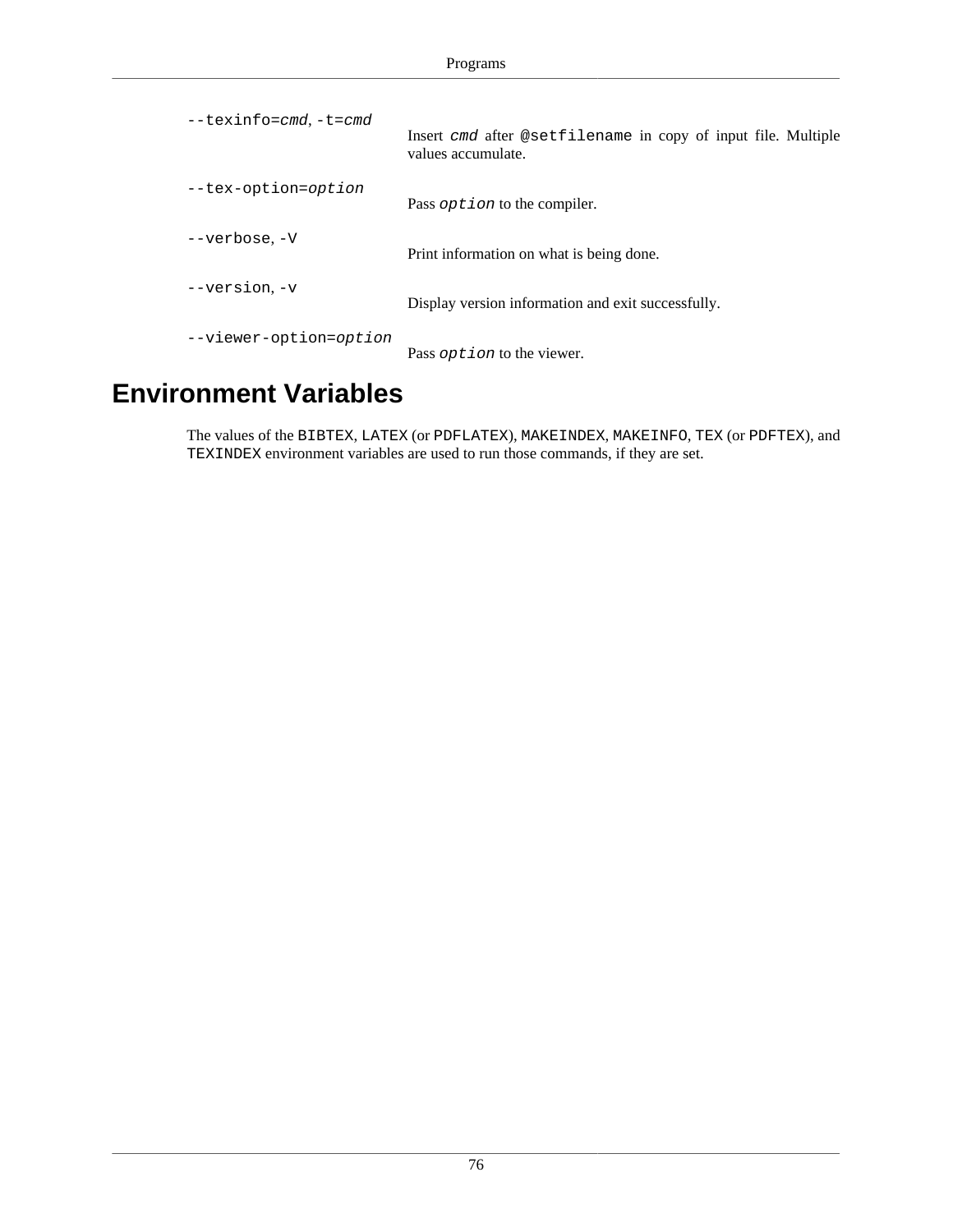miktex-xetex — Unicode-based TeX engine

# **Synopsis**

miktex-xetex [option...] [[file] | [\command...]]

#### **Description**

This man page is an adaption of the corresponding TeX Live man page.

Run the XeTeX typesetter on  $file$ , usually creating  $file$ . pdf. If the file argument has no extension, .tex will be appended to it. Instead of a file name, a set of XeTeX commands can be given, the first of which must start with a backslash.

XeTeX has simple font installation; it can use any installed fonts in the operating system without configuring TeX font metric. As a result, XeTeX can access font features such as special ligatures and variable font weights.

| --alias=name            | Pretend to be program <i>name</i> , i.e., set program (and memory dump)<br>name to name. This may affect the search paths and other values<br>used. Using this option is equivalent to copying the program file to<br>name and invoking name.                                                                                                                                                                                                       |
|-------------------------|-----------------------------------------------------------------------------------------------------------------------------------------------------------------------------------------------------------------------------------------------------------------------------------------------------------------------------------------------------------------------------------------------------------------------------------------------------|
| --aux-directory=dir     | Set $dir$ as the directory to which auxiliary files are written. Also<br>look for input files in $dir$ first, before along the normal search path.                                                                                                                                                                                                                                                                                                  |
| $--$ buf-size=n         | Set the the maximum number of characters simultaneously present<br>in current lines of open files and in control sequences between<br>\csname and \endcsname. TeX uses the buffer to contain input lines,<br>but macro expansion works by writing material into the buffer and<br>reparsing the line. As a consequence, certain constructs require the<br>buffer to be very large, even though most documents can be handled<br>with a small value. |
| --c-style-errors        | Change the way, error messages are printed. The alternate style<br>looks like error messages from many compilers and is easier to<br>parse for some editors.                                                                                                                                                                                                                                                                                        |
| --disable-8bit-chars    | Make only 7-bit characters printable.                                                                                                                                                                                                                                                                                                                                                                                                               |
| --disable-installer     | Disable automatic installation of packages. Specifying this option<br>overrules settings in the MiKTeX configuration data store.                                                                                                                                                                                                                                                                                                                    |
| --disable-write18       |                                                                                                                                                                                                                                                                                                                                                                                                                                                     |
| --dont-parse-first-line | Disable checking whether the first line of the main input file starts<br>with $% &$ .                                                                                                                                                                                                                                                                                                                                                               |
| --enable-8bit-chars     | Make all characters printable.                                                                                                                                                                                                                                                                                                                                                                                                                      |
| --enable-etex           | Enable eTeX extensions.                                                                                                                                                                                                                                                                                                                                                                                                                             |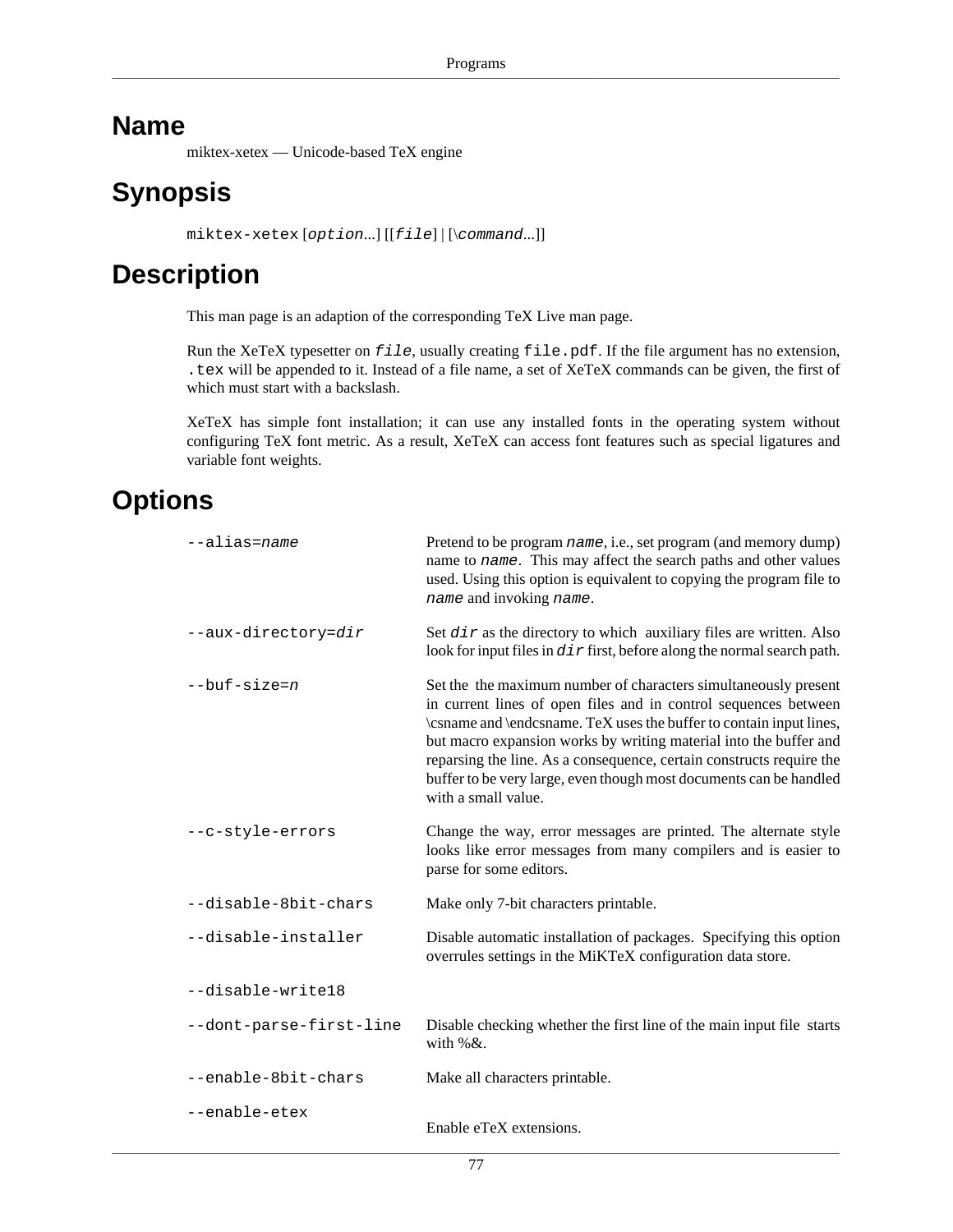| --enable-installer       | Enable automatic installation of packages. Specifying this option<br>overrules settings in the MiKTeX configuration data store.                                               |
|--------------------------|-------------------------------------------------------------------------------------------------------------------------------------------------------------------------------|
| --enable-mltex           | Enable MLTeX extensions such as \charsubdef.                                                                                                                                  |
| --enable-write18         |                                                                                                                                                                               |
| --error-line=n           | Set the width of context lines on terminal error messages.                                                                                                                    |
| --extra-mem-bot=n        | Set the extra size (in memory words) for large data structures like<br>boxes, glue, breakpoints, et al. Relevant only after the memory<br>dump file has been read.            |
| --extra-mem-top=n        | Set the extra size (in memory words) for chars, tokens, et al.<br>Relevant only after the memory dump file has been read.                                                     |
| $--font-max=n$           | Set the maximum internal font number.                                                                                                                                         |
| $--font$ - $m$ em-size=n | Set the size, in TeX memory words, of the font memory.                                                                                                                        |
| --half-error-line=n      | Set the width of first lines of contexts in terminal error messages.                                                                                                          |
| --halt-on-error          | Quit after the first error.                                                                                                                                                   |
| --hash-extra=n           | Set the extra space for the hash table of control sequences (which<br>allows 10K names as distributed).                                                                       |
| $-\text{help}$           | Give help and exit.                                                                                                                                                           |
| --hhelp                  | This option is only available on Windows systems: show the<br>manual page in an HTML Help window and exit when the window<br>is closed.                                       |
| --include-directory=dir  | Add the directory $dir$ to the head of the list of directories to be<br>searched for input files.                                                                             |
| --initialize             |                                                                                                                                                                               |
|                          | Become the <i>INI</i> variant of the program.                                                                                                                                 |
| --interaction=mode       | Set the interaction mode. Must be one of batchmode,<br>nonstopmode, scrollmode and errorstopmode. The<br>meaning of these modes is the same as the corresponding<br>commands. |
| --job-name=name          | Set the name of the job (\jobname). This has an affect on the output<br>file names.                                                                                           |
| $--job-time=file$        | Set the time-stamp of all output files equal to $f \perp e$ 's time-stamp.                                                                                                    |
| --main-memory=n          | Change the total size (in memory words) of the main memory array.<br>Relevant only while creating memory dump files.                                                          |
| $-$ -max-in-open= $n$    | Set the maximum number of input files and error insertions that<br>can be going on simultaneously.                                                                            |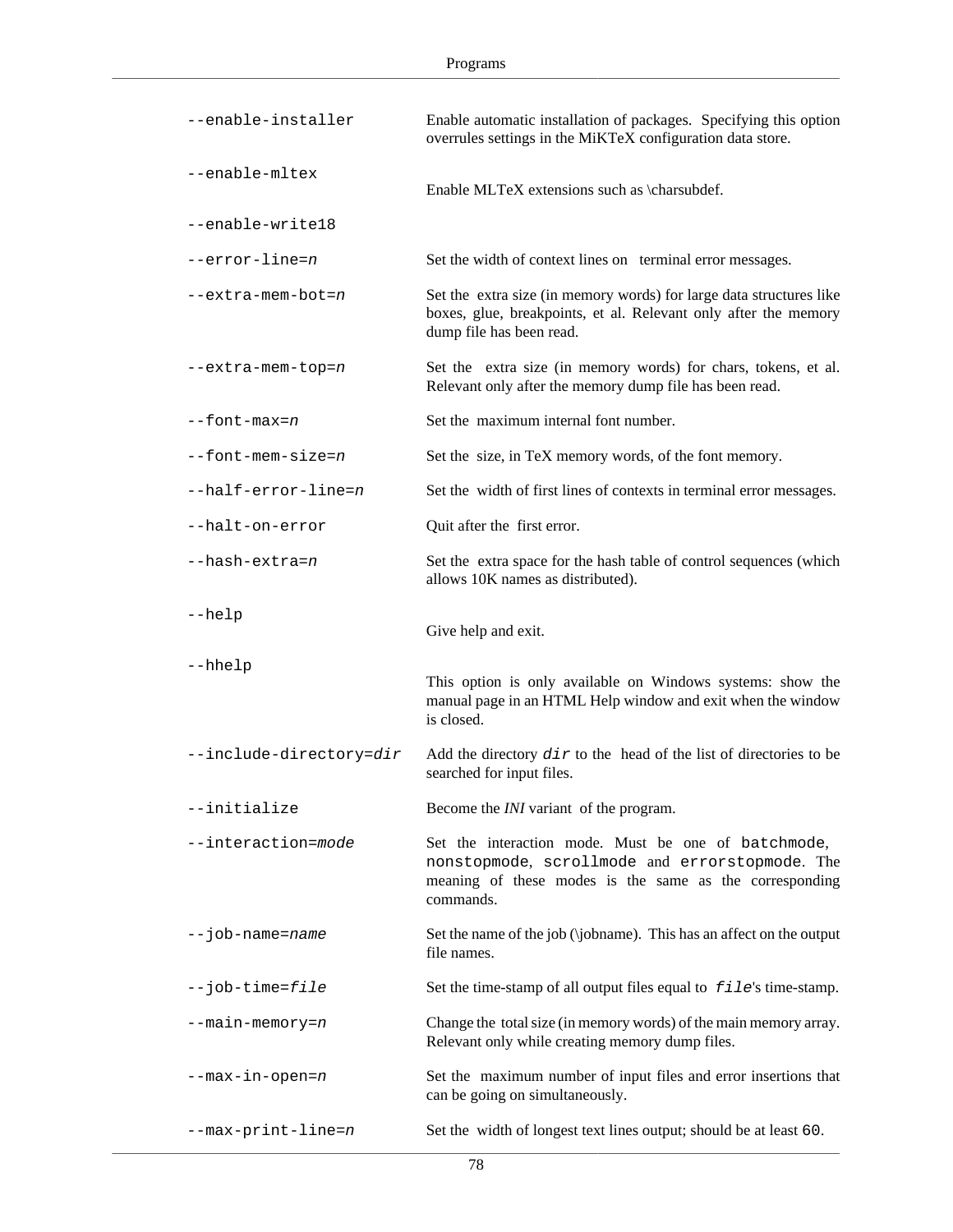| $--max-strings=n$                    | Set the maximum number of strings.                                                                                                                                                                                                                                |                                                                                                                                         |
|--------------------------------------|-------------------------------------------------------------------------------------------------------------------------------------------------------------------------------------------------------------------------------------------------------------------|-----------------------------------------------------------------------------------------------------------------------------------------|
| $--nest-size=n$                      | Set the maximum number of semantic levels simultaneously active.                                                                                                                                                                                                  |                                                                                                                                         |
| --no-c-style-errors                  | Don't change the way, error messages are printed.                                                                                                                                                                                                                 |                                                                                                                                         |
| --no-pdf                             | Generate XDV (extended DVI) output rather than PDF.                                                                                                                                                                                                               |                                                                                                                                         |
| --output-directory=dir               | Write output files in $dir$ . instead of the current directory. Look up<br>input files in $dir$ first, then along the normal search path.                                                                                                                         |                                                                                                                                         |
| --output-driver=cmd                  | Use cmd as the XDV-to-PDF driver instead of xdvipdfmx.                                                                                                                                                                                                            |                                                                                                                                         |
| --papersize=string                   | Set PDF media size to string.                                                                                                                                                                                                                                     |                                                                                                                                         |
| $--param-size = n$                   | Set the the maximum number of simultaneous macro parameters.                                                                                                                                                                                                      |                                                                                                                                         |
| --parse-first-line                   | Check whether the first line of the main input file starts with $% &,$<br>and parse if it does. This can be used to specify extra command-<br>line options.                                                                                                       |                                                                                                                                         |
| --pool-free=n                        | Set the minimum pool space left after loading the format.                                                                                                                                                                                                         |                                                                                                                                         |
| --pool-size=n                        | sequences.                                                                                                                                                                                                                                                        | Set the maximum number of characters in strings, including all<br>error messages and help texts, and the names of all fonts and control |
| --quiet                              | Suppress all output, except errors.                                                                                                                                                                                                                               |                                                                                                                                         |
| --record-package-<br>$usages = file$ | Record all package usages and write them into $file$ .                                                                                                                                                                                                            |                                                                                                                                         |
| --recorder                           | Enable the file name recorder. This leaves a trace of the files opened<br>for input and output in a file with the extension . fls.                                                                                                                                |                                                                                                                                         |
| --restrict-write18                   |                                                                                                                                                                                                                                                                   |                                                                                                                                         |
| --save-size=n                        | Set the the amount of space for saving values outside of current<br>group.                                                                                                                                                                                        |                                                                                                                                         |
| --src-specials                       | Embed source file information (source specials) in the DVI file.                                                                                                                                                                                                  |                                                                                                                                         |
| --stack-size=n                       | Set the maximum number of simultaneous input sources.                                                                                                                                                                                                             |                                                                                                                                         |
| --string-vacancies=n                 | Set the minimum number of characters that should be available<br>for the user's control sequences and font names, after the compiler's<br>own error messages are stored. Must be at least 25000 less than<br>pool_size, but doesn't need to be nearly that large. |                                                                                                                                         |
| --synctex= <i>n</i>                  | Generate SyncTeX data for previewers. If n is zero, no. synctex<br>file is created. If $n$ is negative, the . synctex file is a text file. If<br>n is positive, the . synctex file is compressed with gzip and the<br>. gz file name extension is added.          |                                                                                                                                         |
|                                      | Furthermore, <i>n</i> is interpreted as a bit field:                                                                                                                                                                                                              |                                                                                                                                         |
|                                      | Bit $1(n$ AND $2)$                                                                                                                                                                                                                                                | Don't add the .gz file name extension.                                                                                                  |
|                                      | Bit $2(n$ AND 4)                                                                                                                                                                                                                                                  | Activate form support.                                                                                                                  |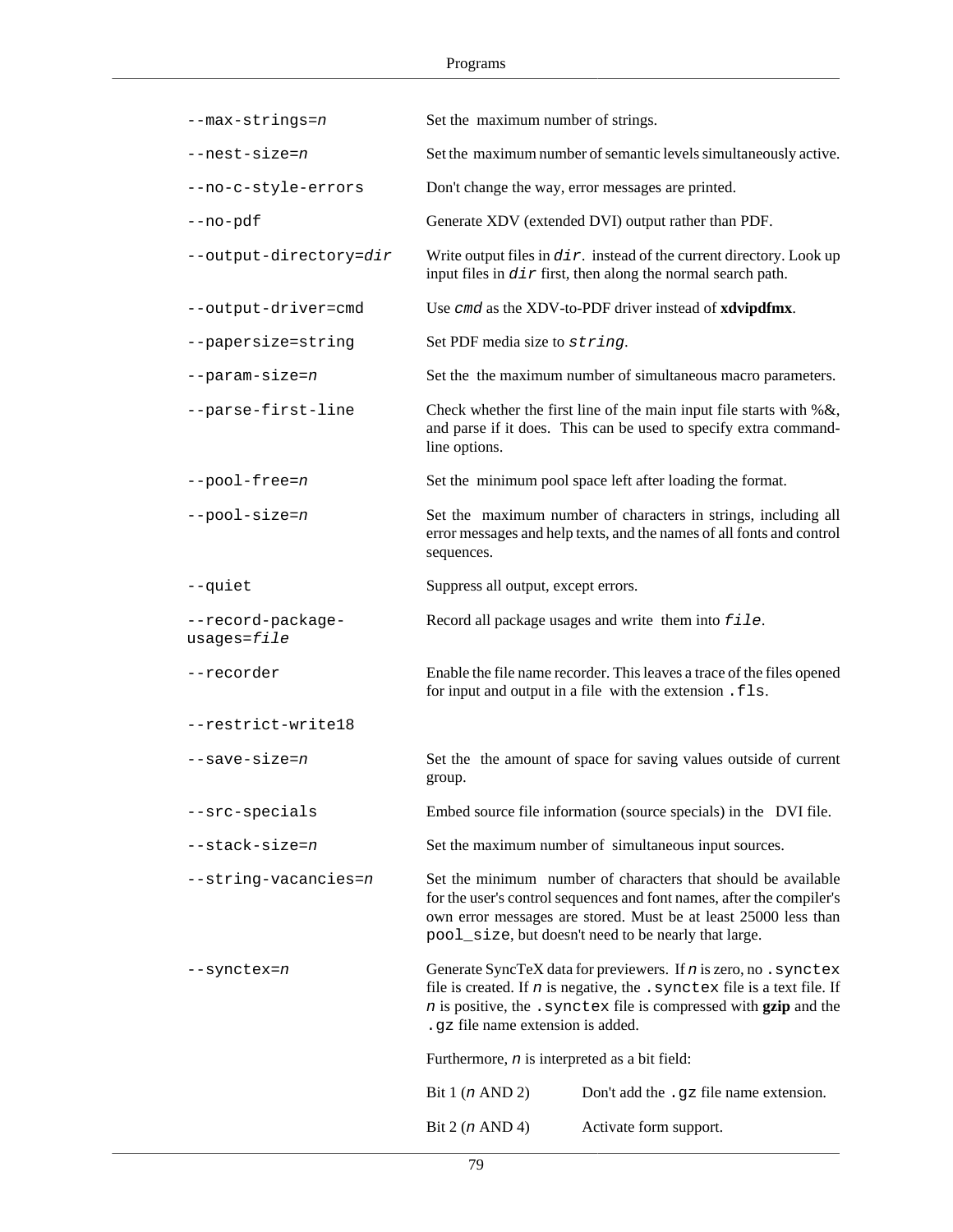|                        | Bit $3(n$ AND $8)$                                                                                         | Activate better compression.                                                                                       |
|------------------------|------------------------------------------------------------------------------------------------------------|--------------------------------------------------------------------------------------------------------------------|
| --time-statistics      | Show processing time statistics.                                                                           |                                                                                                                    |
| --trace[=tracestreams] | (Chapter 9, <i>Trace Streams</i> ).                                                                        | Enable trace messages. The tracestreams argument, if<br>specified, is a comma-separated list of trace stream names |
| $-$ trie-size= $n$     |                                                                                                            | Set the amount of space for hyphenation patterns.                                                                  |
| --undump=name          | Use name as the name of the format to be used, instead of the name<br>by which the program was called or a |                                                                                                                    |
|                        | ಕೆ &                                                                                                       |                                                                                                                    |
|                        | line.                                                                                                      |                                                                                                                    |
| --version              | Show version information and exit.                                                                         |                                                                                                                    |

# **Environment**

| MIKTEX EDITOR | The editor to use when selecting $e$ in the error prompt menu.                                                                                                                                 |  |  |
|---------------|------------------------------------------------------------------------------------------------------------------------------------------------------------------------------------------------|--|--|
|               | The value can contain these placesholder:                                                                                                                                                      |  |  |
|               | The name of the file, which contains the erroneous line of TeX code.<br>%f                                                                                                                     |  |  |
|               | The line number.<br>%l                                                                                                                                                                         |  |  |
| MIKTEX TRACE  | Comma-separated list of trace stream names (see Chapter 9, <i>Trace Streams</i> ). If this<br>variable is set, then MiKTeX programs will write trace messages into the configured<br>log sink. |  |  |
| TEXINPUTS     | Extra paths to locate $TeX \input$ and \openin files.                                                                                                                                          |  |  |
| TFMFONTS      | Extra paths to locate TeX font metric files                                                                                                                                                    |  |  |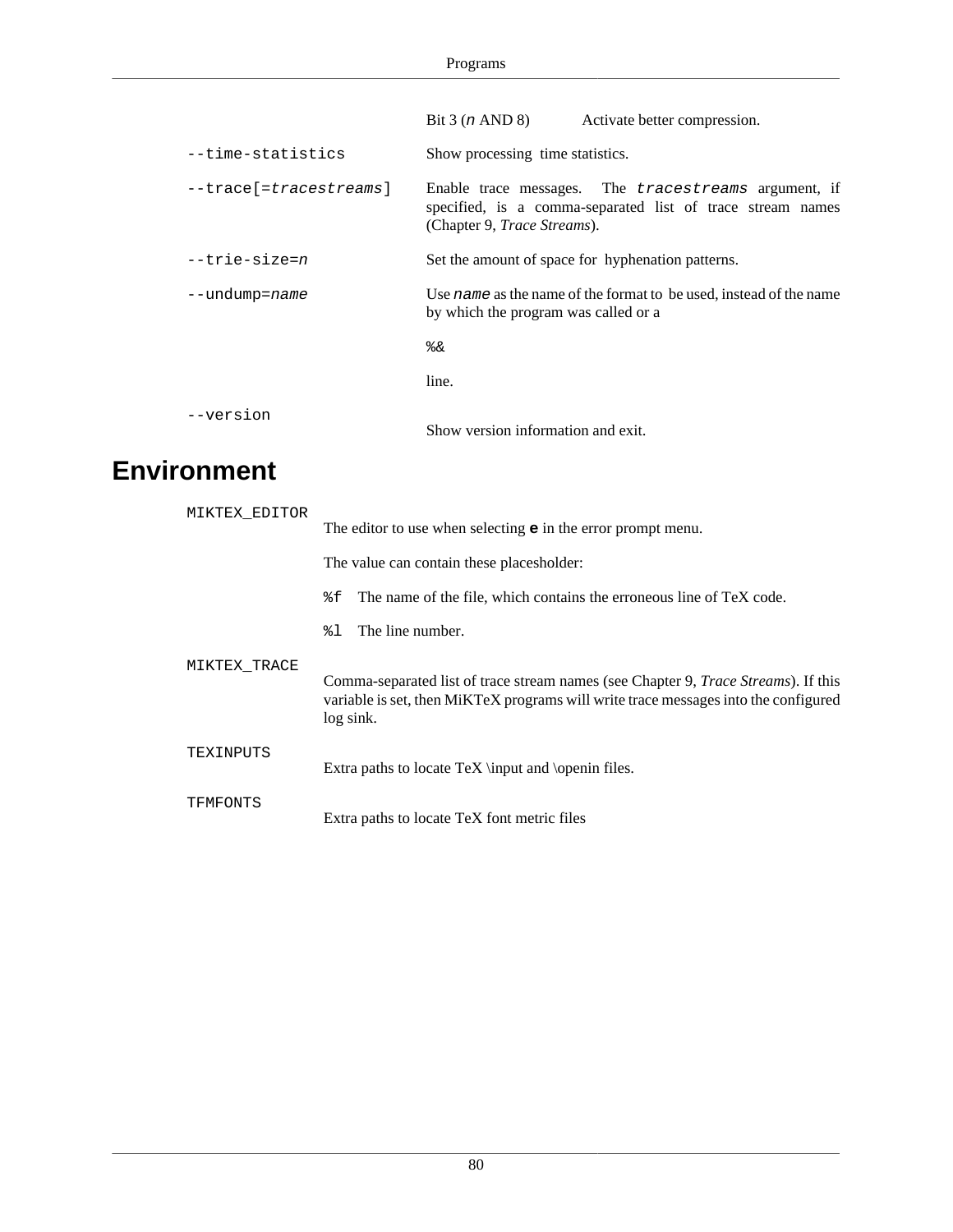# **Chapter 7. Files**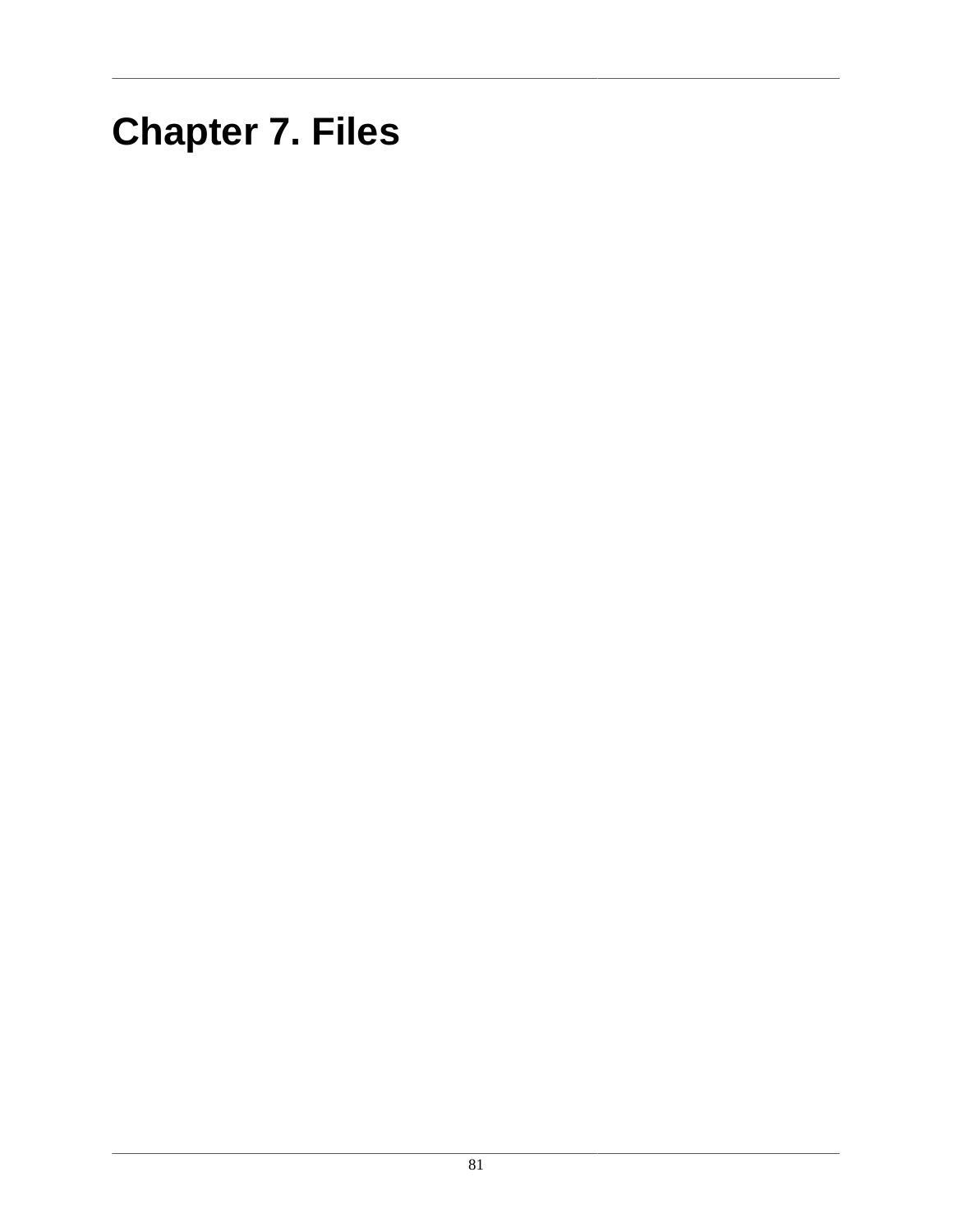miktex.ini — MiKTeX configuration data store

# **Description**

MiKTeX configurations settings are read from the file miktex.ini.

## **Syntax**

The syntax follows the informal conventions of a traditional [INI file](https://en.wikipedia.org/wiki/INI_file) [[https://en.wikipedia.org/wiki/](https://en.wikipedia.org/wiki/INI_file) [INI\\_file](https://en.wikipedia.org/wiki/INI_file)].

# **Querying and Modifying**

It is recommended that you use the MiKTeX Configuration Utility (see initexmf(1)) to query and modify configuration settings.

## **Settings Reference**

```
[General]
```

```
 ;; This variable specifies the external program called for
  ;; TeX's interactive `e' option. %l is replaced by the line
  ;; number and %f by the current file name.
  ;; If left unspecified, A platform dependent value is chosen.
  ;Editor = miktex-texworks -p=%l "%f"
  ;; Deprecated.
  ;GUIFramework = 1
  ;; Deprecated.
  ;UserInfoFile = 
[Core]
  ;; Shell command mode.
  ;; Forbidden: don't allow any shell commands
  ;; Restricted: allow the commands listed in AllowedShellCommands[]
  ;; Unrestricted: allow all shell commands
  ShellCommandMode = Restricted
  ;; The programs listed here are probably safe: they either do
 i; not write any output files or implement restrictions
 i; similar to or higher than
  ;; [Core]AllowUnsafeOutputFiles=true.
  ;; They also have no features to invoke arbitrary other
  ;; programs, and no known exploitable bugs. All to the best
  ;; of our knowledge. They also have practical use for being
  ;; called from TeX.
 AllowedShellCommands[] = miktex-bibtex
 AllowedShellCommands[] = miktex-bibtex8
 AllowedShellCommands[] = miktex-epstopdf
```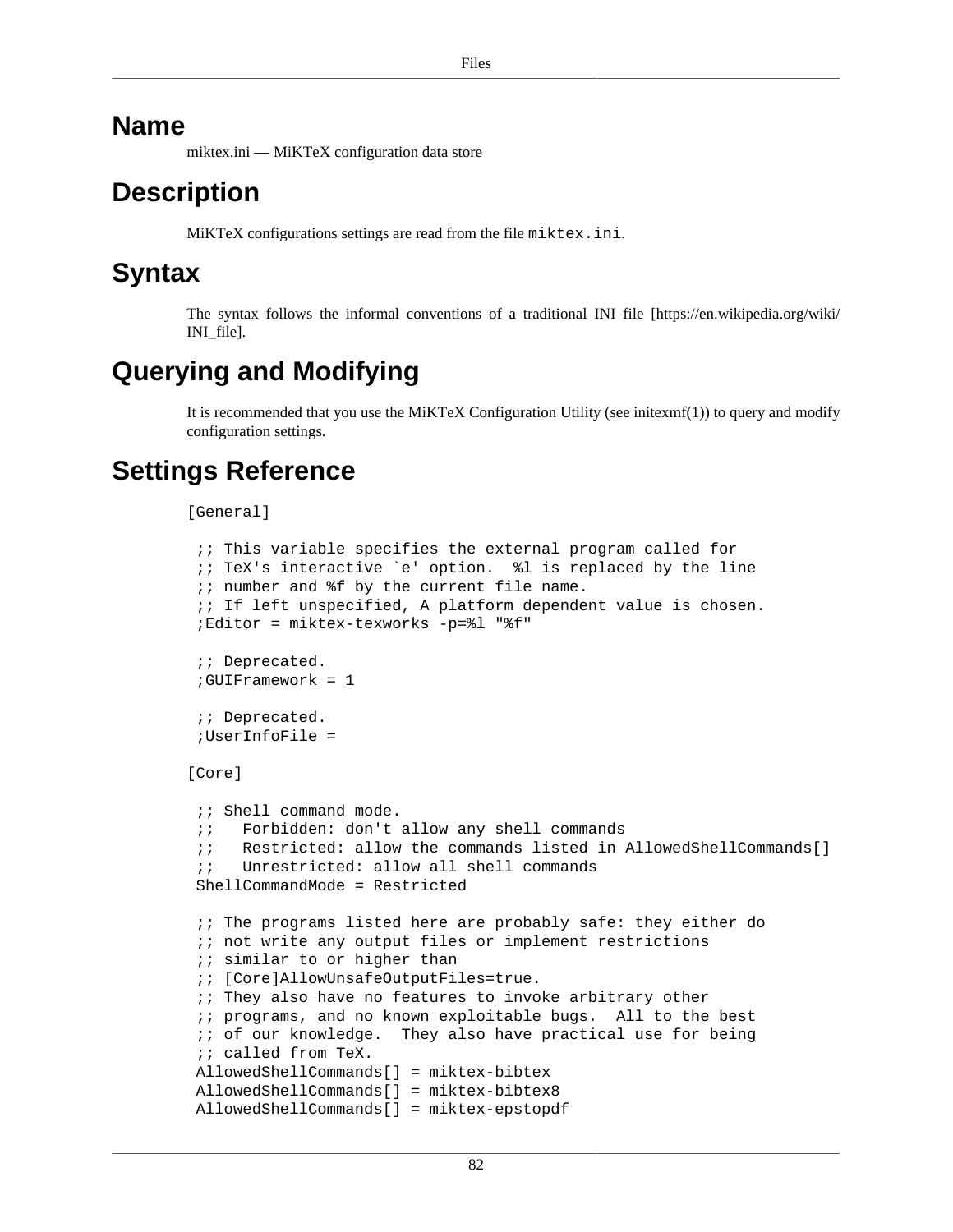```
 AllowedShellCommands[] = miktex-gregorio
 AllowedShellCommands[] = miktex-kpsewhich
 AllowedShellCommands[] = miktex-makeindex
 AllowedShellCommands[] = bibtex
 AllowedShellCommands[] = bibtex8
 AllowedShellCommands[] = extractbb
 AllowedShellCommands[] = findtexmf
 AllowedShellCommands[] = gregorio
 AllowedShellCommands[] = kpsewhich
 AllowedShellCommands[] = makeindex
 AllowedShellCommands[] = texosquery-jre8
 ;; Do we allow unrestricted shell command execution when running
: with elevated privileges.
 AllowUnrestrictedSuperUser = true
i: Do we allow TeX \input or \openin on file names starting
 ;; with `.' (e.g., .rhosts) or outside the current tree (e.g.,
 ;; /etc/passwd)?
 AllowUnsafeInputFiles = true
 ;; Do we allow TeX \openout on file names starting with `.'
 ;; (e.g., .rhosts) or outside the current tree (e.g.,
 ;; /etc/passwd)?
 AllowUnsafeOutputFiles = false
 ;; Automatically turn on administrator mode for elevated MiKTeX programs
 ;; in a shared setup.
 AutoAdmin = ?
: Root of the system-wide MiKTeX configuration tree.
 ;; A platform dependent location, if left unspecified.
 ;CommonConfig = 
: Root of the system-wide MiKTeX data tree.
i: A platform dependent location, if left unspecified.
 ;CommonData = 
: Root of the system-wide MiKTeX installation tree.
i: A platform dependent location, if left unspecified.
 ;CommonInstall = 
: Extra system-wide MiKTeX trees.
 ;CommonRoots = 
 ;; System-wide directory in which to create symbolic links to
        ;; MiKTeX executables.
 CommonLinkTargetDirectory = 
 ;; System-wide log directory. A platform dependent location, if left unspecified.
 ;CommonLogDirectory = 
 ;; Deprecated.
 ;NoRegistry =
```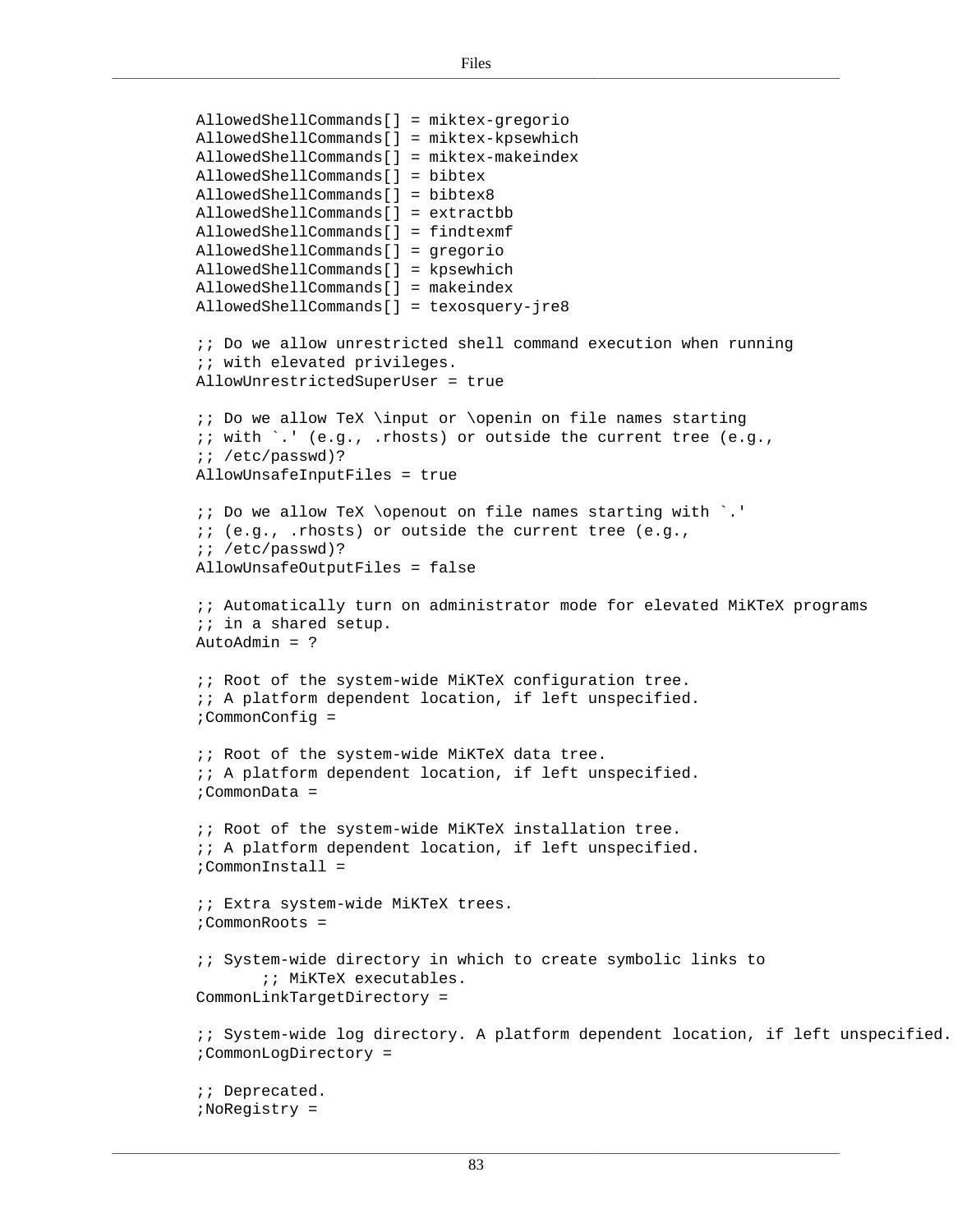: Other unmanaged system-wide trees.

```
 ;OtherCommonRoots = 
  ;; Other unmanaged per-user trees.
  ;OtherUserRoots = 
  ;; PK file name template.
 PKFnTemplate = %f.pk
  ;; On Windows, prefer MiKTeX Ghostscript (mgs.exe)
 i; to the installed Ghostscript
 PreferMiKTeXGhostscript = true
  ;; Indicates whether MiKTeX is installed system-wide.
 SharedSetup = ?
 i; Path to the MiKTeX startup configuration file.
  ;StartupFile = 
 i; Path to the directory for temporary files.
  ;TempDir =
  ;; Trace flags.
 Trace =
 : Root of the per-user MiKTeX configuration tree.
 i: A platform dependent location, if left unspecified.
  ;UserConfig = 
 : ; Root of the per-user MiKTeX data tree.
  ;; A platform dependent location, if left unspecified.
  ;UserData = 
 : Root of the per-user MiKTeX installation tree.
 i: A platform dependent location, if left unspecified.
  ;UserInstall = 
 : Per-user directory in which to create symbolic links to
         ;; MiKTeX executables.
 UserLinkTargetDirectory = 
  ;; Per-user log directory. A platform dependent location, if left unspecified.
  ;UserLogDirectory = 
 ;; Extra per-user MiKTeX trees.
  ;UserRoots = 
  ;; Preferred UI languages.
  ;UILanguages[] = 
[Core.FileTypes.afm]
 : Search path for Adobe font metric (AFM) files.
```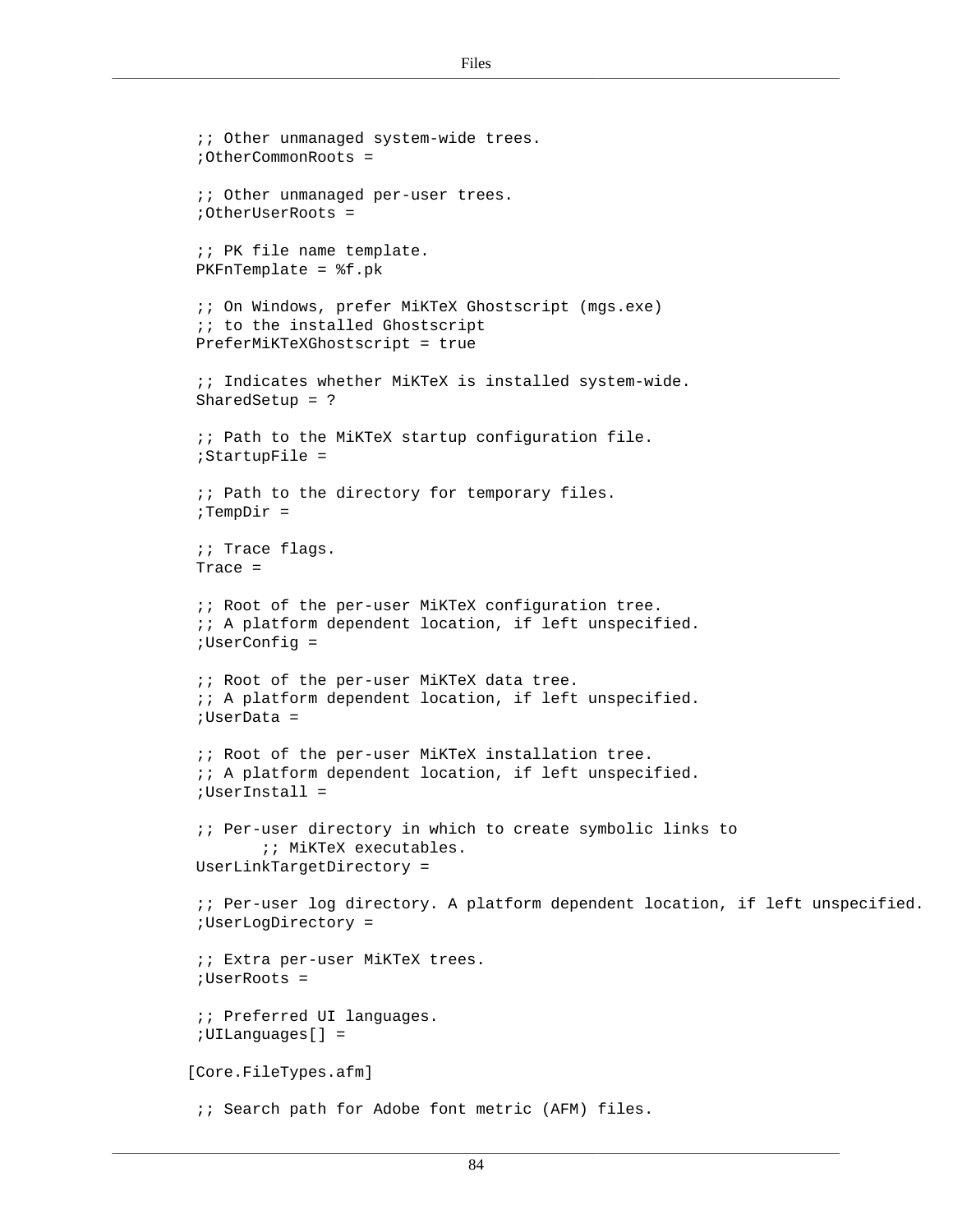```
 Paths[] = .
Paths[] = \frac{8R}{fonts}/\frac{4fm}{f} ;; Environment variables to be used for searching AFM files.
 EnvVars[] = AFMFONTS
 EnvVars[] = TEXFONTS
  ;; AFM file name extensions.
 Extensions[] = .afm
[Core.FileTypes.base]
 : Search path for METAFONT memory dump files.
Paths[] = . Paths[] = %r/miktex/data/le
  ;; METAFONT memory dump file name extensions.
 Extensions[] = .base
[Core.FileTypes.bib]
 ;; Search path for BibTeX database files.
 Paths[] = .
 Paths[] = %R/bibtex/bib//
  ;; Environment variables to be used for searching BibTeX
  ;; databsae files.
 EnvVars[] = BIBINPUTS
 EnvVars[] = TEXBIB
  ;; BibTeX database file name extensions.
 Extensions[] = .bib
[Core.FileTypes.bst]
  ;; Search path for BibTeX style files.
Paths[] = .Paths[] = R/bibtex/{bst,csf}//
 :: Environment variables to be used for searching BibTeX
  ;; style files.
 EnvVars[] = BSTINPUTS
  ;; BibTeX style file name extensions.
 Extensions[] = .bst
[Core.FileTypes.cid maps]
 \forall i Search path for CID map files.
Paths[] = . Paths[] = %R/fonts/cid//
  ;; Environment variables to be used for searching CID map
  ;; files.
```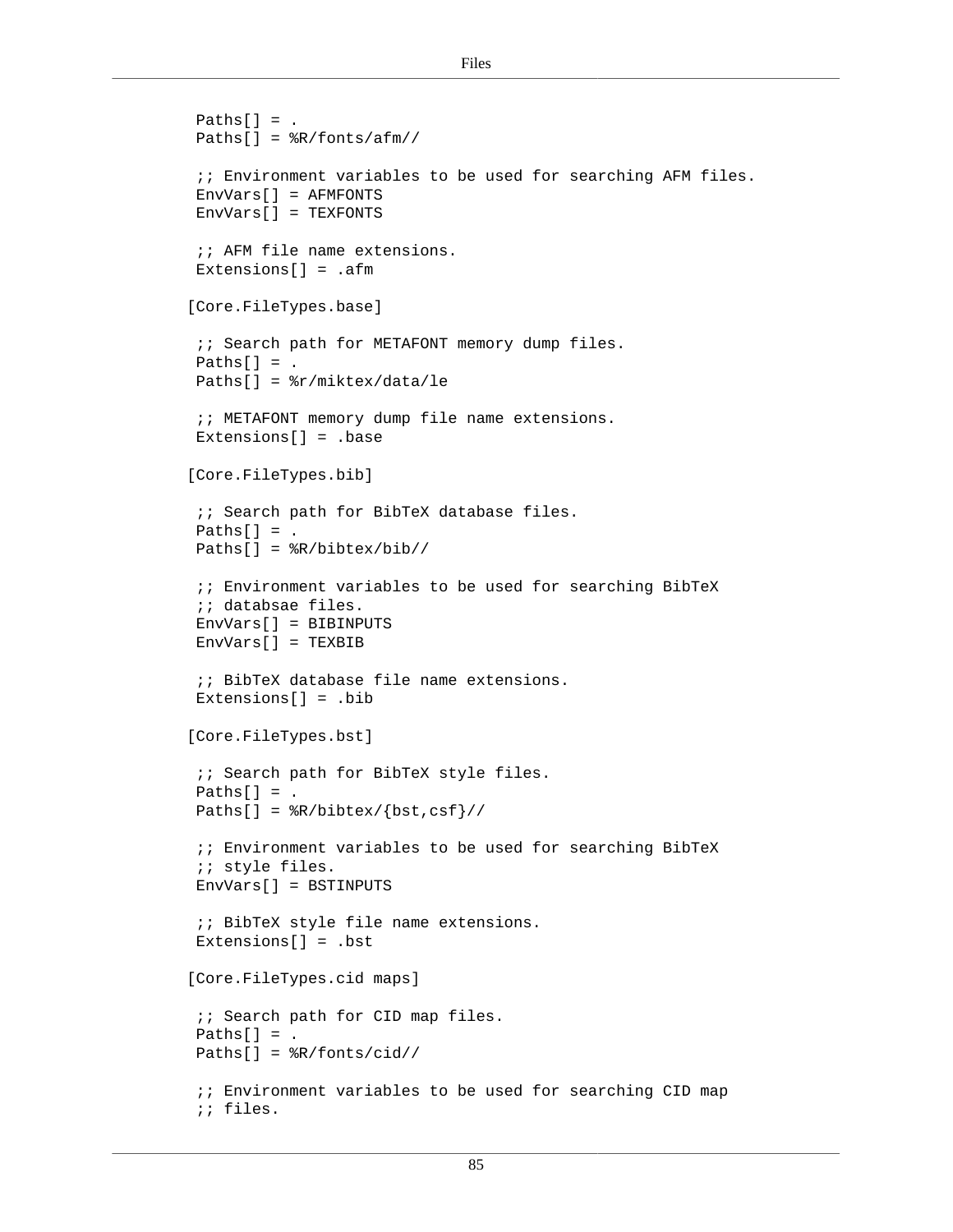```
 EnvVars[] = FONTCIDMAPS
  ;; CID map file name extensions.
 Extensions[] = .cid
 Extensions[] = .cidmap
[Core.FileTypes.clua]
  ;; Search path for dynamic libraries for Lua.
Paths[] = . Paths[] = %R/scripts/{$progname,$engine,}/lua//
  ;; Environment variables to be used for searching dynamic
  ;; libraries for Lua.
 EnvVars[] = CLUAINPUTS
  ;; File name extensions for Lua dynamic libraries.
 Extensions[] = .dll
 Extensions[] = .so
[Core.FileTypes.cmap files]
 \forall i Search path for character map files.
Paths[] = . Paths[] = %R/fonts/cmap//
 ;; Environment variables to be used for character map files.
 EnvVars[] = CMAPFONTS
 EnvVars[] = TEXFONTS
[Core.FileTypes.cweb]
  ;; Search path for CWeb input files.
Paths[] = .Paths[] = R/cweb// ;; Environment variables to be used for searching Cweb input
  ;; files.
 EnvVars[] = CWEBINPUTS
 ;; CWeb file name extensions.
 Extensions[] = .w
[Core.FileTypes.dvi]
  ;; Search path for DVI files.
Paths[] = .Paths[] = R/doc//
  ;; DVI file name extensions.
 Extensions[] = .dvi
[Core.FileTypes.dvips config]
```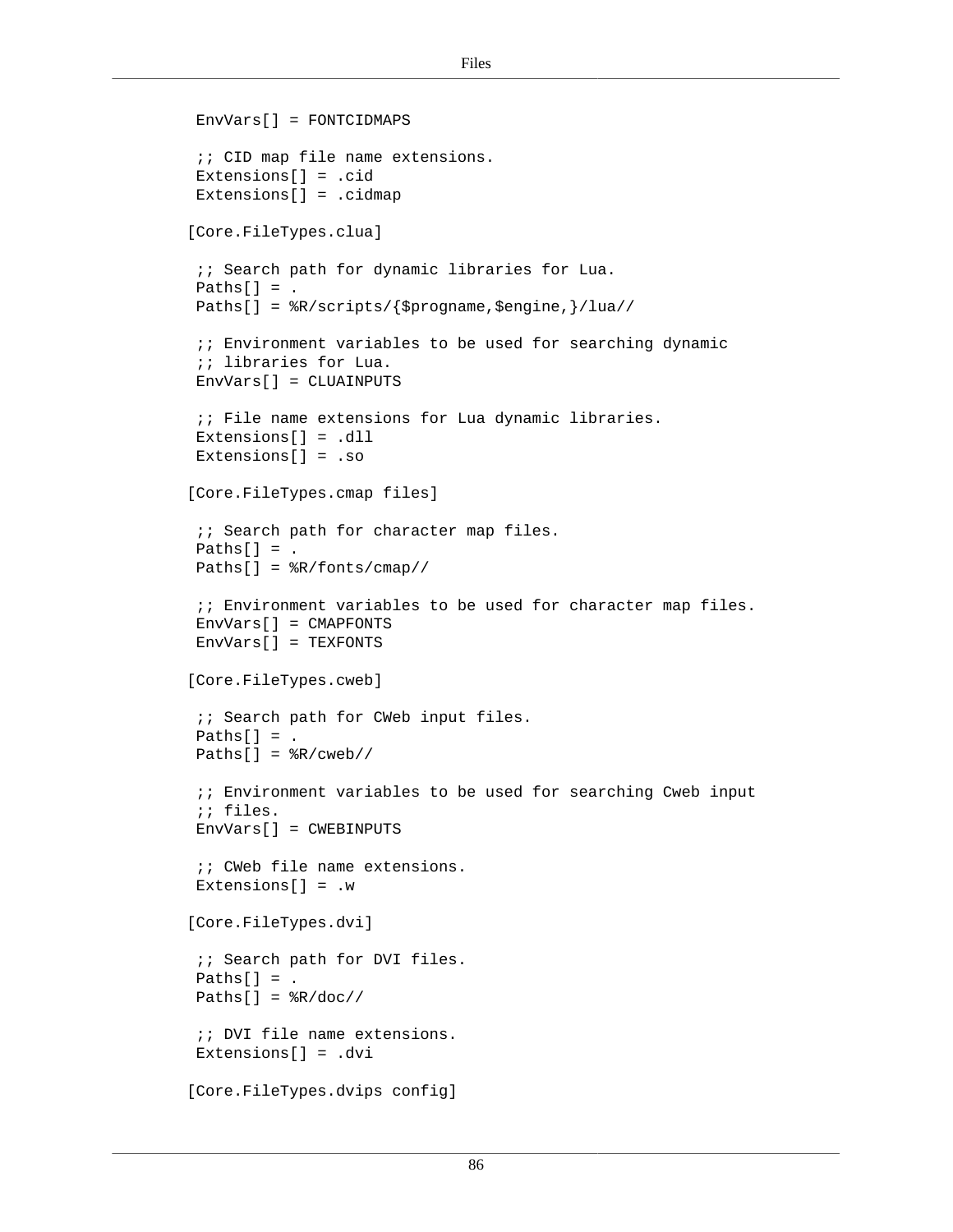```
 ;; Search path for Dvips configuration files.
Paths[] = . Paths[] = %R/dvips//
 :: Environment variables to be used for searching Dvips
  ;; configuration files.
 EnvVars[] = TEXCONFIG
[Core.FileTypes.enc]
 \forall i Search path for encoding vector files.
Paths[] = . Paths[] = %R/fonts/enc//
 ;; Environment variables to be used for searching encoding
  ;; vector files.
 EnvVars[] = ENCFONTS
 EnvVars[] = TEXFONTS
 \ldots Encoding vector file name extensions.
 Extensions[] = .enc
[Core.FileTypes.font feature files]
 \forall i Search path for font feature files.
Paths[] = . Paths[] = %R/fonts/fea//
 ;; Environment variables to be used for searching font feature
  ;; files.
 EnvVars[] = FONTFEATURES
  ;; Font feature file name extensions.
 Extensions[] = .fea
[Core.FileTypes.fmt]
 \forall i Search path for TeX memory dump files.
Paths[] = . Paths[] = %r/miktex/data/le/{$engine,}
  ;; TeX memory dump file name extensions.
 Extensions[] = .fmt
[Core.FileTypes.gf]
 \ldots ; : Search path for generic font bitmap files.
Paths[] = . Paths[] = %R/fonts//
 ;; Environment variables to be used for searching generic font
  ;; bitmap files.
 EnvVars[] = GFFONTS
 EnvVars[] = GLYPHFONTS
```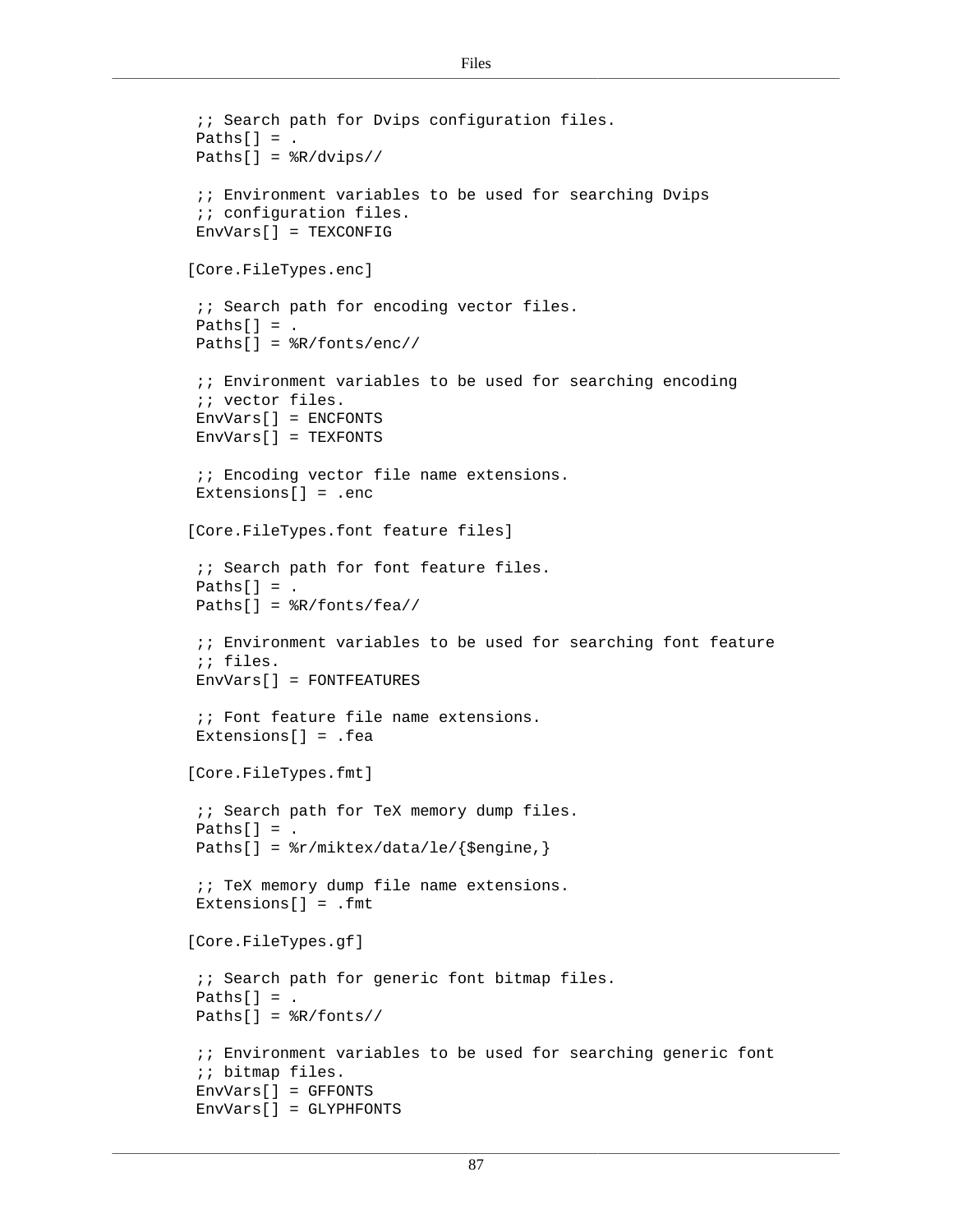```
 EnvVars[] = TEXFONTS
  ;; Generic font bitmap file name extensions.
 Extensions[] = .gf
[Core.FileTypes.bitmap font]
 ;; Search path for bitmap font files.
Paths[] = . Paths[] = %R/fonts//
 ;; Environment variables to be used for searching bitmap font
  ;; files.
 EnvVars[] = GLYPHFONTS
 EnvVars[] = TEXFONTS
[Core.FileTypes.graphic/figure]
 i; Search path for figure files.
Paths[] = . Paths[] = %R/dvips//
 Paths[] = %R/pdftex//
Paths[] = %R/text/i: Environment variables to be used for searching figure
  ;; files.
 EnvVars[] = TEXPICTS
 EnvVars[] = TEXINPUTS
 ;; Figure file name extensions.
 Extensions[] = .eps
 Extensions[] = .epsi
 Extensions[] = .png
[Core.FileTypes.hbf]
: Search path for HBF files.
 Paths[] = .
 Paths[] = %R/fonts/misc/hbf//
 ;; HBF file name extensions.
 Extensions[] = .hbf
[Core.FileTypes.ist]
 : Search path for MakeIndex style files.
Paths[] = . Paths[] = %R/makeindex//
 ;; Environment variables to be used for searching MakeIndex
  ;; style files.
 EnvVars[] = TEXINDEXSTYLE
 EnvVars[] = INDEXSTYLE
```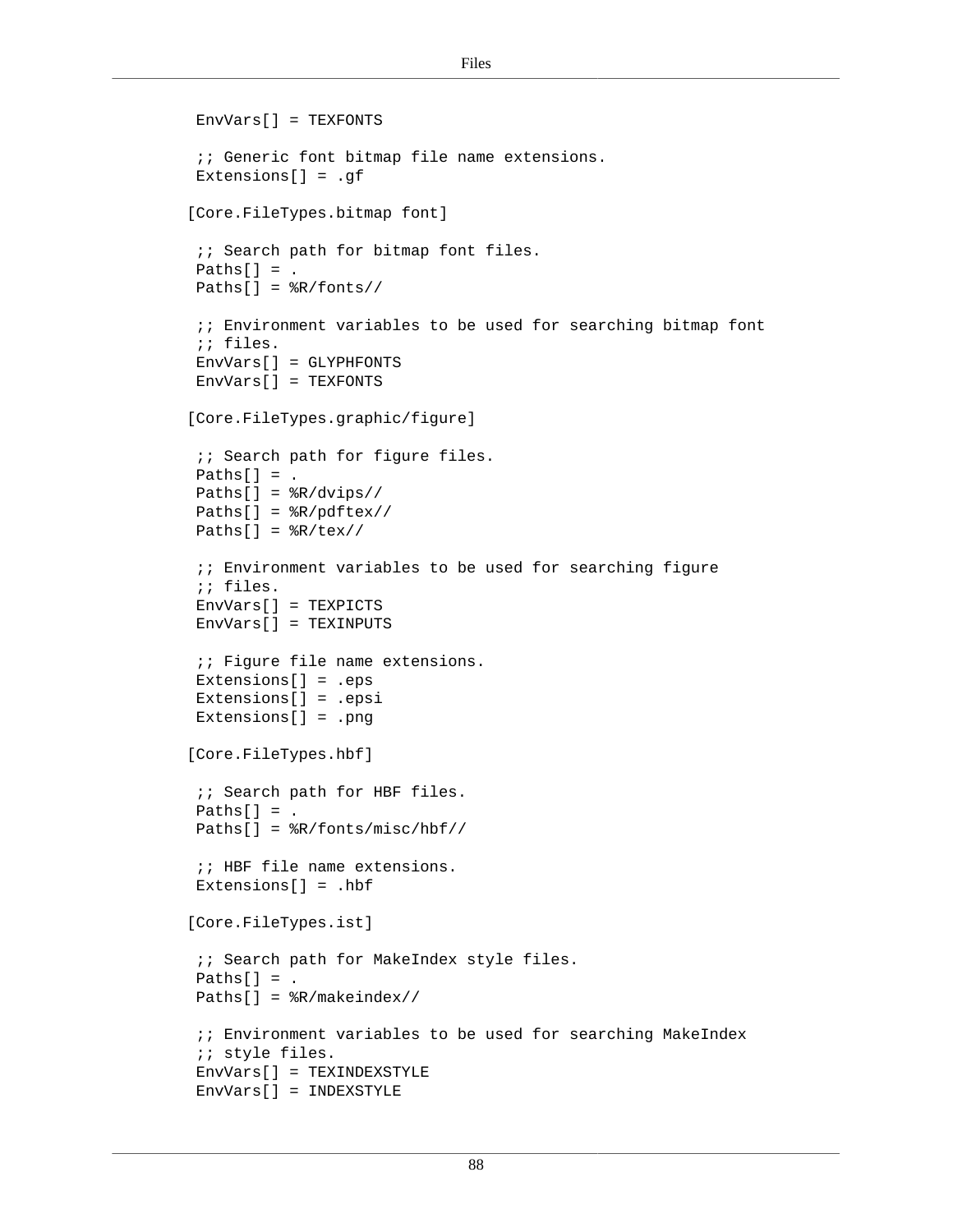```
 ;; MakeIndex style file name extensions.
 Extensions[] = .ist
[Core.FileTypes.lig files]
  ;; Search path for ligature definition files.
Paths[] = .Paths[] = \frac{8R}{fonts}/\frac{1}{q}/ ;; Environment variables to be used for searching ligature
  ;; definition files.
 EnvVars[] = TEXFONTS
  ;; Ligature definition file name extensions.
 Extensions[] = .lig
[Core.FileTypes.ls-R]
 : Search path for Web2c file name database files.
Paths[] = <math>8R</math> ;; Environment variables to be used for searching Web2C file
  ;; name database files.
 EnvVars[] = TEXMFDBS
[Core.FileTypes.lua]
  ;; Search path for Lua files.
Paths[] = .Paths[] = R/scripts / \{sprogname, $engine, \} / \{lua, \} //Paths[] = R/\text{tex}/\{\text{sprogname}}, generic, \frac{1}{1} ;; Environment variables to be used for searching Lua files.
 EnvVars[] = LUAINPUTS
  ;; File name extensions for Lua files.
 Extensions[] = .lua
 Extensions[] = .luatex
 Extensions[] = .luc
 Extensions[] = .luctex
 Extensions[] = .texlua
 Extensions[] = .texluc
 Extensions[] = .tlu
[Core.FileTypes.map]
 i; Search path for font map files.
Paths[] = . Paths[] = %R/fonts/map/{$progname,pdftex,dvips,}//
  ;; Environment variables to be used for searching font map
  ;; files.
 EnvVars[] = TEXFONTMAPS
 EnvVars[] = TEXFONTS
```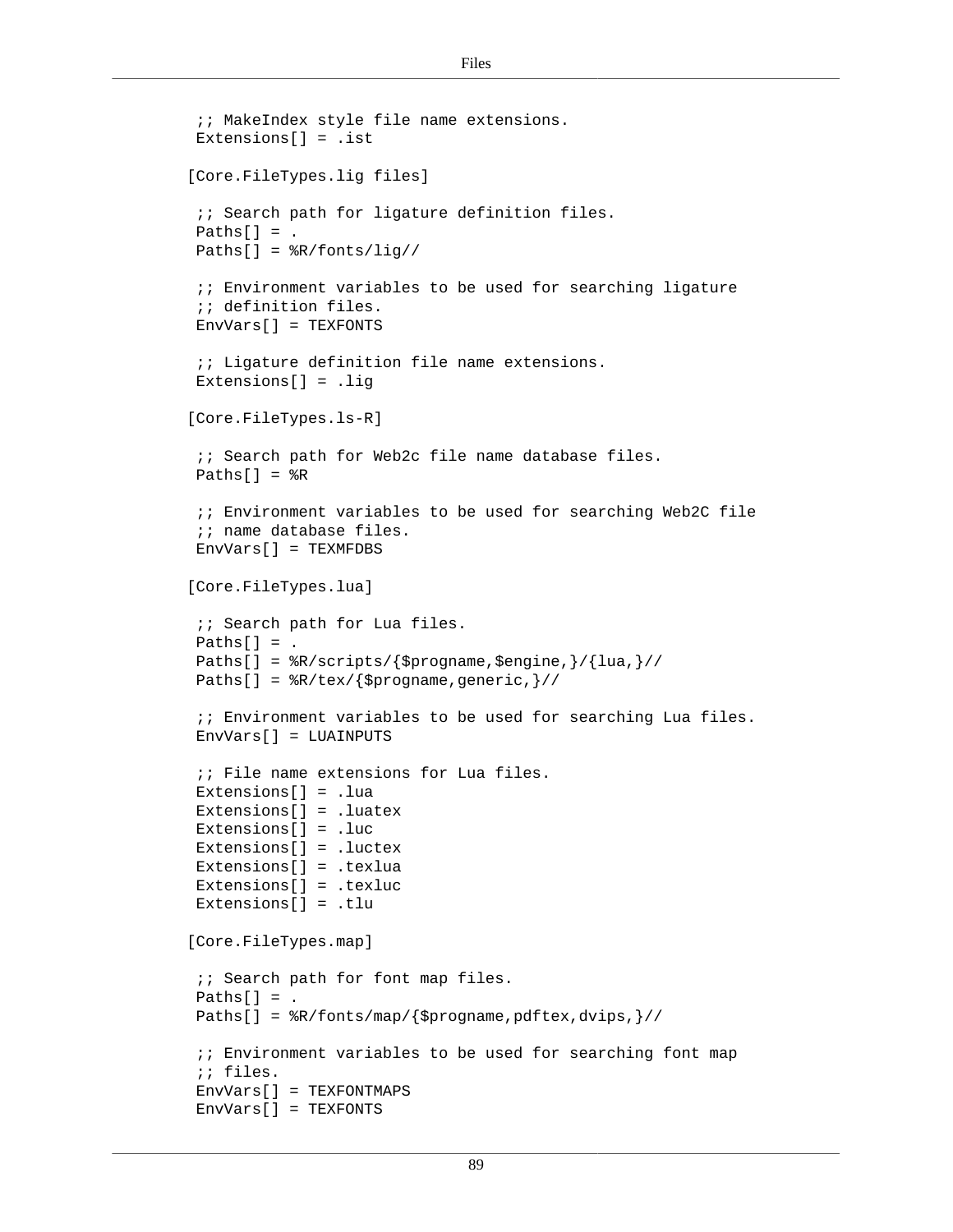```
 ;; Font map file name extensions.
 Extensions[] = .map
[Core.FileTypes.mem]
 \ldots Search path for MetaPost memory dump files.
Paths[] = . ;; MetaPost memory dump file name extensions.
 Extensions[] = .mem
[Core.FileTypes.mf]
 ;; Search path for METAFONT input files.
Paths[] = . Paths[] = %R/metafont//
 Paths[] = %R/fonts/source//
  ;; Environment variables to be used for searching METAFONT
  ;; input files.
 EnvVars[] = MFINPUTS
  ;; METAFONT file name extensions.
 Extensions[] = .mf
[Core.FileTypes.mfpool]
: Search path for METAFONT program string files.
Paths[] = .: Environment variables to be used for searching METAFONT
  ;; program string files.
 EnvVars[] = MFPOOL
 EnvVars[] = TEXMFINI
  ;; METAFONT program string file name extensions.
 Extensions[] = .pool
[Core.FileTypes.mft]
 i; Search path for MFT style files.
Paths[] = .Paths[ ] = R/mft// ;; Environment variables to be used for searching MFT style
  ;; files.
 EnvVars[] = MFTINPUTS
 ;; MFT style file name extensions.
 Extensions[] = .mft
[Core.FileTypes.misc fonts]
```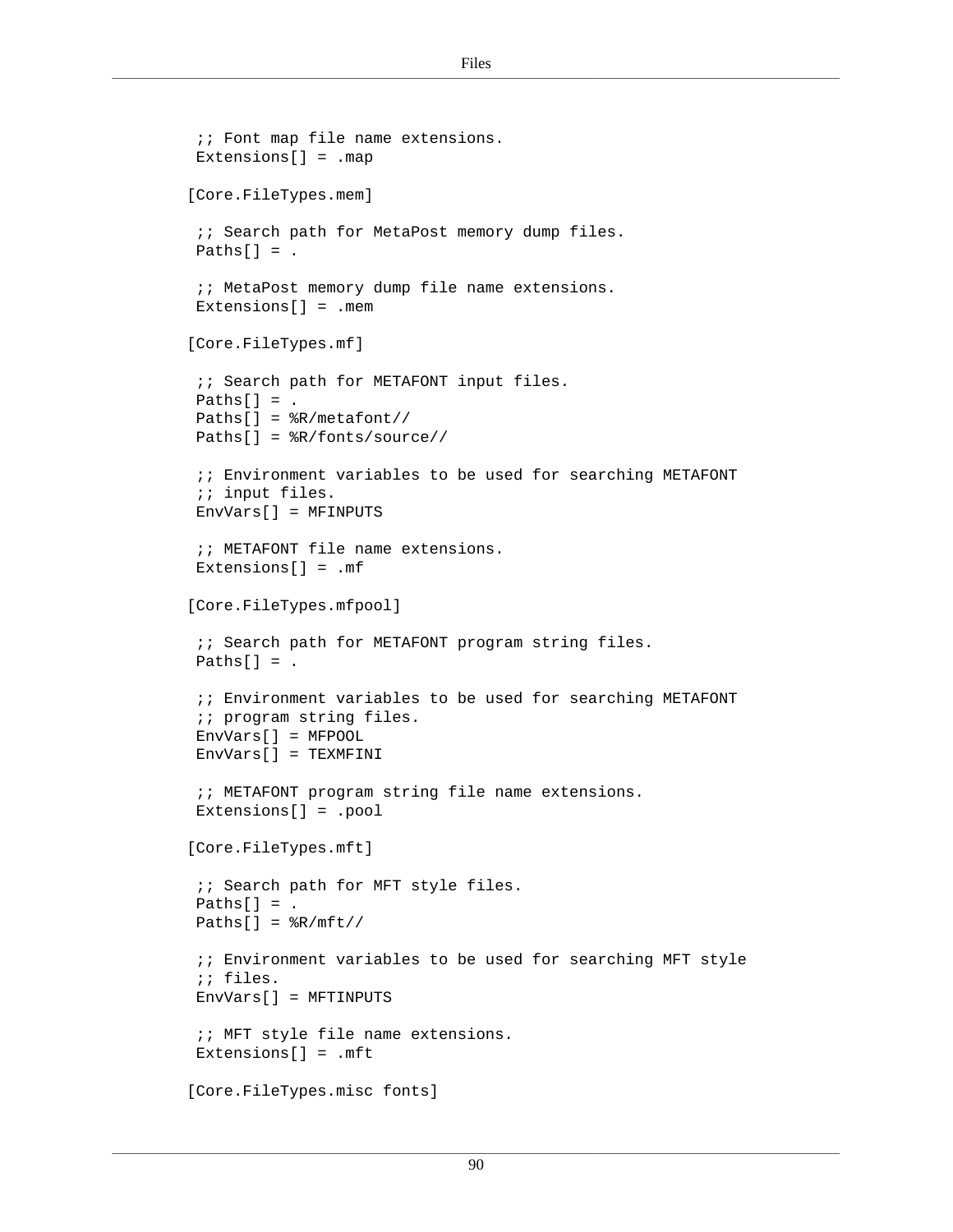```
i; Search path for font related files.
Paths[] = . Paths[] = %R/fonts/misc//
 \forall i Environment variables to be used for font related
  ;; files.
 EnvVars[] = MISCFONTS
 EnvVars[] = TEXFONTS
[Core.FileTypes.mlbib]
 \forall i Search path for MlBibTeX database files.
Paths[] = .Paths[] = R/bibtex/bib/(mlbib,}//:: Environment variables to be used for searching MlBibTeX
  ;; databsae files.
 EnvVars[] = MLBIBINPUTS
 EnvVars[] = BIBINPUTS
 EnvVars[] = TEXBIB
 ;; MlBibTeX database file name extensions.
 Extensions[] = .mlbib
 Extensions[] = .bib
[Core.FileTypes.mlbst]
  ;; Search path for MlBibTeX style files.
Paths[] = .Paths[] = R/bibtex/{mlbst,bst}//
 :: Environment variables to be used for searching MlBibTeX
  ;; style files.
 EnvVars[] = MLBSTINPUTS
 EnvVars[] = BSTINPUTS
  ;; MlBibTeX style file name extensions.
 Extensions[] = .bst
[Core.FileTypes.mp]
  ;; Search path for MetaPost input files.
Paths[] = . Paths[] = %R/metapost//
  ;; Environment variables to be used for searching MetaPost
  ;; input files.
 EnvVars[] = MPINPUTS
  ;; MetaPost file name extensions.
 Extensions[] = .mp
[Core.FileTypes.mppool]
```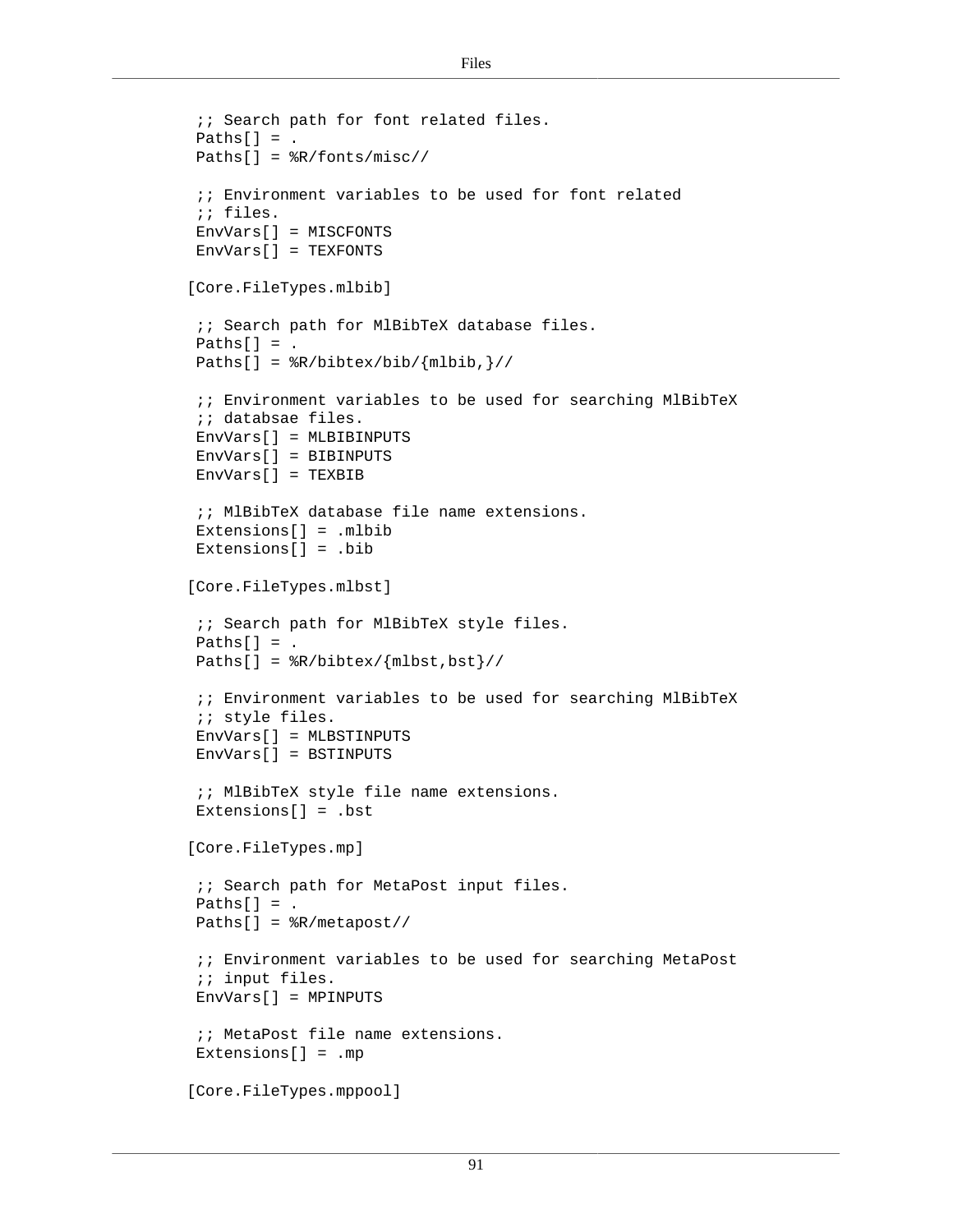```
\forall i Search path for MetaPost program string files.
Paths[] = . ;; Environment variables to be used for searching MetaPost
  ;; program string files.
 EnvVars[] = MPPOOL
 EnvVars[] = TEXMFINI
  ;; MetaPost program string file name extensions.
 Extensions[] = .pool
[Core.FileTypes.MetaPost support]
 : Search path for MetaPost support files.
Paths[] = . Paths[] = %R/metapost/support//
 :: Environment variables to be used for searching MetaPost
  ;; support files.
 EnvVars[] = MPSUPPORT
[Core.FileTypes.ocp]
  ;; Search path for Omega compiled process files.
Paths[] = . Paths[] = %R/omega/ocp//
 :: Environment variables to be used for searching Omega
 i compiled process files.
 EnvVars[] = OCPINPUTS
  ;; Omega compiled process file name extensions.
 Extensions[] = .ocp
[Core.FileTypes.ofm]
 : Search path for Omega font metric files.
Paths[] = . Paths[] = %R/fonts/ofm//
 Paths[] = %R/fonts/tfm//
  ;; Environment variables to be used for searching Omega
  ;; font metric files.
 EnvVars[] = OFMFONTS
 EnvVars[] = TEXFONTS
  ;; Omega font metric file name extensions.
 Extensions[] = .ofm
 Extensions[] = .tfm
[Core.FileTypes.opl]
 : Search path for Omega property list files.
Paths[] = .
```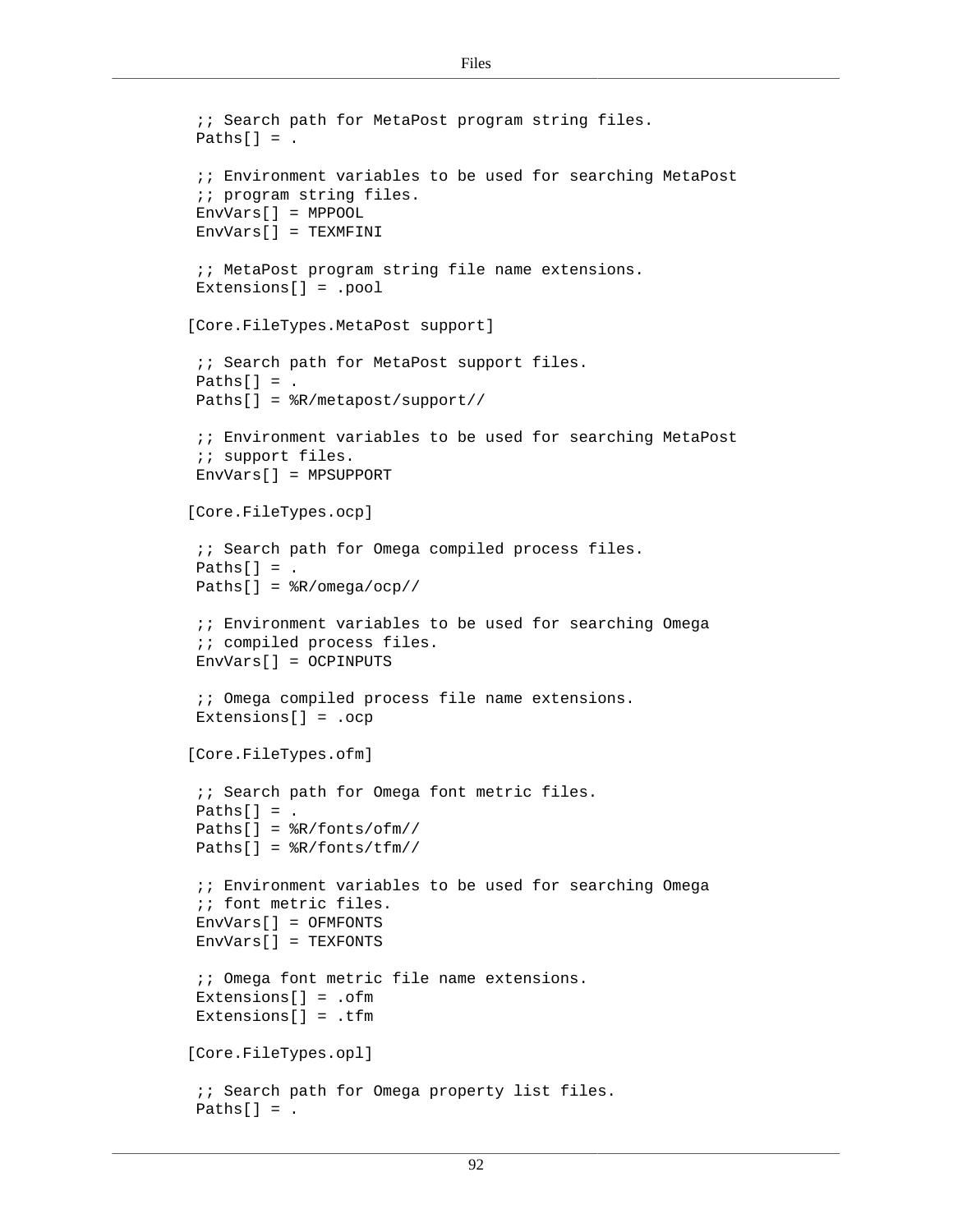```
 Paths[] = %R/fonts/opl//
 :: Environment variables to be used for searching Omega
  ;; property list files.
 EnvVars[] = OPLFONTS
 EnvVars[] = TEXFONTS
  ;; Omega property list file name extensions.
 Extensions[] = .opl
[Core.FileTypes.otp]
  ;; Search path for Omega translation process files.
Paths[] = .Paths[] = R/fonts/otp/:: Environment variables to be used for searching Omega
 \cdots i; translation process files.
 EnvVars[] = OTPINPUTS
 : Omega translation process file name extensions.
 Extensions[] = .otp
[Core.FileTypes.opentype fonts]
 : Search path for OpenType font files.
Paths[] = . Paths[] = %R/fonts/opentype//
  ;; Environment variables to be used for searching OpenType
  ;; font files.
 EnvVars[] = OPENTYPEFONTS
 EnvVars[] = TEXFONTS
  ;; OpenType font file name extensions.
 Extensions[] = .otf
[Core.FileTypes.ovf]
 : Search path for Omega virtual font files.
Paths[] = .Paths[] = \frac{8R}{fonts}/\frac{ovf}{f}Paths[] = R/fonts/vf//;; Environment variables to be used for searching Omega
  ;; virtual font files.
 EnvVars[] = OVFFONTS
 EnvVars[] = TEXFONTS
  ;; Omega virtual font file name extensions.
 Extensions[] = .ovf
[Core.FileTypes.ovp]
```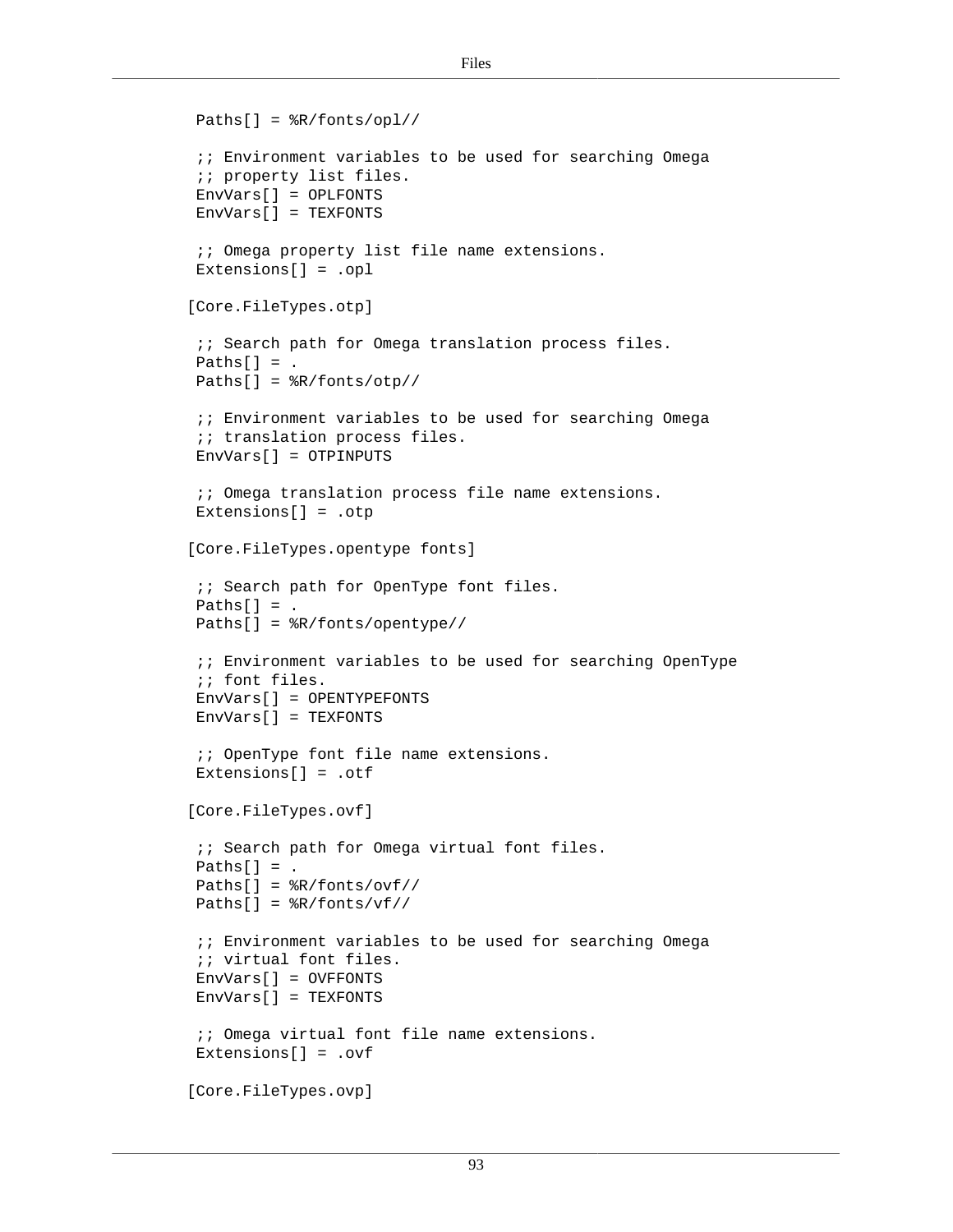```
i; Search path for Omega virtual property list files.
Paths[] = . Paths[] = %R/fonts/ovp//
 :: Environment variables to be used for searching Omega
  ;; virtual property list files.
 EnvVars[] = OVPFONTS
 EnvVars[] = TEXFONTS
  ;; Omega virtual property list file name extensions.
 Extensions[] = .ovp
[Core.FileTypes.pdftex config]
  ;; Search path for pdfTeX configuration files.
 Paths[] = .
Paths[] = R/pdftex/{\s{propname}, }//
  ;; Environment variables to be used for searching pdfTeX
  ;; configuration files.
 EnvVars[] = PDFTEXCONFIG
[Core.FileTypes.pk]
 : Search path for packed bitmap font files.
Paths[] = . Paths[] = %R/fonts//
  ;; Packed bitmap font file name extensions.
 Extensions[] = .pk
[Core.FileTypes.other binary files]
 : Search path for program binary files.
Paths[] = . Paths[] = %R/$progname//
[Core.FileTypes.other text files]
 \forall i Search path for program text files.
Paths[] = . Paths[] = %R/$progname//
[Core.FileTypes.PostScript header]
 : Search path for downloadable PostScript files.
Paths[] = .Paths[] = R/\{\text{dvlps},\text{fonts}/\{\text{enc},\text{type1},\text{type42},\text{type3}\}\}/\ell Paths[] = $psfontdirs
 ;; Environment variables to be used for searching downloadable
  ;; PostScript files.
 EnvVars[] = TEXPSHEADERS
 EnvVars[] = PSHEADERS
```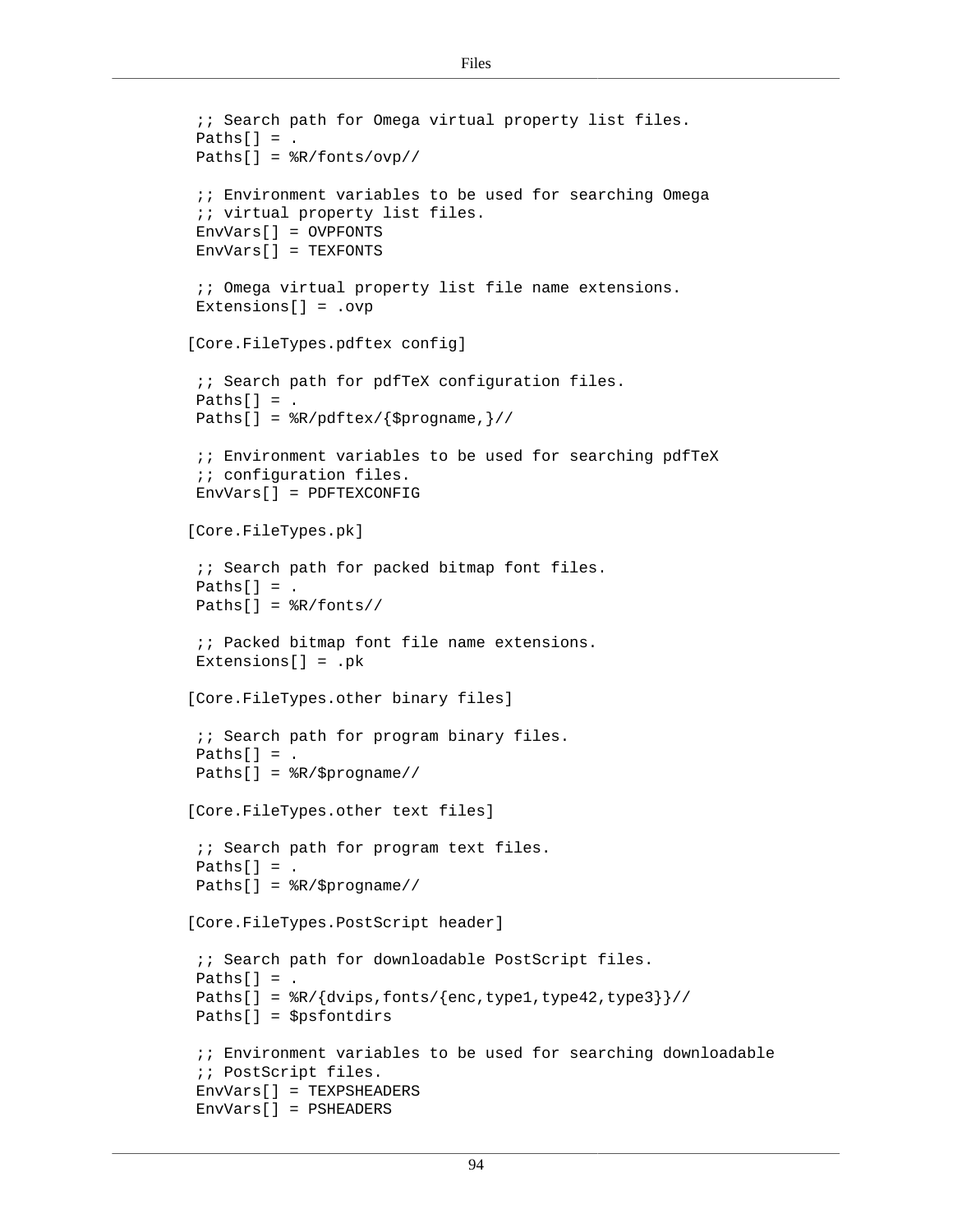```
 ;; Downloadable PostScript file name extensions.
 Extensions[] = .pro
 Extensions[] = .enc
[Core.FileTypes.texmfscripts]
  ;; Search path for architecture-independent executables.
Paths[] = .Paths[] = R/scripts / \{sprogname, \xi engine, \}//\forall i Environment variables to be used for searching
  ;; architecture-independent executables.
 EnvVars[] = TEXMFSCRIPTS
[Core.FileTypes.subfont definition files]
 ;; Search path for subfont definition files.
Paths[] = .Paths[] = \frac{8R}{fonts/sfd}/f: Environment variables to be used for searching subfont
  ;; definition files.
 EnvVars[] = SFDFONTS
 EnvVars[] = TEXFONTS
  ;; Subfont definition file name extensions.
 Extensions[] = .sfd
[Core.FileTypes.tcx]
: Search path for TCX files.
Paths[] = . Paths[] = %R/miktex/config
 Paths[] = %R/miktex/web2c
  ;; TCX file name extensions.
 Extensions[] = .tcx
[Core.FileTypes.tex]
  ;; Search path for TeX input files.
Paths[] = .Paths[] = R/\text{tex}/\{\text{sprogname}}, generic, \frac{1}{1} ;; Environment variables to be used for searching TeX input
  ;; files.
 EnvVars[] = TEXINPUTS
  ;; TeX input file name extensions.
 Extensions[] = .tex
[Core.FileTypes.texpool]
```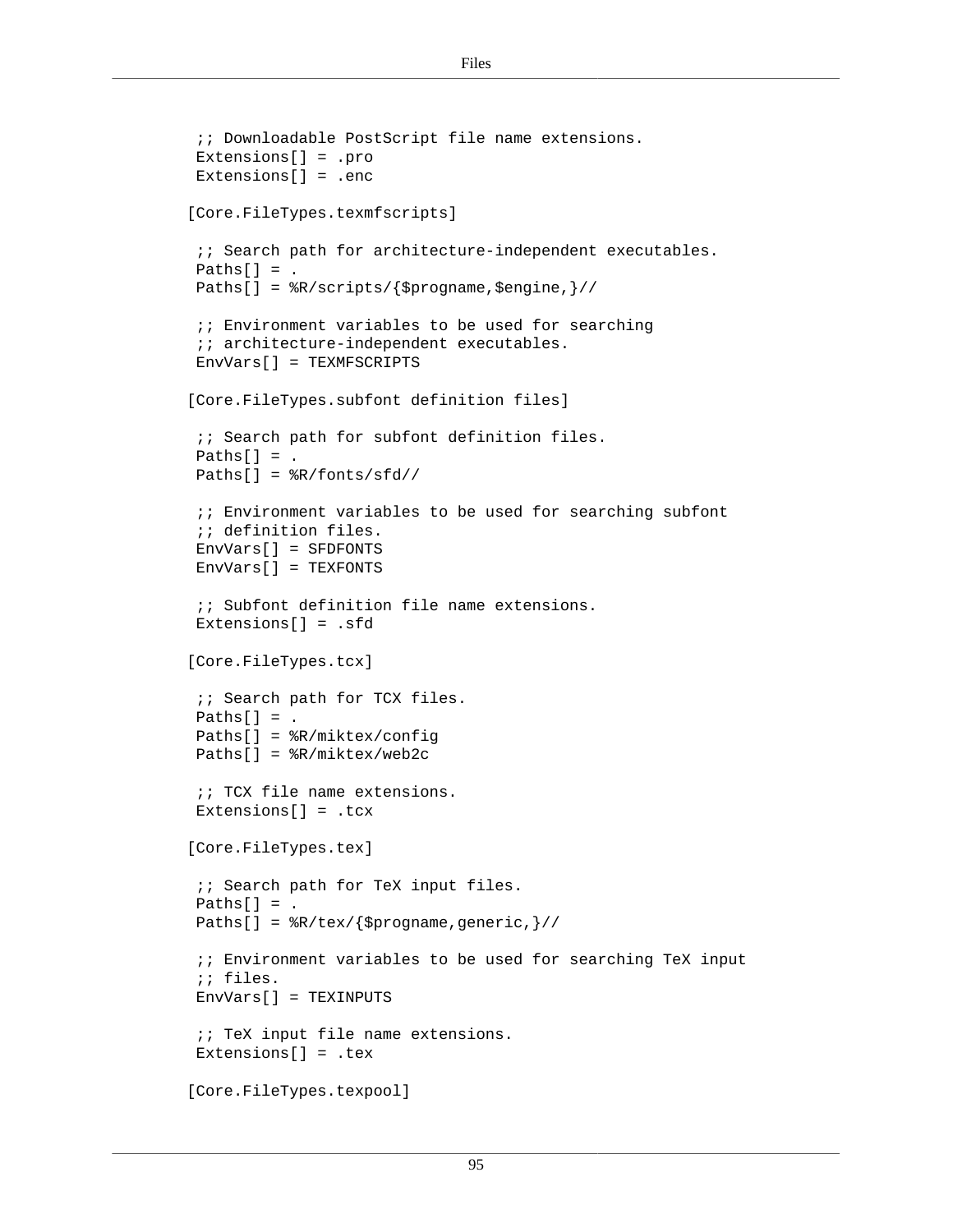```
\forall i Search path for TeX program string files.
Paths[] = . ;; Environment variables to be used for searching METAFONT
  ;; program string files.
 EnvVars[] = TEXPOOL
 EnvVars[] = TEXMFINI
 \forall i TeX program string file name extensions.
 Extensions[] = .pool
[Core.FileTypes.TeX system sources]
 i; Search path for source files.
Paths[] = . Paths[] = %R/source//
 ;; Environment variables to be used for searching source
 ;; files.
 EnvVars[] = TEXSOURCES
[Core.FileTypes.TeX system documentation]
 : Search path for documentation files.
Paths[] = .Paths[] = \frac{8R}{doc}/\text{miktex}//Paths[ ] = \frac{8R}{doc}/
: Environment variables to be used for searching
  ;; documentation files.
 EnvVars[] = TEXDOCS
  ;; Documentation file name extensions.
 Extensions[] = .pdf
 Extensions[] = .html
 Extensions[] = .md
 Extensions[] = .txt
 Extensions[] = .ps
 Extensions[] = .dvi
[Core.FileTypes.tfm]
 \forall i Search path for TeX font metric files.
Paths[] = . Paths[] = %R/fonts/tfm//
 :: Environment variables to be used for searching TeX font
 ;; metric files.
 EnvVars[] = TFMFONTS
 EnvVars[] = TEXFONTS
 ;; TeX font metric file name extensions.
 Extensions[] = .tfm
```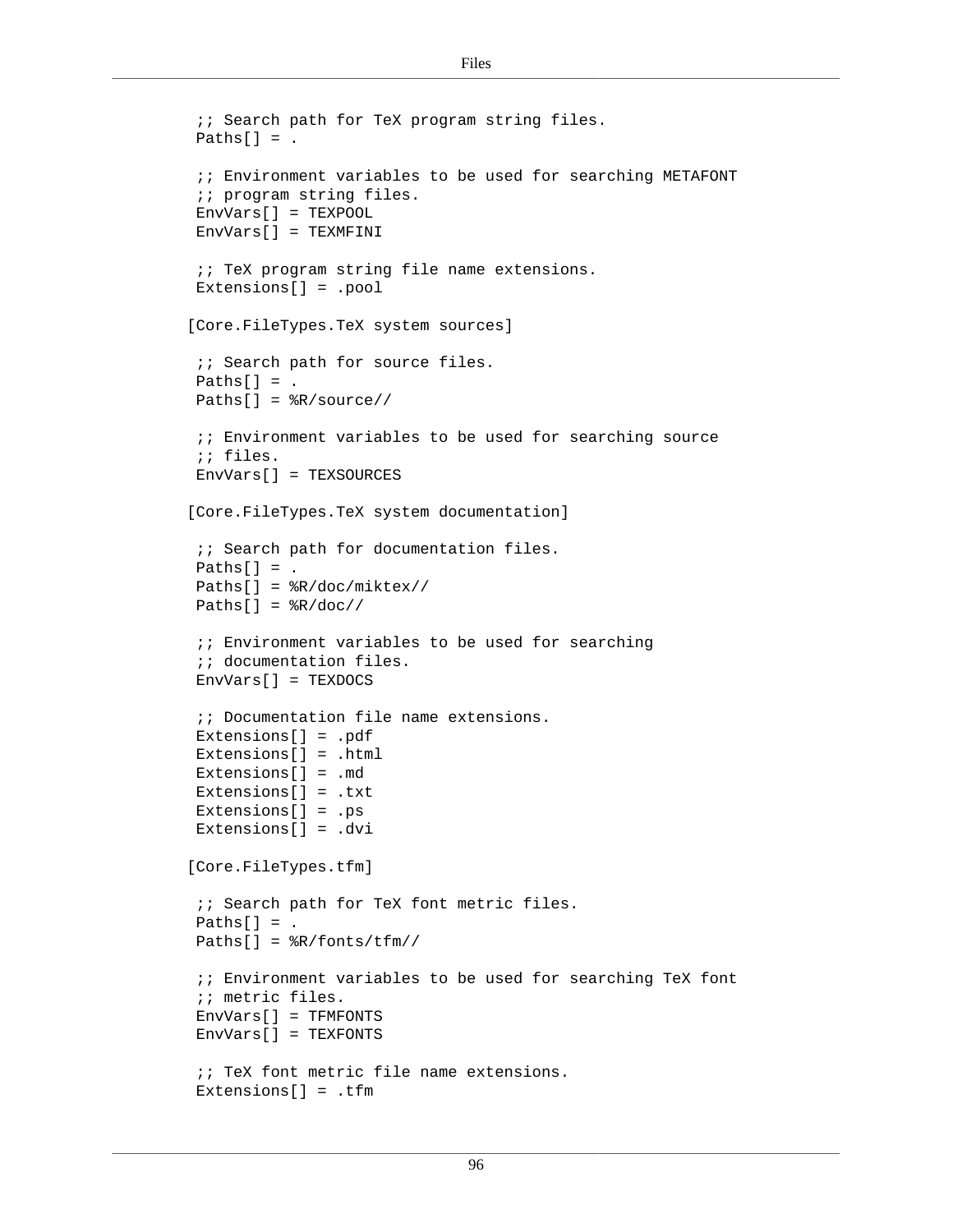```
[Core.FileTypes.troff fonts]
  ;; Environment variables to be used for searching Troff font
  ;; files.
 EnvVars[] = TRFONTS
[Core.FileTypes.truetype fonts]
 : Search path for TrueType font files.
Paths[] = . Paths[] = %R/fonts/truetype//
  ;; Environment variables to be used for searching TrueType
  ;; font files.
 EnvVars[] = TTFONTS
 EnvVars[] = TEXFONTS
  ;; TrueType font file name extensions.
 Extensions[] = .ttf
 Extensions[] = .ttc
[Core.FileTypes.type1 fonts]
 i; Search path for Typel font files.
Paths[] = . Paths[] = %R/fonts/type1//
  ;; Environment variables to be used for searching Type1 font
  ;; files.
 EnvVars[] = T1FONTS
 EnvVars[] = T1INPUTS
 EnvVars[] = TEXFONTS
 EnvVars[] = TEXPSHEADERS
 EnvVars[] = PSHEADERS
  ;; Type1 font file name extensions.
 Extensions[] = .pfb
 Extensions[] = .pfa
[Core.FileTypes.type42 fonts]
 : Search path for Type42 font files.
Paths[] = . Paths[] = %R/fonts/type42//
  ;; Environment variables to be used for searching Type42 font
  ;; files.
 EnvVars[] = T42FONTS
 EnvVars[] = TEXFONTS
  ;; Type42 font file name extensions.
 Extensions[] = .t42
 Extensions[] = .T42
```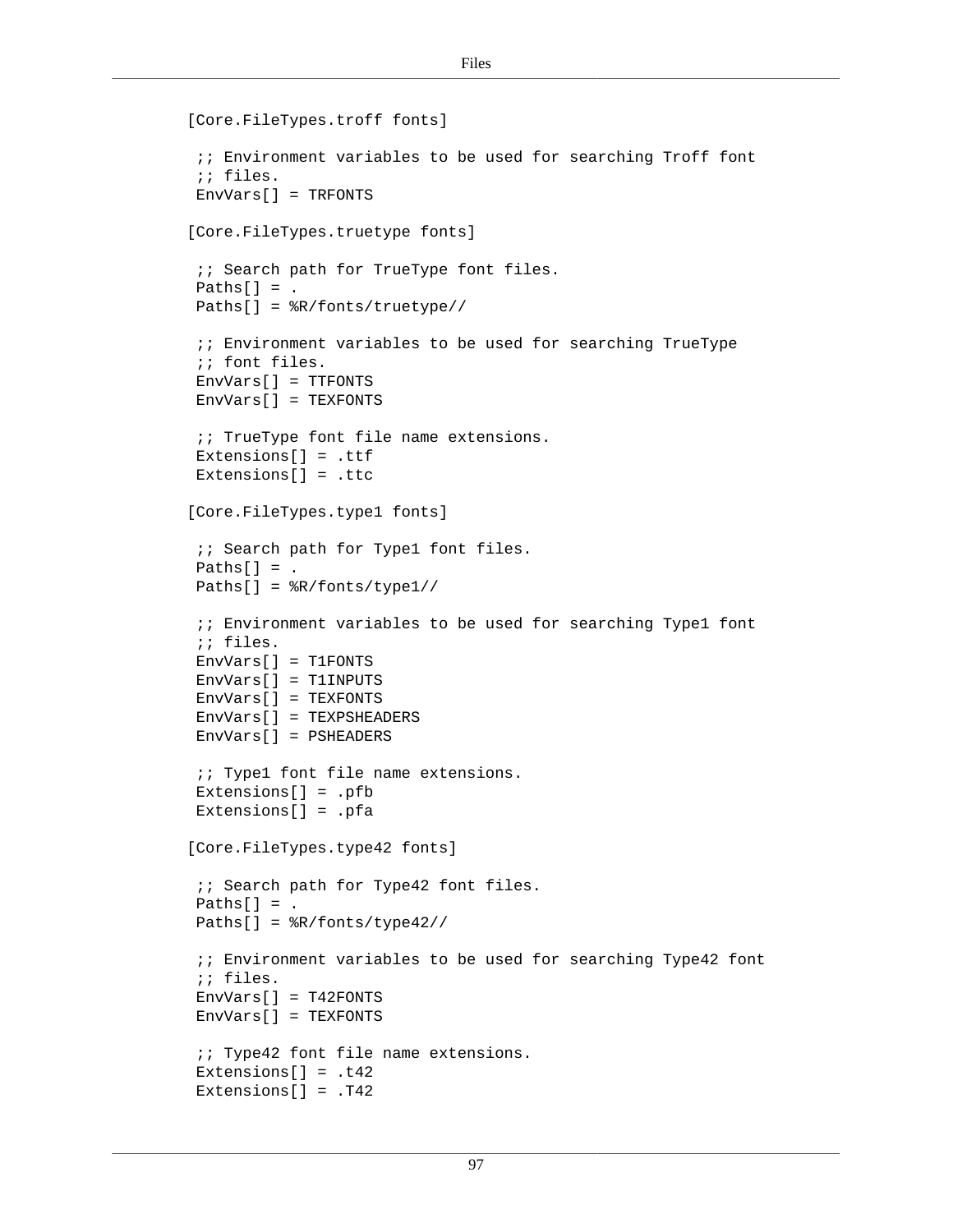```
[Core.FileTypes.vf]
 : Search path for TeX virtual font files.
Paths[] = .Paths[] = R/fonts/vf// ;; Environment variables to be used for searching TeX virtual
 ;; font files.
 EnvVars[] = VFFONTS
 EnvVars[] = TEXFONTS
  ;; TeX virtual font file name extensions.
 Extensions[] = .vf
[Core.FileTypes.web2c files]
 : Search path for Web2c files.
 Paths[] = .
Paths[] = R/web2c//[Core.FileTypes.web]
 i Search path for WEB input files.
Paths[] = .Paths[] = R/web// ;; Environment variables to be used for searching WEB input
  ;; files.
 EnvVars[] = WEBINPUTS
  ;; CWeb file name extensions.
 Extensions[] = .web
[MakeBase]
 ;; Directory where METAFONT stores *.base files.
 DestDir = %R/miktex/data/le
[MakeFMT]
 ;; Directory where TeX engines store *.fmt files.
 DestDir = %R/miktex/data/le/$engine
[MakePk]
  ;; Directory where makepk stores *.pk files.
 DestDir = %R/fonts/pk/%m/%s/%t/dpi%d
[MakeTFM]
 ;; Directory where maketfm stores *.tfm files.
 DestDir = %R/fonts/tfm/%s/%t
```

```
[MPM]
```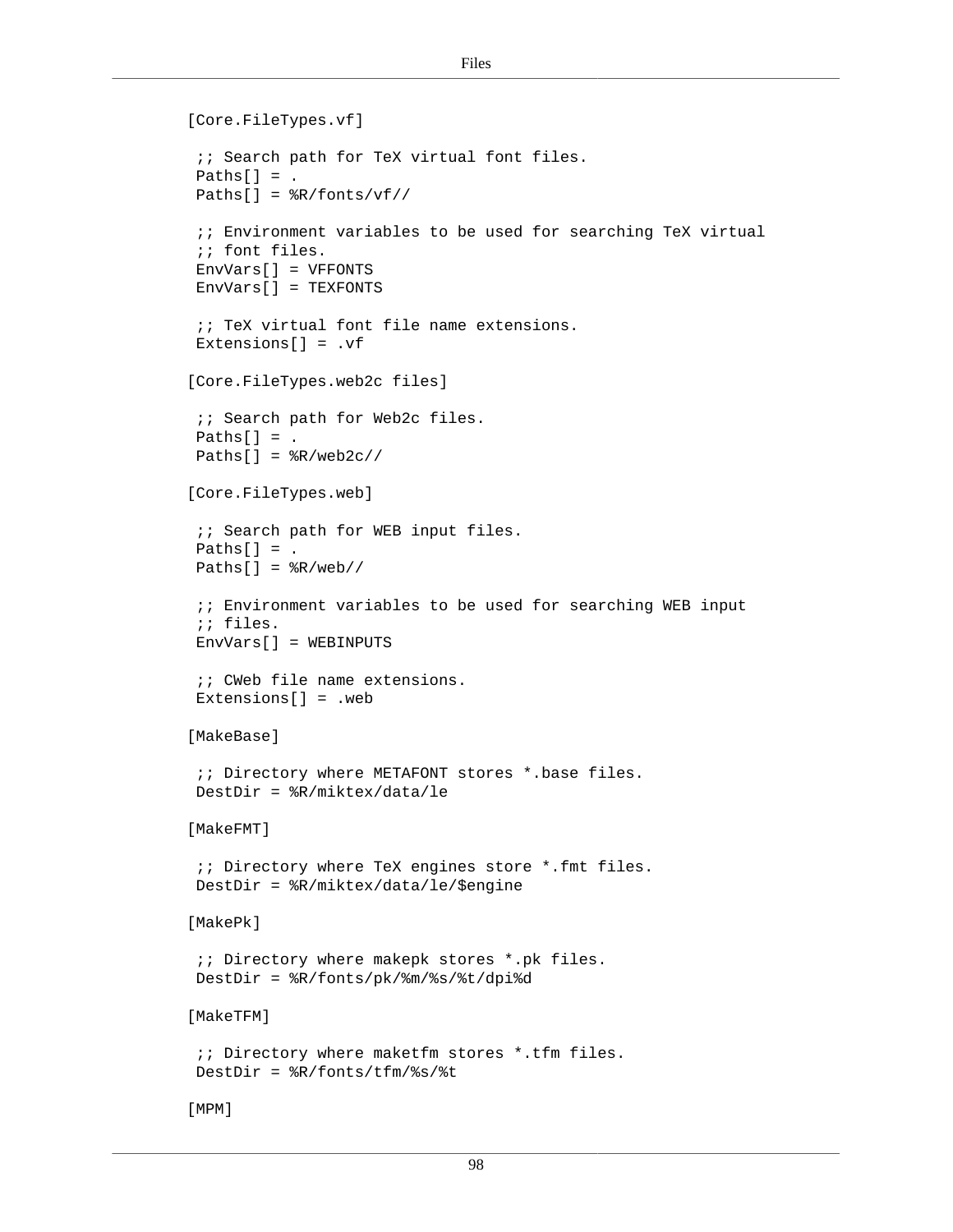```
 ;; Install packages for all users.
 AutoAdmin = ?
  ;; Install missing packages automatically (on-the-fly).
 AutoInstall = ?
 ;; Deprecated.
 ForceLocalServer = f
 i; Local package repository path.
  ;LocalRepository = 
  ;; Deprecated.
  ;MiKTeXDirectRoot =
  ;; Indicates whether proxy authentication is required.
 ProxyAuthReq = f
  ;; Proxy host address.
 ProxyHost =
  ;; Proxy host port.
 ProxyPort = 8080
  ;; Remote package repository URL. Pick a random URL, if empty.
 RemoteRepository = 
 ;; The MiKTeX API endpoint.
 RemoteService_4727 = https://api2.miktex.org/
  ;; Package stream. One of: stable, next.
 RepositoryReleaseState = stable
  ;; Type of the package repository. One of: remote, local.
 RepositoryType = remote
  ;; Indicates whether a proxy is configured.
 UseProxy = f
[Setup]
 i; Last time (a time_t value) a MiKTeX administrator has checked for system-wide
  ;LastAdminDiagnose =
 \forall i Last time (a time t value) a MiKTeX administrator changed the system-wide conf
  ;LastAdminMaintenance =
 j; Last time (a time_t value) a MiKTeX administrator has installed system-wide up
  ;LastAdminUpdate =
 j; Last time (a time_t value) a MiKTeX administrator has checked for system-wide
  ;LastAdminUpdateCheck =
```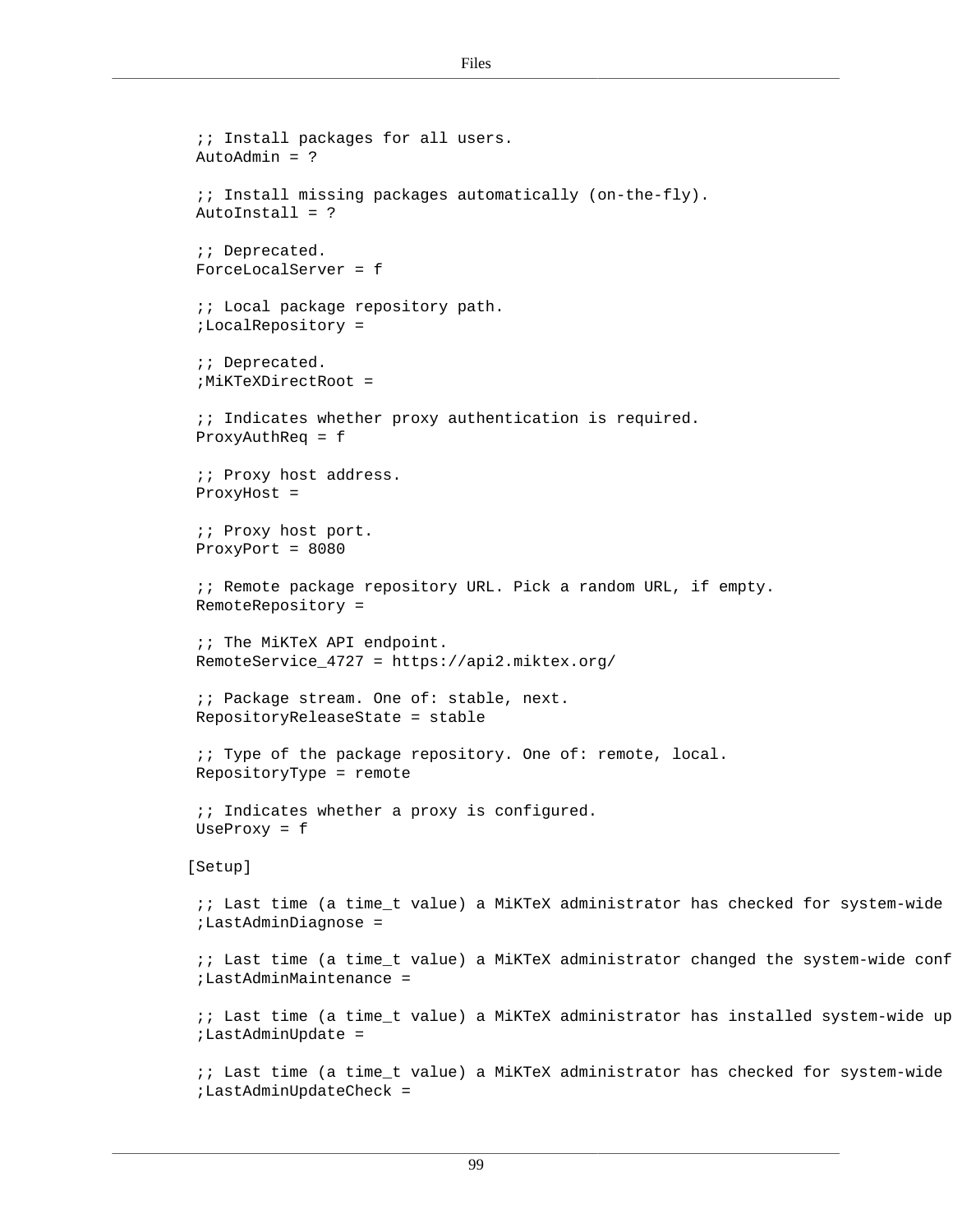```
i: Last time (a time_t value) a MiKTeX administrator has updated the system-wide
  ;LastAdminUpdateDb =
  ;; Last time (a time_t value) the current MiKTeX user has checked for issues.
  ;LastUserDiagnose =
  ;; Last time (a time_t value) the current MiKTeX user changed the configuration.
  ;LastUserMaintenance =
  ;; Last time (a time_t value) the current MiKTeX user has installed updates.
  ;LastUserUpdate =
 ;; Last time (a time t value) the current MiKTeX user has checked for updates.
  ;LastUserUpdateCheck =
 i; Last time (a time_t value) the current MiKTeX user has updated the package dat
  ;LastUserUpdateDb =
[TeXandFriends]
 ;; Create auxiliary directory if '--aux-directory=DIR' refers
 i; to a non-existing directory.
 CreateAuxDirectory = t
  ;; Create the output directory if '--output-directory=DIR'
 i; refers to a non-existing directory.
 CreateOutputDirectory = t
  ;; Enable file:line:error style messages.
 CStyleErrors = f
  ;; Deprecated.
  ;ParseFirstLine =
  ;; Indicates whether format files (*.fmt) will be automatically renewed.
```
Files

#### **See also**

initexmf(1)

RenewFormatsOnUpdate = t

100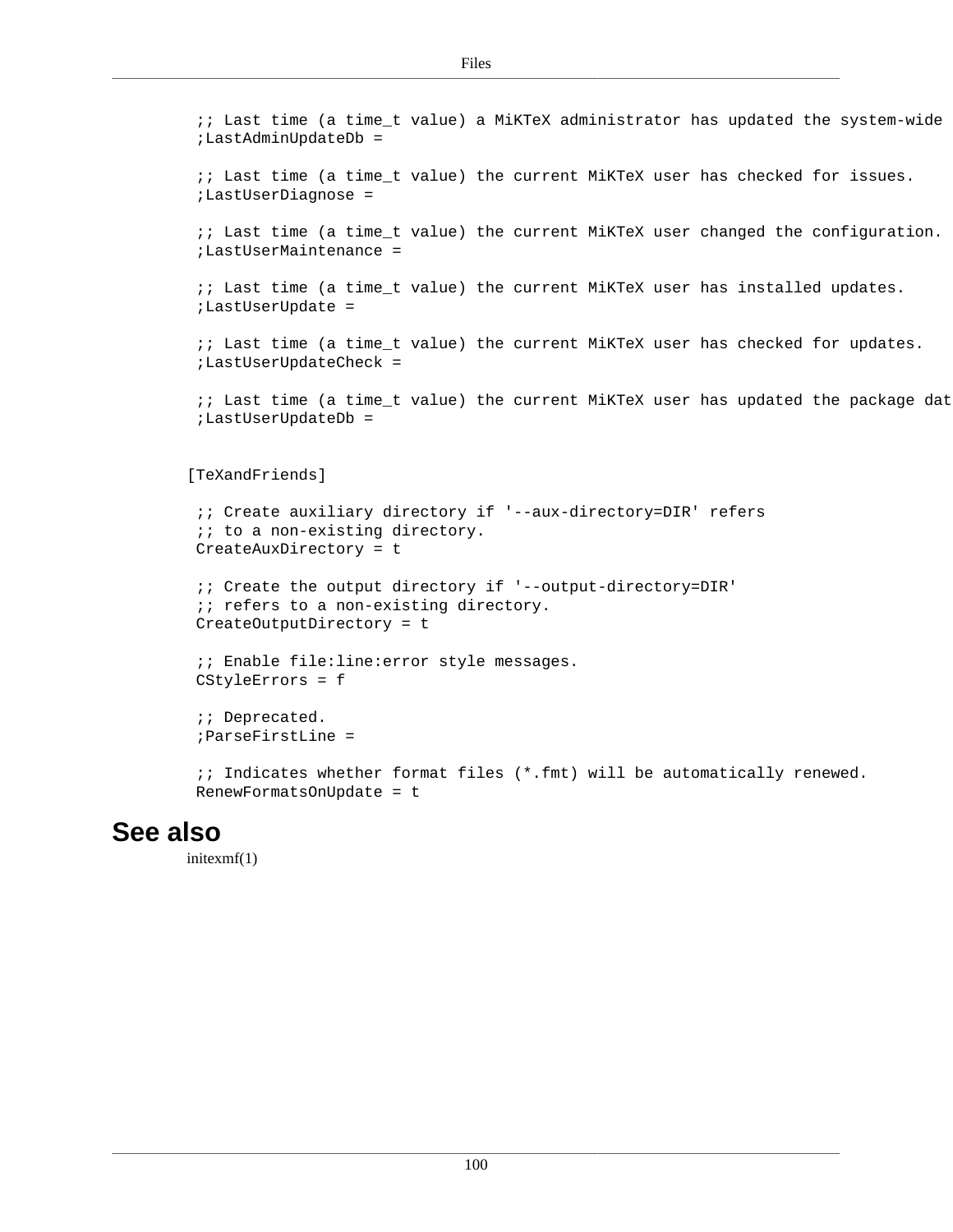pdftex.cfg — configuration settings for MiKTeX-pdfTeX

# **Description**

MiKTeX-pdfTeX configurations settings are read from the file pdftex.cfg when a format file is being created by MiKTeX-pdfTeX.

#### **Caution**

Do not edit this file directly. Run **initexmf --edit-config-file pdftex.cfg** to edit configuration settings for MiKTeX-pdfTeX.

## **Instructions**

A typical pdftex.cfg file looks like this, setting up output for A4 paper size and the standard TeX offset of 1 inch:

```
compress_level 9
decimal_digits 3
horigin 1 true in
vorigin 1 true in
image_resolution 300
move_chars 1
output_format 1
page_width 210 true mm
page_height 297 true mm
pdf_minorversion 4
pk_resolution 600
```
The configuration file sets default values for these parameters, and they all can be overridden in the TeX source file. Dimensions can be specified as true, which makes them immune for magnification (when set).

| compress_level    | This integer parameter specifies the level of text and in line<br>graphics compression. MiKTeX-pdfTeX uses Zip compression. A<br>value of 0 means no compression, 1 means fastest, 9 means best,<br>28 means something in between. Just set this value to 9, unless<br>there is a good reason to do otherwise; $\theta$ is great for testing macros<br>that use \pdfliteral.                                                                                                                                                                           |
|-------------------|--------------------------------------------------------------------------------------------------------------------------------------------------------------------------------------------------------------------------------------------------------------------------------------------------------------------------------------------------------------------------------------------------------------------------------------------------------------------------------------------------------------------------------------------------------|
| decimal_digits    | This integer specifies the preciseness of real numbers in PDF page<br>descriptions. It gives the maximal number of decimal digits after<br>the decimal point of real numbers. Valid values are in range 0.5. A<br>higher value means more precise output, but also results in a much<br>larger file size and more time to display or print. In most cases the<br>optimal value is 2. This parameter does <i>not</i> influence the precision<br>of numbers used in raw PDF code, like that used in \pdfliteral and<br>annotation action specifications. |
| horigin & vorigin | These dimension parameters can be used to set the offset of the TeX<br>output box from the top left corner of the "paper".                                                                                                                                                                                                                                                                                                                                                                                                                             |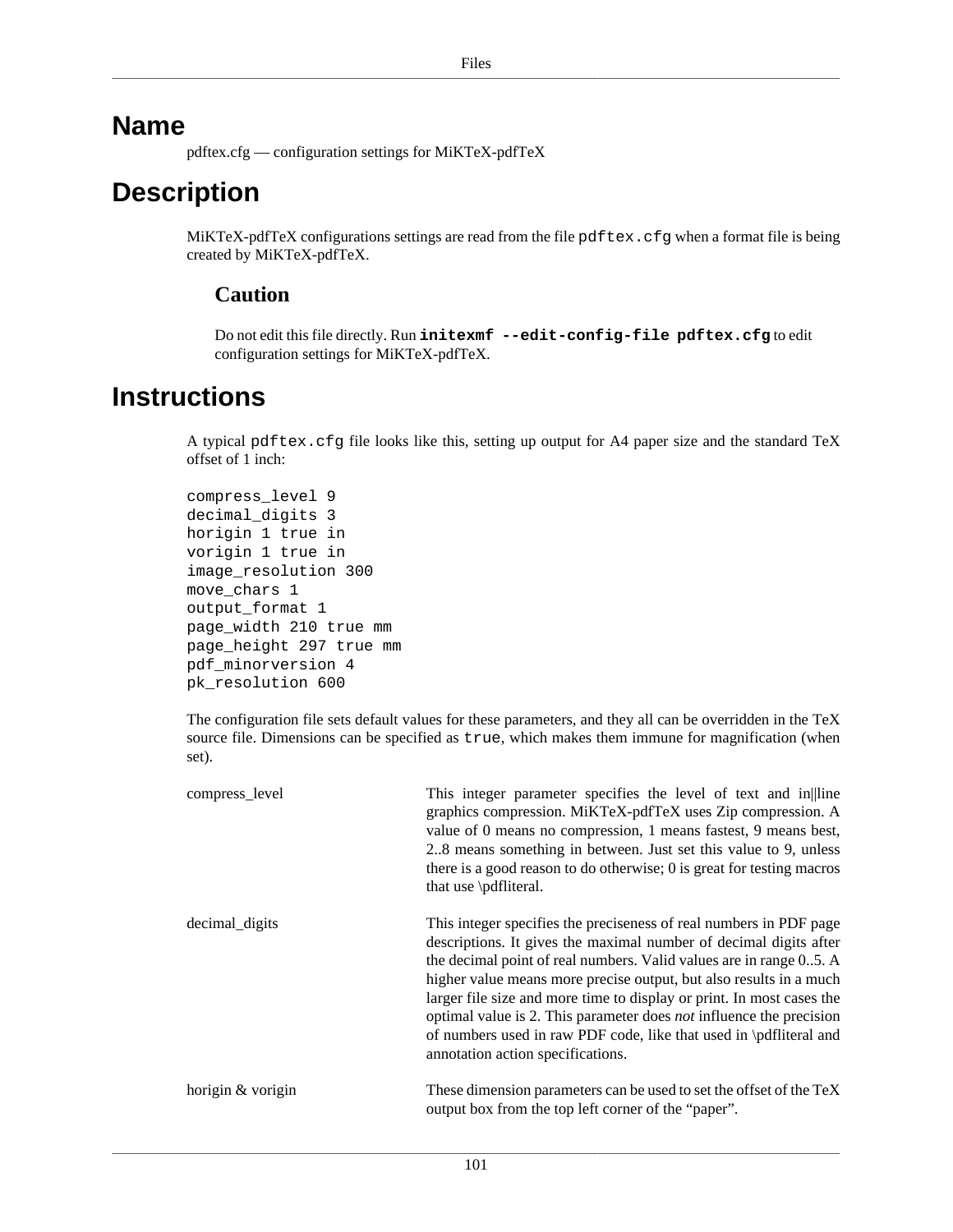| image_resolution         | When MiKTeX-pdfTeX is not able to determine the natural<br>dimensions of an image, it assumes a resolution of type 72 dots per<br>inch. Use this variable to change this default value.                                                                                                                                                                                      |
|--------------------------|------------------------------------------------------------------------------------------------------------------------------------------------------------------------------------------------------------------------------------------------------------------------------------------------------------------------------------------------------------------------------|
| move chars               | Although PDF output is claimed to be portable, especially when all<br>font information is included in the file, problems with printing and<br>viewing have a persistent nature. Moving the characters in range 0–<br>31 sometimes helps a lot. When set to 1, characters are only moved<br>when a font has less than 128 glyphs, when set to 2 higher slots are<br>used too. |
| output_format            | This integer parameter specifies whether the output format should<br>be DVI or PDF. A positive value means PDF output, otherwise we<br>get DVI output.                                                                                                                                                                                                                       |
| page_width & page_height | These two dimension parameters specify the output medium<br>dimensions (the paper, screen or whatever the page is put on). If<br>they are not specified, these values are calculated.                                                                                                                                                                                        |
| pdf_minorversion         | Sets the PDF version of the generated file and the latest allowed<br>PDF version of included PDFs. The value 3 tells MiKTeX-pdfTeX<br>to set the PDF version to 1.3 and allows only included PDFs with<br>versions less than 1.3. A suitable default value is 4.                                                                                                             |
| pk_resolution            | One can use this entry to specify the resolution for bitmap fonts.<br>Nowadays most printers are capable to print at least 600 dots per<br>inch, so this is a reasonable default.                                                                                                                                                                                            |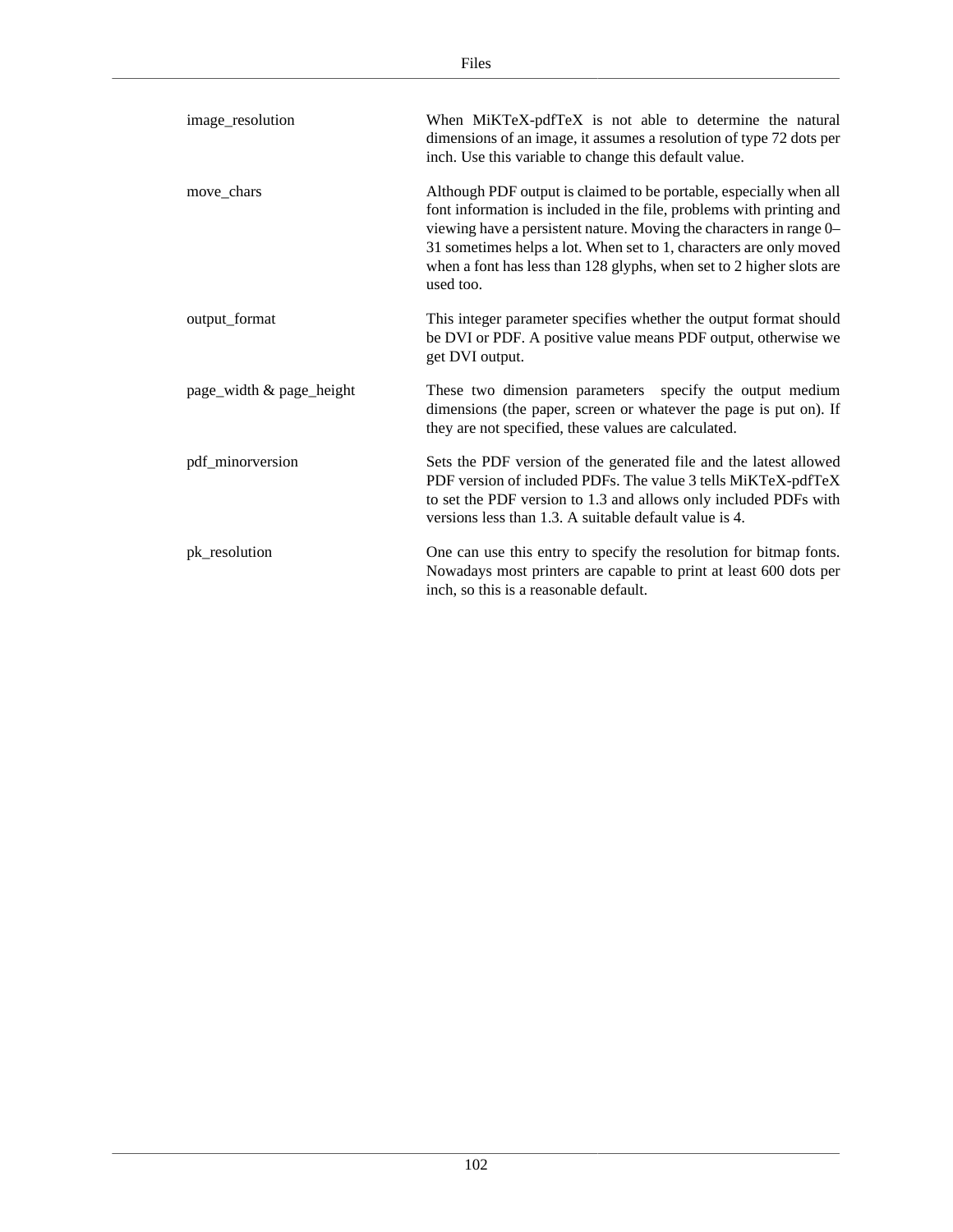updmap.cfg — configuration Settings for outline fonts

# **Description**

The configuration file updmap.cfg contains declarative instructions, which will be used to build font map files.

#### **Caution**

Do not edit this file directly. Run **initexmf --edit-config-file updmap** to edit configuration settings for outline fonts.

# **Instructions**

updmap.cfg can contain the following instructions:

| dvipsPreferOutline value     | Specifies whether Dvips prefers bitmap fonts or outline fonts if<br>both are available. Valid values are true (default) and false. |                                                                                                                               |  |
|------------------------------|------------------------------------------------------------------------------------------------------------------------------------|-------------------------------------------------------------------------------------------------------------------------------|--|
|                              | Independend of this setting, outlines can be forced by putting                                                                     |                                                                                                                               |  |
|                              | p psfonts_t1.map                                                                                                                   |                                                                                                                               |  |
|                              | into a configuration file that Dvips reads. Bitmaps (for the fonts in<br>question) can be forced by putting                        |                                                                                                                               |  |
|                              | p psfonts_pk.map                                                                                                                   |                                                                                                                               |  |
|                              | into a configuration file. Such configuration files are provided,<br>which can be enabled via                                      |                                                                                                                               |  |
|                              | dvips -Poutline                                                                                                                    |                                                                                                                               |  |
|                              | resp.                                                                                                                              |                                                                                                                               |  |
|                              | dvips -Ppk                                                                                                                         |                                                                                                                               |  |
| LW35 value                   |                                                                                                                                    | Specifies which fonts for the "Basic 35 LaserWriter Fonts" will be<br>used and how their file names are chosen. Valid values: |  |
|                              | URW                                                                                                                                | URW fonts with "vendor" file names<br>(e.g.,<br>n0190641.pfb).                                                                |  |
|                              | URWkb                                                                                                                              | URW fonts with "berry" file names<br>(e.g.,<br>uhvbo8ac.pfb). URWkb is the default value.                                     |  |
|                              | <b>ADOBE</b>                                                                                                                       | Adobe fonts with "vendor" file names<br>(e.g.<br>hvnbo____.pfb).                                                              |  |
|                              | ADOBEkb                                                                                                                            | Adobe fonts with "berry" file names<br>(e.g.,<br>phvbo8an.pfb).                                                               |  |
| dvipsDownloadBase35<br>value | Specifies whether Dvips downloads the standard 35 LaserWriter<br>fonts with the document. If these fonts are not downloaded, then  |                                                                                                                               |  |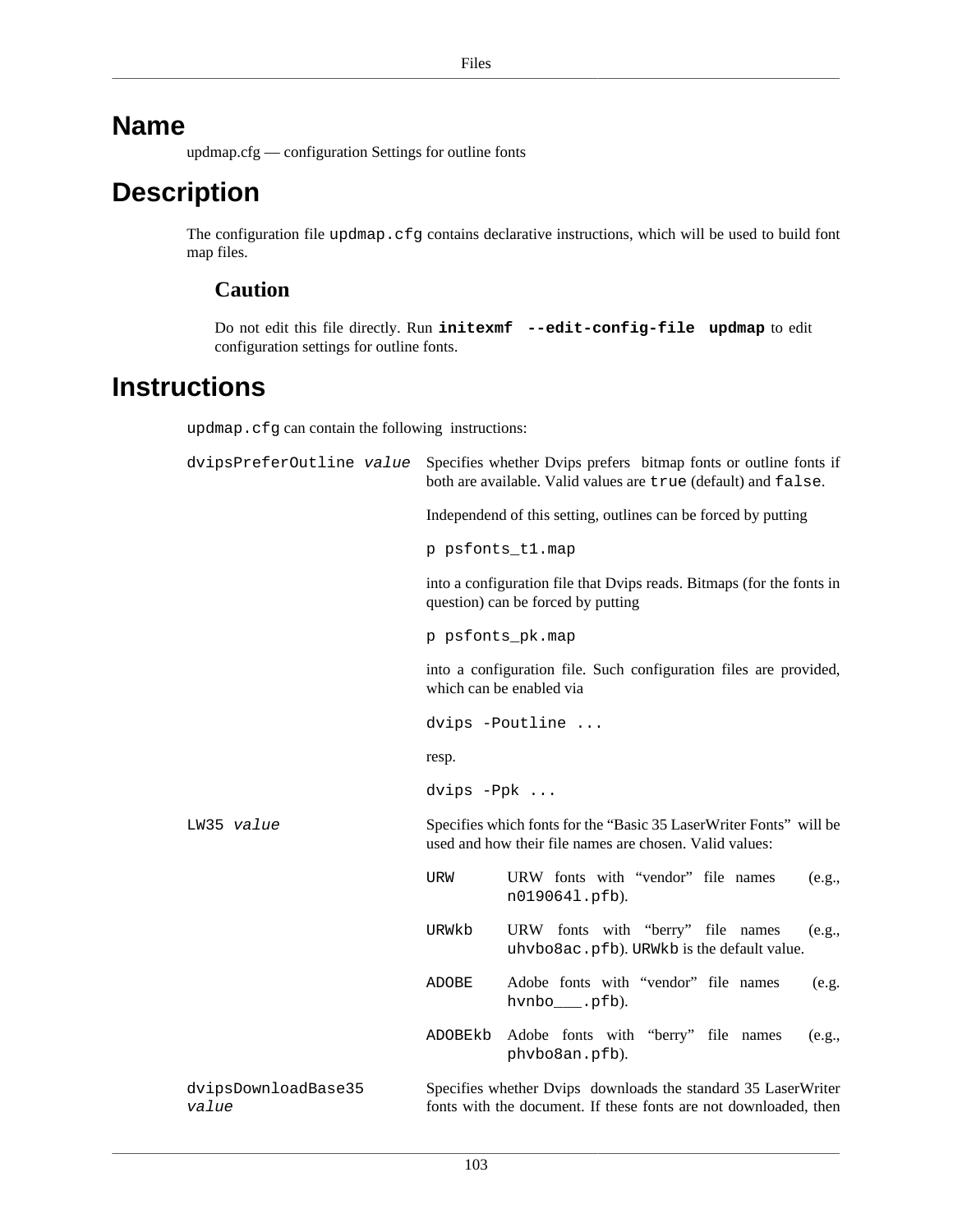<span id="page-108-3"></span><span id="page-108-2"></span><span id="page-108-1"></span><span id="page-108-0"></span>

|                                | they must be available in the PostScript printer (interpreter). Valid<br>values are true and false (default).                                                        |
|--------------------------------|----------------------------------------------------------------------------------------------------------------------------------------------------------------------|
|                                | Whatever is specified here, the user can override it by specifying                                                                                                   |
|                                | dvips -Pdownload35                                                                                                                                                   |
|                                | resp.                                                                                                                                                                |
|                                | dvips -Pbuiltin35                                                                                                                                                    |
|                                | to either download the LW35 fonts resp. use the build-in fonts.                                                                                                      |
| pdftexDownloadBase14<br>value  | Specifies whether pdfTeX downloads the base 14 PDF fonts. Valid<br>values are true (default) and false.                                                              |
|                                | Since some configurations (PostScript / PDF tools / printers) use<br>bad default fonts, it is safer to download the fonts. The PDF files<br>will get bigger, though. |
| dvipdfmDownloadBase14<br>value | Specifies whether Dvipdfm downloads the base 14 PDF fonts.<br>Valid values are true (default) and false.                                                             |
|                                | Since some configurations (PostScript / PDF tools / printers) use<br>bad default fonts, it is safer to download the fonts. The PDF files<br>will get bigger, though. |
| Map filename                   | Arranges that the contents of filename will be included in<br>psfonts.map.                                                                                           |
| MixedMap filename              | Arranges that the contents of filename will be included<br>in psfonts.map, unless dvipsPreferOutline is set to<br>false.                                             |
|                                | "Mixed" means that the fonts referenced in the file are available as<br>bitmap and as outline.                                                                       |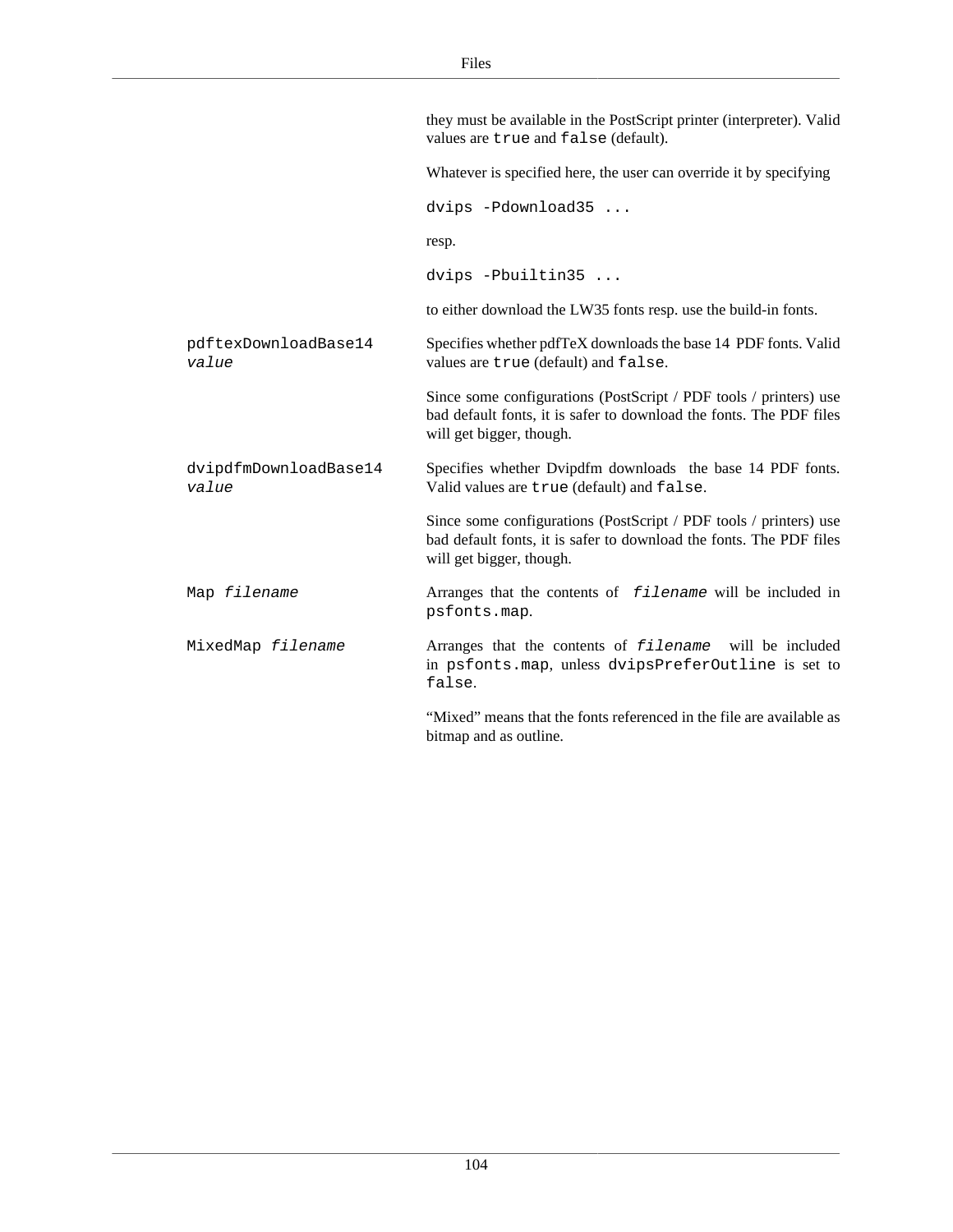# <span id="page-109-0"></span>**Chapter 8. Environment variables**

<span id="page-109-7"></span><span id="page-109-6"></span><span id="page-109-5"></span><span id="page-109-4"></span><span id="page-109-3"></span><span id="page-109-2"></span><span id="page-109-1"></span>

| <b>BIBINPUTS</b>  | Extra paths to locate . bib files.                                                                                                                                                     |
|-------------------|----------------------------------------------------------------------------------------------------------------------------------------------------------------------------------------|
| <b>BSTINPUTS</b>  | Extra paths to locate . bst files.                                                                                                                                                     |
| MFINPUTS          | Extra paths to locate METAFONT input and openin files.                                                                                                                                 |
| MIKTEX REPOSITORY | Location of the default package repository. This can be either a fully qualified<br>path name (a local package repository) or an URL (a remote package<br>repository).                 |
| MIKTEX TRACE      | Comma-separated list of trace stream names (see Chapter 9, Trace Streams).<br>If this variable is set, then MiKTeX programs will write trace messages into<br>the configured log sink. |
| MFINPUTS          | Extra paths to locate METAFONT input and openin files.                                                                                                                                 |
| TEXINPUTS         | Extra paths to locate $TeX \in and \open{openin files.}$                                                                                                                               |
| TFMFONTS          | Extra paths to locate TeX font metric files                                                                                                                                            |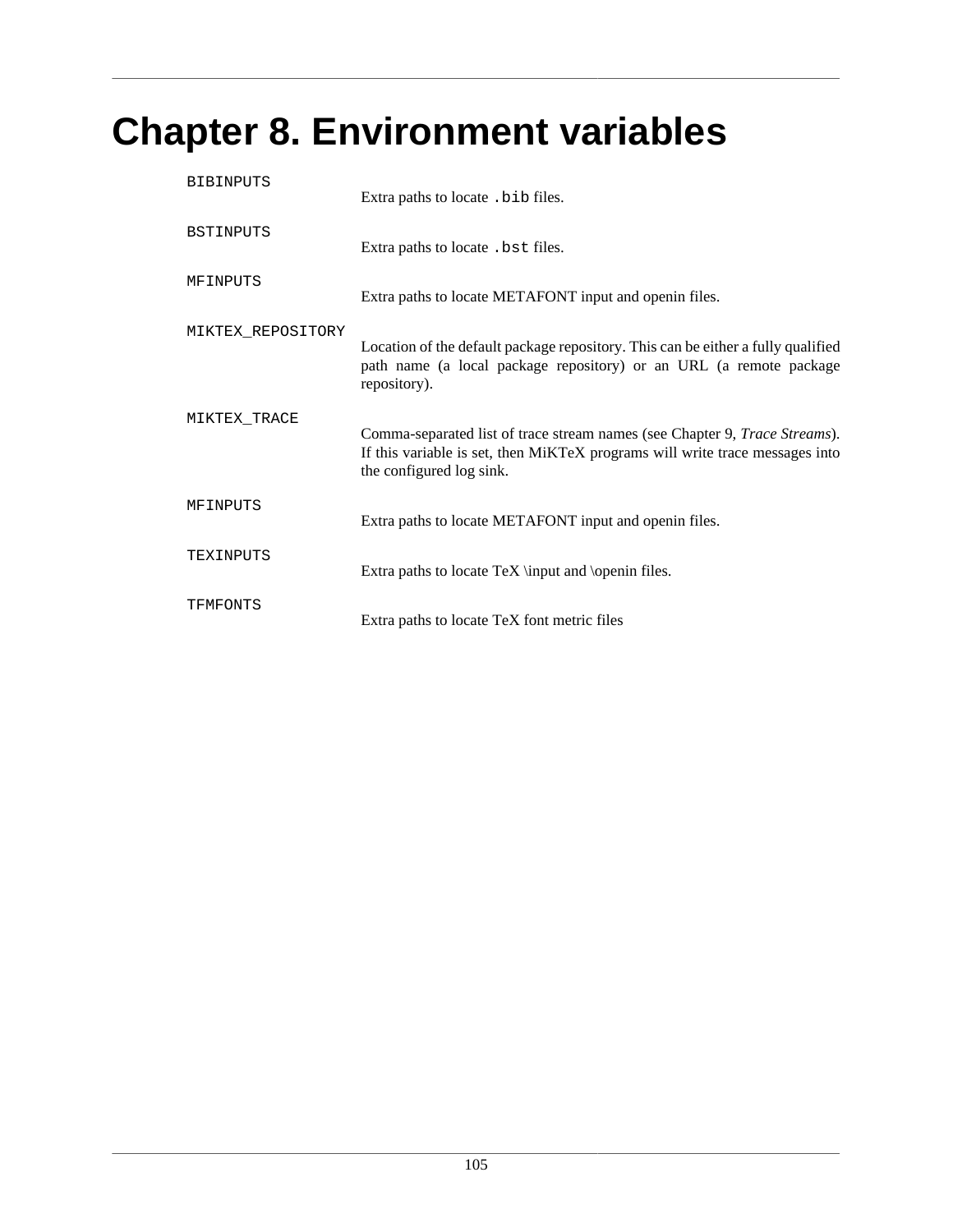## <span id="page-110-0"></span>**Chapter 9. Trace Streams**

| access      | file tests $(\text{access}(\cdot), \text{stat}(\cdot))$ |
|-------------|---------------------------------------------------------|
| config      | MiKTeX configuration settings                           |
| core        | MiKTeX core library                                     |
| curl        | cURL library                                            |
| dib         | device independant bitmaps                              |
| dvibitmap   | DVI bitmaps                                             |
| dvicolor    | DVI color                                               |
| dvifile     | DVI files                                               |
| dvigc       | DVI garbage collector                                   |
| dvihypertex | DVI hypertex specials                                   |
| dvipage     | DVI page builder                                        |
| dvipkbitmap | DVI PK raster operations                                |
| dvipkchar   | <b>DVI PK</b> characters                                |
| dvipkfont   | <b>DVI PK</b> fonts                                     |
| dvisearch   | DVI source specials                                     |
| dvitfm      | DVI font metrics                                        |
| dvivfchar   | DVI virtual font characters                             |
| dvivfont    | DVI virtual fonts                                       |
| env         | environment variables                                   |
| error       | error conditions                                        |
| extractor   | MiKTeX package archive file extractor                   |
| files       | file operations                                         |
| filesearch  | file searching                                          |
| fndb        | file name database operations                           |
| fontinfo    | font information retrieval                              |
| mem         | TeX & Friends memory allocation                         |
| mmap        | memory mapped files                                     |
| mpm         | package manager                                         |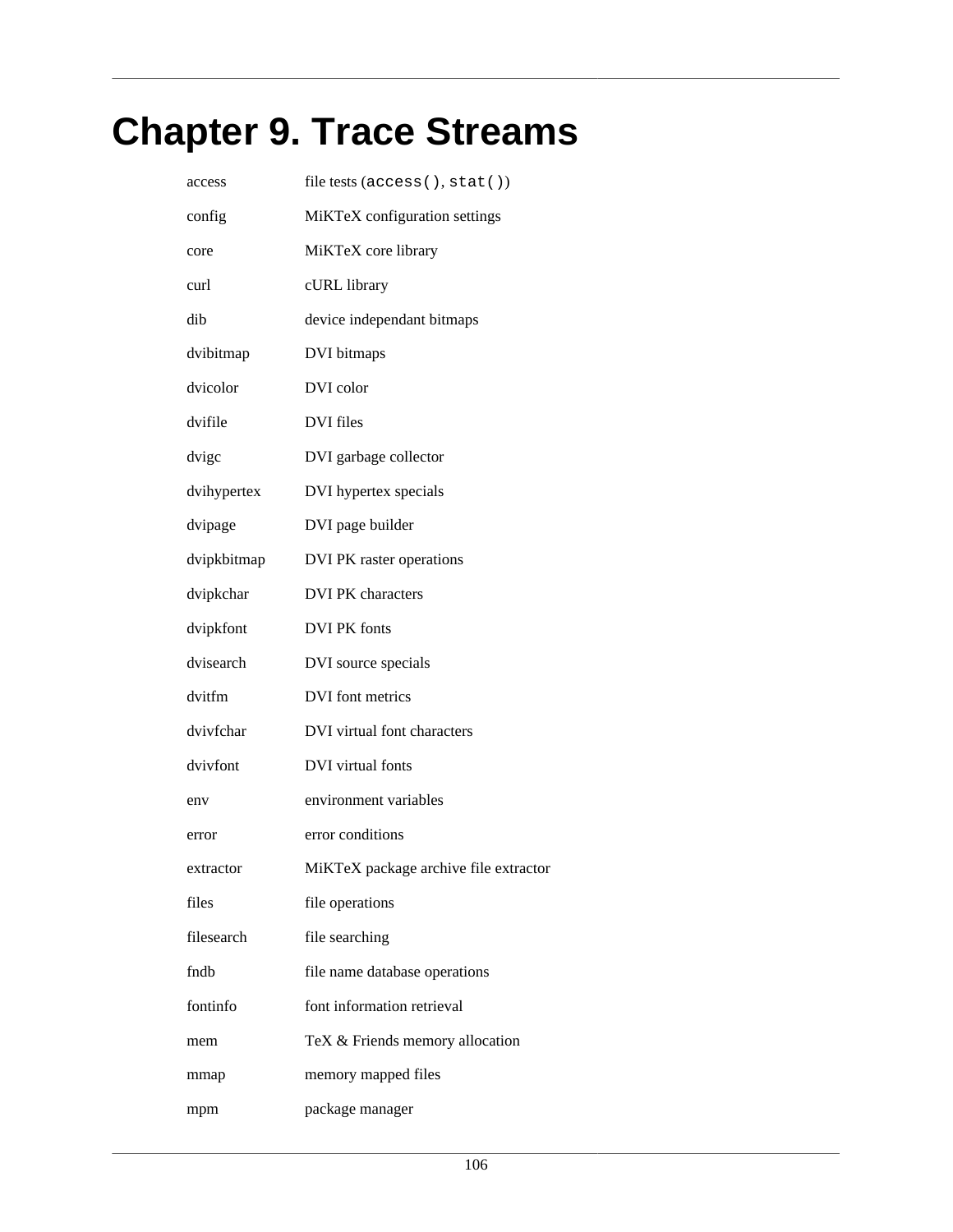| mtprint  | MiKTeX print utility             |
|----------|----------------------------------|
| packages | packages                         |
| process  | execution of secondary processes |
| tempfile | temporary files                  |
| time     | execution time                   |
| values   | configuration values             |
| yap      | Yap                              |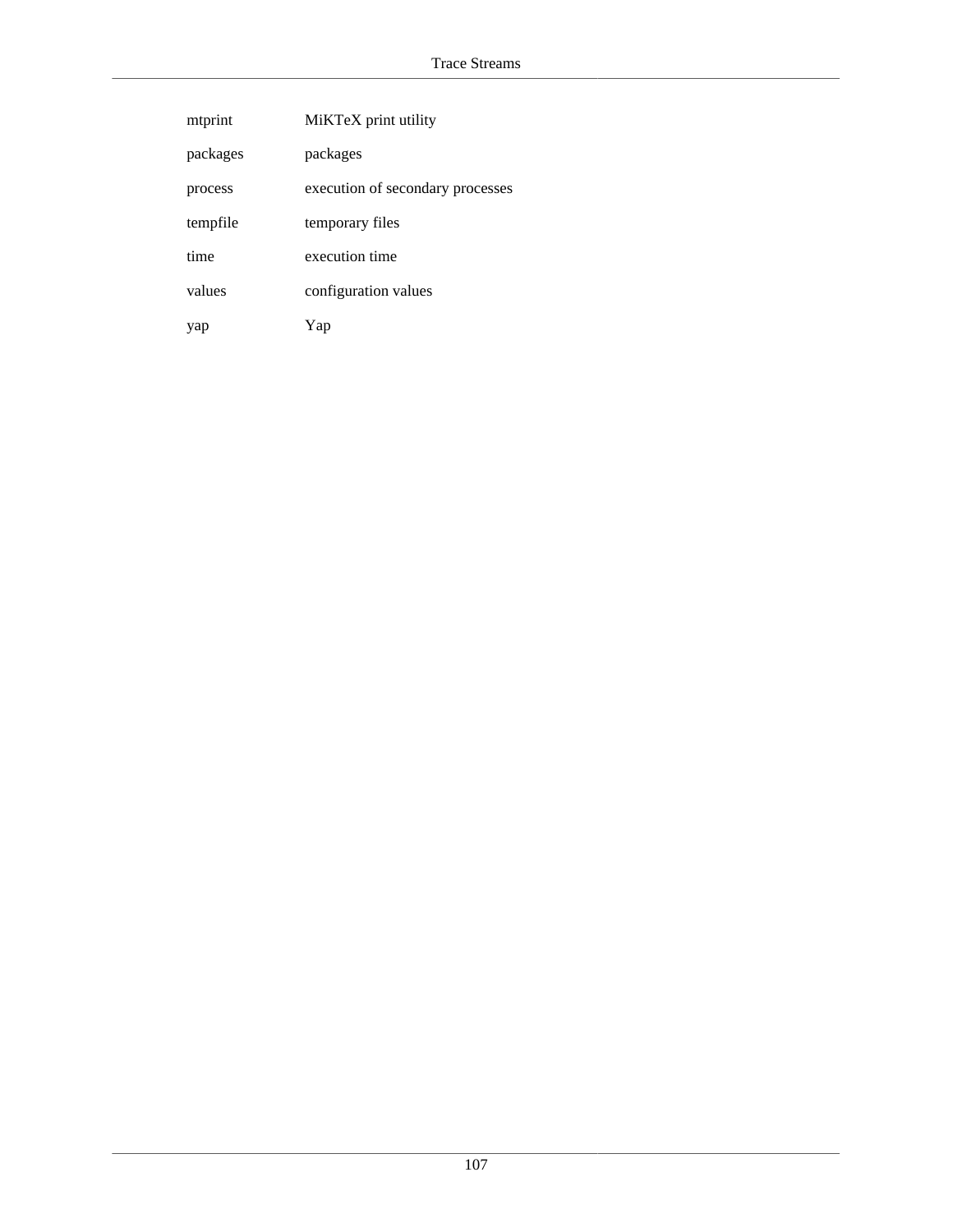## **Chapter 10. Run-Time Defaults**

MiKTeX configuration settings are initialized with default values which are described in this chapter.

## **All MiKTeX Programs**

[General]

```
i; This variable specifies the external program called for
  ;; TeX's interactive `e' option. %l is replaced by the line
  ;; number and %f by the current file name.
  ;; If left unspecified, A platform dependent value is chosen.
  ;Editor = miktex-texworks -p=%l "%f"
  ;; Deprecated.
  ;GUIFramework = 1
  ;; Deprecated.
  ;UserInfoFile = 
[Core]
  ;; Shell command mode.
  ;; Forbidden: don't allow any shell commands
  ;; Restricted: allow the commands listed in AllowedShellCommands[]
  ;; Unrestricted: allow all shell commands
 ShellCommandMode = Restricted
  ;; The programs listed here are probably safe: they either do
  ;; not write any output files or implement restrictions
 i; similar to or higher than
  ;; [Core]AllowUnsafeOutputFiles=true.
  ;; They also have no features to invoke arbitrary other
  ;; programs, and no known exploitable bugs. All to the best
  ;; of our knowledge. They also have practical use for being
  ;; called from TeX.
 AllowedShellCommands[] = miktex-bibtex
 AllowedShellCommands[] = miktex-bibtex8
 AllowedShellCommands[] = miktex-epstopdf
 AllowedShellCommands[] = miktex-gregorio
 AllowedShellCommands[] = miktex-kpsewhich
 AllowedShellCommands[] = miktex-makeindex
 AllowedShellCommands[] = bibtex
 AllowedShellCommands[] = bibtex8
 AllowedShellCommands[] = extractbb
 AllowedShellCommands[] = findtexmf
 AllowedShellCommands[] = gregorio
 AllowedShellCommands[] = kpsewhich
 AllowedShellCommands[] = makeindex
 AllowedShellCommands[] = texosquery-jre8
  ;; Do we allow unrestricted shell command execution when running
```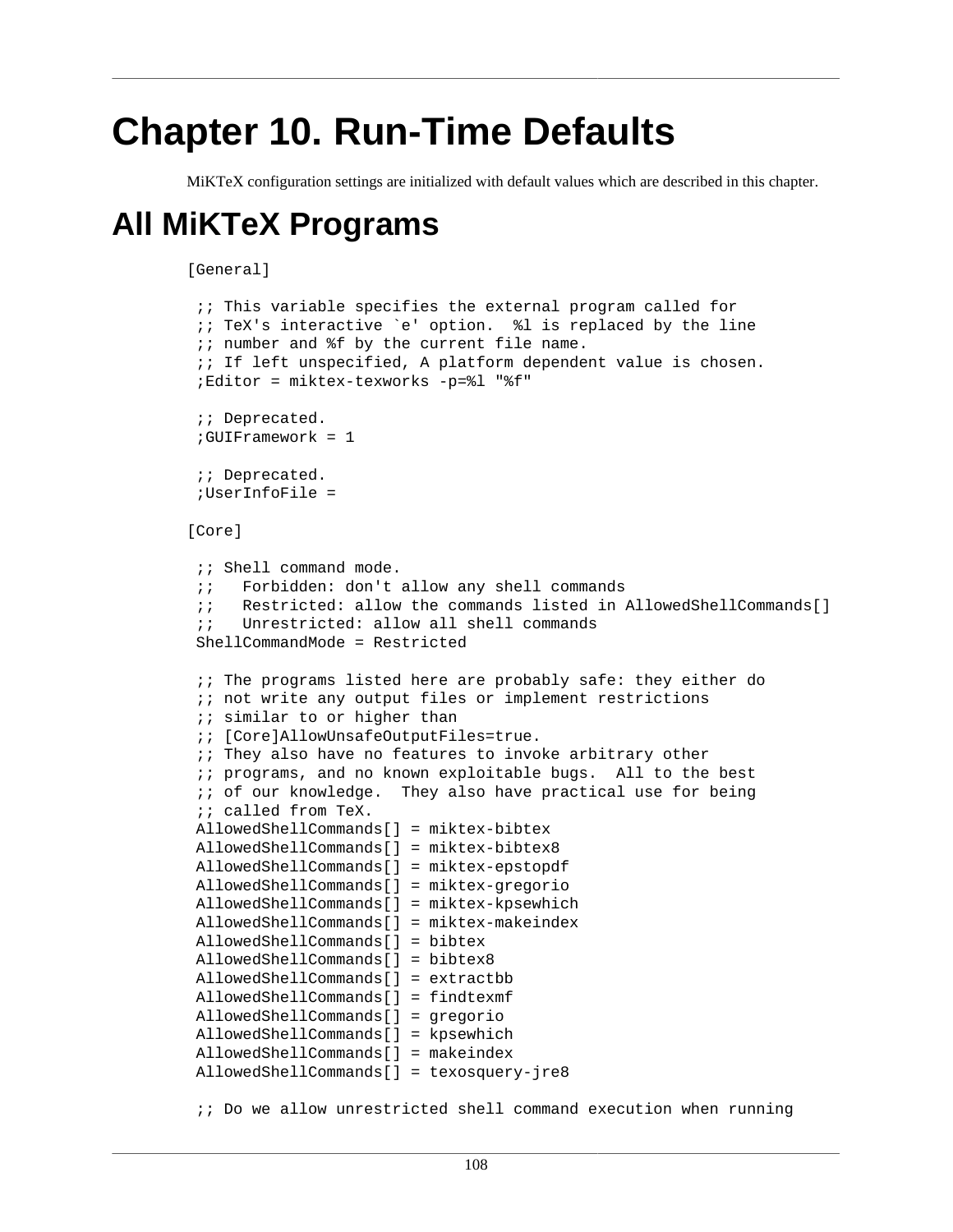```
 ;; with elevated privileges.
 AllowUnrestrictedSuperUser = true
i; Do we allow TeX \input or \openin on file names starting
i: with `.' (e.g., .rhosts) or outside the current tree (e.g.,
 ;; /etc/passwd)?
 AllowUnsafeInputFiles = true
 ;; Do we allow TeX \openout on file names starting with `.'
i: (e.g., .rhosts) or outside the current tree (e.g.,
 ;; /etc/passwd)?
 AllowUnsafeOutputFiles = false
 ;; Automatically turn on administrator mode for elevated MiKTeX programs
 ;; in a shared setup.
 AutoAdmin = ?
: Root of the system-wide MiKTeX configuration tree.
i: A platform dependent location, if left unspecified.
 ;CommonConfig = 
: ; Root of the system-wide MiKTeX data tree.
i: A platform dependent location, if left unspecified.
 ;CommonData = 
 ;; Root of the system-wide MiKTeX installation tree.
i: A platform dependent location, if left unspecified.
 ;CommonInstall = 
 ;; Extra system-wide MiKTeX trees.
 ;CommonRoots = 
 ;; System-wide directory in which to create symbolic links to
        ;; MiKTeX executables.
 CommonLinkTargetDirectory = 
 ;; System-wide log directory. A platform dependent location, if left unspecified.
 ;CommonLogDirectory = 
 ;; Deprecated.
 ;NoRegistry =
 ;; Other unmanaged system-wide trees.
 ;OtherCommonRoots = 
\ldots other unmanaged per-user trees.
 ;OtherUserRoots = 
;; PK file name template.
 PKFnTemplate = %f.pk
 ;; On Windows, prefer MiKTeX Ghostscript (mgs.exe)
i; to the installed Ghostscript
 PreferMiKTeXGhostscript = true
```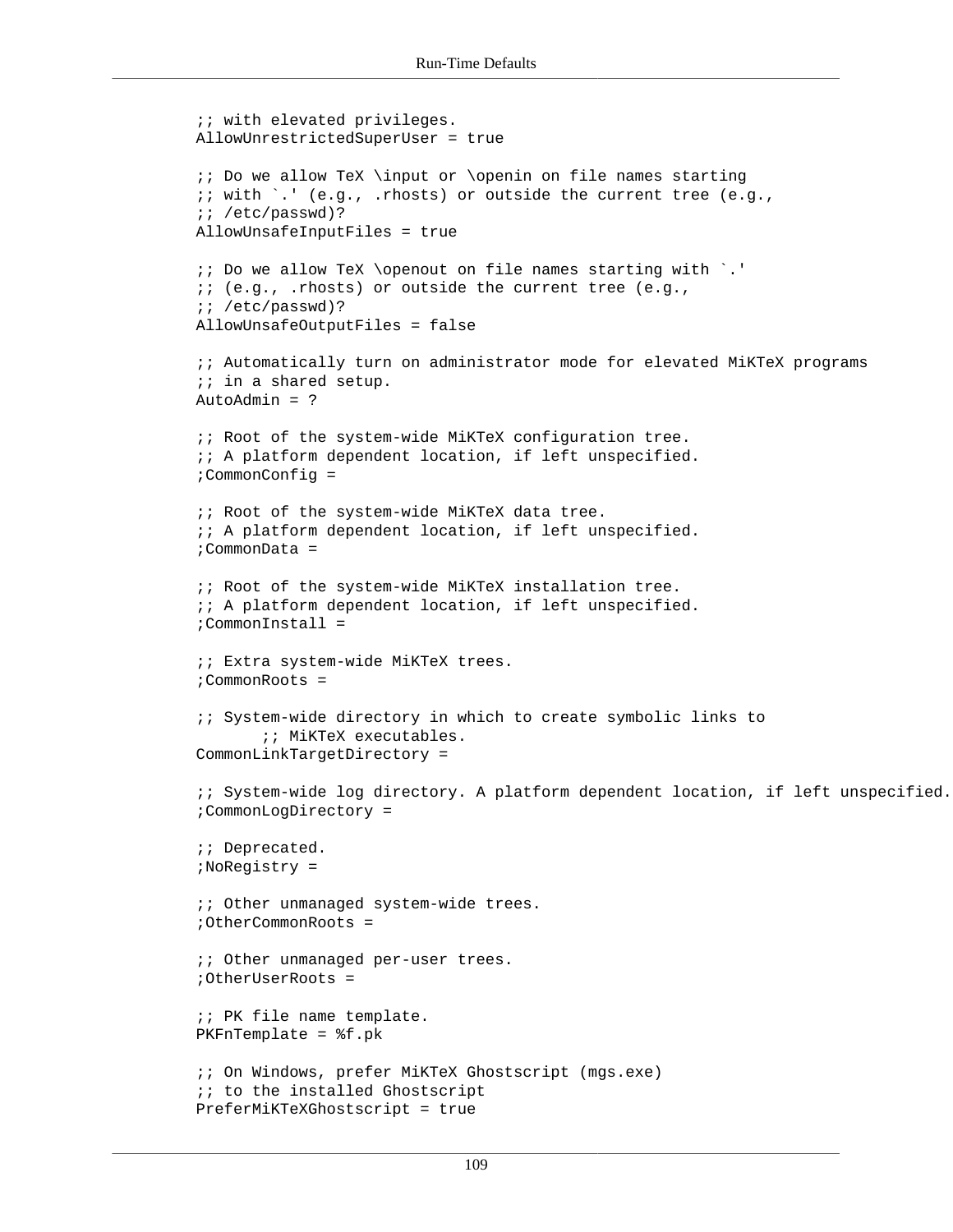```
 ;; Indicates whether MiKTeX is installed system-wide.
 SharedSetup = ?
 i; Path to the MiKTeX startup configuration file.
  ;StartupFile = 
 ;; Path to the directory for temporary files.
  ;TempDir =
  ;; Trace flags.
 Trace =
 : Root of the per-user MiKTeX configuration tree.
  ;; A platform dependent location, if left unspecified.
  ;UserConfig = 
 : ; Root of the per-user MiKTeX data tree.
 i: A platform dependent location, if left unspecified.
  ;UserData = 
 : Root of the per-user MiKTeX installation tree.
 i: A platform dependent location, if left unspecified.
  ;UserInstall = 
  ;; Per-user directory in which to create symbolic links to
         ;; MiKTeX executables.
 UserLinkTargetDirectory = 
  ;; Per-user log directory. A platform dependent location, if left unspecified.
  ;UserLogDirectory = 
 i; Extra per-user MiKTeX trees.
  ;UserRoots = 
  ;; Preferred UI languages.
  ;UILanguages[] = 
[Core.FileTypes.afm]
 ;; Search path for Adobe font metric (AFM) files.
 Paths[] = .
Paths[] = \frac{8R}{fonts}/\frac{4fm}{f} ;; Environment variables to be used for searching AFM files.
 EnvVars[] = AFMFONTS
 EnvVars[] = TEXFONTS
  ;; AFM file name extensions.
 Extensions[] = .afm
[Core.FileTypes.base]
 : Search path for METAFONT memory dump files.
```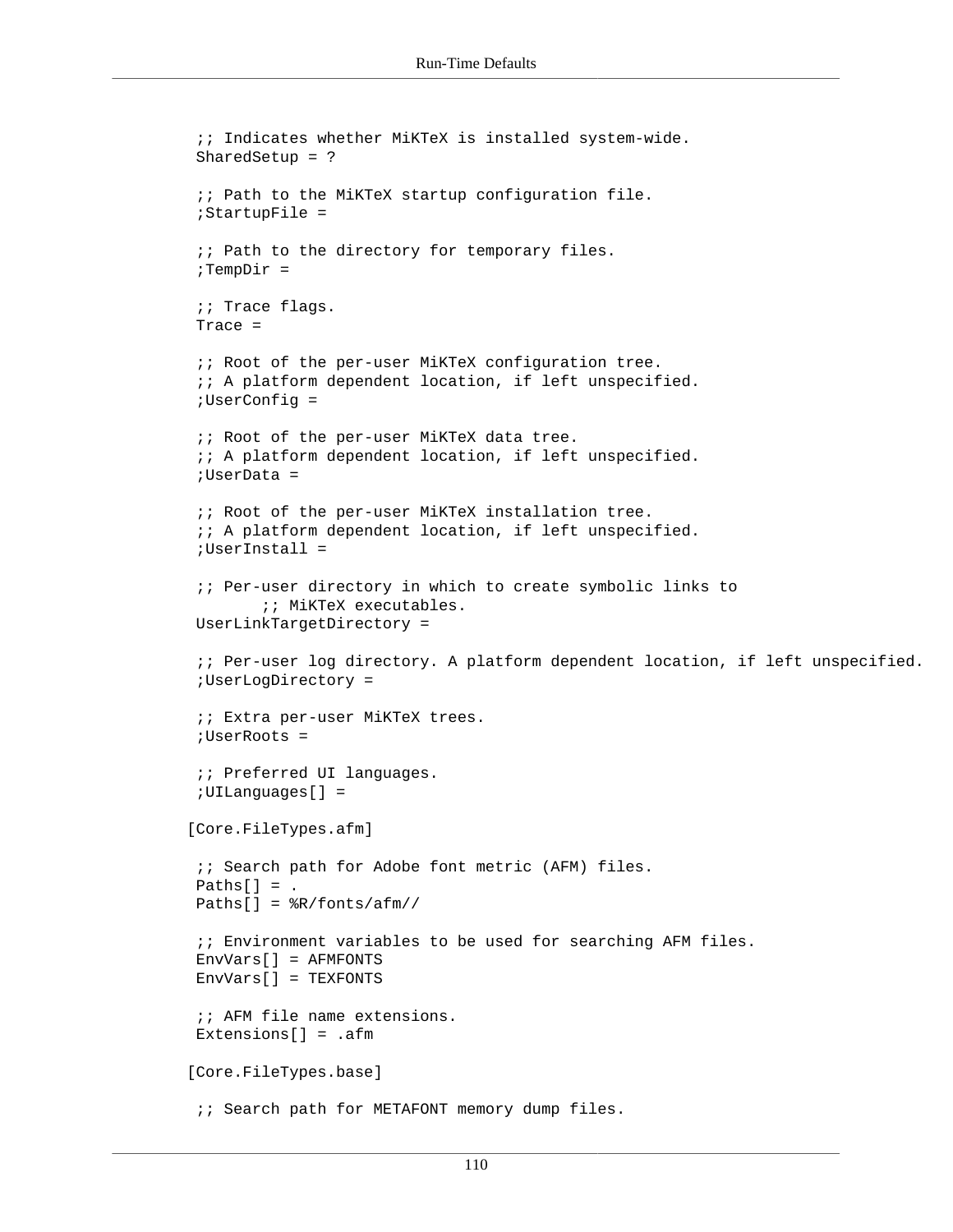```
Paths[] = . Paths[] = %r/miktex/data/le
  ;; METAFONT memory dump file name extensions.
 Extensions[] = .base
[Core.FileTypes.bib]
  ;; Search path for BibTeX database files.
Paths[] = . Paths[] = %R/bibtex/bib//
  ;; Environment variables to be used for searching BibTeX
  ;; databsae files.
 EnvVars[] = BIBINPUTS
 EnvVars[] = TEXBIB
 ;; BibTeX database file name extensions.
 Extensions[] = .bib
[Core.FileTypes.bst]
  ;; Search path for BibTeX style files.
Paths[] = .Paths[] = R/bibtex/{bst,csf}//
 :: Environment variables to be used for searching BibTeX
  ;; style files.
 EnvVars[] = BSTINPUTS
  ;; BibTeX style file name extensions.
 Extensions[] = .bst
[Core.FileTypes.cid maps]
 i Search path for CID map files.
Paths[] = . Paths[] = %R/fonts/cid//
 :: Environment variables to be used for searching CID map
 ;; files.
 EnvVars[] = FONTCIDMAPS
  ;; CID map file name extensions.
 Extensions[] = .cid
 Extensions[] = .cidmap
[Core.FileTypes.clua]
  ;; Search path for dynamic libraries for Lua.
Paths[] = . Paths[] = %R/scripts/{$progname,$engine,}/lua//
  ;; Environment variables to be used for searching dynamic
```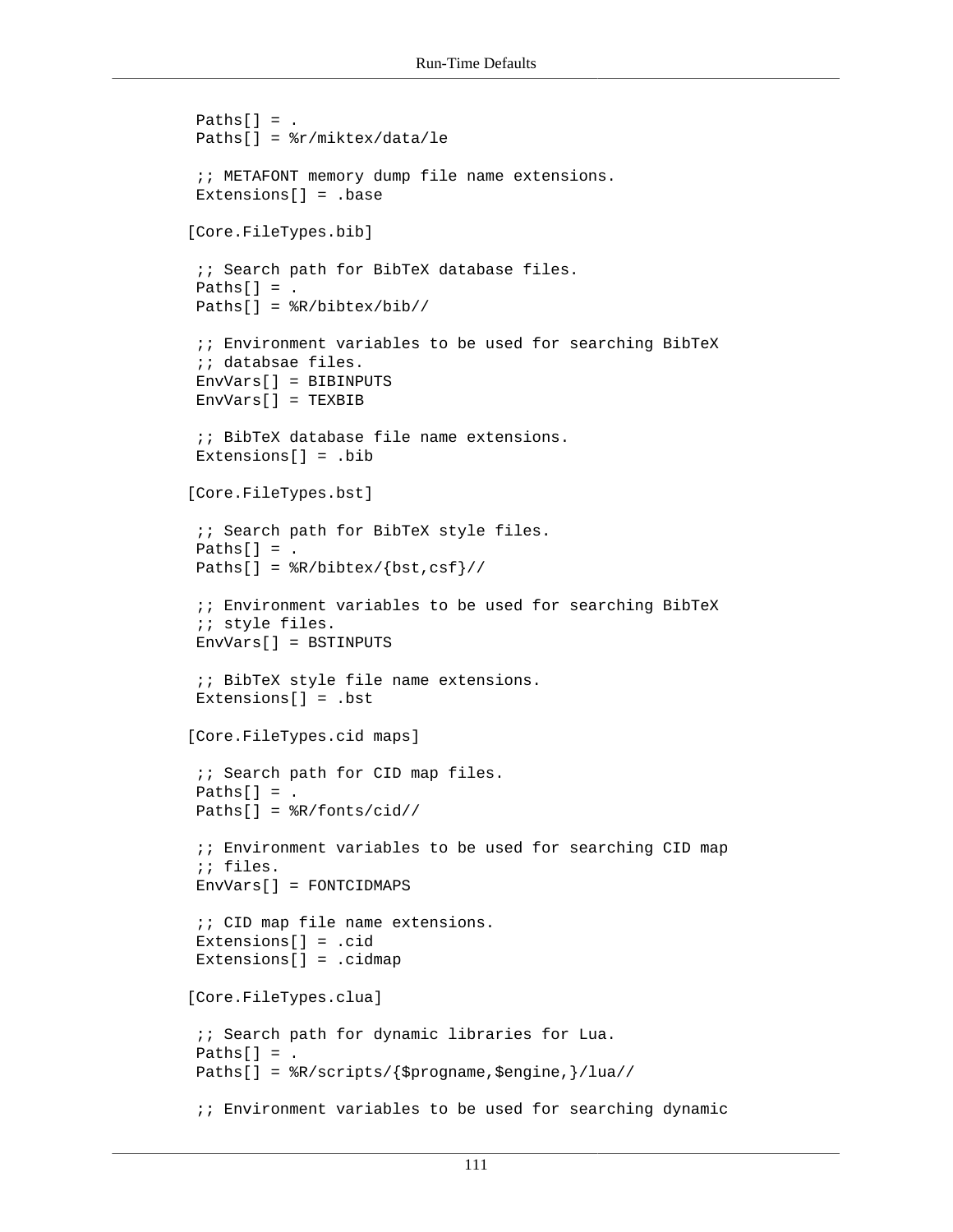```
 ;; libraries for Lua.
 EnvVars[] = CLUAINPUTS
 ;; File name extensions for Lua dynamic libraries.
 Extensions[] = .dll
 Extensions[] = .so
[Core.FileTypes.cmap files]
 \forall i Search path for character map files.
Paths[] = . Paths[] = %R/fonts/cmap//
  ;; Environment variables to be used for character map files.
 EnvVars[] = CMAPFONTS
 EnvVars[] = TEXFONTS
[Core.FileTypes.cweb]
  ;; Search path for CWeb input files.
Paths[] = .Paths[] = R/cweb// ;; Environment variables to be used for searching Cweb input
  ;; files.
 EnvVars[] = CWEBINPUTS
  ;; CWeb file name extensions.
 Extensions[] = .w
[Core.FileTypes.dvi]
  ;; Search path for DVI files.
Paths[] = .Paths[ ] = \frac{8R}{doc}/
  ;; DVI file name extensions.
 Extensions[] = .dvi
[Core.FileTypes.dvips config]
  ;; Search path for Dvips configuration files.
Paths[] = . Paths[] = %R/dvips//
  ;; Environment variables to be used for searching Dvips
  ;; configuration files.
 EnvVars[] = TEXCONFIG
[Core.FileTypes.enc]
 \forall i Search path for encoding vector files.
Paths[] = . Paths[] = %R/fonts/enc//
```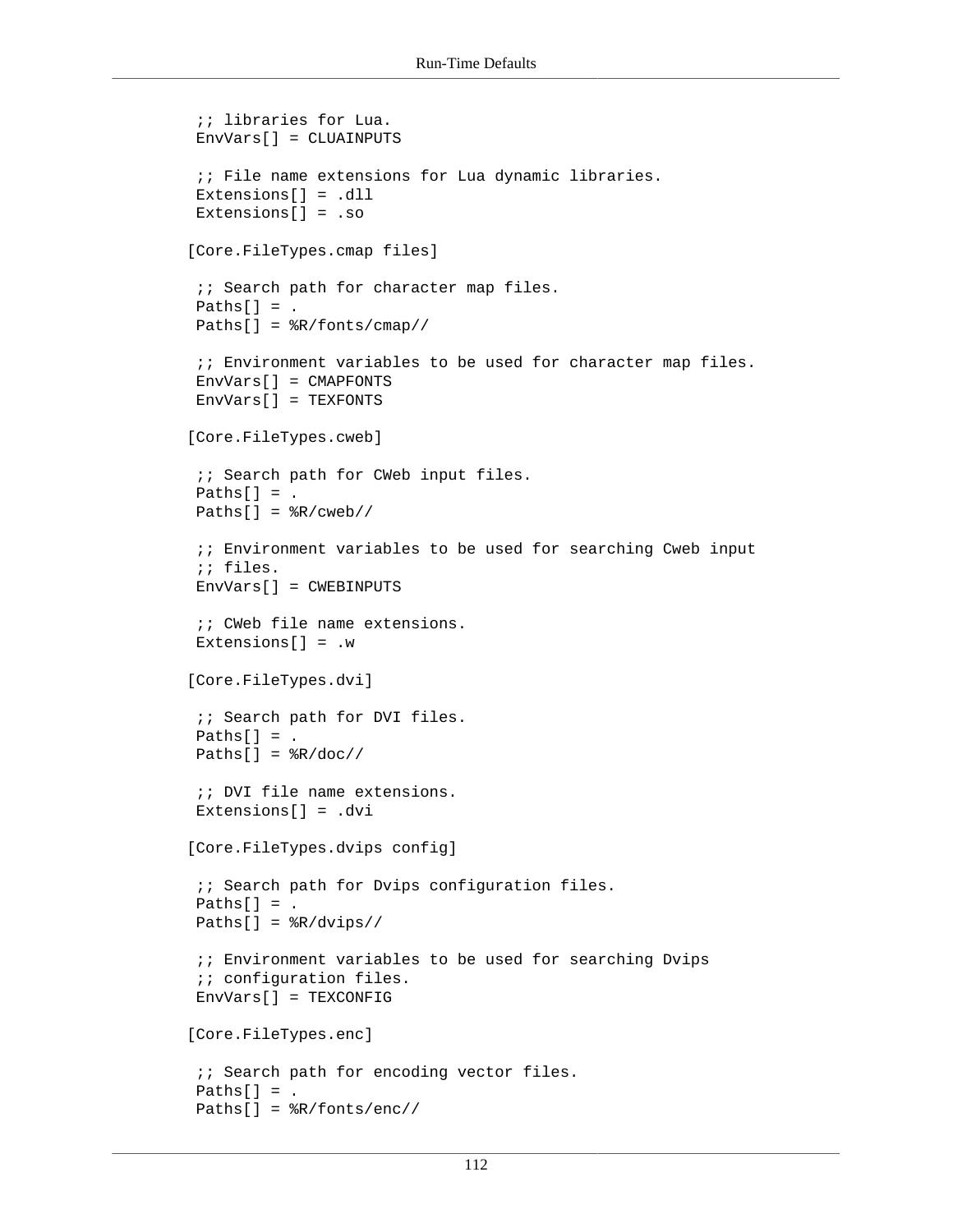```
 ;; Environment variables to be used for searching encoding
  ;; vector files.
 EnvVars[] = ENCFONTS
 EnvVars[] = TEXFONTS
  ;; Encoding vector file name extensions.
 Extensions[] = .enc
[Core.FileTypes.font feature files]
 \forall i Search path for font feature files.
Paths[] = . Paths[] = %R/fonts/fea//
  ;; Environment variables to be used for searching font feature
  ;; files.
 EnvVars[] = FONTFEATURES
  ;; Font feature file name extensions.
 Extensions[] = .fea
[Core.FileTypes.fmt]
: Search path for TeX memory dump files.
Paths[] = . Paths[] = %r/miktex/data/le/{$engine,}
 ;; TeX memory dump file name extensions.
 Extensions[] = .fmt
[Core.FileTypes.gf]
 \forall i Search path for generic font bitmap files.
Paths[] = .Paths[] = R/fonts ;; Environment variables to be used for searching generic font
  ;; bitmap files.
 EnvVars[] = GFFONTS
 EnvVars[] = GLYPHFONTS
 EnvVars[] = TEXFONTS
  ;; Generic font bitmap file name extensions.
 Extensions[] = .gf
[Core.FileTypes.bitmap font]
 : Search path for bitmap font files.
Paths[] = . Paths[] = %R/fonts//
  ;; Environment variables to be used for searching bitmap font
  ;; files.
```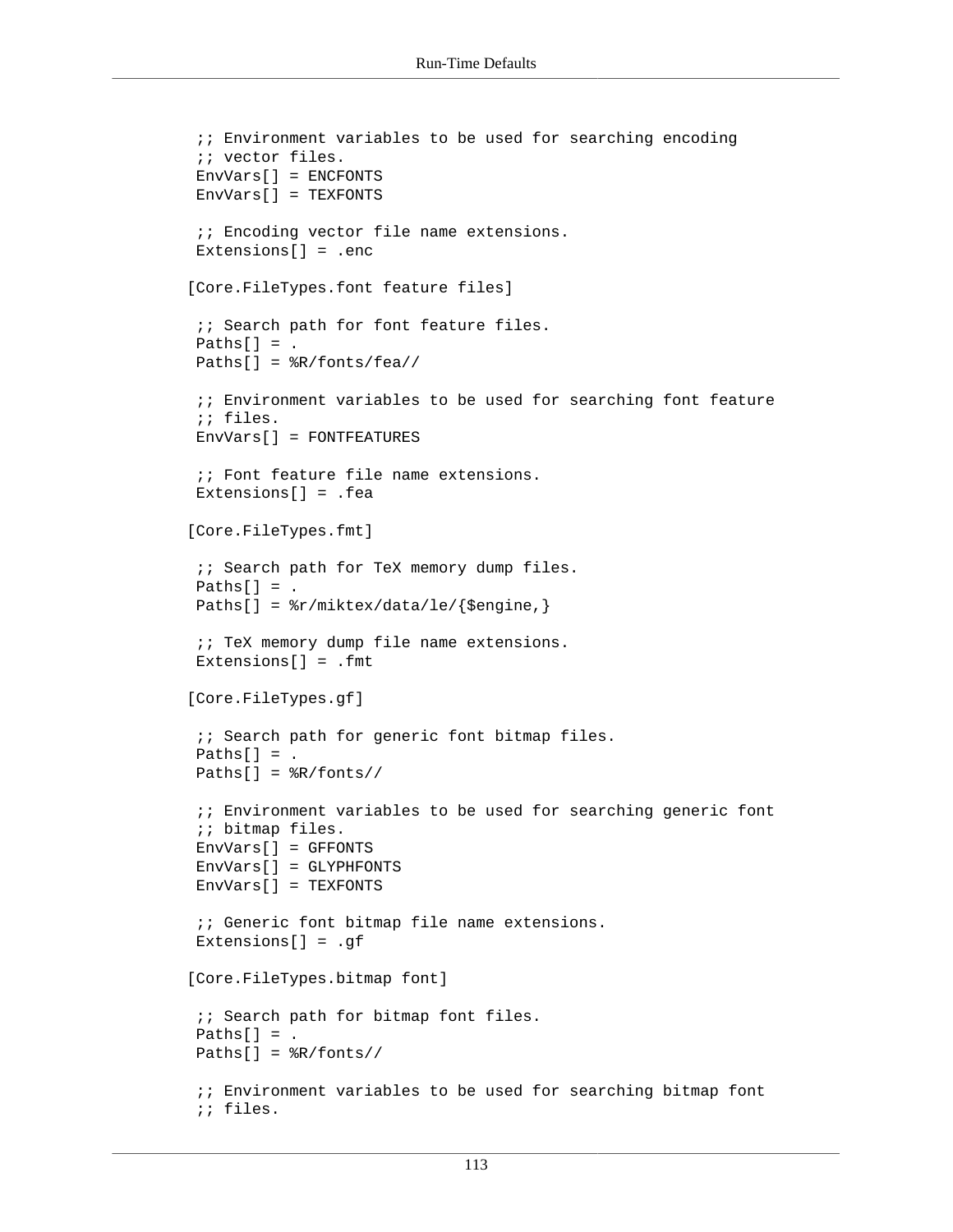```
 EnvVars[] = GLYPHFONTS
 EnvVars[] = TEXFONTS
[Core.FileTypes.graphic/figure]
 i; Search path for figure files.
Paths[] = .Paths[] = \frac{8R}{\text{dvips}}/ Paths[] = %R/pdftex//
Paths[ ] = \frac{8R}{\text{tex}}/\forall i Environment variables to be used for searching figure
  ;; files.
 EnvVars[] = TEXPICTS
 EnvVars[] = TEXINPUTS
  ;; Figure file name extensions.
 Extensions[] = .eps
 Extensions[] = .epsi
 Extensions[] = .png
[Core.FileTypes.hbf]
  ;; Search path for HBF files.
Paths[] = . Paths[] = %R/fonts/misc/hbf//
  ;; HBF file name extensions.
 Extensions[] = .hbf
[Core.FileTypes.ist]
 : Search path for MakeIndex style files.
Paths[] = . Paths[] = %R/makeindex//
 ;; Environment variables to be used for searching MakeIndex
  ;; style files.
 EnvVars[] = TEXINDEXSTYLE
 EnvVars[] = INDEXSTYLE
  ;; MakeIndex style file name extensions.
 Extensions[] = .ist
[Core.FileTypes.lig files]
  ;; Search path for ligature definition files.
Paths[] = . Paths[] = %R/fonts/lig//
 :: Environment variables to be used for searching ligature
  ;; definition files.
 EnvVars[] = TEXFONTS
```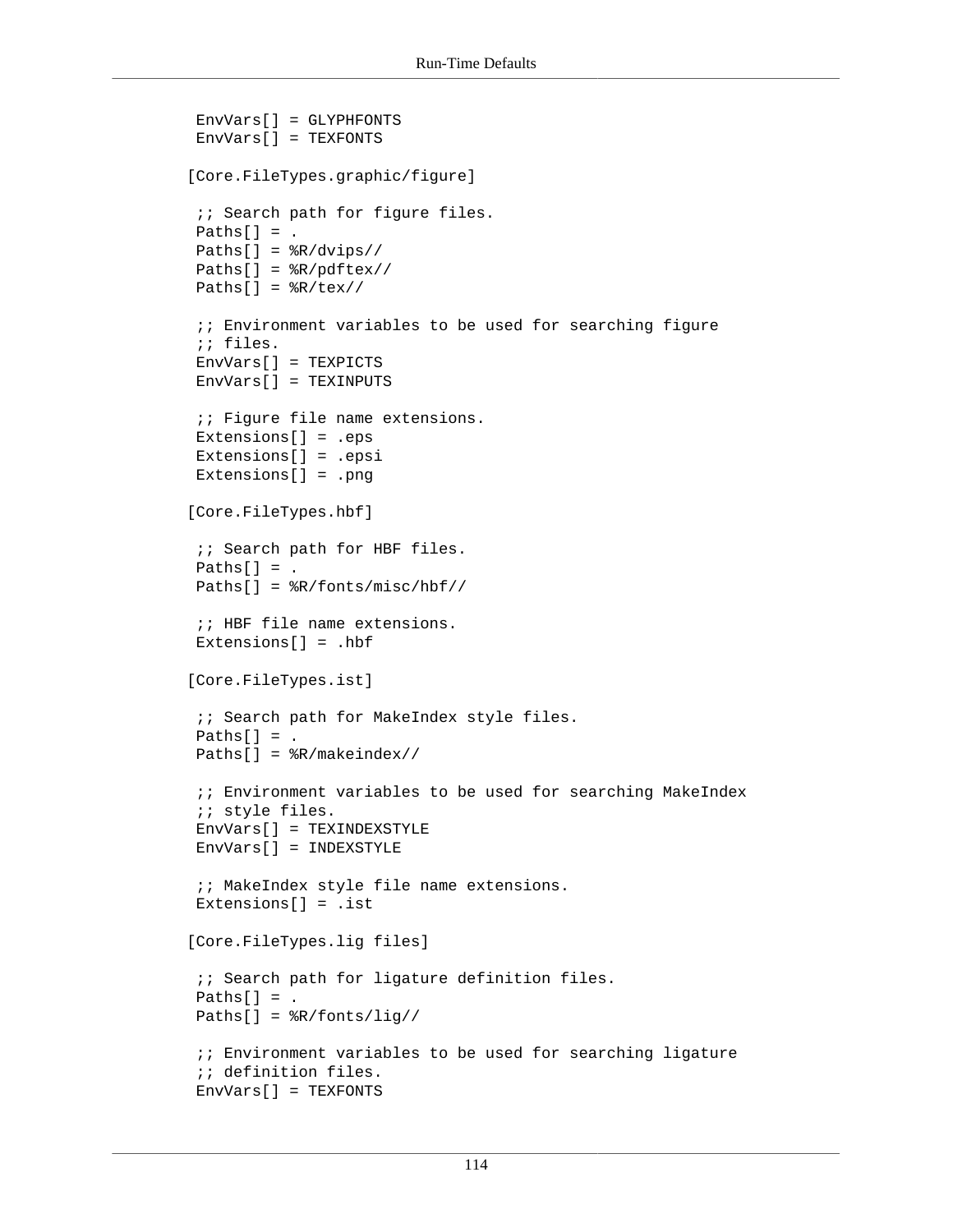```
 ;; Ligature definition file name extensions.
 Extensions[] = .lig
[Core.FileTypes.ls-R]
 \forall i Search path for Web2c file name database files.
 Paths[] = %R
  ;; Environment variables to be used for searching Web2C file
  ;; name database files.
 EnvVars[] = TEXMFDBS
[Core.FileTypes.lua]
: Search path for Lua files.
Paths[] = .Paths[] = R/scripts / \{5progname, $engine, \}/\{1ua, \} //
Paths[] = R/\text{tex}/\{\text{sprogname}}, generic, \frac{1}{1} ;; Environment variables to be used for searching Lua files.
 EnvVars[] = LUAINPUTS
  ;; File name extensions for Lua files.
 Extensions[] = .lua
 Extensions[] = .luatex
 Extensions[] = .luc
 Extensions[] = .luctex
 Extensions[] = .texlua
 Extensions[] = .texluc
 Extensions[] = .tlu
[Core.FileTypes.map]
 i; Search path for font map files.
Paths[] = . Paths[] = %R/fonts/map/{$progname,pdftex,dvips,}//
 :: Environment variables to be used for searching font map
  ;; files.
 EnvVars[] = TEXFONTMAPS
 EnvVars[] = TEXFONTS
  ;; Font map file name extensions.
 Extensions[] = .map
[Core.FileTypes.mem]
 : Search path for MetaPost memory dump files.
 Paths[] = .
  ;; MetaPost memory dump file name extensions.
 Extensions[] = .mem
[Core.FileTypes.mf]
```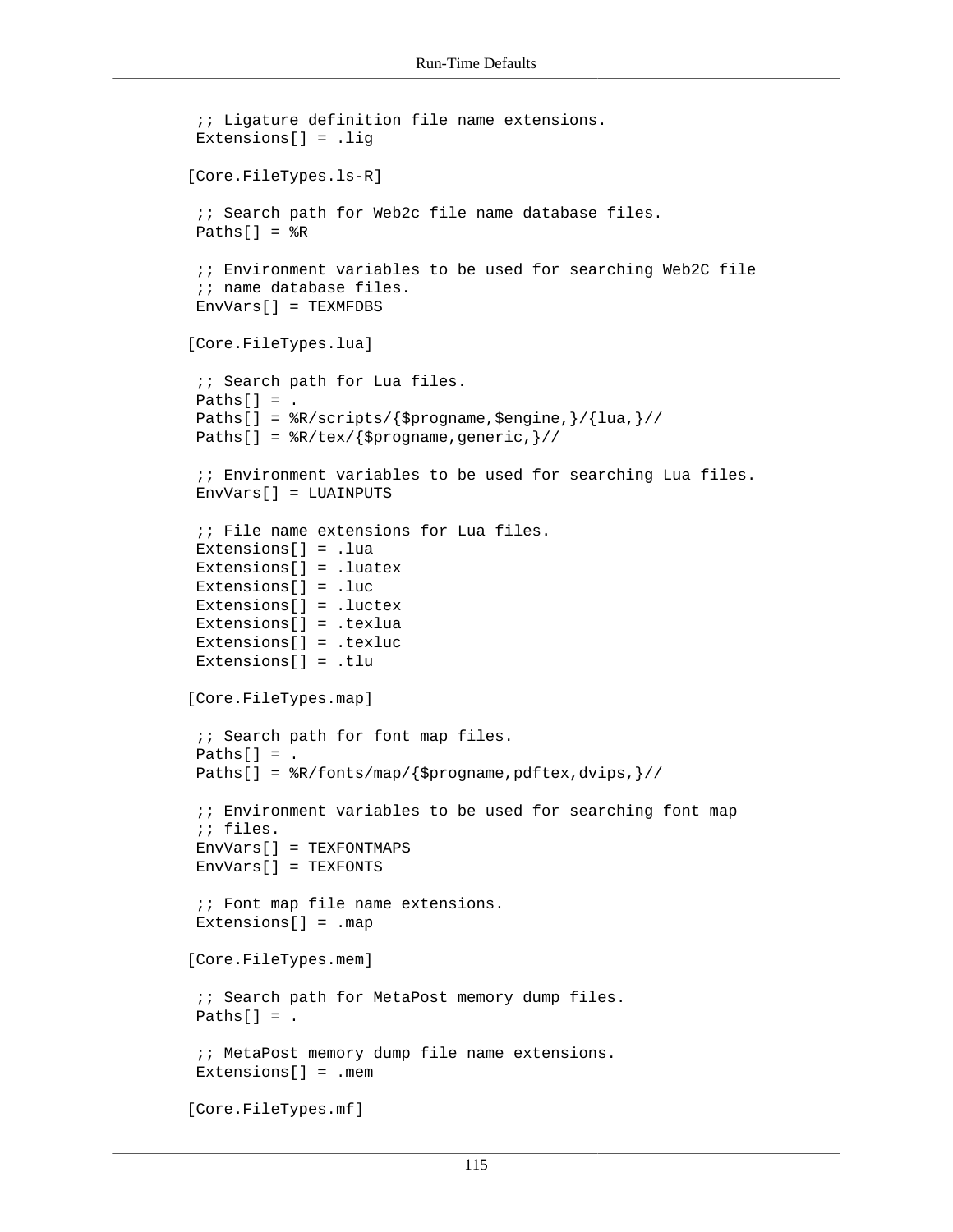```
 ;; Search path for METAFONT input files.
Paths[] = .
Paths[] = %R/metafont /
 Paths[] = %R/fonts/source//
 : Environment variables to be used for searching METAFONT
  ;; input files.
 EnvVars[] = MFINPUTS
  ;; METAFONT file name extensions.
 Extensions[] = .mf
[Core.FileTypes.mfpool]
 : Search path for METAFONT program string files.
Paths[] = . ;; Environment variables to be used for searching METAFONT
  ;; program string files.
 EnvVars[] = MFPOOL
 EnvVars[] = TEXMFINI
  ;; METAFONT program string file name extensions.
 Extensions[] = .pool
[Core.FileTypes.mft]
: Search path for MFT style files.
Paths[] = .Paths[ ] = \frac{8R}{mft}/ ;; Environment variables to be used for searching MFT style
  ;; files.
 EnvVars[] = MFTINPUTS
  ;; MFT style file name extensions.
 Extensions[] = .mft
[Core.FileTypes.misc fonts]
 i; Search path for font related files.
Paths[] = . Paths[] = %R/fonts/misc//
 ;; Environment variables to be used for font related
  ;; files.
 EnvVars[] = MISCFONTS
 EnvVars[] = TEXFONTS
[Core.FileTypes.mlbib]
  ;; Search path for MlBibTeX database files.
Paths[] = .
```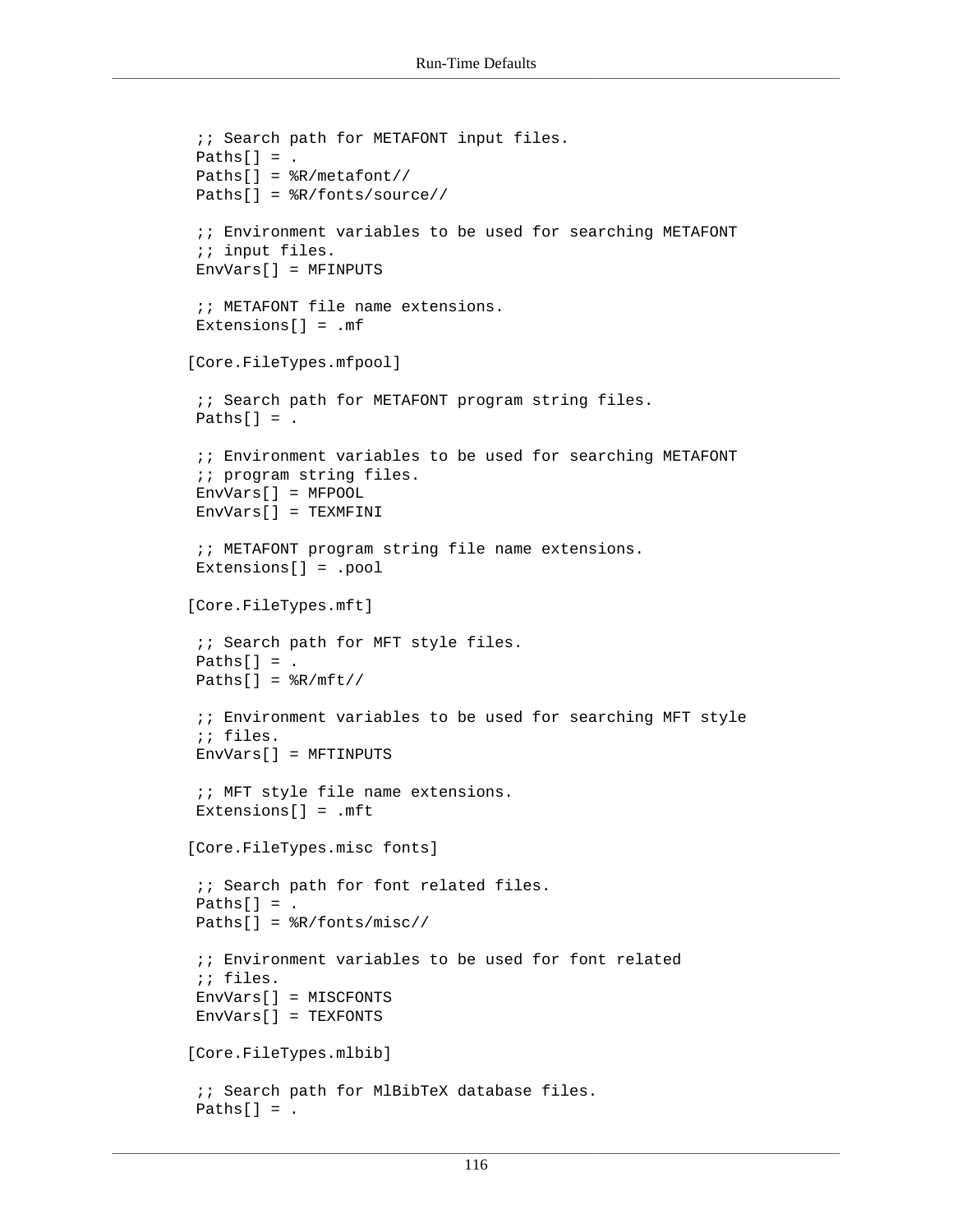```
Paths[] = R/bibtex/bib/{mlbib}, \}//:: Environment variables to be used for searching MlBibTeX
  ;; databsae files.
 EnvVars[] = MLBIBINPUTS
 EnvVars[] = BIBINPUTS
 EnvVars[] = TEXBIB
  ;; MlBibTeX database file name extensions.
 Extensions[] = .mlbib
 Extensions[] = .bib
[Core.FileTypes.mlbst]
 ;; Search path for MlBibTeX style files.
Paths[] = .Paths[] = R/bibtex/{mlbst,bst}//
  ;; Environment variables to be used for searching MlBibTeX
  ;; style files.
 EnvVars[] = MLBSTINPUTS
 EnvVars[] = BSTINPUTS
  ;; MlBibTeX style file name extensions.
 Extensions[] = .bst
[Core.FileTypes.mp]
 ;; Search path for MetaPost input files.
Paths[] = . Paths[] = %R/metapost//
 :: Environment variables to be used for searching MetaPost
  ;; input files.
 EnvVars[] = MPINPUTS
  ;; MetaPost file name extensions.
 Extensions[] = .mp
[Core.FileTypes.mppool]
 : Search path for MetaPost program string files.
Paths\lceil \cdot \rceil = .
 :: Environment variables to be used for searching MetaPost
  ;; program string files.
 EnvVars[] = MPPOOL
 EnvVars[] = TEXMFINI
 ;; MetaPost program string file name extensions.
 Extensions[] = .pool
[Core.FileTypes.MetaPost support]
```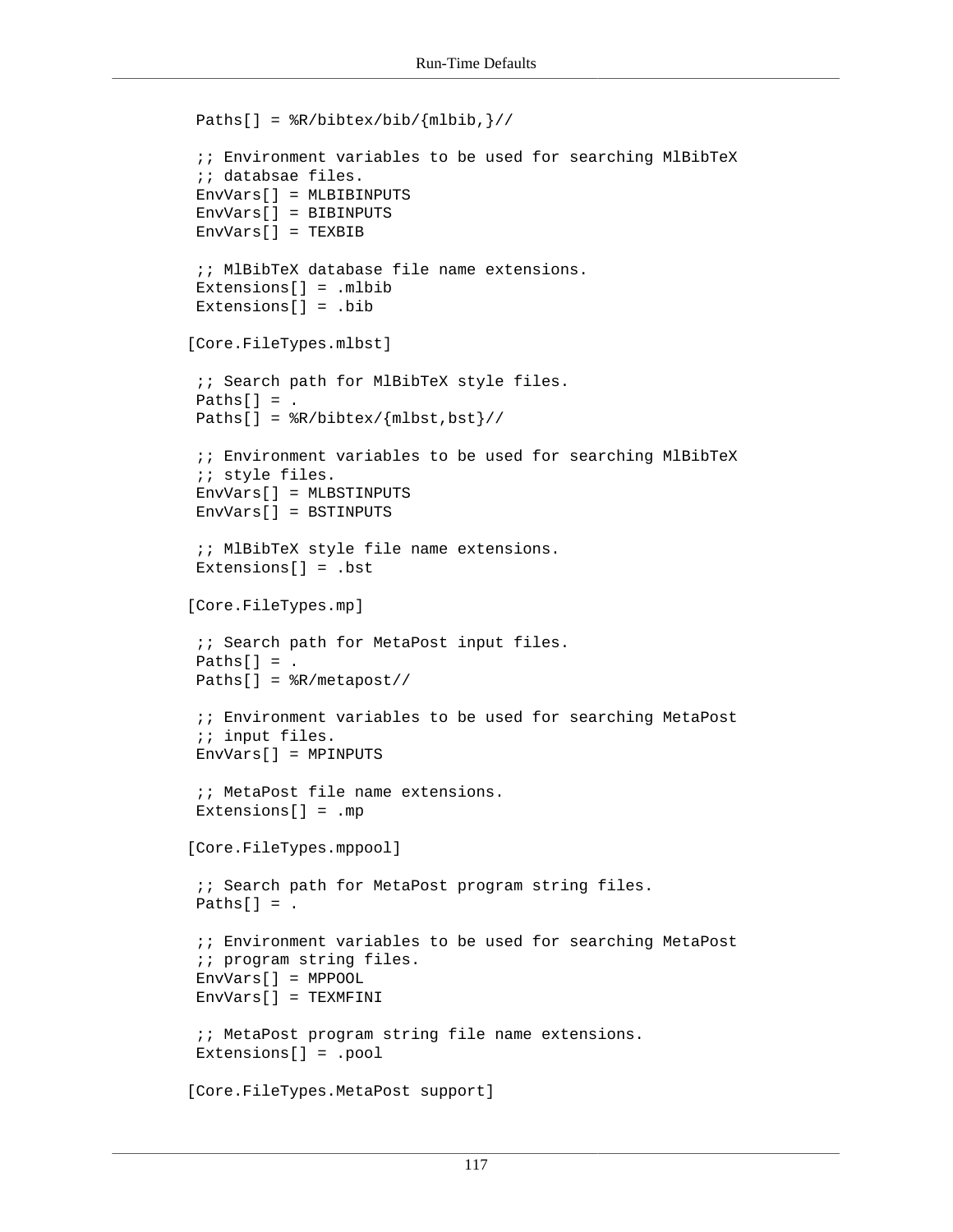```
: Search path for MetaPost support files.
Paths[] = . Paths[] = %R/metapost/support//
 :: Environment variables to be used for searching MetaPost
  ;; support files.
 EnvVars[] = MPSUPPORT
[Core.FileTypes.ocp]
 : Search path for Omega compiled process files.
Paths[] = .Paths[] = \frac{8R}{\text{omega}/\text{ocp}}/ ;; Environment variables to be used for searching Omega
 \forall i compiled process files.
 EnvVars[] = OCPINPUTS
  ;; Omega compiled process file name extensions.
 Extensions[] = .ocp
[Core.FileTypes.ofm]
  ;; Search path for Omega font metric files.
Paths[] = .
Paths[] = R/fonts/ofm// Paths[] = %R/fonts/tfm//
;; Environment variables to be used for searching Omega
  ;; font metric files.
 EnvVars[] = OFMFONTS
 EnvVars[] = TEXFONTS
  ;; Omega font metric file name extensions.
 Extensions[] = .ofm
 Extensions[] = .tfm
[Core.FileTypes.opl]
 : Search path for Omega property list files.
Paths[] = . Paths[] = %R/fonts/opl//
 :: Environment variables to be used for searching Omega
  ;; property list files.
 EnvVars[] = OPLFONTS
 EnvVars[] = TEXFONTS
  ;; Omega property list file name extensions.
 Extensions[] = .opl
[Core.FileTypes.otp]
 : Search path for Omega translation process files.
```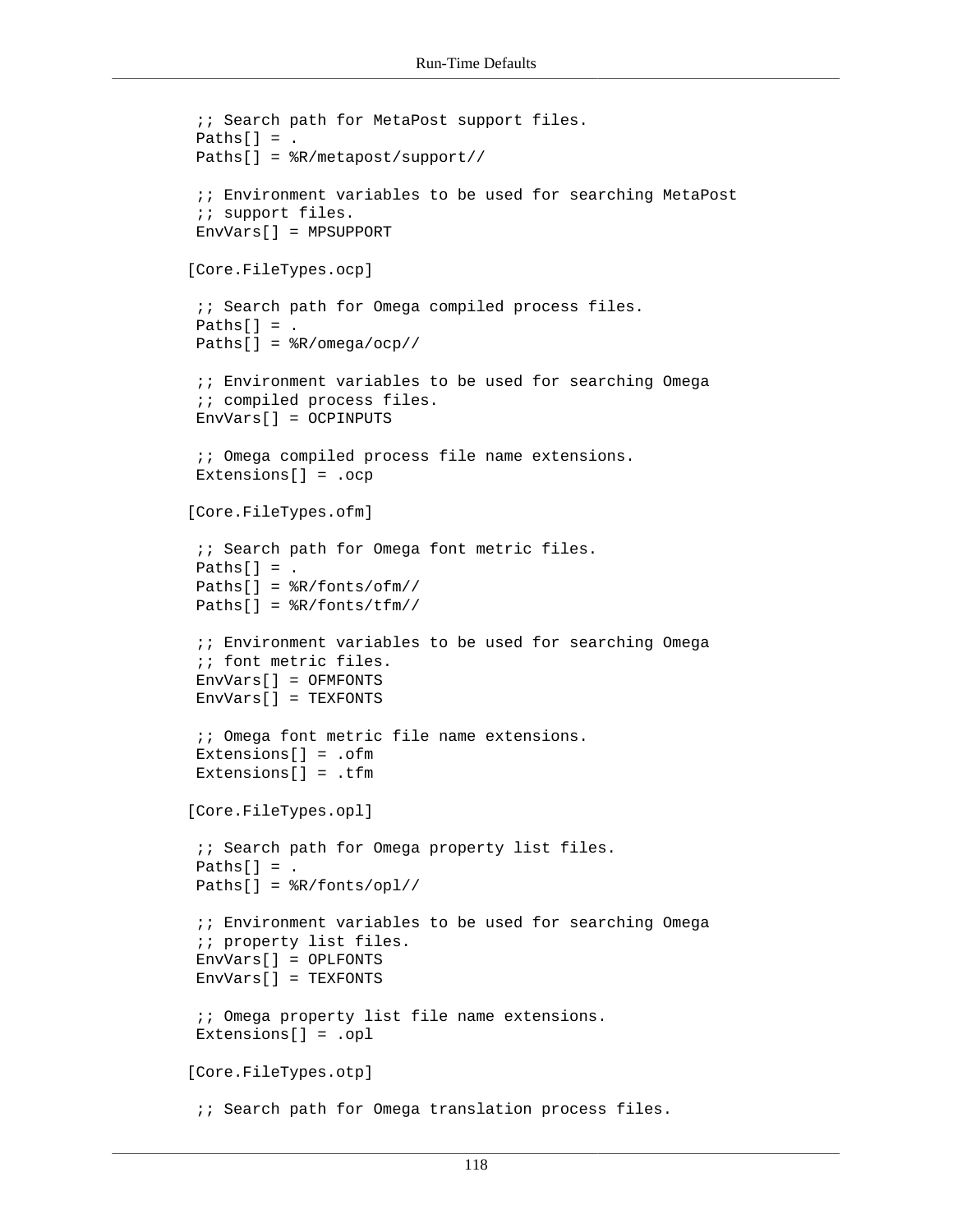```
Paths[] = . Paths[] = %R/fonts/otp//
 ;; Environment variables to be used for searching Omega
 \cdots translation process files.
 EnvVars[] = OTPINPUTS
  ;; Omega translation process file name extensions.
 Extensions[] = .otp
[Core.FileTypes.opentype fonts]
  ;; Search path for OpenType font files.
Paths[] = . Paths[] = %R/fonts/opentype//
 :: Environment variables to be used for searching OpenType
  ;; font files.
 EnvVars[] = OPENTYPEFONTS
 EnvVars[] = TEXFONTS
  ;; OpenType font file name extensions.
 Extensions[] = .otf
[Core.FileTypes.ovf]
 : Search path for Omega virtual font files.
Paths[] = . Paths[] = %R/fonts/ovf//
Paths[] = R/fonts/vf//:: Environment variables to be used for searching Omega
  ;; virtual font files.
 EnvVars[] = OVFFONTS
 EnvVars[] = TEXFONTS
  ;; Omega virtual font file name extensions.
 Extensions[] = .ovf
[Core.FileTypes.ovp]
 : Search path for Omega virtual property list files.
Paths[] = . Paths[] = %R/fonts/ovp//
  ;; Environment variables to be used for searching Omega
  ;; virtual property list files.
 EnvVars[] = OVPFONTS
 EnvVars[] = TEXFONTS
 \ldots Omega virtual property list file name extensions.
 Extensions[] = .ovp
[Core.FileTypes.pdftex config]
```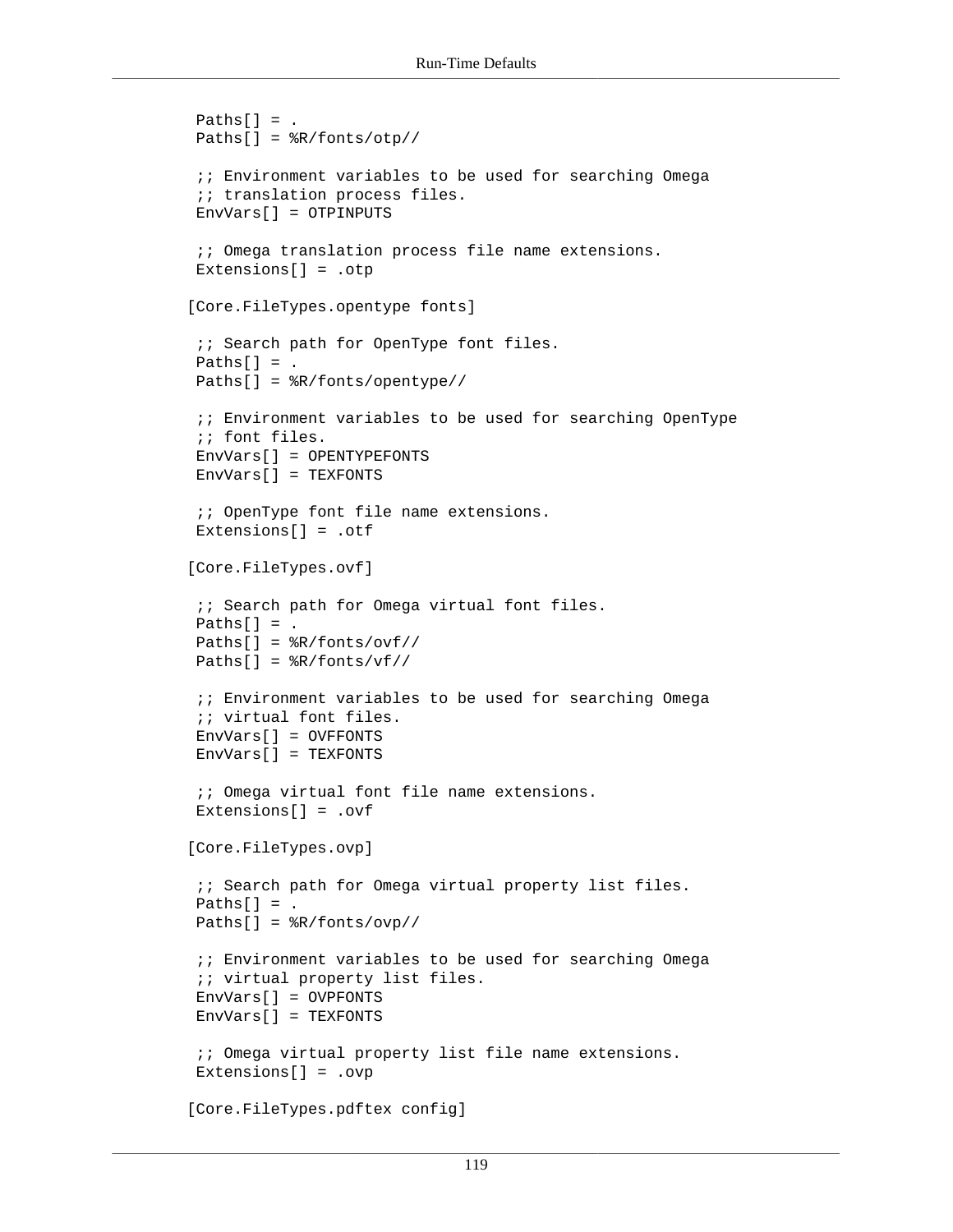```
 ;; Search path for pdfTeX configuration files.
Paths[] = .Paths[] = R/pdftex/\{sprogname\}: Environment variables to be used for searching pdfTeX
  ;; configuration files.
 EnvVars[] = PDFTEXCONFIG
[Core.FileTypes.pk]
 \forall i Search path for packed bitmap font files.
Paths[] = . Paths[] = %R/fonts//
  ;; Packed bitmap font file name extensions.
 Extensions[] = .pk
[Core.FileTypes.other binary files]
 \ldots Search path for program binary files.
Paths[] = . Paths[] = %R/$progname//
[Core.FileTypes.other text files]
 \ldots ; : Search path for program text files.
Paths[] = . Paths[] = %R/$progname//
[Core.FileTypes.PostScript header]
  ;; Search path for downloadable PostScript files.
Paths[] = .Paths[] = R/\{\text{dvips}, \text{fonts}/\{\text{enc}, \text{type1}, \text{type42}, \text{type3}\}\}/\sqrt{\text{cov}} Paths[] = $psfontdirs
  ;; Environment variables to be used for searching downloadable
  ;; PostScript files.
 EnvVars[] = TEXPSHEADERS
 EnvVars[] = PSHEADERS
  ;; Downloadable PostScript file name extensions.
 Extensions[] = .pro
 Extensions[] = .enc
[Core.FileTypes.texmfscripts]
 : Search path for architecture-independent executables.
Paths[] = . Paths[] = %R/scripts/{$progname,$engine,}//
 i: Environment variables to be used for searching
  ;; architecture-independent executables.
```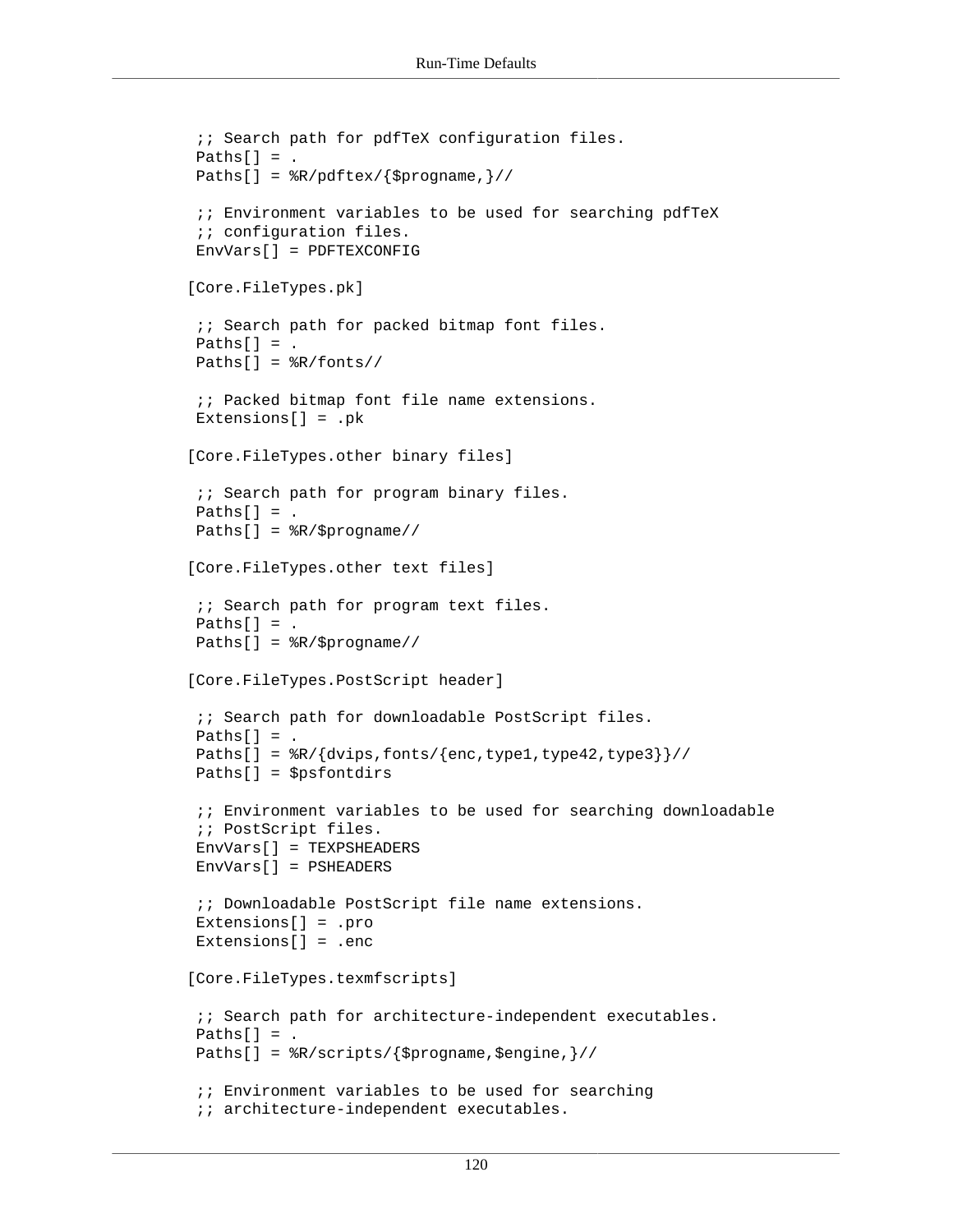```
 EnvVars[] = TEXMFSCRIPTS
[Core.FileTypes.subfont definition files]
  ;; Search path for subfont definition files.
Paths[] = . Paths[] = %R/fonts/sfd//
 ;; Environment variables to be used for searching subfont
  ;; definition files.
 EnvVars[] = SFDFONTS
 EnvVars[] = TEXFONTS
  ;; Subfont definition file name extensions.
 Extensions[] = .sfd
[Core.FileTypes.tcx]
 i; Search path for TCX files.
Paths[] = . Paths[] = %R/miktex/config
 Paths[] = %R/miktex/web2c
  ;; TCX file name extensions.
 Extensions[] = .tcx
[Core.FileTypes.tex]
 ;; Search path for TeX input files.
Paths[] = .Paths[] = R/\text{tex}/\{\text{sprogname}}, generic, \}// ;; Environment variables to be used for searching TeX input
  ;; files.
 EnvVars[] = TEXINPUTS
  ;; TeX input file name extensions.
 Extensions[] = .tex
[Core.FileTypes.texpool]
 : Search path for TeX program string files.
Paths\lceil \cdot \rceil = .
 : Environment variables to be used for searching METAFONT
  ;; program string files.
 EnvVars[] = TEXPOOL
 EnvVars[] = TEXMFINI
 \forall i TeX program string file name extensions.
 Extensions[] = .pool
[Core.FileTypes.TeX system sources]
```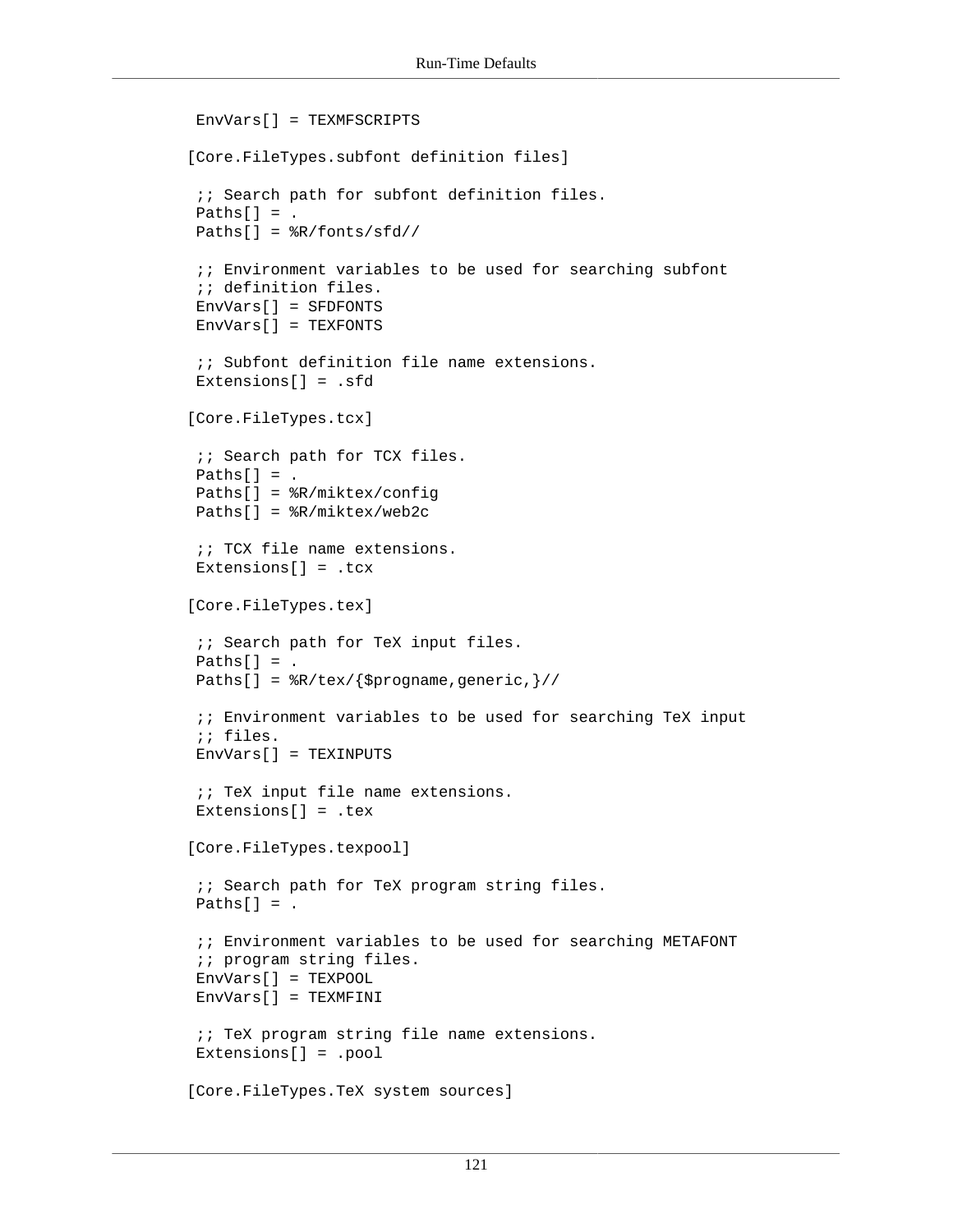```
i; Search path for source files.
Paths[] = . Paths[] = %R/source//
 : Environment variables to be used for searching source
  ;; files.
 EnvVars[] = TEXSOURCES
[Core.FileTypes.TeX system documentation]
  ;; Search path for documentation files.
Paths[] = . Paths[] = %R/doc/miktex//
Paths[] = R/doc//
: Environment variables to be used for searching
  ;; documentation files.
 EnvVars[] = TEXDOCS
  ;; Documentation file name extensions.
 Extensions[] = .pdf
 Extensions[] = .html
 Extensions[] = .md
 Extensions[] = .txt
 Extensions[] = .ps
 Extensions[] = .dvi
[Core.FileTypes.tfm]
 \ldots ; : Search path for TeX font metric files.
Paths[] = . Paths[] = %R/fonts/tfm//
:: Environment variables to be used for searching TeX font
  ;; metric files.
 EnvVars[] = TFMFONTS
 EnvVars[] = TEXFONTS
  ;; TeX font metric file name extensions.
 Extensions[] = .tfm
[Core.FileTypes.troff fonts]
  ;; Environment variables to be used for searching Troff font
  ;; files.
 EnvVars[] = TRFONTS
[Core.FileTypes.truetype fonts]
  ;; Search path for TrueType font files.
Paths[] = . Paths[] = %R/fonts/truetype//
  ;; Environment variables to be used for searching TrueType
```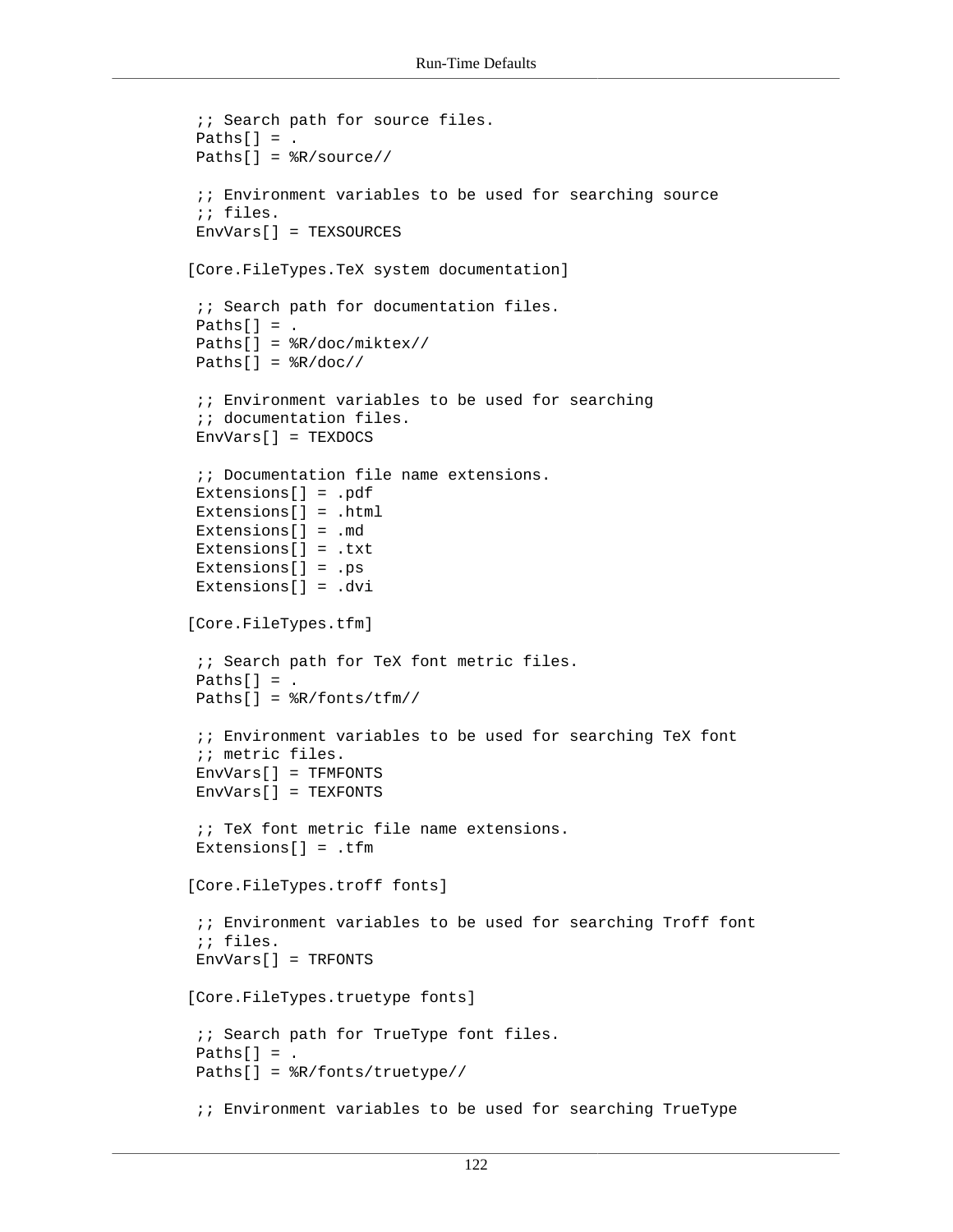```
 ;; font files.
 EnvVars[] = TTFONTS
 EnvVars[] = TEXFONTS
  ;; TrueType font file name extensions.
 Extensions[] = .ttf
 Extensions[] = .ttc
[Core.FileTypes.type1 fonts]
 : Search path for Typel font files.
Paths[] = . Paths[] = %R/fonts/type1//
 ;; Environment variables to be used for searching Type1 font
  ;; files.
 EnvVars[] = T1FONTS
 EnvVars[] = T1INPUTS
 EnvVars[] = TEXFONTS
 EnvVars[] = TEXPSHEADERS
 EnvVars[] = PSHEADERS
  ;; Type1 font file name extensions.
 Extensions[] = .pfb
 Extensions[] = .pfa
[Core.FileTypes.type42 fonts]
: Search path for Type42 font files.
Paths[] = . Paths[] = %R/fonts/type42//
  ;; Environment variables to be used for searching Type42 font
  ;; files.
 EnvVars[] = T42FONTS
 EnvVars[] = TEXFONTS
  ;; Type42 font file name extensions.
 Extensions[] = .t42
 Extensions[] = .T42
[Core.FileTypes.vf]
 : Search path for TeX virtual font files.
Paths[] = .Paths[] = R/fonts/vf// ;; Environment variables to be used for searching TeX virtual
  ;; font files.
 EnvVars[] = VFFONTS
 EnvVars[] = TEXFONTS
  ;; TeX virtual font file name extensions.
 Extensions[] = .vf
```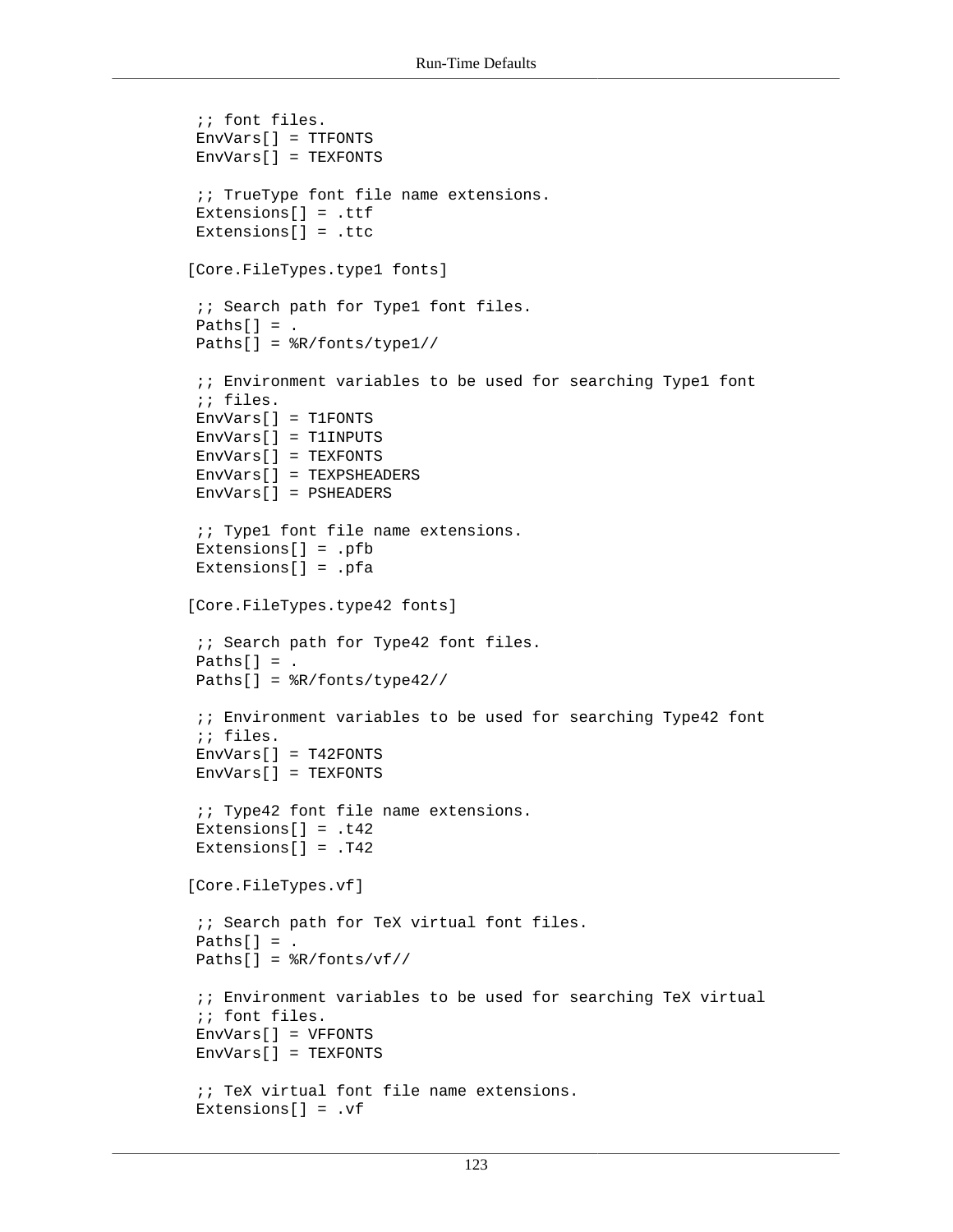```
[Core.FileTypes.web2c files]
i; Search path for Web2c files.
Paths[] = .Paths[] = R/web2c//[Core.FileTypes.web]
 \forall i Search path for WEB input files.
 Paths[] = .
Paths[] = R/web// ;; Environment variables to be used for searching WEB input
  ;; files.
 EnvVars[] = WEBINPUTS
  ;; CWeb file name extensions.
 Extensions[] = .web
[MakeBase]
 ;; Directory where METAFONT stores *.base files.
 DestDir = %R/miktex/data/le
[MakeFMT]
 ;; Directory where TeX engines store *.fmt files.
 DestDir = %R/miktex/data/le/$engine
[MakePk]
  ;; Directory where makepk stores *.pk files.
 DestDir = %R/fonts/pk/%m/%s/%t/dpi%d
[MakeTFM]
  ;; Directory where maketfm stores *.tfm files.
 DestDir = %R/fonts/tfm/%s/%t
[MPM]
 ;; Install packages for all users.
 AutoAdmin = ?
  ;; Install missing packages automatically (on-the-fly).
 AutoInstall = ?
  ;; Deprecated.
 ForceLocalServer = f
 i; Local package repository path.
  ;LocalRepository =
```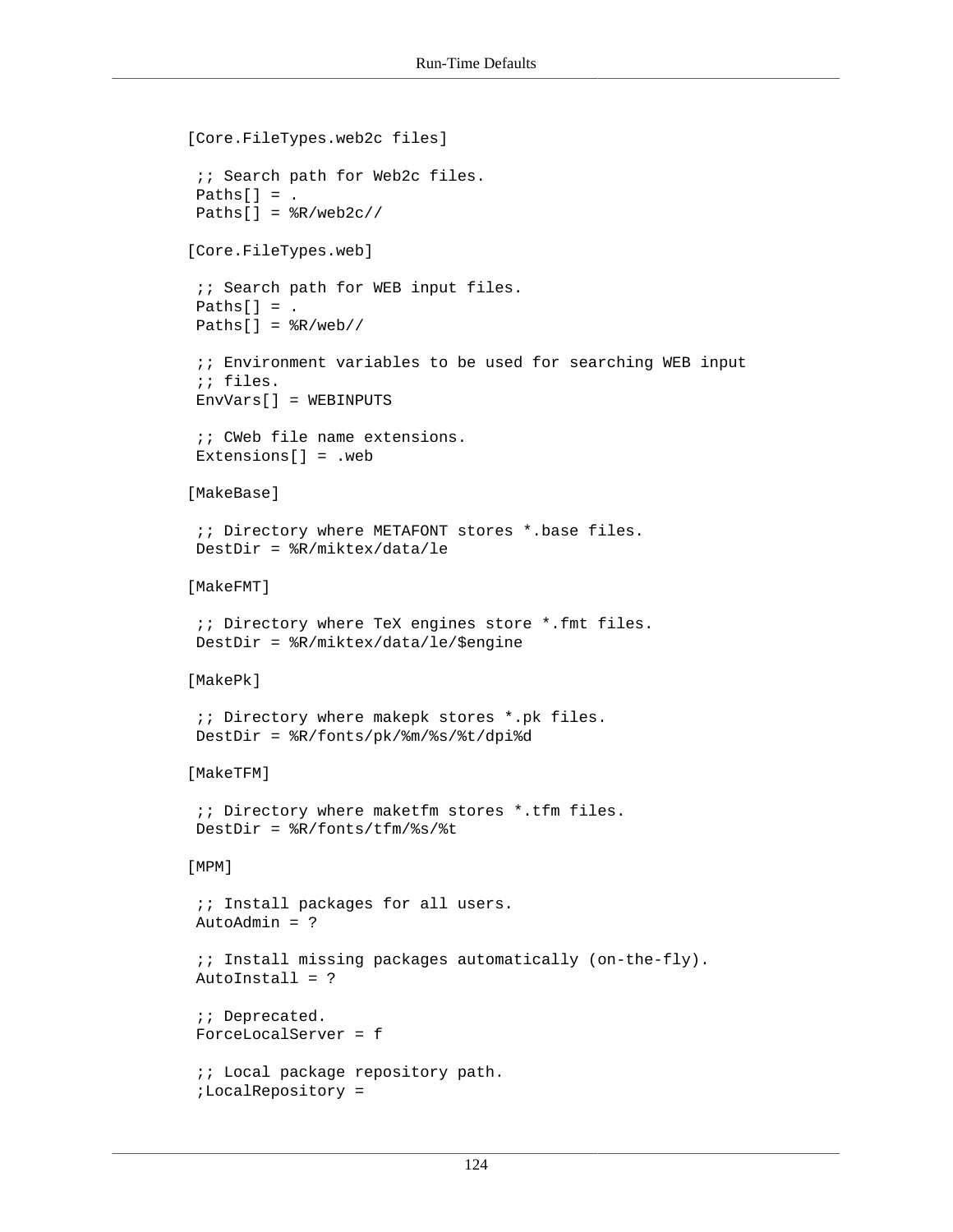```
 ;; Deprecated.
  ;MiKTeXDirectRoot =
  ;; Indicates whether proxy authentication is required.
 ProxyAuthReq = f
  ;; Proxy host address.
 ProxyHost =
  ;; Proxy host port.
 ProxyPort = 8080
  ;; Remote package repository URL. Pick a random URL, if empty.
 RemoteRepository = 
 ;; The MiKTeX API endpoint.
 RemoteService_4727 = https://api2.miktex.org/
  ;; Package stream. One of: stable, next.
 RepositoryReleaseState = stable
  ;; Type of the package repository. One of: remote, local.
 RepositoryType = remote
  ;; Indicates whether a proxy is configured.
 UseProxy = f
[Setup]
 i; Last time (a time t value) a MiKTeX administrator has checked for system-wide
  ;LastAdminDiagnose =
 ;; Last time (a time_t value) a MiKTeX administrator changed the system-wide conf
  ;LastAdminMaintenance =
 j; Last time (a time_t value) a MiKTeX administrator has installed system-wide up
  ;LastAdminUpdate =
 j; Last time (a time_t value) a MiKTeX administrator has checked for system-wide
  ;LastAdminUpdateCheck =
 i; Last time (a time_t value) a MiKTeX administrator has updated the system-wide
  ;LastAdminUpdateDb =
  ;; Last time (a time_t value) the current MiKTeX user has checked for issues.
  ;LastUserDiagnose =
 i; Last time (a time t value) the current MiKTeX user changed the configuration.
  ;LastUserMaintenance =
  ;; Last time (a time_t value) the current MiKTeX user has installed updates.
  ;LastUserUpdate =
  ;; Last time (a time_t value) the current MiKTeX user has checked for updates.
```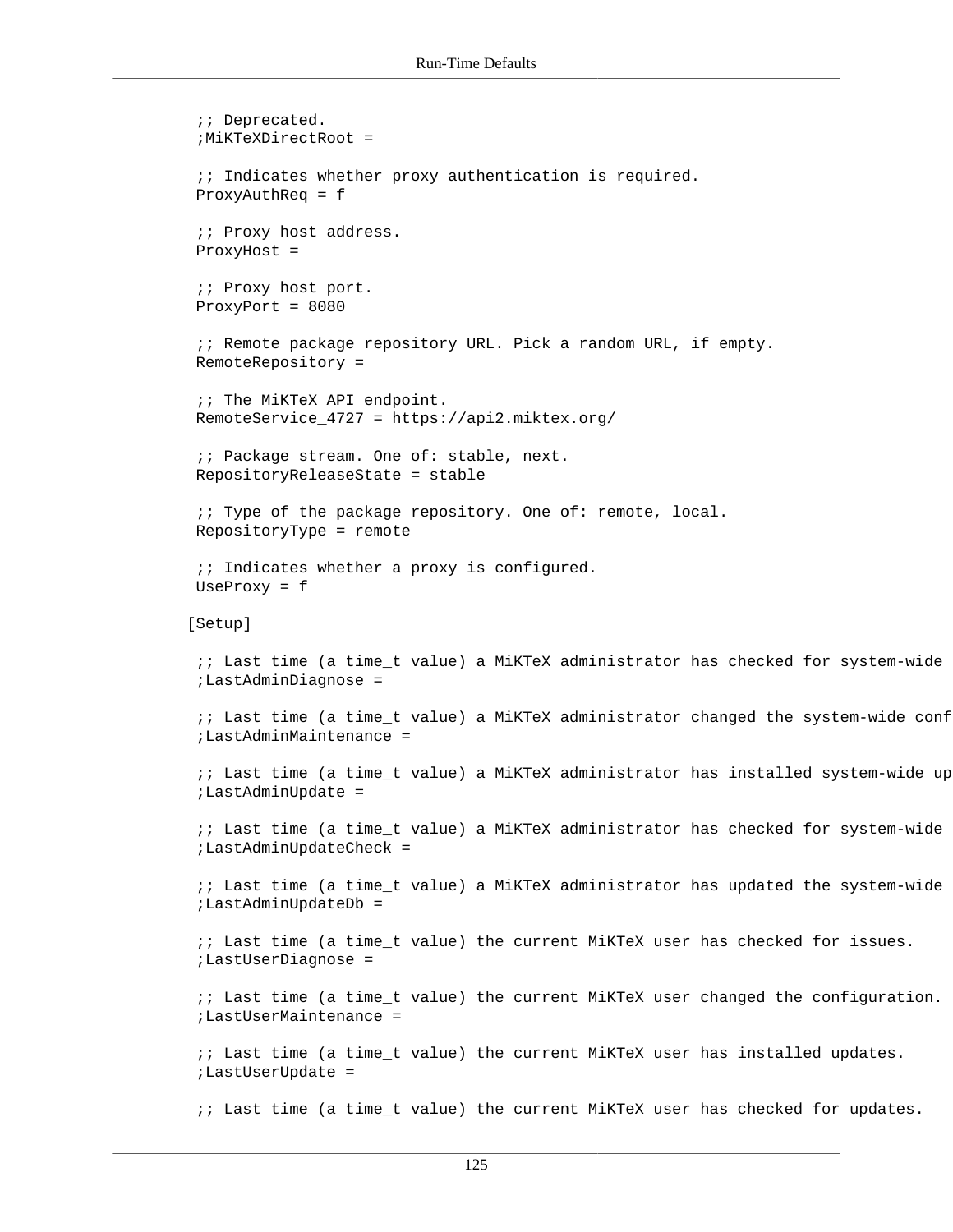;LastUserUpdateCheck =

 $j$ ; Last time (a time\_t value) the current MiKTeX user has updated the package dat ;LastUserUpdateDb =

[TeXandFriends]

```
 ;; Create auxiliary directory if '--aux-directory=DIR' refers
i; to a non-existing directory.
 CreateAuxDirectory = t
```

```
 ;; Create the output directory if '--output-directory=DIR'
i; refers to a non-existing directory.
 CreateOutputDirectory = t
```

```
 ;; Enable file:line:error style messages.
 CStyleErrors = f
```
 ;; Deprecated. ;ParseFirstLine =

```
 ;; Indicates whether format files (*.fmt) will be automatically renewed.
 RenewFormatsOnUpdate = t
```
### **BibTeX**

;; Maximum size of a str\_entry\_var. ent\_str\_size = 500 ;; Maximum size of a str\_global\_var. glob\_str\_size = 200000 ;; Initial maximum number of strings, including pre-defined.  $max$  strings = 200000

;; Minimum number of cross-refs required for automatic cite\_list inclusion. min\_crossrefs = 2

### **All TeXMF Programs**

```
;; TeX uses the buffer to contain input lines, but macro expansion
;; works by writing material into the buffer and reparsing the line.
i; As a consequence, certain constructs require the buffer to be very
;; large, even though most documents can be handled with a small
;; value.
buf_size = 200000
;; Width of context lines on terminal error messages.
error_line = 79
;; Extra low memory for boxes, glue, breakpoints, etc.
```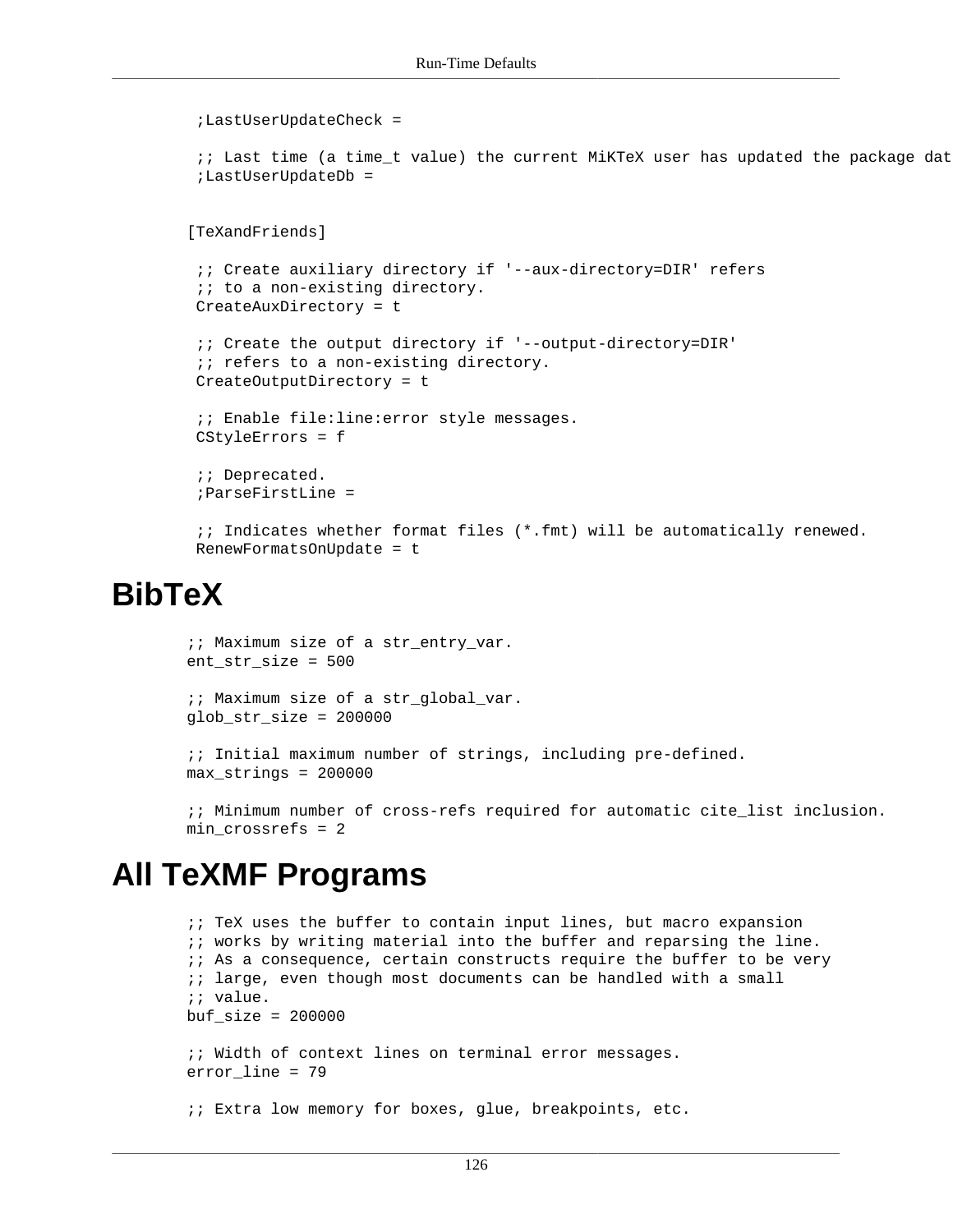```
extra_mem_bot = 0
;; Extra high memory for chars, tokens, etc.
extra mem top = 0;; Width of first lines of contexts in terminal error messages; should
i; be between 30 and (error_line - 15).
half error line = 50
;; Words of inimemory available.
main_memory = 3000000
;; Width of longest text lines output; should be at least 60.
max_print_line = 79
;; Maximum number of strings.
max_strings = 500000
;; Maximum number of simultaneous macro parameters.
param size = 20000;; Pool space free after format loaded.
pool_free = 47500
;; Max number of characters in all strings, including all error
;; messages, help texts, font names, control sequences. These values
i; apply to TeX and MP.
pool_size = 3250000
;; Maximum number of simultaneous input sources.
stack_size = 10000
;; Strings available after format loaded.
strings_free = 100
;; Minimum pool space after TeX/MP's own strings; must be at least
;; 25000 less than pool_size, but doesn't need to be nearly that
;; large.
string_vacancies = 90000
```
## **All TeX Programs**

```
;; Maximum number of input files and error insertions that can be
: i going on simultaneously.
max in open = 50;; Maximum number of semantic levels simultaneously active.
nest_size = 1000
i; Space for saving values outside current group.
save size = 80000i; Space for hyphenation patterns.
```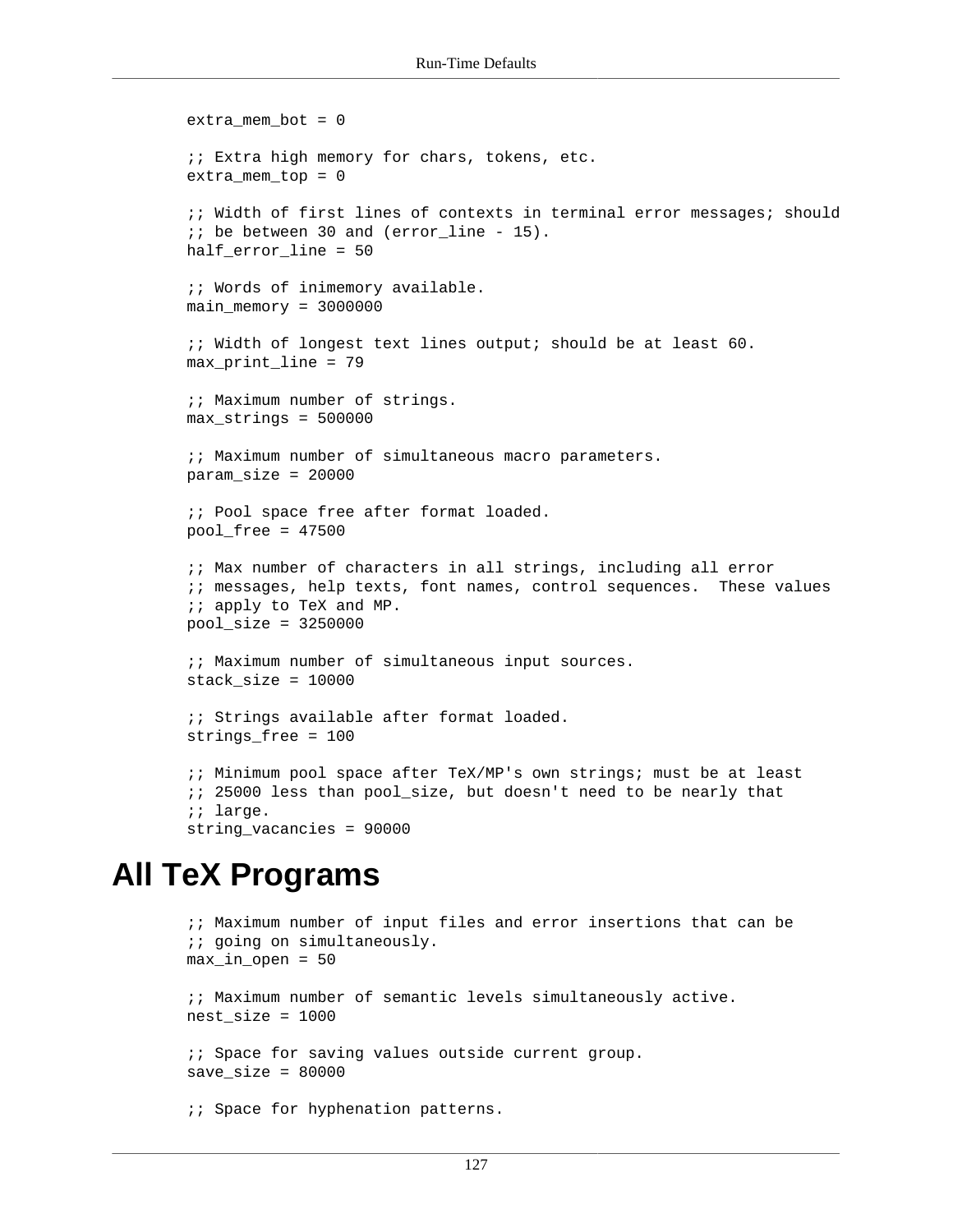```
trie_size = 1000000
;; Total number of fonts.
font max = 9000;; Words of font info for TeX (total size of all TFM files,
;; approximately).
font mem size = 8000000;; Extra space for the hash table of control sequences (which allows
;; 10K names as distributed).
hash_extra = 600000;; Prime number of hyphenation exceptions.
hyph size = 8191i: Size of the output buffer; must be a multiple of 8.
dvi_buf_size = 16384
;; Limit on recursive expansion calls so TeX has a chance to quit nicely
;; before stack space runs out. The default is 10000. Normally there is no
;; reason to change it. The web2c manual has a bit more about this.
expand_depth = 10000
```
## **pdfTeX**

```
pdf_mem_size = 10000
obj_tab_size = 1000
dest names size = 131072pdf_os_buf_size = 1
```
### **METAFONT & MetaPost**

```
;; Size of stack for bisection algorithms; should probably be left at
        ;; this value.
       bistack_size = 1500
        ;; Maximum number of ligature/kern steps, must be at least 255 and at
        ;; most 32510.
        lig_table_size = 15000
        : Maximum number of knots between breakpoints of a path.
       path_size = 10000
METAFONT
```

```
;; Number of autorounded points per cycle.
max_wiggle = 1000
i; Space for storing moves in a single octant.
move_size = 20000
```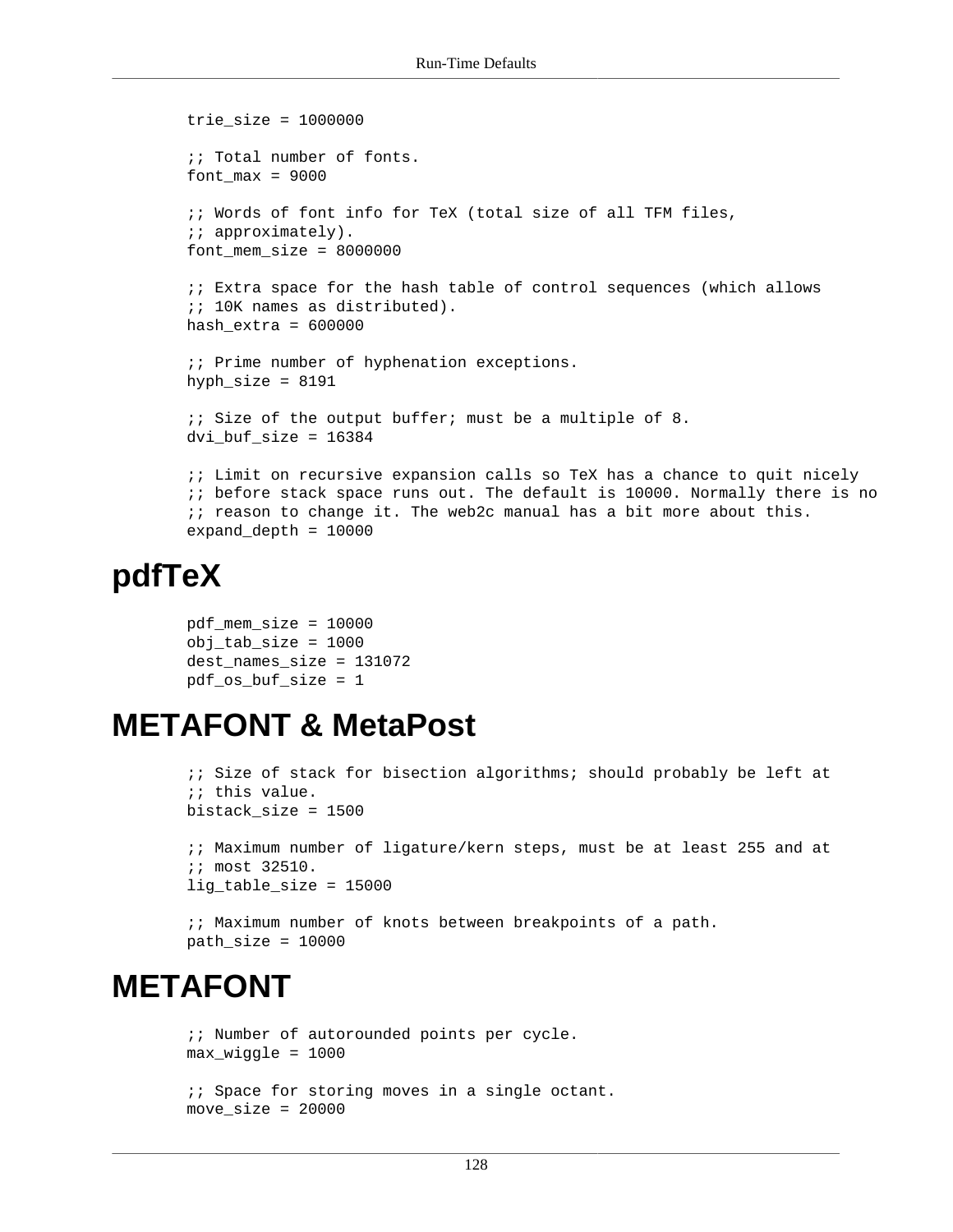## **MetaPost**

;; Number of words for TFM information for text fonts. font\_mem\_size = 10000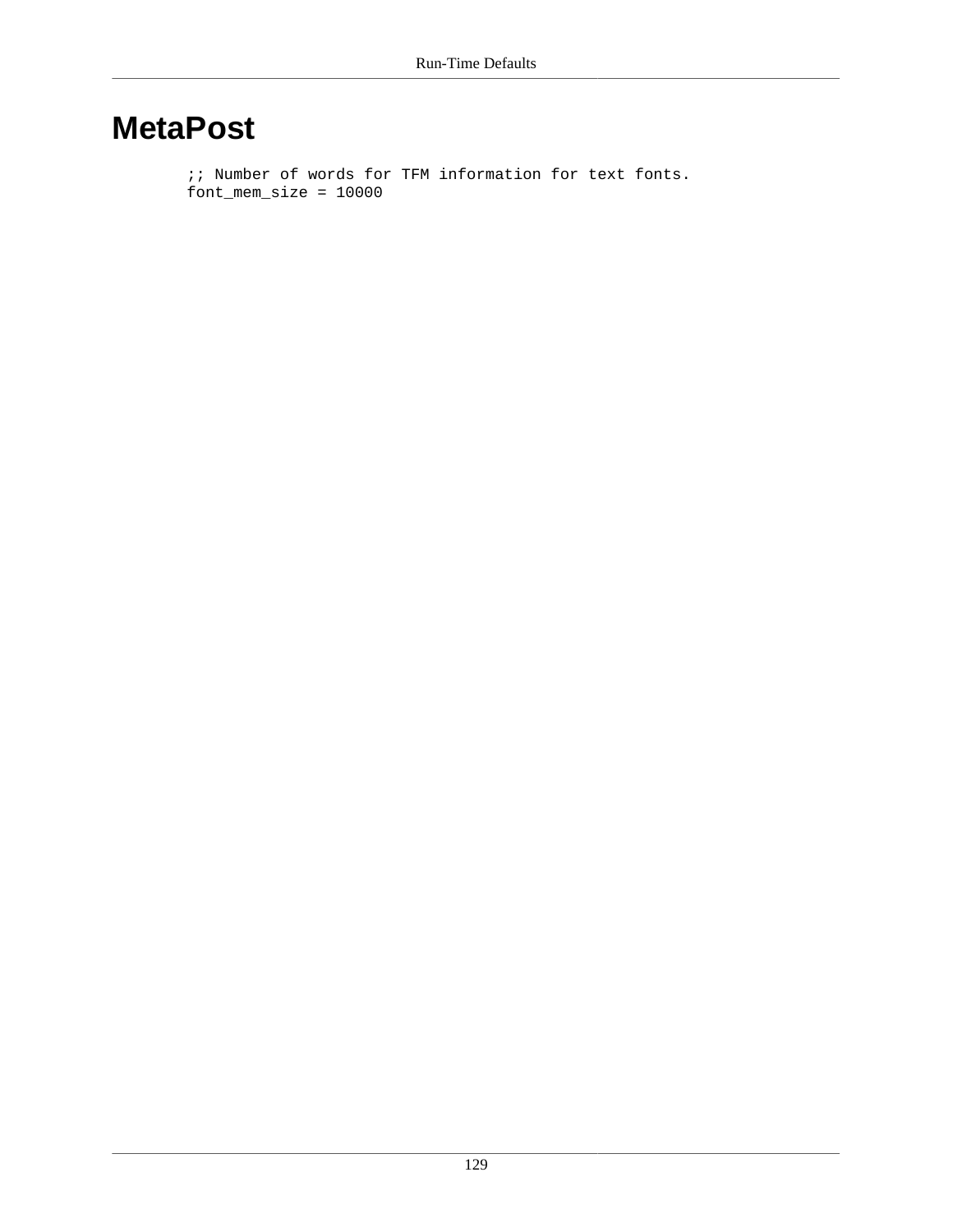## **Index**

#### **Symbols**

--admin, [30,](#page-34-0) [52,](#page-56-0) [58](#page-62-0) --alias=name, [16](#page-20-0), [18](#page-22-0), [26](#page-30-0), [28](#page-32-0), [40](#page-44-0), [44](#page-48-0), [47](#page-51-0), [63](#page-67-0), [71](#page-75-0), [77](#page-81-0) --aux-directory=dir, [7](#page-11-0), [40](#page-44-1), [44](#page-48-1), [63](#page-67-1), [71](#page-75-1), [77](#page-81-1) --batch, [75](#page-79-0) --bistack-size=n, [44](#page-48-2) --buf-size=n, [44,](#page-48-3) [63,](#page-67-2) [71,](#page-75-2) [77](#page-81-2) --c-style-errors, [40,](#page-44-2) [44,](#page-48-4) [47,](#page-51-1) [63,](#page-67-3) [71,](#page-75-3) [77](#page-81-3) --clean, [75](#page-79-1) --credits, [40](#page-44-3) --debug, [47](#page-51-2) --debug-format, [40](#page-44-4) --default-paper-size=paper, [30](#page-34-1) --disable-8bit-chars, --disable-installer, [6](#page-10-0), [16](#page-20-1), [18,](#page-22-1) [28,](#page-32-1) [30](#page-34-2), [40](#page-44-5), [44,](#page-48-5) [52,](#page-56-1) [64](#page-68-0), [71](#page-75-4), [77](#page-81-4) --disable-write18, [40,](#page-44-6) [64,](#page-68-1) [71,](#page-75-5) [77](#page-81-5) --dont-parse-first-line, [44,](#page-48-6) [64,](#page-68-2) [71,](#page-75-6) [77](#page-81-6) --draftmode, [40,](#page-44-7) [64](#page-68-3) --dump, [36](#page-40-0) --edit-config-file=file, [30](#page-34-3) --enable-8bit-chars, --enable-enctex, [64](#page-68-4), [71](#page-75-7) --enable-etex, [64,](#page-68-5) [77](#page-81-7) --enable-installer, [6](#page-10-1), [16](#page-20-2), [18](#page-22-2), [28](#page-32-2), [30](#page-34-4), [40](#page-44-8), [44](#page-48-7), [52](#page-56-2), [64](#page-68-6), [71](#page-75-8), [78](#page-82-0) --enable-mltex, [64,](#page-68-7) [71,](#page-75-9) [78](#page-82-1) --enable-write18, [40,](#page-44-9) [64,](#page-68-8) [71,](#page-75-10) [78](#page-82-2) --error-line=n, [44](#page-48-8), [64](#page-68-9), [71](#page-75-11), [78](#page-82-3) --even-only, [62](#page-66-0) --expand, [75](#page-79-2) --extra-mem-bot=n, [64,](#page-68-10) [71,](#page-75-12) [78](#page-82-4) --extra-mem-top=n, [64,](#page-68-11) [71,](#page-75-13) [78](#page-82-5) --file-line-error, [40](#page-44-10), [44](#page-48-9), [47](#page-51-3), [63](#page-67-4), [71](#page-75-14), [77](#page-81-8) --file-line-error-style, [40](#page-44-11), [44](#page-48-10), [47](#page-51-4), [63](#page-67-5), [71](#page-75-15), [77](#page-81-9) --file-type=filetype, [26](#page-30-1) --font-max=n, [64,](#page-68-12) [71,](#page-75-16) [78](#page-82-6) --font-mem-size=n, [64,](#page-68-13) [72,](#page-76-0) [78](#page-82-7) --gray-font=font, [28](#page-32-3) --half-error=n, [44,](#page-48-11) [64,](#page-68-14) [72,](#page-76-1) [78](#page-82-8) --halt-on-error, [40,](#page-44-12) [44,](#page-48-12) [47,](#page-51-5) [64,](#page-68-15) [72,](#page-76-2) [78](#page-82-9) --hash-extra=n, [64,](#page-68-16) [72,](#page-76-3) [78](#page-82-10) --help, [16,](#page-20-3) [18,](#page-22-3) [26,](#page-30-2) [28,](#page-32-4) [40,](#page-44-13) [44,](#page-48-13) [47,](#page-51-6) [58,](#page-62-1) [64,](#page-68-17) [72,](#page-76-4) [75,](#page-79-3) [78](#page-82-11) --hhelp, [16,](#page-20-4) [18,](#page-22-4) [28,](#page-32-5) [45,](#page-49-0) [58,](#page-62-2) [64,](#page-68-18) [72,](#page-76-5) [78](#page-82-12) --import-all, [58](#page-62-3) --import=package, [58](#page-62-4) --include-directory=dir, [7](#page-11-1), [16](#page-20-5), [18](#page-22-5), [29](#page-33-0), [40](#page-44-14), [45](#page-49-1), [64](#page-68-19), [72](#page-76-6), [78](#page-82-13) --initialize, [40,](#page-44-15) [45,](#page-49-2) [47,](#page-51-7) [64,](#page-68-20) [72,](#page-76-7) [78](#page-82-14) --interaction=mode, [40](#page-44-16), [45](#page-49-3), [47](#page-51-8), [65](#page-69-0), [72](#page-76-8), [78](#page-82-15) --job-name=name, [40,](#page-44-17) [45,](#page-49-4) [47,](#page-51-9) [65,](#page-69-1) [72,](#page-76-9) [78](#page-82-16) --job-time=file, [45,](#page-49-5) [65,](#page-69-2) [72,](#page-76-10) [78](#page-82-17) --label-font=font, [29](#page-33-1)

--landscape, [62](#page-66-1) --language=lang, [75](#page-79-4) --lib-table-size=n, [45](#page-49-6) --list-file-types, [26](#page-30-3) --list-modes, [30](#page-34-5) --logo-font=font, [29](#page-33-2) --lua=file, [39](#page-43-0) --luaconly, [40](#page-44-18) --luaonly, [39](#page-43-1) --mag=mag, [18](#page-22-6) --main-memory=n, [45,](#page-49-7) [65,](#page-69-3) [72,](#page-76-11) [78](#page-82-18) --max-in-open=n, [65](#page-69-4), [72](#page-76-12), [78](#page-82-19) --max-pages=n, [18](#page-22-7) --max-print-line=n, [45](#page-49-8), [65](#page-69-5), [72](#page-76-13), [78](#page-82-20) --max-strings=n, [45,](#page-49-9) [65,](#page-69-6) [72,](#page-76-14) [79](#page-83-0) --max-wiggle=n, [45](#page-49-10) --min-crossrefs=n, [16](#page-20-6) --mkidx-option=option, [75](#page-79-5) --mktex=fmt, [40](#page-44-19) --move-size=n, [45](#page-49-11) --must-exist, [26](#page-30-4) --nest-size=n, [65](#page-69-7), [72](#page-76-15), [79](#page-83-1) --no-c-style-errors, [40](#page-44-20), [45](#page-49-12), [48](#page-52-0), [65](#page-69-8), [72](#page-76-16), [79](#page-83-2) --no-file-line-error, [40](#page-44-21), [45](#page-49-13), [48](#page-52-1), [65](#page-69-9), [72](#page-76-17), [79](#page-83-3) --no-file-line-error-style, [40,](#page-44-22) [45,](#page-49-14) [48,](#page-52-2) [65,](#page-69-10) [72,](#page-76-18) [79](#page-83-4) --no-mktex=fmt, [40](#page-44-23) --no-pdf, --no-registry, [69](#page-73-0) --no-shell-escape, --nosocket, [41](#page-45-0) --numbersystem=string, [48](#page-52-3) --odd-only, [62](#page-66-2) --output-comment=string, [41](#page-45-1) --output-directory=dir, [41](#page-45-2), [45](#page-49-15), [48](#page-52-4), [65](#page-69-11), [72](#page-76-19), [79](#page-83-5) --output-driver=cmd, --output-format=format, [41,](#page-45-3) --overflow-label-offset=real, [29](#page-33-3) --page-range=range, [62](#page-66-3) --page-start=pagespec, [18](#page-22-8) --papersize=string, --param-size=n, [45](#page-49-16), [65](#page-69-12), [72](#page-76-20), [79](#page-83-6) --parse-first-line, [45,](#page-49-17) [65,](#page-69-13) [72,](#page-76-21) [79](#page-83-7) --path-size=n, [45](#page-49-18) --pdf, [75](#page-79-6) --pool-free=n, [65,](#page-69-14) [72,](#page-76-22) [79](#page-83-8) --pool-size=n, [45,](#page-49-19) [65,](#page-69-15) [73,](#page-77-0) [79](#page-83-9) --print-method=method, [62](#page-66-4) --print-nothing, [62](#page-66-5) --print-only, [30](#page-34-6) --printer=printer, [62](#page-66-6)  $-$ quiet,  $, 30, , 52,$  $, 30, , 52,$  $, 30, , 52,$  $, 30, , 52,$ , , [75](#page-79-7), --record-package-usages=file, [6,](#page-10-2) [17](#page-21-0), [18,](#page-22-9) [29](#page-33-4), [45,](#page-49-20) [65](#page-69-16), [73,](#page-77-1) [79](#page-83-10) --recorder, [41,](#page-45-4) [46,](#page-50-0) [48,](#page-52-5) [65,](#page-69-17) [73,](#page-77-2) [79](#page-83-11)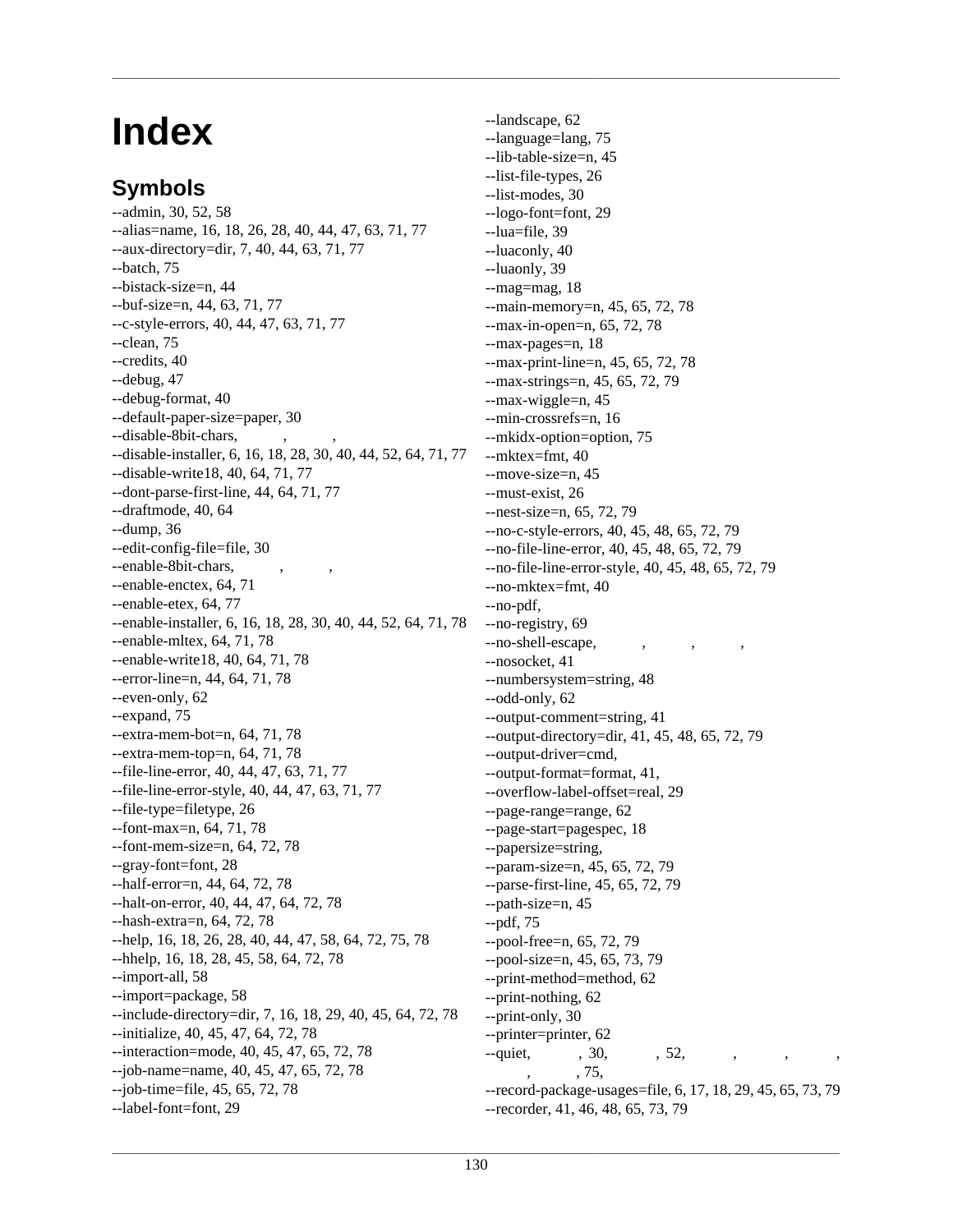--register-root, [30](#page-34-8) --report, [30](#page-34-9) --restrict-write18, [41](#page-45-5), [65](#page-69-18), [73](#page-77-3), [79](#page-83-12) --restricted, [48](#page-52-6) --run-viewer, [75](#page-79-8) --safer, [41](#page-45-6) --save-size=n, [65,](#page-69-19) [73,](#page-77-4) [79](#page-83-13) --screen, [46](#page-50-1) --select=sel, [18](#page-22-10) --set-config-value=[section]valuename=value, [31](#page-35-0) --set-repository=location, [59](#page-63-0) --shell-escape, --shell-restricted, , --show-config-value=[section]valuename, [31](#page-35-1) --show-path=filetype, [26](#page-30-5) --src, [75](#page-79-9) --src-specials, [65](#page-69-20), [73](#page-77-5), [79](#page-83-14) --stack-size=n, [46,](#page-50-2) [65,](#page-69-21) [73,](#page-77-6) [79](#page-83-15) --start, [26](#page-30-6) --string-vacancies=n, [46](#page-50-3), [66](#page-70-0), [73](#page-77-7), [79](#page-83-16) --synctex=n, [41,](#page-45-7) [66,](#page-70-1) [79](#page-83-17) --tcx=tcxname, [46](#page-50-4), [66](#page-70-2), [73](#page-77-8) --tex-option=option, [76](#page-80-0) --tex=texprogram, [48](#page-52-7) --texinfo=cmd, [76](#page-80-1) --the-name-of-the-game=engine, [26](#page-30-7) --time-statistics, [46](#page-50-5), [66](#page-70-3), [73](#page-77-9), [80](#page-84-0) --trace=tracestreams, [17,](#page-21-1) [19,](#page-23-0) [29,](#page-33-5) [46,](#page-50-6) [55,](#page-59-0) [59,](#page-63-1) [66,](#page-70-4) [73,](#page-77-10) [80](#page-84-1) --translate-file=tcxname, , --trie-size=n, [66,](#page-70-5) [73,](#page-77-11) [80](#page-84-2) --troff, [48](#page-52-8) --undump=name, [41,](#page-45-8) [46,](#page-50-7) [48,](#page-52-9) [66,](#page-70-6) [73,](#page-77-12) [80](#page-84-3) --unregister-root, [31](#page-35-2) --utc, [41](#page-45-9) --verbose, [31,](#page-35-3) [52,](#page-56-4) , [76](#page-80-2) --version, [17,](#page-21-2) [19,](#page-23-1) [26](#page-30-8), [29](#page-33-6), [31](#page-35-4), [41,](#page-45-10) [46,](#page-50-8) [48](#page-52-10), [52](#page-56-5), [56,](#page-60-0) [59,](#page-63-2) [60](#page-64-0), [66](#page-70-7), [73](#page-77-13), [76](#page-80-3), [80](#page-84-4) --viewer-option=option, [76](#page-80-4) -max-iterations=n, [75](#page-79-10) -s internal=NUMBER, [48](#page-52-11) -s internal=STRING, [48](#page-52-12) -slant-font=font, [29](#page-33-7) -src, [65,](#page-69-22) [73,](#page-77-14) [79](#page-83-18) -title-font=font, [29](#page-33-8) .bbl, [16](#page-20-7) .bbl (bibliography file), [16](#page-20-8) .bib (bibliographic database), [16](#page-20-9) .bst (bibliography style file), [16](#page-20-10) .dvi (DVI file), [20](#page-24-0) \write18 (run a program from within TeX), , , , , , , , , , , ,

#### **A**

```
ADOBE fonts, 103
automatic package installation, 6
auxiliary files
  removing, 7
   specifying the directory for, 7
```
#### **B**

```
BIBINPUTS, 17, 105
bibliography
  creation, 16
BibTeX
  invoked by texify, 7
BSTINPUTS, 17, 105
```
#### **C**

cross-references minimum number required, [16](#page-20-12) resolving, [7](#page-11-3)

#### **D**

DVI search, [8](#page-12-0)

#### **E**

error messages C/C++ style, [40,](#page-44-24) [44,](#page-48-14) [47,](#page-51-10) [63,](#page-67-6) [71,](#page-75-17) [77](#page-81-10) line width, [44](#page-48-15), [64](#page-68-21), [71](#page-75-18), [78](#page-82-21) extra\_mem\_bot, [11](#page-15-0)

#### **F**

file name database defined, [9](#page-13-0) refreshing, [9](#page-13-0) file name datasbase refreshing, [34](#page-38-0) font\_mem\_size, [11](#page-15-0) format files build,

#### **G**

gftodvi, [20](#page-24-1) give back, [3](#page-7-0)

#### **K**

Knuth Donald E., [3](#page-7-1)

#### **L**

LaTeX invoked by texify, [7](#page-11-3) LaTeX language definition files